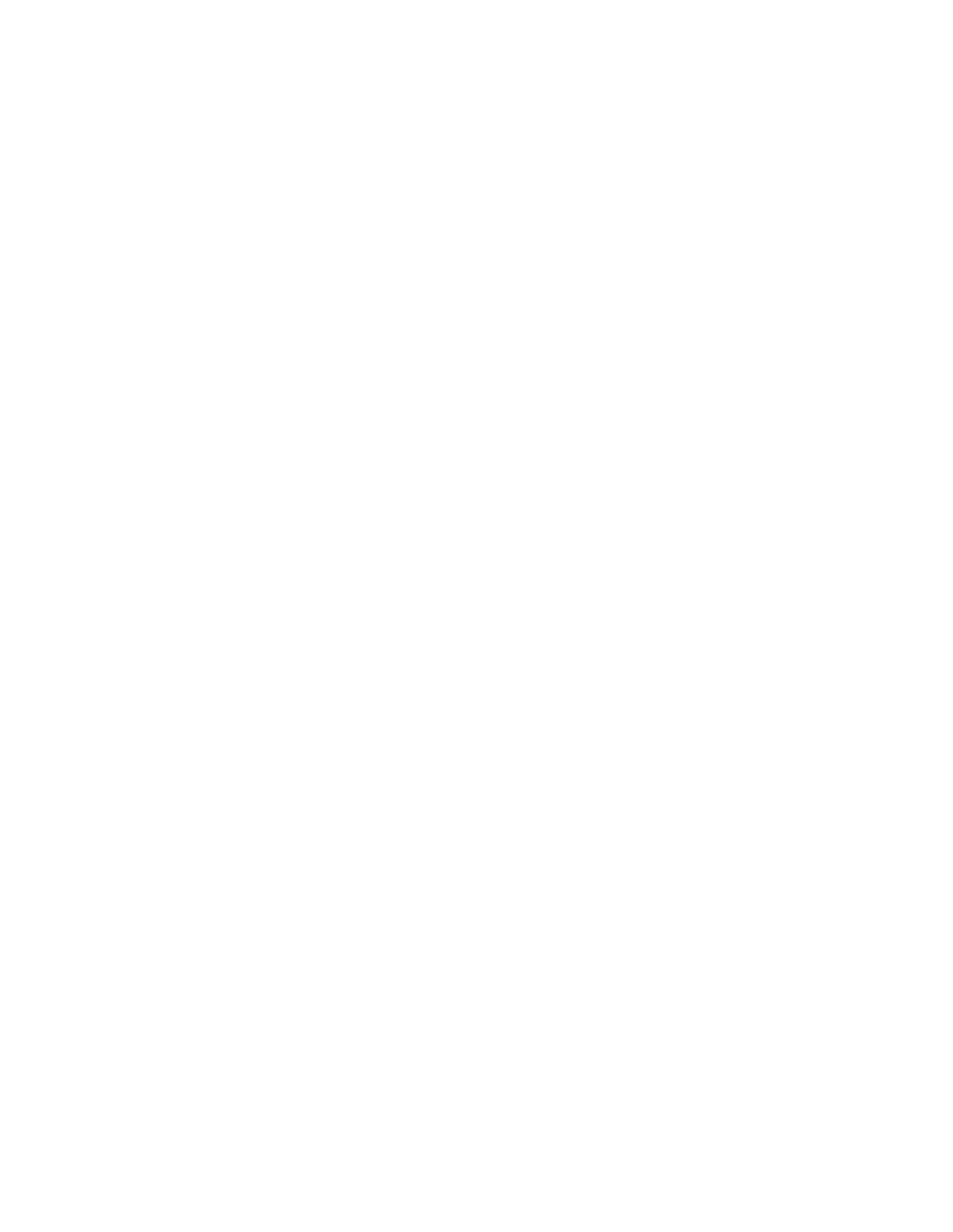<span id="page-2-1"></span><span id="page-2-0"></span>Document Authors:

## **The 2006 Open Space and Recreation Committee\***

Document drafted by:

Daniel P. Keeney Project Manager Community Development & Planning City of Gardner, Massachusetts

April 2006

#### **Table I: 2006 Open Space & Recreation Committee Members**  \*

| <b>Affiliation</b>                        | <b>Address</b>                       | <b>Delegate</b>         | <b>Email</b>             |
|-------------------------------------------|--------------------------------------|-------------------------|--------------------------|
| <b>City Council</b>                       | City Hall -<br>Room 118              | Kim Dembrosky           |                          |
| Board of Health                           | City Hall -<br>Room 29               | <b>Bernard Sullivan</b> | bsullivan@gardner-ma.gov |
| Community Land<br><b>Trust</b>            | City Hall Annex -<br>Room 201        | Arthur Young            | ayoung66@earthlink.net   |
| Community<br>Development &<br>Planning    | City Hall Annex -<br><b>Room 201</b> | Rob Hubbard             | rhubbard@gardner-ma.gov  |
| Community<br>Development &<br>Planning    | City Hall Annex -<br><b>Room 202</b> | Daniel Keeney           | dkeeney@gardner-ma.gov   |
| Conservation<br>Commission                | City Hall Annex -<br><b>Room 202</b> | <b>Rich Turcotte</b>    | rturcotte@gardner-ma.gov |
| Engineering/Survey                        | City Hall -<br><b>Room 226</b>       | Judy Seppala            | jseppala@gardner-ma.gov  |
| Gardner<br>Redevelopment<br>Authority     | City Hall Annex -<br>Room 201        | Ed Lepkowski            |                          |
| <b>Municipal Grounds</b><br>Commission    | City Hall -<br><b>Room 210</b>       | John Awdycki            | jawdycki@msn.com         |
| <b>North Central</b><br>Pathway Committee |                                      | <b>Cindy Boucher</b>    | commwtr@aol.com          |
| <b>Planning Board</b>                     | City Hall Annex -<br><b>Room 201</b> | Laura Casker            | Im.casker@verizon.net    |
| Planning Board                            | City Hall Annex -<br><b>Room 201</b> | Stephen Cormier         | scormier365@hotmail.com  |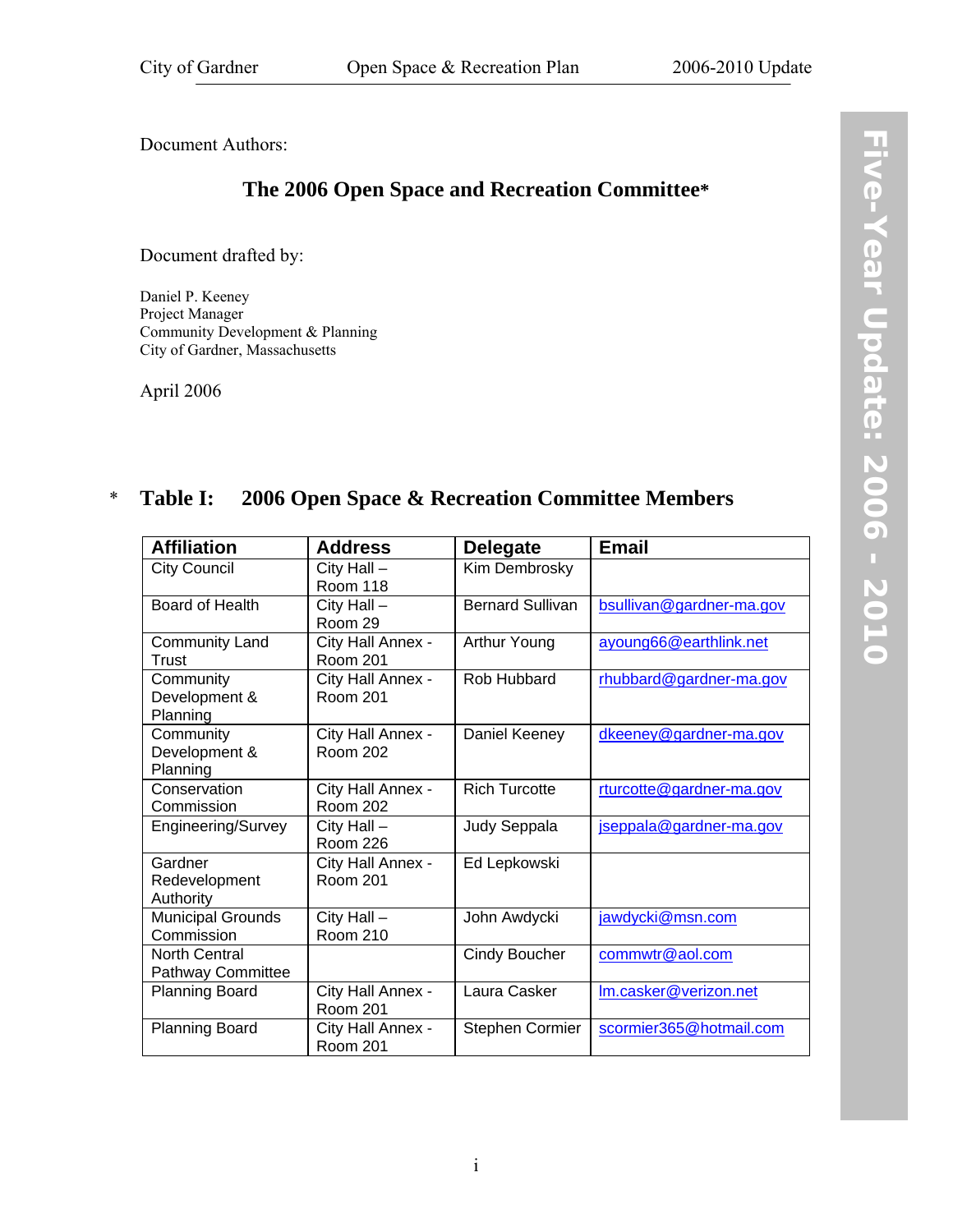"Nothing is more inherently political than our shared physical environment, and nothing is more ill served by allegiance to a single political party. Precisely because the environment is shared it cannot be managed by one faction according to its own economic or aesthetic preferences. Sooner or later, the opposing faction will take power, and previous policies will be reversed. Stable management of the environment requires recognition that all preferences have their place: snowmobilers and fly fishermen, dirt bikers and hikers, developers and preservationists. These preferences are at odds, and their incompatibility cannot be avoided. But resolving incompatible goals is a true function of politics."

*Michael Crichton, State of Fear, Author's Message 2004*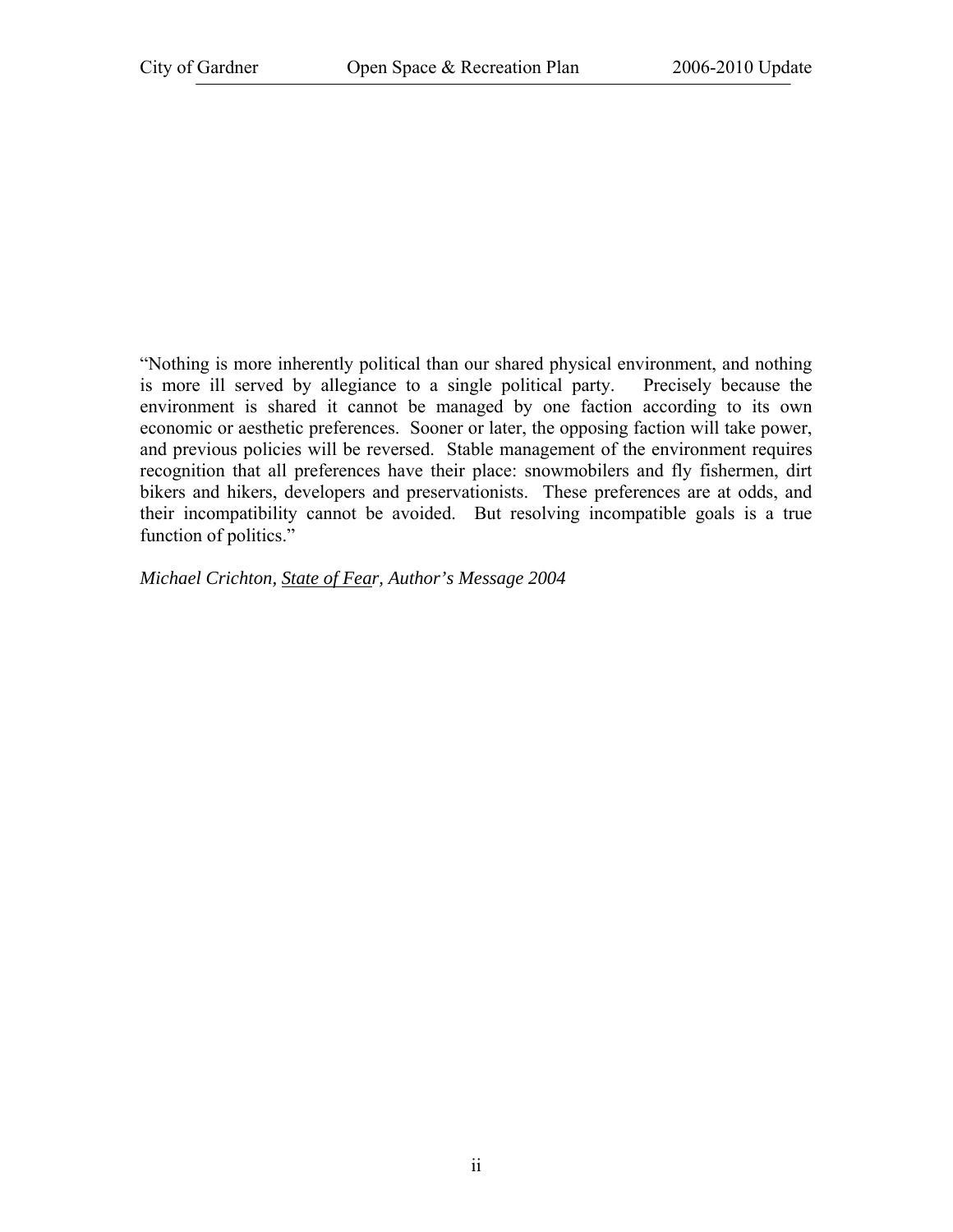## **Table of Contents**

| $\bf{A}$      |  |
|---------------|--|
| B)            |  |
|               |  |
| $\bf{A}$      |  |
| B)            |  |
| $\mathcal{C}$ |  |
| D)            |  |
|               |  |
|               |  |
|               |  |
|               |  |
|               |  |
| A)            |  |
|               |  |
|               |  |
| B)            |  |
| $\mathcal{C}$ |  |
|               |  |
|               |  |
| D)            |  |
| E)            |  |
| F)            |  |
|               |  |
|               |  |
|               |  |
| G)            |  |
|               |  |
| $\bf{A}$      |  |
| B)            |  |
|               |  |
| A)            |  |
| B)            |  |
|               |  |
| $\bf{A}$      |  |
| B)            |  |
| $\mathcal{C}$ |  |
|               |  |
|               |  |
|               |  |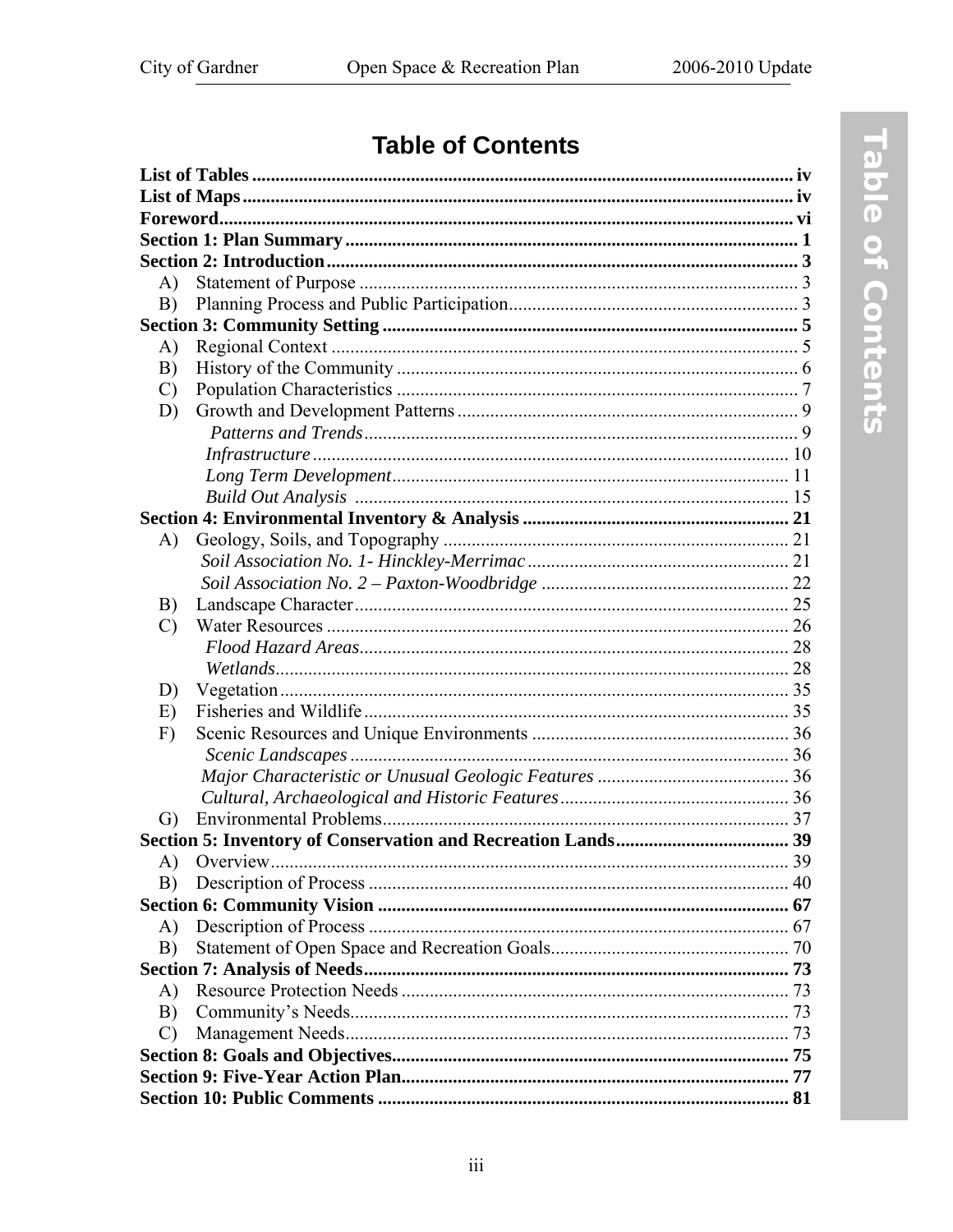<span id="page-5-0"></span>

|                             | 83 |
|-----------------------------|----|
|                             |    |
|                             |    |
| <b>Survey Results</b><br>Н. |    |
| Ш.                          |    |
| $IV_{-}$                    |    |
| V.                          |    |
|                             |    |
|                             |    |
|                             |    |
|                             |    |
|                             |    |
|                             |    |
|                             |    |
|                             |    |
|                             |    |
|                             |    |
|                             |    |
|                             |    |

## **List of Tables**

| Table 5.2: Protected Open Space List (MassGis) for Commonwealth Capital  44 |
|-----------------------------------------------------------------------------|
|                                                                             |
|                                                                             |
|                                                                             |
|                                                                             |
|                                                                             |
|                                                                             |
|                                                                             |
|                                                                             |
|                                                                             |
|                                                                             |

## **List of Maps**

|--|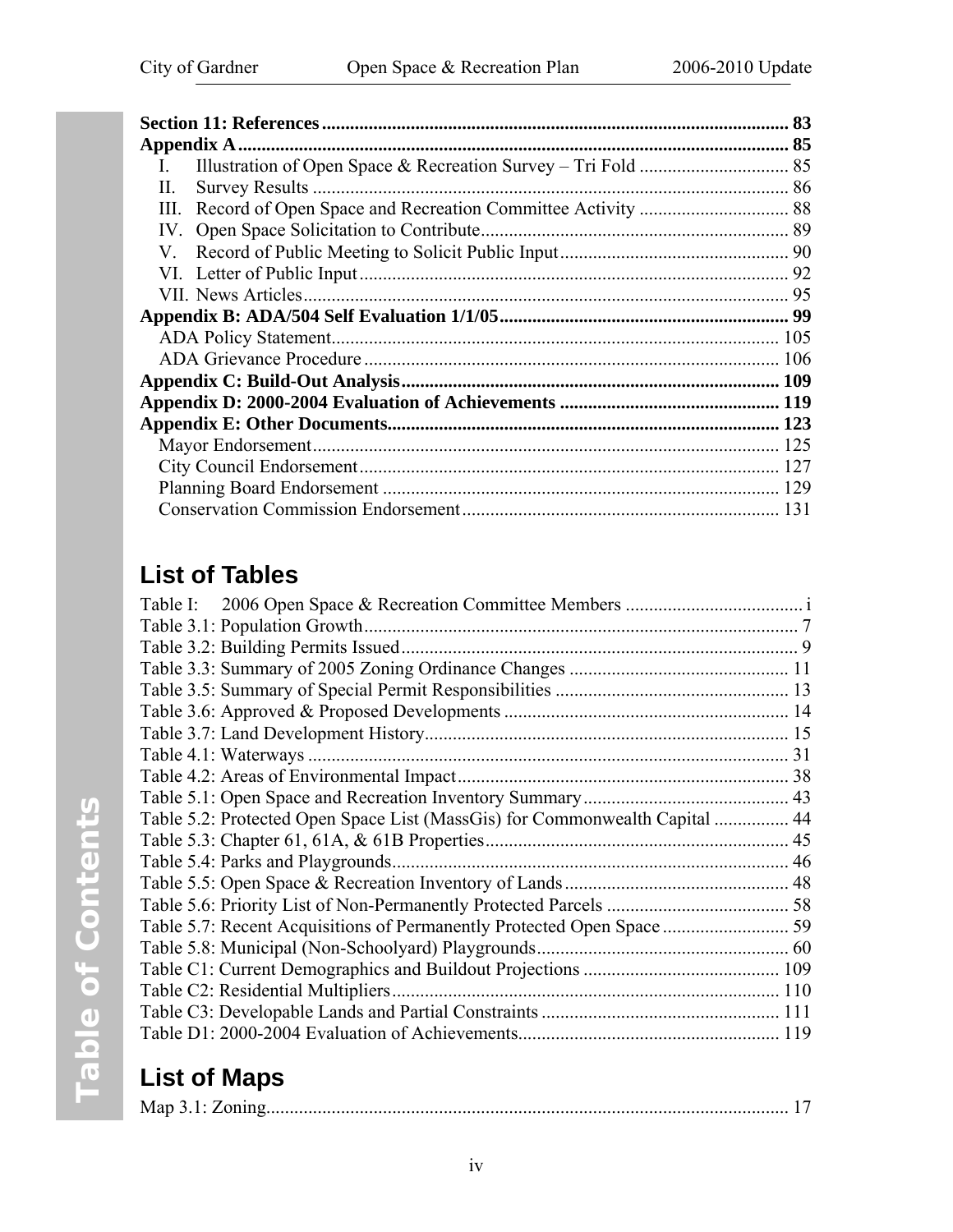|                    | 19   |
|--------------------|------|
|                    | 23   |
|                    | 29   |
|                    |      |
|                    |      |
|                    |      |
|                    |      |
|                    |      |
|                    |      |
|                    |      |
|                    |      |
|                    | -133 |
|                    |      |
|                    |      |
| Map E4: Recreation | 139  |
|                    |      |

**Taken for granted All things Diminish**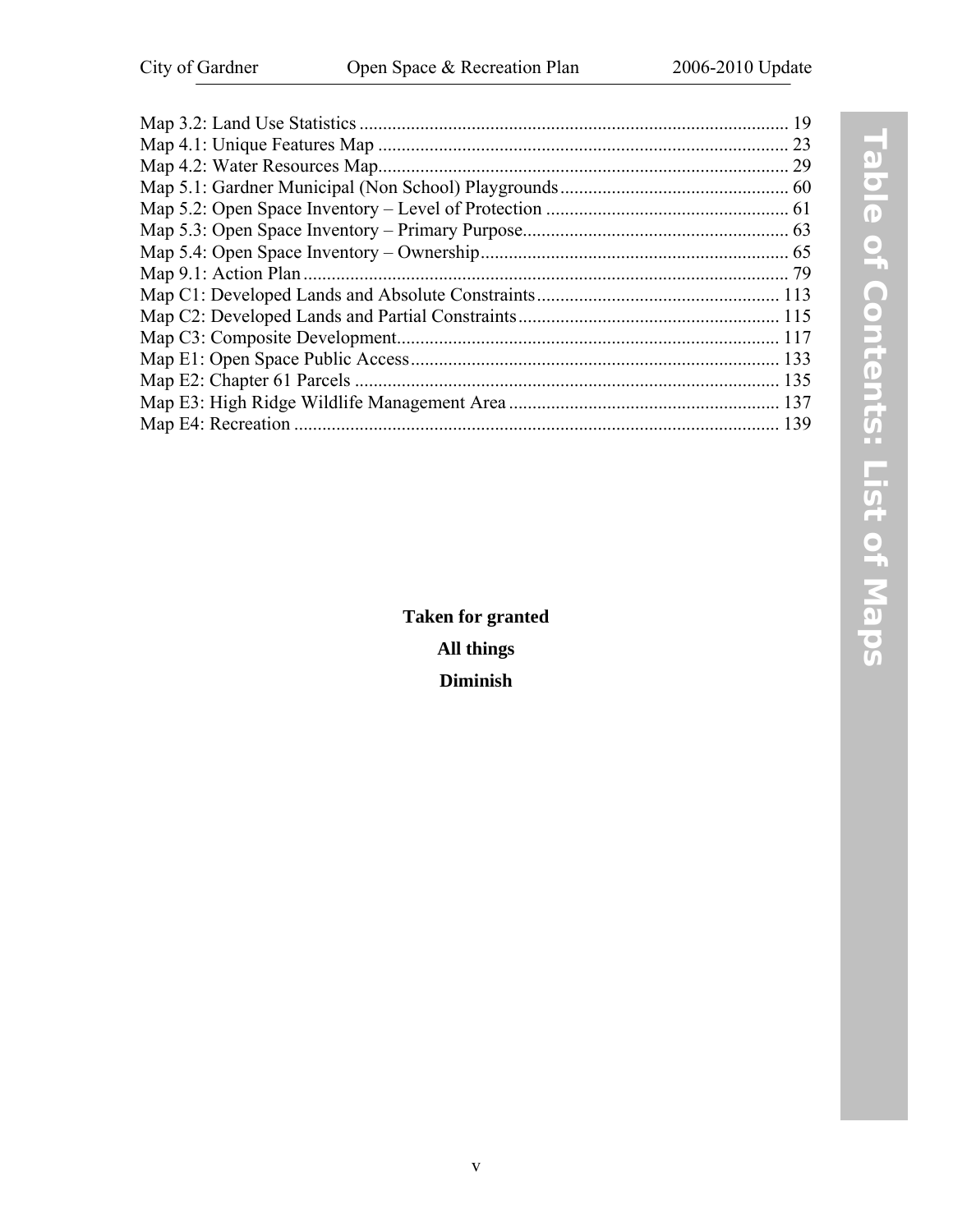## **Foreword**

<span id="page-7-0"></span>GIS data used in the preparation of this report have been uploaded by the City of Gardner's Engineering Department to the MASSGIS database. Except where noted otherwise, all maps presented in this report were generated using the GIS data.

The required *Soils and Geologic Features Map*, to illustrate *Section 4: Environmental Inventory & Analysis*, was unavailable at the time of preparation of this update and consequently is not included with this update. That data is currently being prepared by MASSGIS and will be included in future updates as it becomes available.

#### **On-Line Document Viewing**

This document is available on-line at:

http://www.gardner-ma.gov/forms/openspace/Final Draft.pdf

"*All this worldly wisdom was once the amiable heresy of some wise man." …Henry David Thoreau*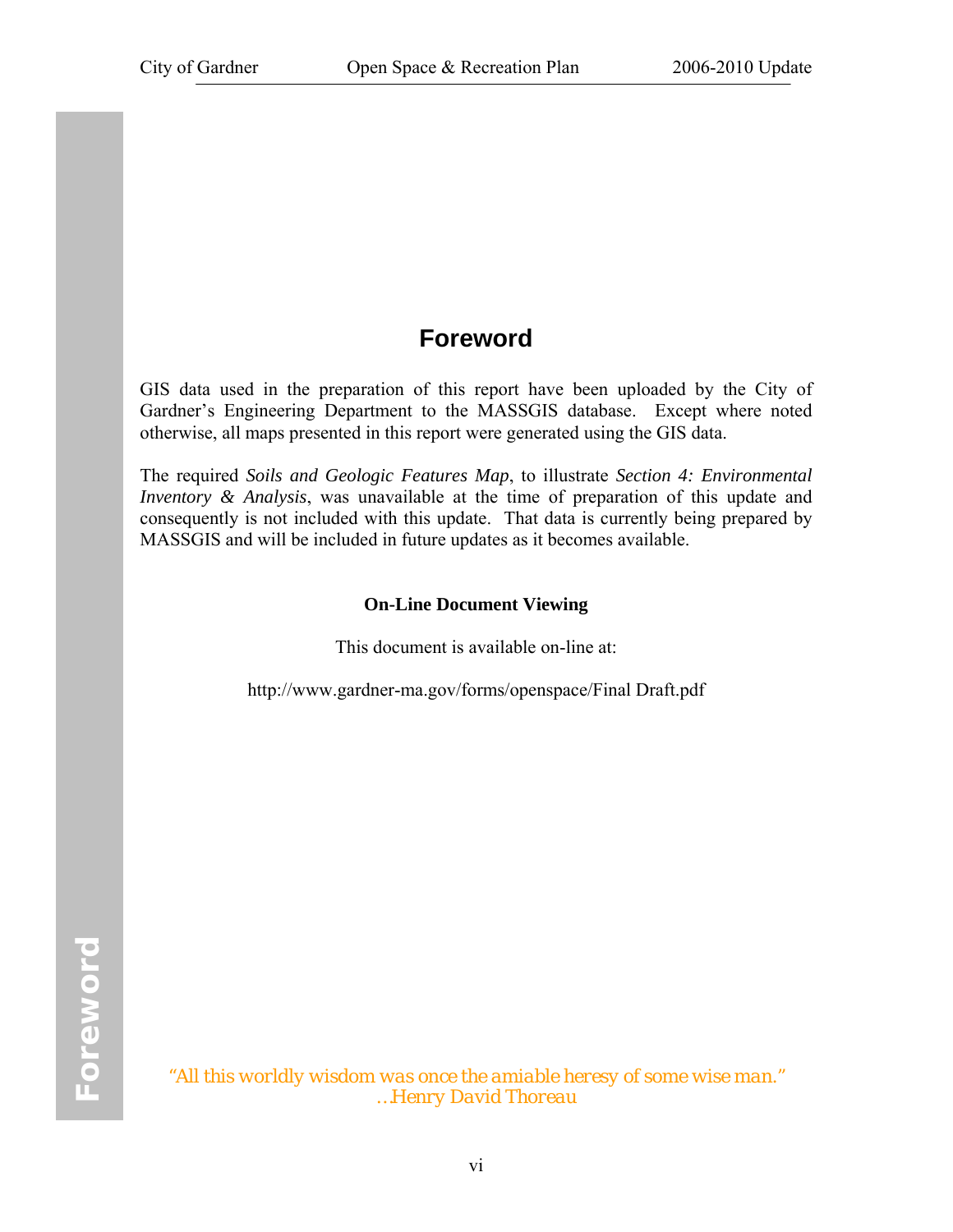## <span id="page-8-0"></span>**Section 1: Plan Summary**

A widely perceived notion the City of Gardner is being overdeveloped is not supported with data assembled for this Open Space and Recreation update. That is not to say residents are wrong to be concerned about the future of City's open space and recreation resources.

Gardner's protected open space inventory has increased since the last update and is above average as compared with adjacent

Protected Open Space inventory has improved. Maintain that progress and shift emphasis more toward recreation.

communities. The increase in protected open space is due in part to offsets in unprotected open space, refined data analysis capability with new technology, and sound planning policy. This progress however, should not be viewed as an indication the City can relax its guard to protect open spaces. Continued and carefully balanced planning and execution are crucial to preserving and expanding upon these hard won gains.

Success in achieving increases in overall open space presents an opportunity to appropriately shift emphasis and resources toward restoring, maintaining, and creating new recreational facilities.

The purpose of this update to the Open Space and Recreation Plan for the City of Gardner is to provide a systematic outline to accommodate the following:

- Review and update community information, particularly a comprehensive inventory of conservation and recreation resources;
- Determine appropriate open space, conservation and recreation goals and objectives;
- Develop a time line with specific actions to accomplish these goals and objectives.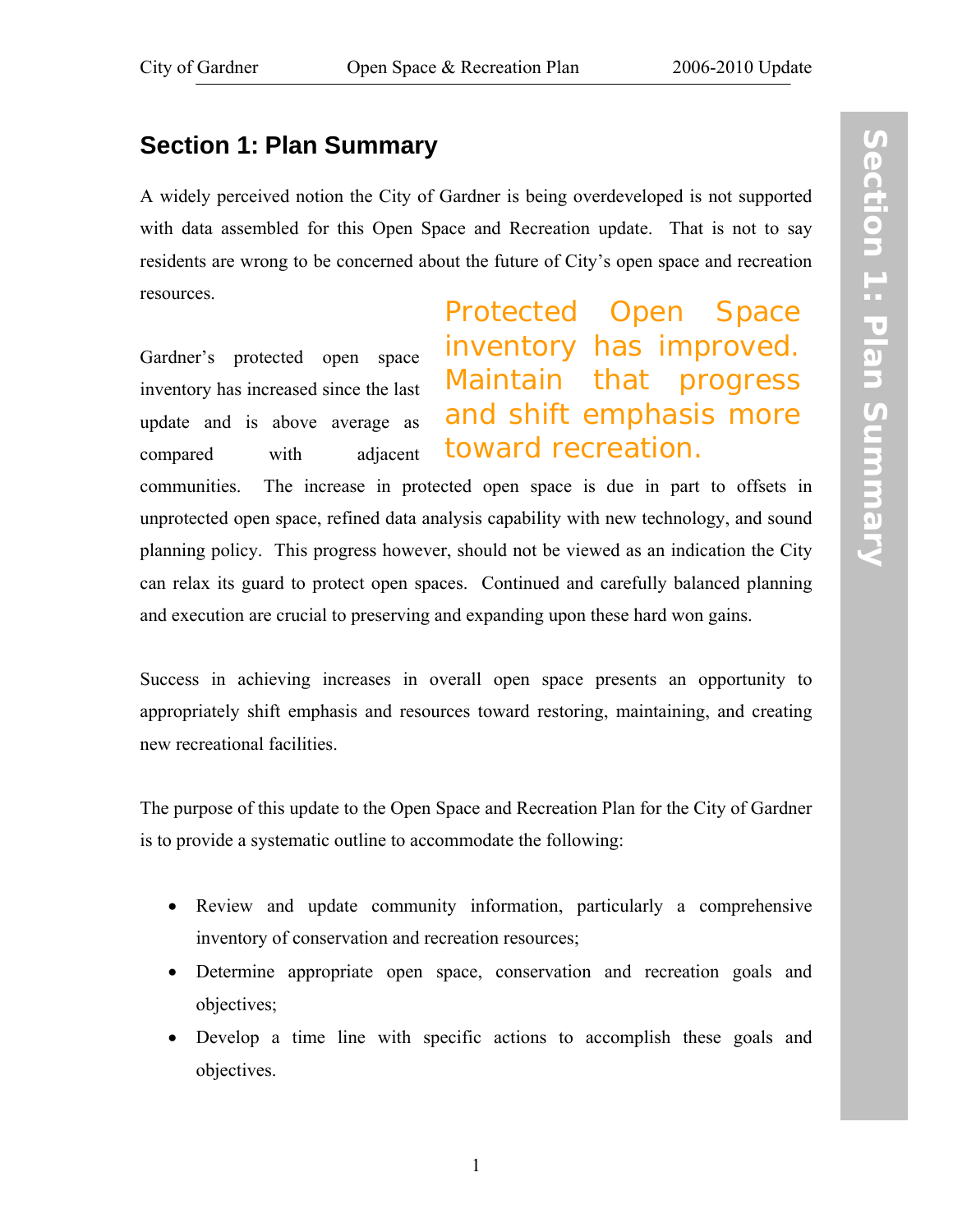This plan has eleven sections with appendices and conforms to the Commonwealth of Massachusetts, Division of Conservation Services *Open Space and Recreation Plan Requirements* DCS Form Rev. 6/01.

The following key areas are addressed in this plan relative to their impact upon open space and recreation in Gardner and the region:

- Escalating local development
- Water protection
- Expanding recreational opportunities
- Community education
- Funding sources

The Open Space and Recreation goals for the City of Gardner reinforce existing efforts in economic development, infrastructure improvement, and regional growth management. Those goals are:

- 1. Protect open space and preserve scenic character
- 2. Improve and expand recreational resources and facilities
- 3. Protect public water supplies and improve the quality of water resources
- 4. Accommodate new growth where the environment can best support it
- 5. Increase public awareness of their role in protecting natural resources.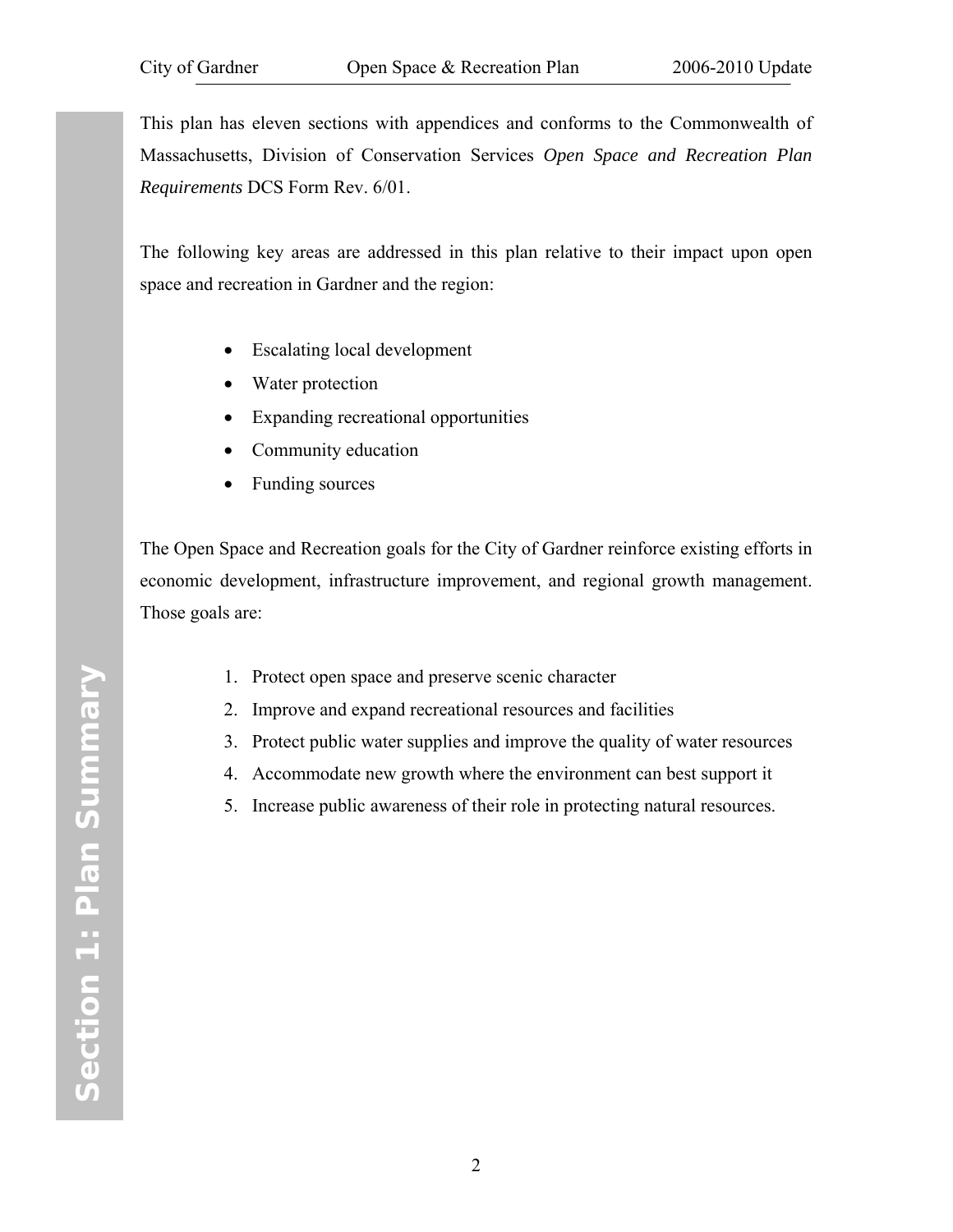## <span id="page-10-0"></span>**Section 2: Introduction**

#### **A) Statement of Purpose**

This document is a five-year update to the City's existing Open Space and Recreation Plan and covers the period 2006 through 2010. The City of Gardner published earlier versions of this Open Space and Recreation Plan in 1986, 1994, and 2000.

An open space and recreation plan benefits the City of Gardner in the following ways:

- Acknowledge the need to provide for open space and recreation activity
- Elevate awareness regarding open space and recreation issues
- Provide guidelines to public officials on various environmental, land use, recreation, growth management, and budget issues in the community, and
- Qualify the city to apply for "self-help" and other grant programs.

As such, this document is an important statement regarding the city's open space and recreation resources. Of primary concerns are the needs for improved regional watershed resource management and refocused efforts to maintain and expand recreational resources.

#### **B) Planning Process and Public Participation**

An Open Space and Recreation Committee was re-established in August 2005 to provide a five-year update to the existing plan. The committee membership includes representatives of the following boards, commissions, and departments:

- City Council
- Board of Health
- Conservation Commission
- Engineering / Survey
- Gardner Community Land Trust

Gardner Redevelopment Authority

Open Space Update

is a planning tool

and grant resource.

- Municipal Grounds Commission
- North Central Pathway
- Planning Board / Community Development and Planning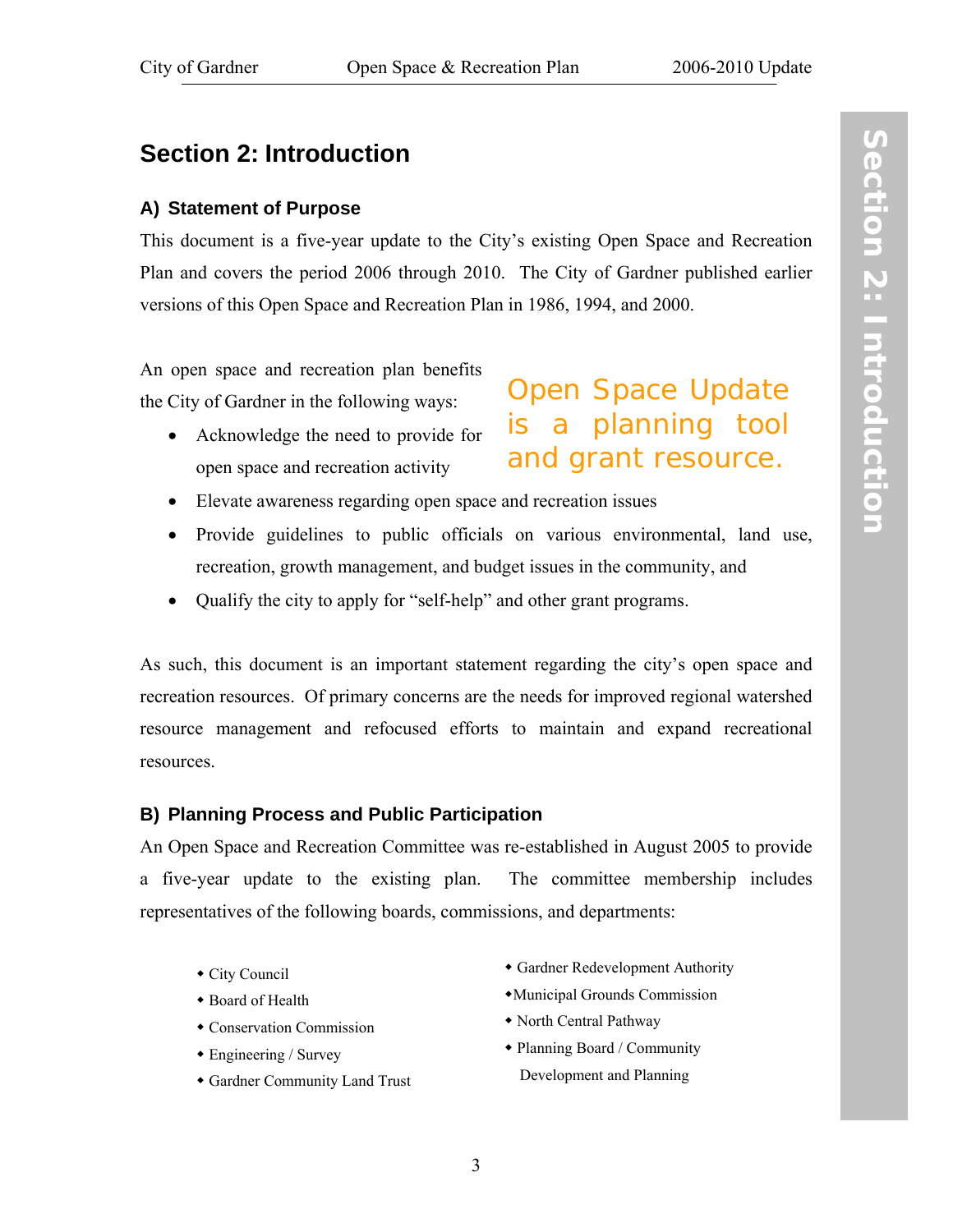A complete list of individual committee members is listed in *[Table I:](#page-2-1) 2006 Open Space and Recreation Committee Members.* Other boards and commissions, including the Chamber of Commerce, Square Two, Zoning Board, Public Works Department, and Earth Tech were also invited to participate on the Open Space Committee (see *Appendix A.IV*: *[Solicitation to Contribute](#page-96-1)*).

The Open Space and Recreation Committee met at least twice each month from August 2005 through February 2006 at publicly posted meetings to update the inventory of open space, develop new goals and objectives, and generally make modifications to the plan as necessary. Specific meeting dates are listed in *[Appendix A.III](#page-95-1): Record of Open Space and Recreation Committee Activities*.

An inventory sub-committee met outside the posted meetings to work on inventory analysis. Results of efforts of the inventory sub-committee were brought before the Open Space Committee at publicly posted meetings for review and consideration. The Engineering Department incorporated the City's new Geologic Information System [GIS] capability, to assist the inventory effort. Ongoing committee activities were published on the City's web site and were reported in the local newspaper (see *[Appendix A.VII](#page-102-1)  News Articles*).

In addition to participation by public officials and the Open Space Committee, a survey was distributed throughout the City to receive input on open space and recreation issues. The Open Space Committee also held public meetings to share and receive relevant open space and recreation information. Specific information regarding the survey and public meeting results are included in *[Section Six: Community Vision](#page-74-1)*, and in *[Appendix A.II](#page-93-1)  Survey Results*.

Recommendations expressed in this five-year update incorporate the aggregate results of the public Open Space and Recreation Committee meetings, the survey, and input from the public meetings.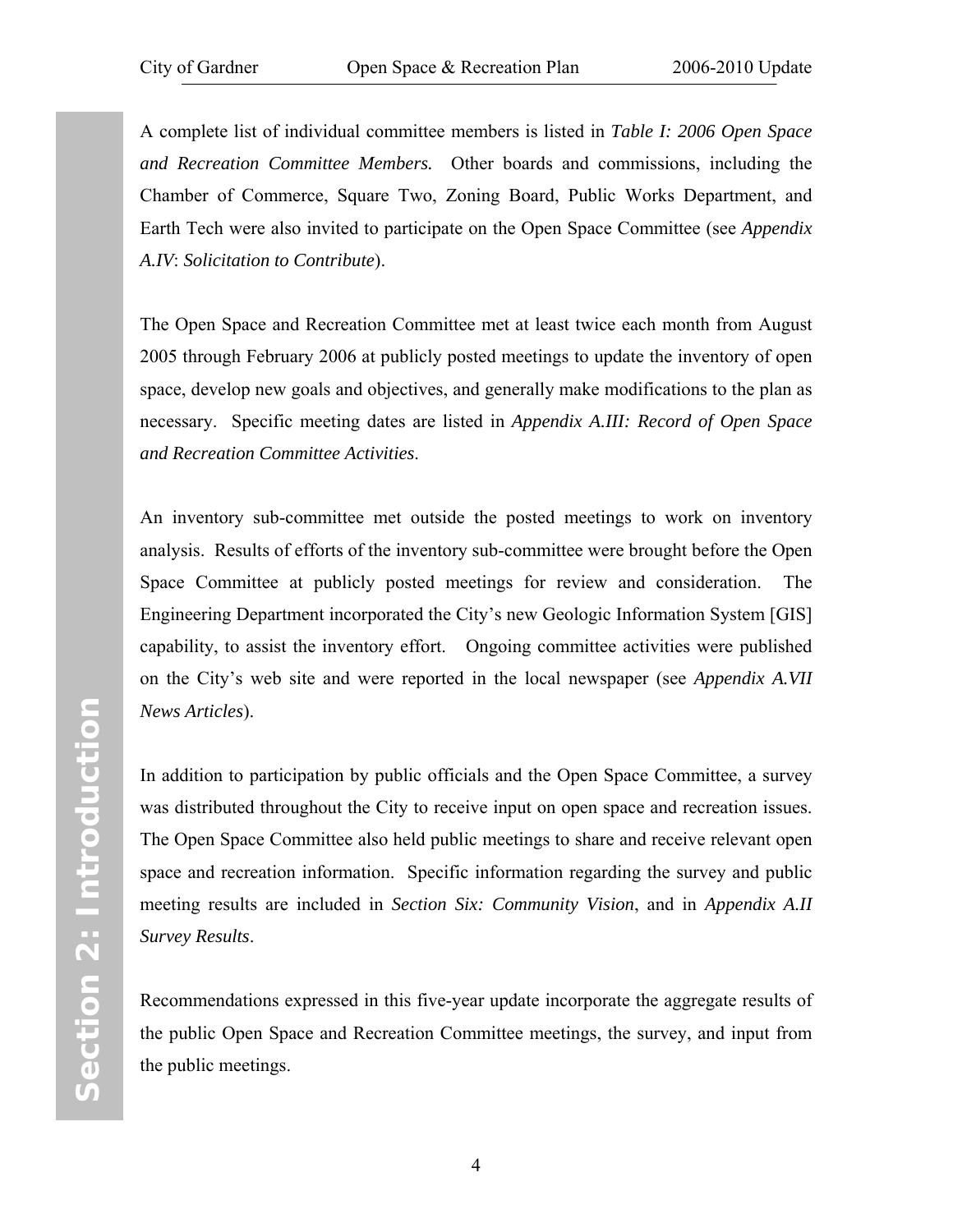## <span id="page-12-0"></span>**Section 3: Community Setting**

## **A) Regional Context[1](#page-12-1)**

Gardner is located in the north central portion of Massachusetts, within Worcester County, and is 28 miles northwest of Worcester, 59 miles west of Boston, 61 miles northeast of Springfield, and 195 miles from New York City.

Bordered by Winchendon and Ashburnham on the north, Templeton on the west, Westminster on the east, and Hubbardston on the south, Gardner serves as the hub



of regional activity. Major shopping areas, significant industry, the Chamber of Commerce, Mount Wachusett Community College, and the Heywood Hospital are among resources located within the city and serve the Greater Gardner area comprised of nine towns and occupying 310 square miles.

Route 2, also known as the Mohawk Trail, is the major east-west highway linking Boston to upstate New York and provides access to Interstate 91 in Greenfield. An overpass on Route 2 bisects Gardner with two exit rotary ramps. Interstate 190 lies 15 miles east of Gardner and interconnects with the Massachusetts Turnpike in Worcester. The Montachusett Area Regional Transit [MART] provides bus service to the Greater Gardner Area. In addition to scheduled service, MART offers dial-a-ride for the elderly and handicapped. Major commercial flights are available at Logan International Airport

 $\overline{5}$ 

<span id="page-12-1"></span> $\overline{a}$ <sup>1</sup> Portions adapted from the Greater Gardner Sustainable Growth Management Plan, Dec 1999.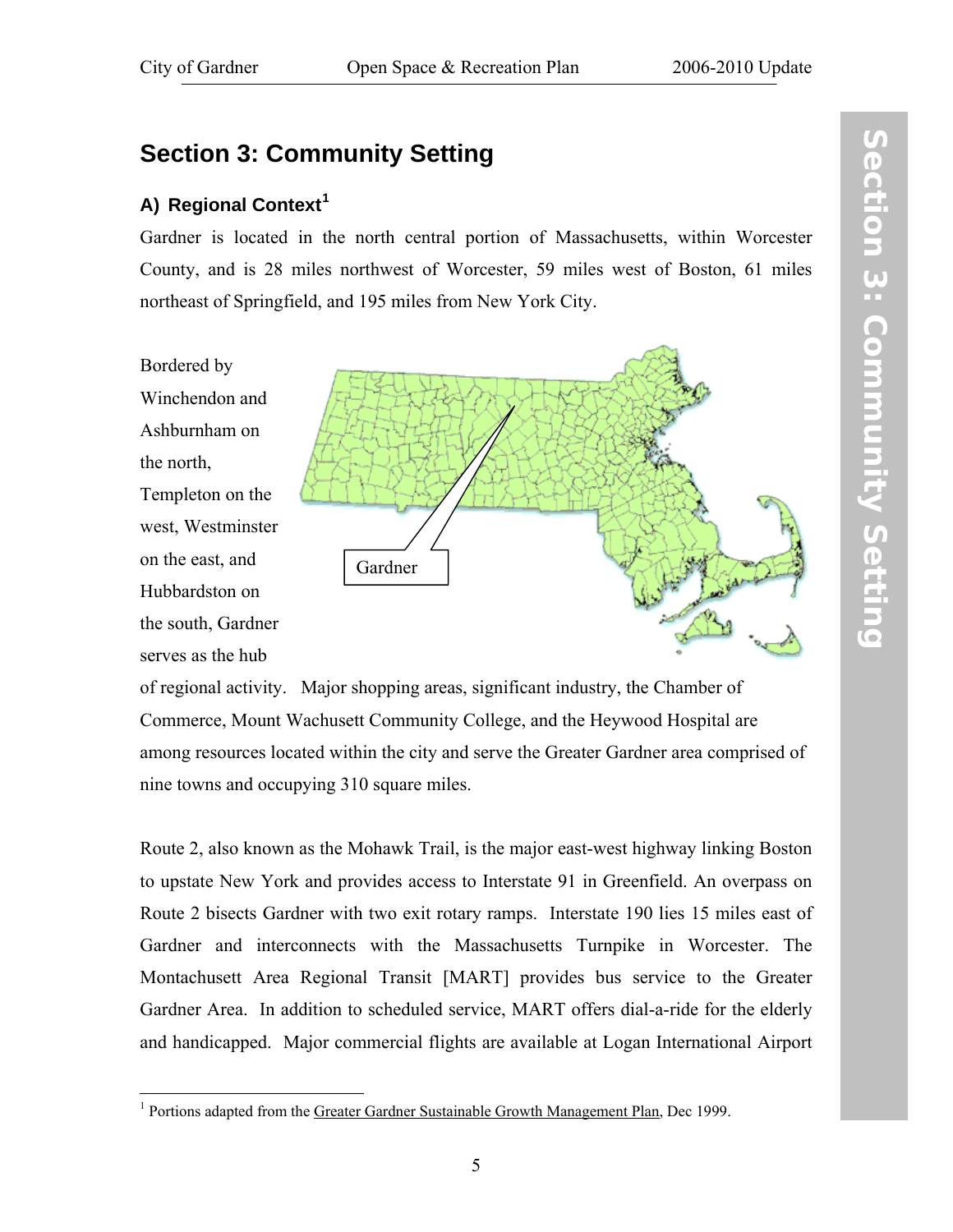<span id="page-13-0"></span>in Boston, T.F. Green International Airport in Providence Rhone Island, Manchester Airport in Manchester New Hampshire, Bradley International Airport in Bradley Field Connecticut, and to a lesser degree, Worcester Municipal Airport in Worcester. Gardner Municipal Airport, located in Templeton, supports business and recreational light aircraft activity.

The hills of Gardner form a natural separation point for the Millers River and the Nashua River watersheds. The majority of Gardner lies within the Millers River Watershed, especially the historically industrialized area. The northeastern and eastern sections of Gardner, situated in the Nashua River Basin, are less developed with a more rural character.

Gardner is in the 1<sup>st</sup> Massachusetts Congressional District, the Worcester & Middlesex Senatorial District, the  $2<sup>nd</sup>$  Worcester State Representative District, the Governor's Council  $7<sup>th</sup>$  District, and the District Attorney Middle District.

## **B) History of the Community[2](#page-13-1)**

Development of industry during the late eighteenth century along many of the streams feeding into the Otter River, located in the Millers River watershed, were the basis for the formation of Gardner. Incorporated as a town in 1785, the industrial center of Gardner emerged from sections of the towns of Ashburnham, Westminster, Winchendon, and Templeton. Gardner later re-incorporated as a city in 1923.

The City of Gardner became an urban/industrial center. The city showed a dispersed, small-scale woodworking industry in the 1800's. By the early 19th century, however, this had become concentrated in a large number of chair manufacturing shops. Between 1830 and 1870, the expansion brought in immigrants mostly from England, Ireland and Canada. Russian, Finnish, Swedish, and Polish emigrants joined them in the 1890's as the chair-making industry grew. The Heywood-Wakefield chair factory complex was created

 $\overline{a}$ 

<span id="page-13-1"></span> $2$  Portions adapted from narrative compiled by the Massachusetts Department of Housing and Community Development (DHCD).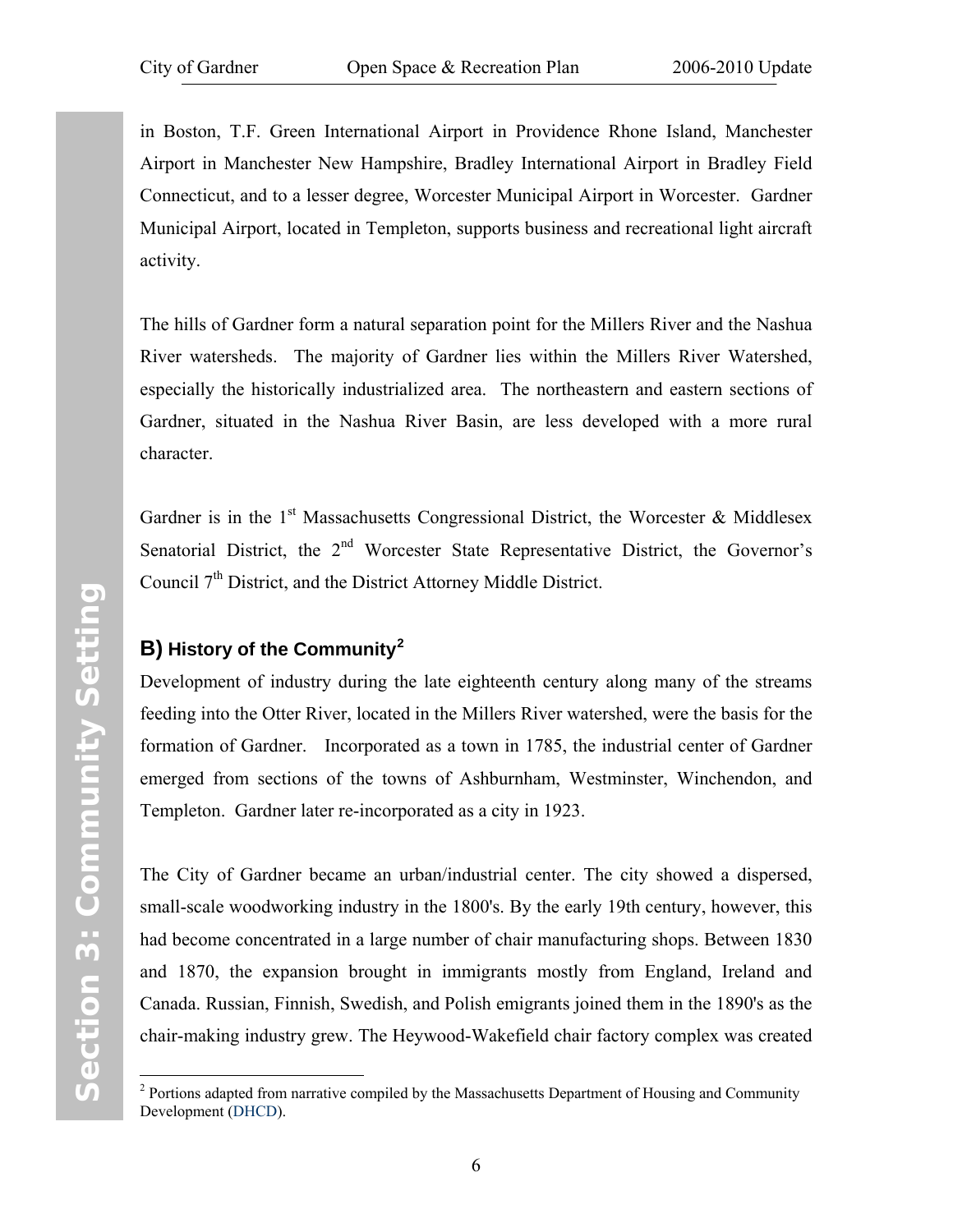<span id="page-14-1"></span><span id="page-14-0"></span>and expanded between 1870 and 1897. It remained a major factor in the city's economy for the whole of the 19th century.

The Gardner Light Infantry, a voluntary military troop, formed as early as 1813 in Gardner. Mount Gardner Seminary, a college for women, formed in 1884. The free public library was created in 1886. In 1896, the State commended Gardner for evening naturalization classes, established in the city to help immigrants become citizens. The Gardner State Colony for the Insane, built in 1904, was a pioneer in the then innovative dispersal of patients in cottage residences rather than one huge building, a model subsequently copied around the country.

Mount Wachusett Community College [MWCC] began operations in Gardner in the 1960s and has evolved to become a major regional influence on a modern campus located in Gardner. In addition to curricula for matriculating students, the college offers noncredit "lifelong learning & workforce development" continuing education opportunities. MWCC also provides modern recreational facilities and theater to the greater community.

#### **C) Population Characteristics**

The previous open space and recreation update reported rapid population growth and

projected the 2000 population to increase by 4.9%. According to the U.S. Census Bureau's 2000 census, Gardner's population

Gardner's population growth is slowing; is slightly aging; and includes an economically disadvantaged segment

was 20,770, an increase of about 3.2% from the 20,125 recorded in the 1990 census.

| Year of Census     | 1990   | 2000    | 2004    |
|--------------------|--------|---------|---------|
| Population         | 20,125 | 20,770  | 20,967  |
| %change since 1990 | n/a    | $3.2\%$ | $4.2\%$ |
| %change since 2000 | n/a    | n/a     | $0.9\%$ |

## **Table 3.1: Population Growth**

The most recent census data available shows a population of 20,967 in 2004, an increase of less than 1% over the 2000 census figure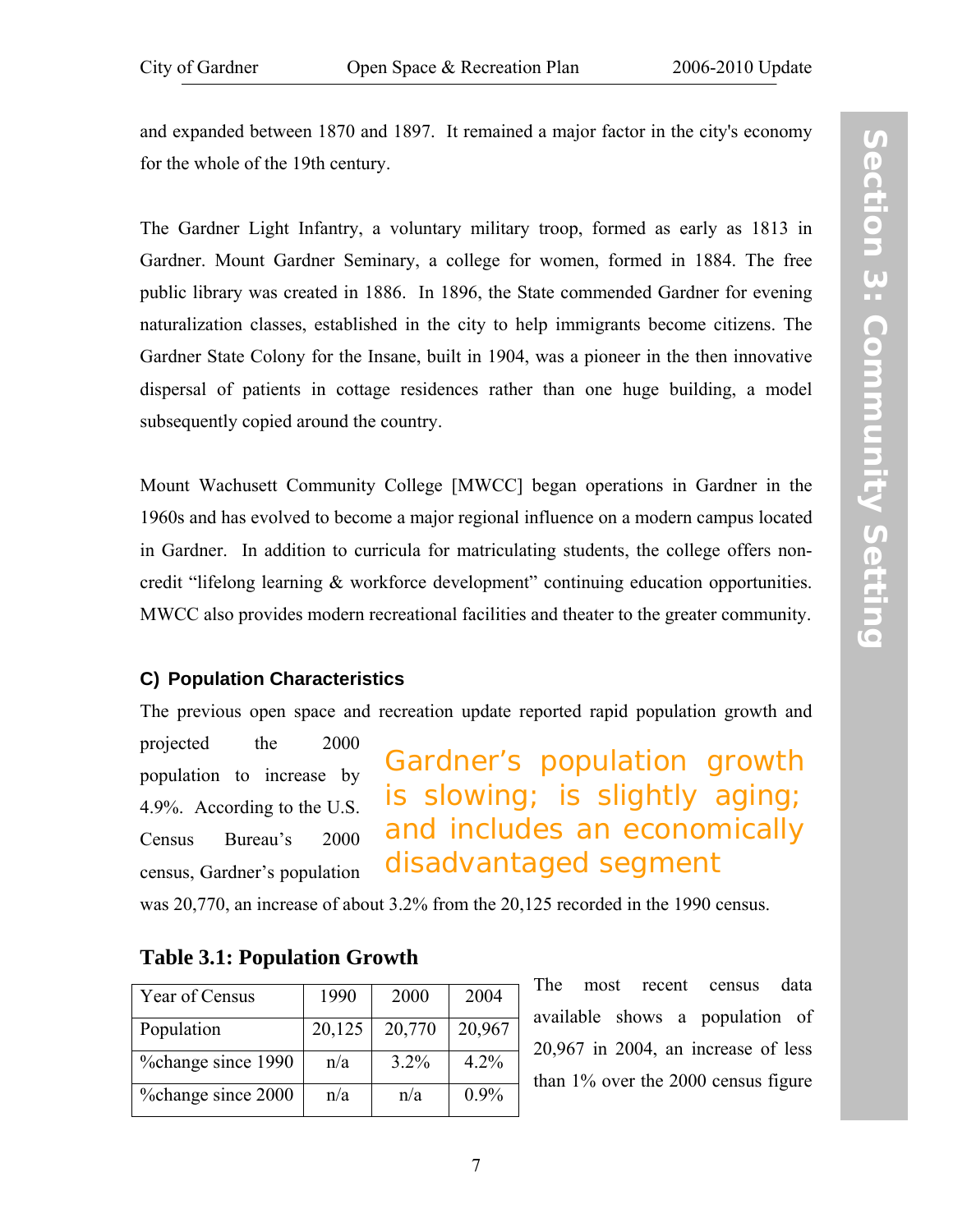and only 4.2% over the 1990 population. Based on this data, the rapid growth projected in the 2000 Open Space and Recreation update has not yet materialized.

#### *Employment*

The average unemployment rate for the period covered in the last update (1996-2000) was 4.64%. The average 2005 unemployment rate was 6.4%. The average since 2000 was 6.55% and is consistently above the state average of 4.7%.<sup>[3](#page-15-0)</sup> The February 2006 unemployment rate for Gardner is reported at 7.5%.

#### *Income*

The latest figures available for *per capita income* rank Gardner 326 (out of 351 communities in Massachusetts) or the bottom 7% of Massachusetts earners, and *family income* is ranked 318 (out of 351) or the bottom 9% of Massachusetts families. The data also reports 11.25% of Gardner's residents spend more than 50% of their income on housing compared with 13.11% for the state. Gardner poverty levels are consistently above state averages for all categories measured. 2005 data report Gardner residents at or below 185% of poverty level to be 17.74% of the population compared with 15.27% for the state.

#### *Age*

 $\overline{a}$ 

According to data on the *Mass.gov* web site, 18.1% of Gardner residents are over 62 years old. 16.09% are over 65 compared to 13.55% for the state. This has an impact to both the available resources necessary to fund open space and recreation objectives, as well as the type of open space and recreation programs to develop and share among the community.

#### *Implications and Conclusion*

These data reveal a pattern that suggests unlikely support for open space and recreation proposals that would result in higher property taxes, due simply to affordability. The

<span id="page-15-0"></span> $3$  Source: Commonwealth of Mass. Div. of Employment and Training/MassCHIP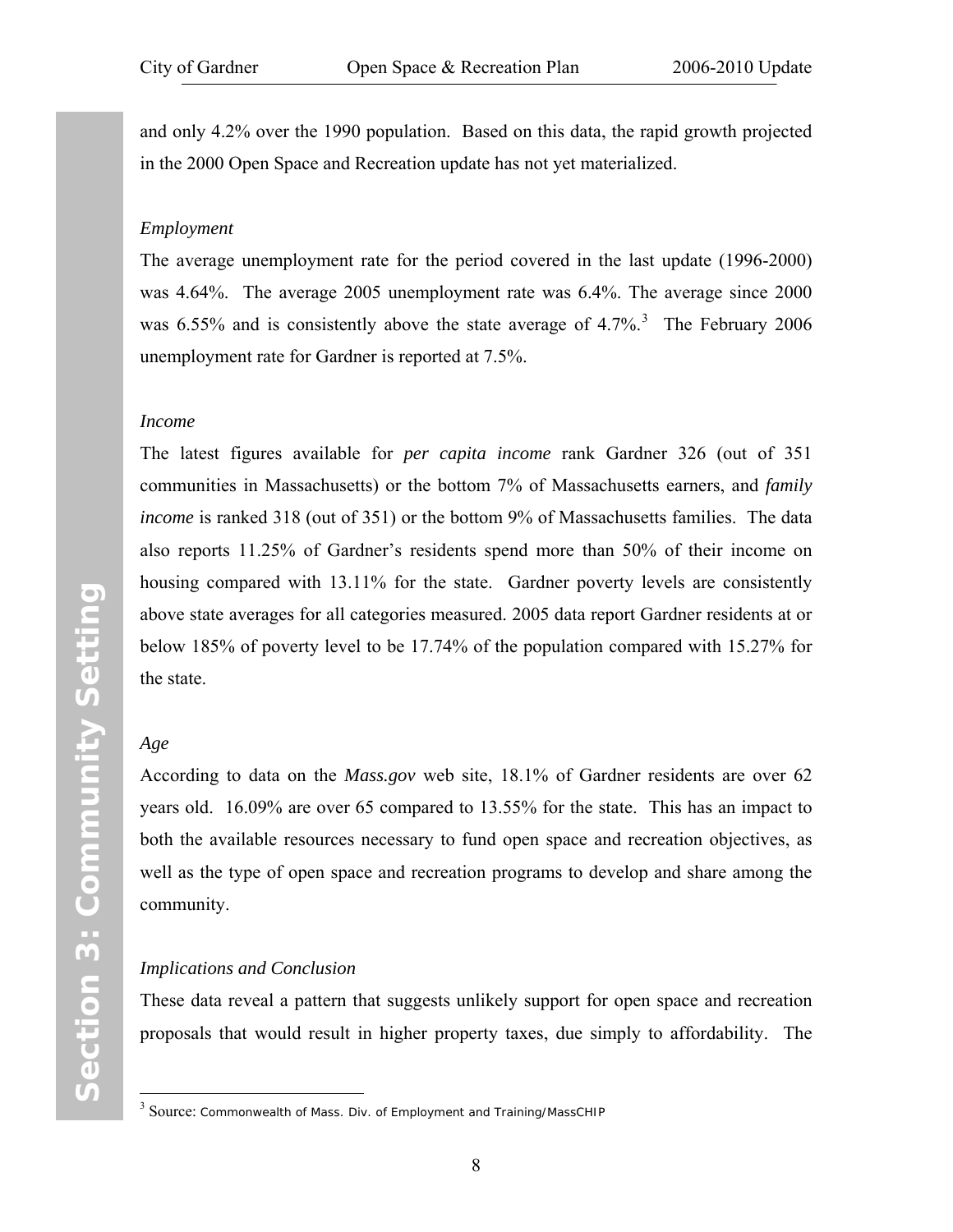<span id="page-16-1"></span><span id="page-16-0"></span>City of Gardner must continue to pursue creative alternatives rather than increased property taxes in order to realize open space and recreation goals.

#### **D) Growth and Development Patterns**

#### *Patterns and Trends*

The consolidation and relocation of manufacturing in the past decades has resulted in an increasing commuter workforce. As was expressed in the previous update, Gardner's relatively affordable real estate and accessibility to industry within route 495 have combined to make the Greater Gardner area desirable for commuters. That trend continues in Gardner, though the City has been successful in attracting some new industry.

|                   | <b>Permits Issued</b> |             |                |                |                |                         |                |           |
|-------------------|-----------------------|-------------|----------------|----------------|----------------|-------------------------|----------------|-----------|
|                   | <b>FY01</b>           | <b>FY02</b> | <b>FY03</b>    | <b>FY04</b>    | <b>FY05</b>    | <b>Total</b>            | $01 - 05$      | $96 - 00$ |
|                   |                       |             |                |                |                |                         | Average        | Average   |
| Single            | 32                    | 43          | 55             | 44             | 41             | 215                     | 43             | $53.6*$   |
| <b>Family Res</b> |                       |             |                |                |                |                         |                |           |
| Multi             | $\boldsymbol{0}$      | 1           | $\overline{2}$ | $\overline{2}$ | 21             | 26                      | 5.2            |           |
| <b>Family Res</b> |                       |             |                |                |                |                         |                |           |
| Commercial        | $\overline{2}$        | 3           | $\overline{4}$ | $\overline{2}$ | $\overline{4}$ | 15                      | $\mathfrak{Z}$ |           |
| Industrial        | 3                     | 1           |                |                |                | $\overline{\mathbf{4}}$ | 0.8            |           |
| <b>Total</b>      | 37                    | 48          | 61             | 48             | 66             | 260                     | 52             |           |

## **Table 3.2: Building Permits Issued**

Source: Gardner Building Inspector \* Source: 2000 Open Space & Recreation Plan

Consistent with slower than anticipated population growth in the 2000 Open Space and Recreation Plan update, new housing development since 2000 has reduced by 20% as measured by the number of single family housing permits issued over each 5-year period. The previous Open Space and Recreation Plan update reported an average of 53.6 new single family housing permits per year for the five years 1996 to 2000. That has reduced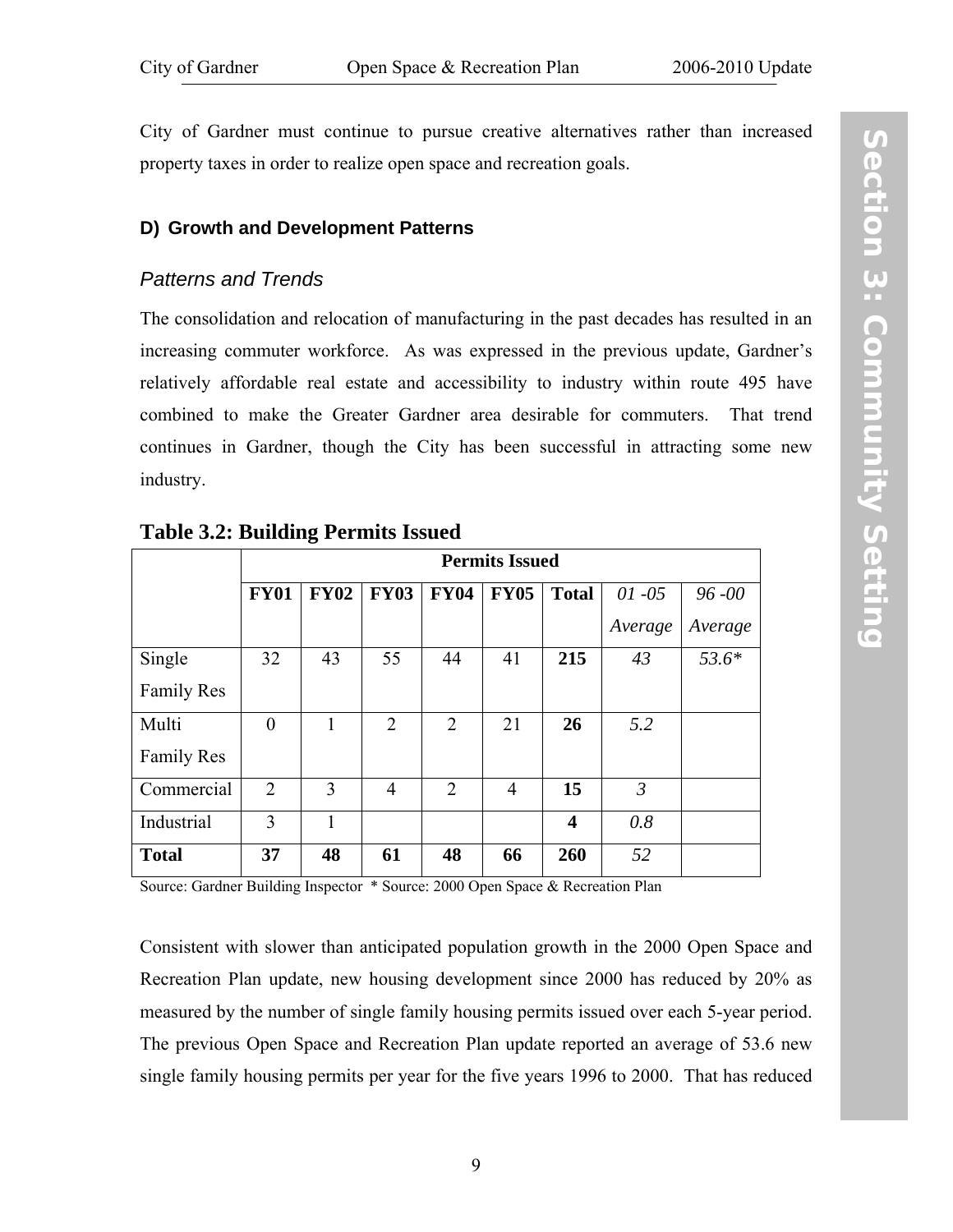<span id="page-17-0"></span>to an average of 43 units per year for the five year period 2001 to 2005 as shown in *[Table](#page-16-1) [3.2: Building Permits Issued](#page-16-1).* 

According to public input based primarily on the survey results, there is a general perception among a large group of residents that Gardner is becoming overdeveloped, particularly in the rural areas of the city. These residents cite the several new housing developments occurring since the last Open Space and Recreation Plan update and fear for the loss of open space and recreation parcels. But the data collected for this update show that while development continues to occur, it has not yet accelerated beyond what has been anticipated and is actually less than anticipated. It is a natural consequence of population growth for a community to experience some degree of development. Indeed, it is healthy for communities to experience planned and managed development.

 Since the previous Open Space and Recreation five-year update, growth has begun to shift from single family development on multi-acre lots and instead more toward Smart Growth type (higher density) developments. This has resulted in greater land efficiencies when parcels are developed, reducing open space loss. The City has also imposed conditions upon developers to declare a portion of the parcel intended for development as open space and recreation, resulting in an increase in protected open space inventory in some instances. Based on data presented in *Section 5: [Inventory of Conservation and](#page-46-1) [Recreation Lands](#page-46-1)*, the policies enacted by the City appear to have achieved a favorable balance between healthy community growth and preservation of open space parcels.

#### *Infrastructure*

 "The City's landscape varies tremendously from an urban downtown to rural outlying areas. For example, land in the downtown core and nearby residential neighborhoods is generally served by public water and sewer lines and has good transportation access including public transportation and access to Route 2. Schools, stores, services, and employment opportunities are all within walking distance. In contrast, the rural areas generally lack public water, sewer, and road infrastructure. These areas lack public transportation, and driving is often the only way to access schools, stores, and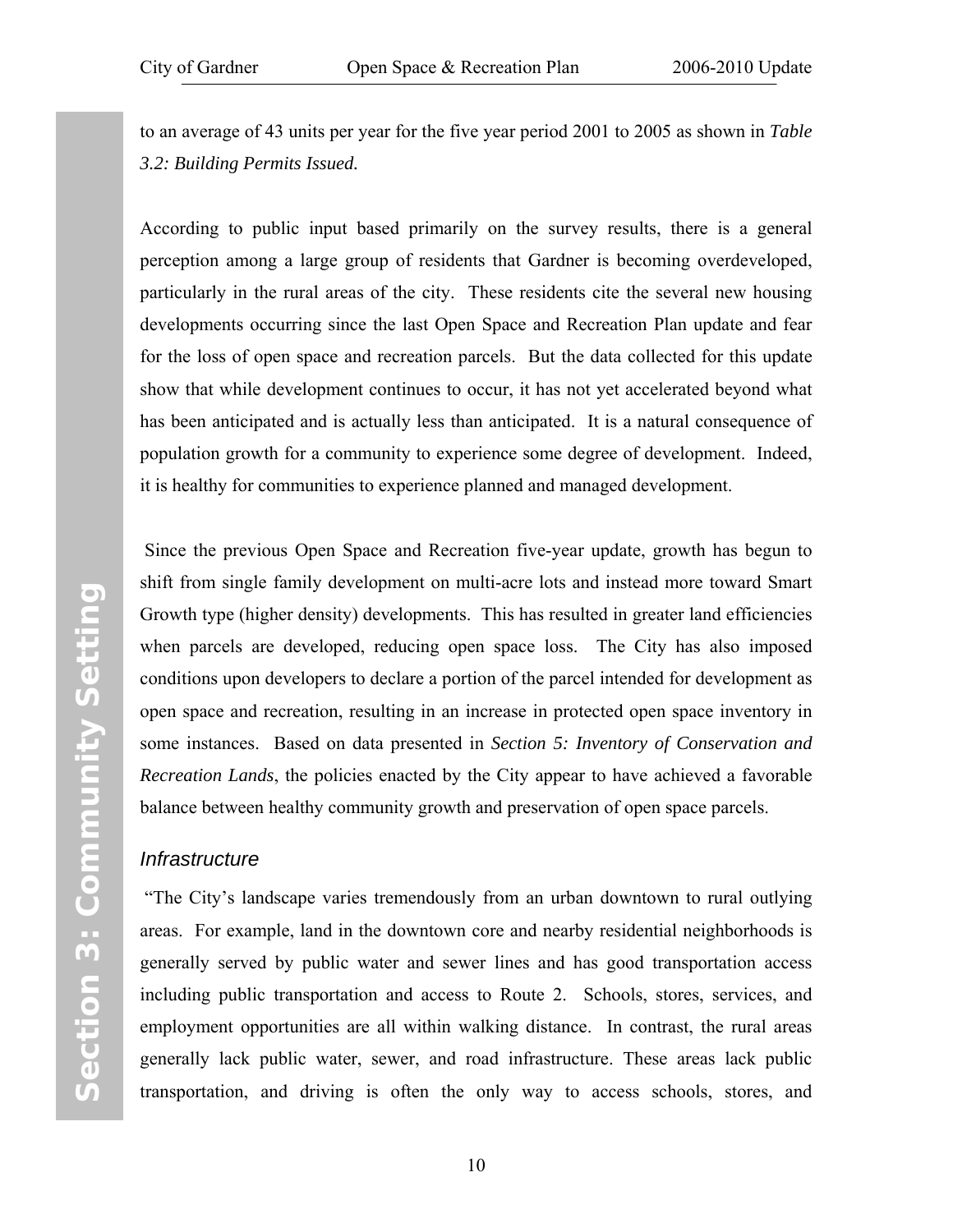<span id="page-18-1"></span><span id="page-18-0"></span>employment opportunities. Portions of rural Gardner are also especially environmentally sensitive, such as the lands that recharge the City's reservoir and groundwater well."<sup>[4](#page-18-2)</sup>

## *Long Term Development*

All development in the City is guided by and must comply with the [Zoning Ordinance](http://www.gardner-ma.gov/Pages/GardnerMA_BComm/Planning/zoneord.pdf). A Zoning Ordinance update was approved by City Council February 6, 2006. A summary of changes to the zoning ordinance, as it may impact open space and recreation, follows. The complete text of the updated Zoning Ordinance may be found at the City's web site *http://www.Gardner-Ma.gov*. Refer to *[Map 3.1: Zoning](#page-24-1)* for an illustration of zoning districts and *[Map 3.2: Land Use Statistics](#page-26-1)* for an illustration of actual land use.

## **Table 3.3: Summary of 2005 Zoning Ordinance Changes[5](#page-18-3)**

#### **Section 4 Use Regulations**

 $\overline{a}$ 

*415 Table of Uses*: New uses include: Open space residential development. Trailer and mobile home park use has been deleted from the ordinance.

#### **Section 5 Overlay Districts and Planned Unit Developments**

*510 Flood Plain District*: This section was changed to reflect the current FEMA requirements for Flood Plain Districts. These changes are intended to help facilitate the inclusion of Gardner in the Federal Emergency Management flood insurance programs.

*520 Water Supply Protection District*: The overall purpose of the changes to this section is to provide an Ordinance which can be read and interpreted in conjunction with the Massachusetts Drinking Water Regulations and provide for uniform and previously defined and widely recognized definitions and terminology.

*540 Smart Growth Planned Unit Development (SGPUD):* The SGPUD is designed to allow for a mix of residential (up to 50%) and commercial uses to occur in areas that are convenient to transportation options, and such uses are laid out in a manner that adheres to the principles of "smart growth."

*550 Industrial and Commercial Heritage Planned Unit Development (ICHPUD):* This PUD is targeted for the IND1, IND2, and COM1 zones, and is designed to encourage the redevelopment of long-vacant historic industrial and commercial structures through the issuance of a special permit. Historic structures are intended to be preserved and re-used.

<span id="page-18-2"></span><sup>&</sup>lt;sup>4</sup> Source: Gardner Community Development Plan "Putting It All Together"

<span id="page-18-3"></span><sup>&</sup>lt;sup>5</sup> Source: City of Gardner Summary of Zoning Changes. Portions deleted for brevity.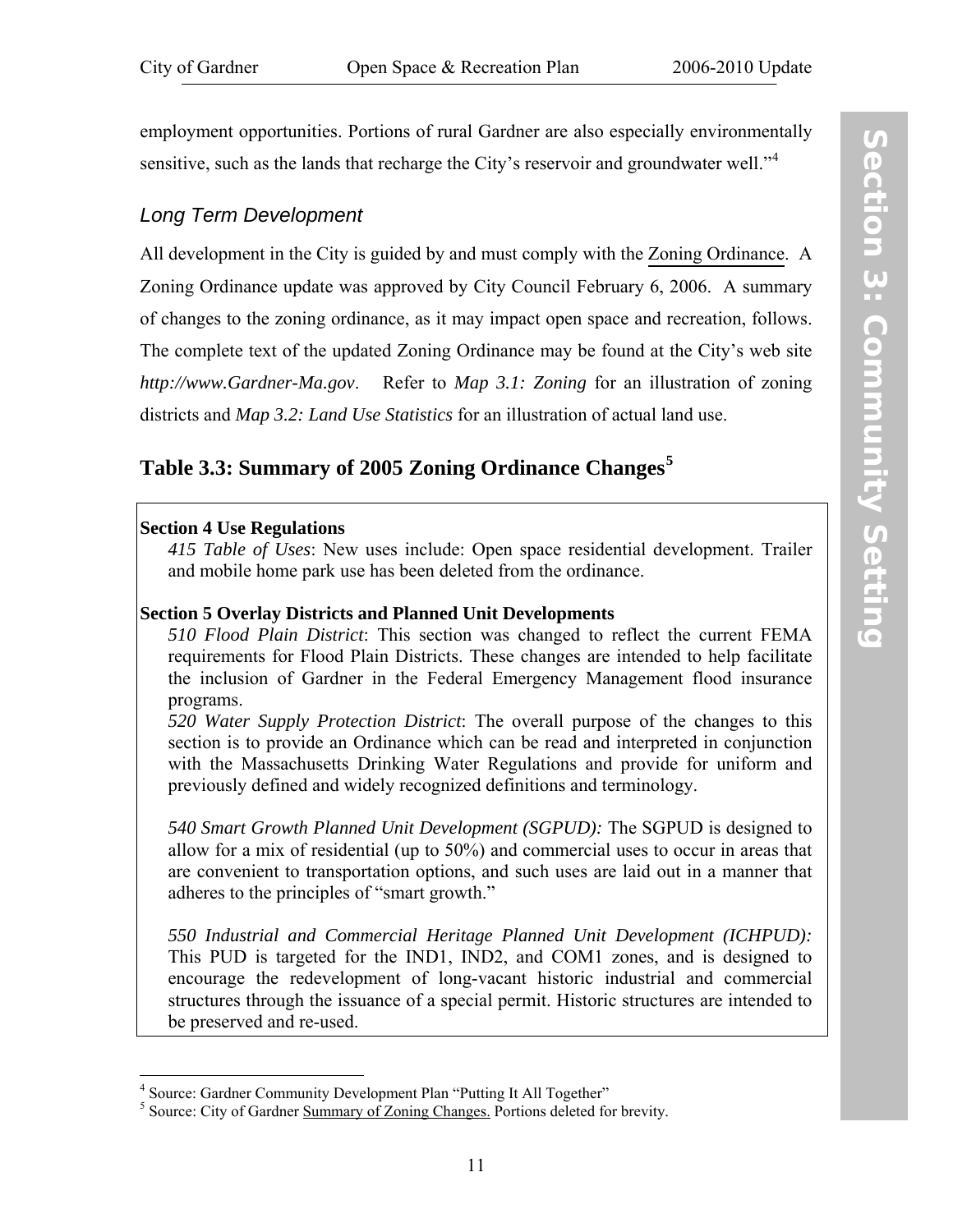## **Table 3.3 Continued**

## **Section 6 Density and Dimensional Regulations**

*610 General Requirements:* A new method for defining lot width has been added. *620 Table of Lot, Area, Frontage, Yard, and Height Requirements*: Key changes include:

• a percent Open Space Required column has been added;

• RR2 minimum lot area has been increased for lots serviced by public sewer from 40,000 to 60,000. This is intended to encourage the use of the Open Space Residential Development (OSRD), since density calculations for the OSRD are based upon a 40,000 s. f. /unit minimum lot area.

*630 Infill Development*: A new provision to encourage the redevelopment of vacant lots located in densely-developed areas allows redevelopment that is consistent with adjacent structures by Special Permit.

## **Section 8 Special Residential Regulations**

*810 Open Space Residential Development*: The Cluster Development provision has been modified to reflect a greater emphasis on the protection of natural resources and the

 layout of the required common open space. Developers are required to identify priority conservation areas prior to locating house lots.

Fifty percent (50%) of the tract is required to be common open space, which is to be laid out in large, contiguous parcels and preserved in perpetuity. Ownership of the open space may be conveyed to the City, to a non-profit conservation organization, or to a trust owned by the homeowners association. Lot area, frontage and setbacks are more flexible in an effort to promote the use of OSRD.

## **Section 10 Supplemental Regulations**

1000 Schedule Development: Added to the list of exemptions are in-fill development, the SGPUD, and the ICHPUD. An Applicable Period of not to exceed eight (8) years has been added because of a recent SJC decision. The purpose of the Scheduled Development provision is to relate the timing of residential development to the City's ability to provide services to such development. Growth controls are triggered when the Building Inspector issues building permits for 100 dwelling units within a 24 month period. The following types of residential development are affected:

- All subdivisions consisting of 10 or more lots.
- All development consisting of 10 or more units on one or more contiguous parcels under the same ownership.

Note: Small subdivisions (9 lots or less) and small apartment complexes (9 units or less) and individuals seeking to build one single-family home are NOT effected by the City's existing growth control ordinance.

Each affected development shall submit a building schedule to the Planning Board which must meet the following guidelines: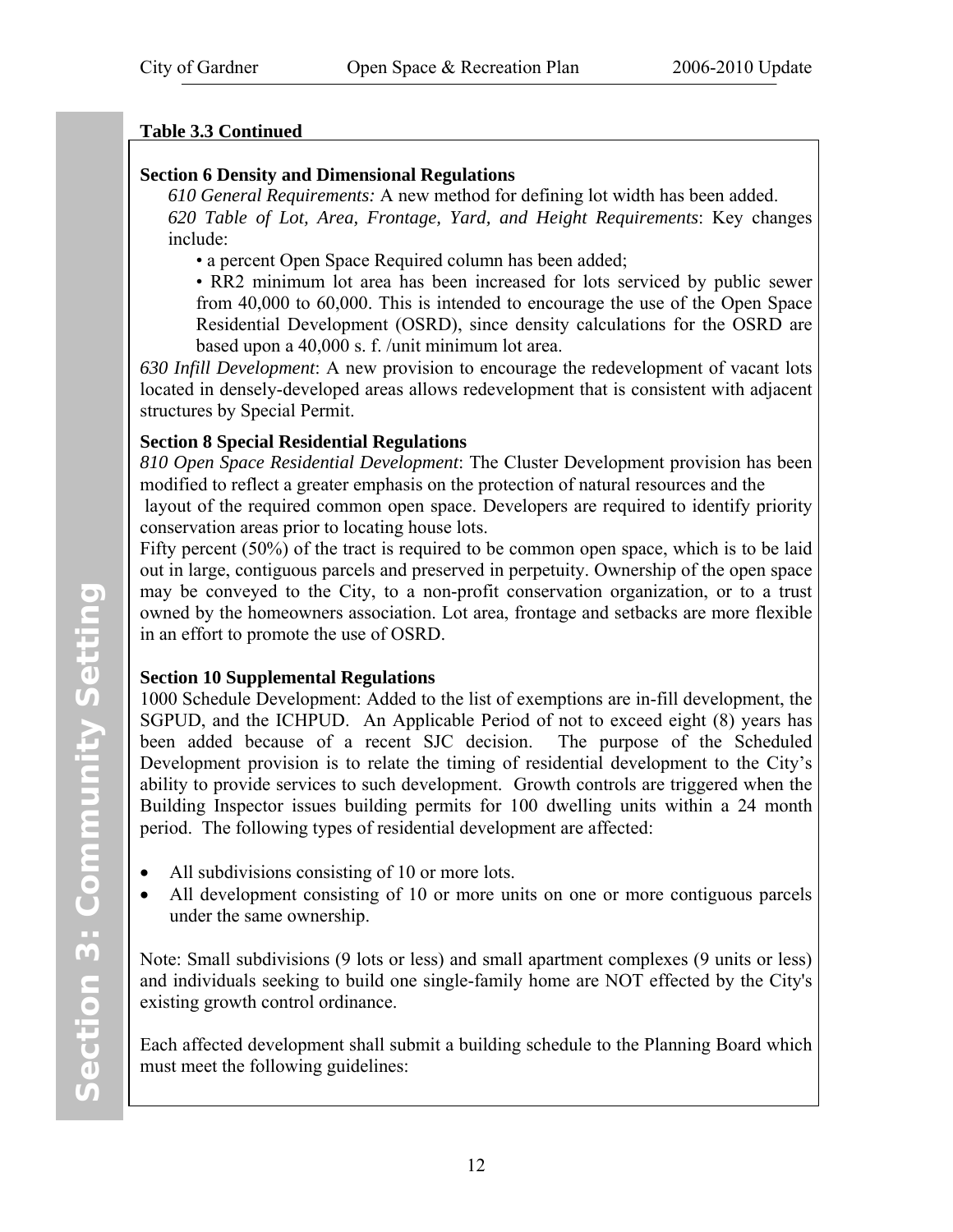- 
- <span id="page-20-1"></span><span id="page-20-0"></span>Within the first 2 years following approval of the Definitive Plan, building permits will be limited to no more than 8 units or 30% of the total potential units, whichever is greater.
- In each year thereafter, building permits will be limited to 8 units or 15% of the total potential units, whichever is greater, provided that no more than 8 units or 30% of the total potential units are permitted within a 24 month period in each development.

The following types of units and developments are exempt from the provisions of Schedule Development:

- All units which are considered affordable per State regulations.
- Conversions of buildings built prior to 1938 and conversions of buildings that have fallen into disuse or disrepair, as determined by the Planning Board.
- All units located in GR1 and C1 zoning districts.
- All units located in PUDs, DODs and Infill developments.

## **Table 3.4: Zoning District Codes**

| <b>Municipal Zoning Districts</b> |                                         |        |  |  |  |  |
|-----------------------------------|-----------------------------------------|--------|--|--|--|--|
| Zone code                         | <b>Percentage</b>                       |        |  |  |  |  |
| R <sub>1</sub>                    | Single Family Residential I District    | 17.70% |  |  |  |  |
| R <sub>2</sub>                    | <b>Rural Residential II District</b>    | 66.60% |  |  |  |  |
| R <sub>3</sub>                    | <b>General Residential III District</b> | 3.21%  |  |  |  |  |
| C <sub>1</sub>                    | <b>Commercial I District</b>            | 0.76%  |  |  |  |  |
| C <sub>2</sub>                    | <b>Commercial II District</b>           | 2.52%  |  |  |  |  |
| 11                                | <b>Industrial I District</b>            | 2.20%  |  |  |  |  |
| 12                                | <b>Industrial II District</b>           | 3.89%  |  |  |  |  |

Definition of buildable land is the non-wetland portion of a lot or parcel.

*Table 3.5: Summary of Special Permit Responsibilities* lists the various special permits required along with the issuing authority.

## **Table 3.5: Summary of Special Permit Responsibilities**

| <b>Special Permit Required</b>                              | <b>City Council</b><br><b>Special</b><br>Permit | <b>ZBA Special</b><br>Permit | <b>PB Special</b><br>Permit |
|-------------------------------------------------------------|-------------------------------------------------|------------------------------|-----------------------------|
|                                                             |                                                 |                              |                             |
| SP required in the Table of Uses                            |                                                 | χ                            |                             |
| SP required re: non-conforming uses and structures          |                                                 | Χ                            |                             |
| Development Overlay District                                | X                                               |                              |                             |
| Open Space Residential District                             |                                                 |                              | X                           |
| In-Fill Development                                         |                                                 |                              | Χ                           |
| <b>Smart Growth PUD</b>                                     |                                                 |                              | Χ                           |
| Industrial & Commercial Heritage PUD                        |                                                 |                              | χ                           |
| Relief from Parking Requirements                            |                                                 | Χ                            |                             |
| Earth Moving and Alteration                                 |                                                 | Χ                            |                             |
| <b>Adult Uses</b>                                           |                                                 | Χ                            |                             |
| Flood Plain bldgs., sheds not accessory to Flood Plain uses |                                                 | Χ                            |                             |
| Water Supply Protection District SP                         |                                                 |                              | χ                           |
| <b>Wireless Communication</b>                               |                                                 | Χ                            |                             |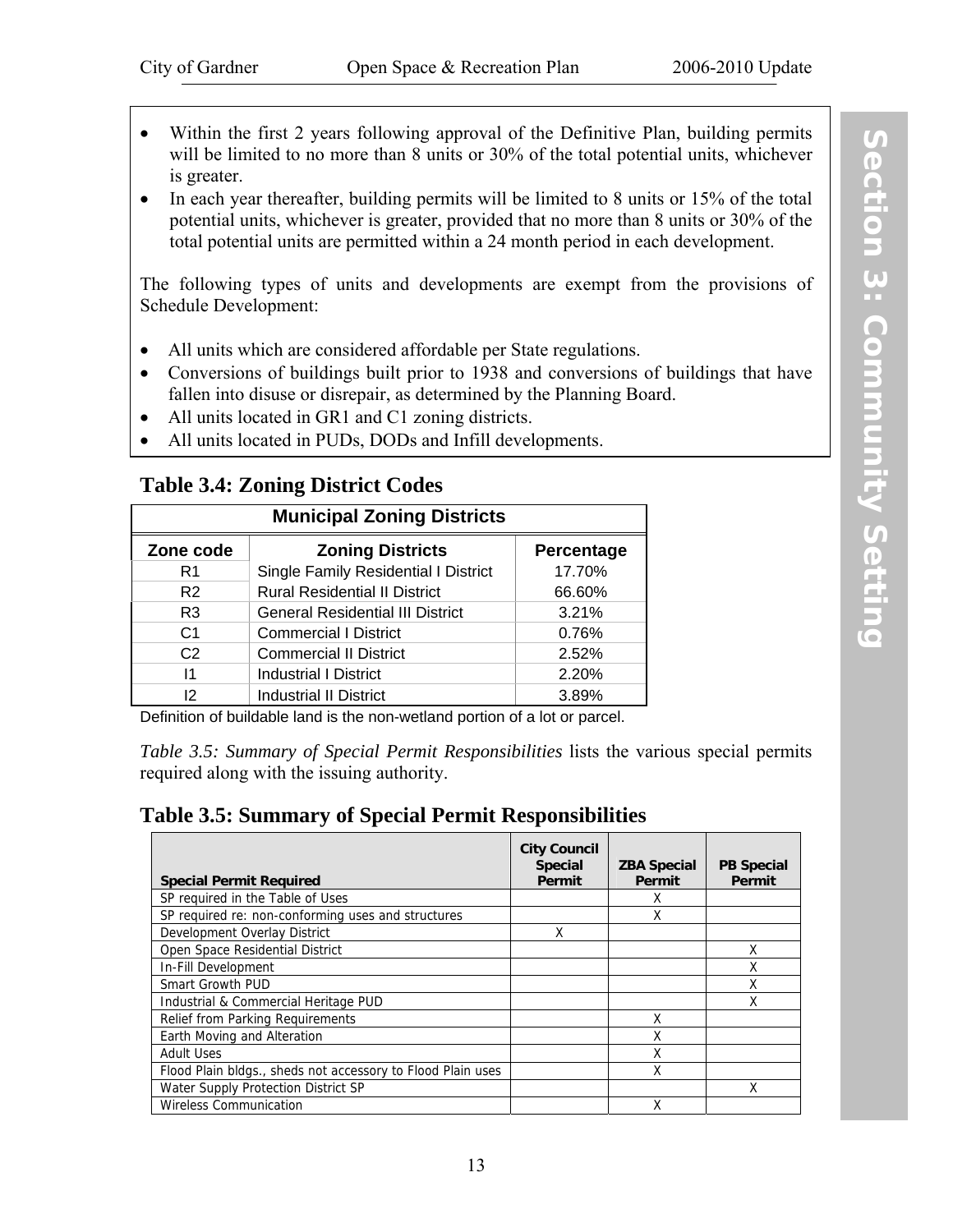<span id="page-21-1"></span><span id="page-21-0"></span>*Table 3.6: Approved and Proposed Developments* shows current or planned developments. While some unprotected open space area is lost to the development, a portion is set aside as protected open space. In the long run, this is favorable and is consistent with Gardner's Open Space and Recreation goals and objectives. Note: Not all developments will impact the City's Open Space and Recreation resources as some parcels do not appear on the City's Open Space and Recreation Inventory.

| Table 3.6: Approved & Proposed Developments |  |  |  |
|---------------------------------------------|--|--|--|
|---------------------------------------------|--|--|--|

| <b>Approved Developments</b>                                   |                  |                |                    |              |  |  |
|----------------------------------------------------------------|------------------|----------------|--------------------|--------------|--|--|
| <b>PROJECT</b>                                                 | <b>APPLICANT</b> | <b>ADDRESS</b> | <b>DESCRIPTION</b> | <b>ACRES</b> |  |  |
| <b>Wilder Brook Estates</b>                                    | R&D Homes, Inc.  | Brookside Dr   | 85 lots - OSRD     | 102          |  |  |
| Cedar Hills                                                    | Sweeny & Sons    | Off Keyes Rd   | 97 Lots -SF        | 117          |  |  |
| <b>Farm Hill Estate</b>                                        | C Donell Homes   | Off Pearl St   | 20 lots - SF       | 18           |  |  |
| Sub-Total Acres of Developments Approved or under construction |                  |                |                    |              |  |  |

#### **Proposed Developments**

| <b>PROJECT</b>                                                   | <b>APPLICANT</b>                                 | <b>ADDRESS</b>      | <b>DESCRIPTION</b> | <b>ACRES</b> |  |  |  |  |  |
|------------------------------------------------------------------|--------------------------------------------------|---------------------|--------------------|--------------|--|--|--|--|--|
| <b>Bailey Brook</b>                                              | <b>Vertical Building Group</b>                   | Off Clark St        | 84 lots - OSRD     | 123          |  |  |  |  |  |
| Sapphire Park                                                    | <b>Sunshine Realty Trust</b>                     | Off Pearl St        | 130 unit - MHP     | 86           |  |  |  |  |  |
|                                                                  |                                                  | Off Mathews         |                    |              |  |  |  |  |  |
| <b>Wachusett Meadows</b>                                         | Vertical Building Group                          | St                  | 650 Condos         | 60           |  |  |  |  |  |
| <b>Wachusett Crossing</b>                                        | Vertical Building Group                          | <b>Off Pearl St</b> | 200K sq ft retail  | 40           |  |  |  |  |  |
| Laitinen Dr. Ext                                                 | <b>Stromski Family Trust</b>                     | Off Halford St      | $5$ lots $-$ SF    |              |  |  |  |  |  |
|                                                                  |                                                  | Off Betty           |                    |              |  |  |  |  |  |
| <b>Mahoney Brook</b>                                             | Marc Knoll                                       | Spring Rd           | $9$ lots $-$ SF    | 12           |  |  |  |  |  |
| Parkers Pond Condos Gem Industries, Inc.                         |                                                  | Parker St           | 60 Condos          | 13.5         |  |  |  |  |  |
| <b>Sub-Total Acres of Sub Divisions Proposed Under Review</b>    |                                                  |                     |                    |              |  |  |  |  |  |
| <b>Total Acres of Gardner Developments Approved and Proposed</b> |                                                  |                     |                    |              |  |  |  |  |  |
|                                                                  | <b>OSRD = Open Space Residential Development</b> |                     |                    |              |  |  |  |  |  |
| $MHP = Mobile Home Park$                                         |                                                  |                     |                    |              |  |  |  |  |  |
| $SF =$ Single Family Home                                        |                                                  |                     |                    |              |  |  |  |  |  |

The largest of the proposed developments, in terms of number of units, are the Wachusett Meadows and Wachusett Crossing projects, locally referred to a combined "mega project". This mega project is receiving substantial attention from city officials and citizen groups. While not finalized, there is expectation a portion of the project's area will convert to permanently protected open space. (See also *[Table5.7: Recent Acquisitions of](#page-66-1) [Permanently Protected Open Space](#page-66-1)*)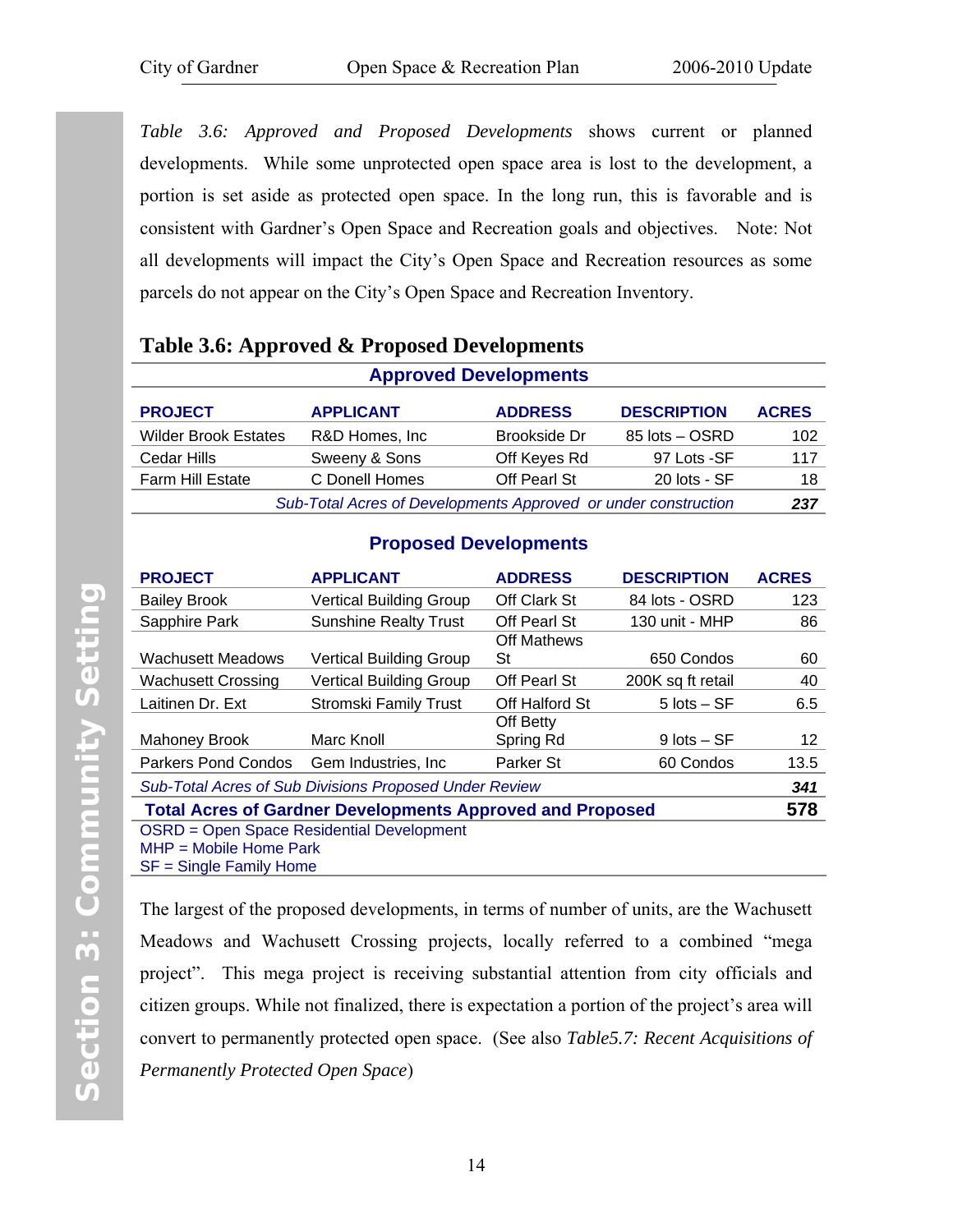## <span id="page-22-1"></span><span id="page-22-0"></span>*Build Out Analysis* **[6](#page-22-2)**

A build-out analysis is used to determine developable land area for residential, commercial and industrial zoning districts. [Appendix C](#page-116-1) contains detailed information regarding the most recent available Build-out Analysis (performed 2001). See also *[Map](http://www.gardner-ma.gov/Pages/GardnerMA_CommDev/OS/MapC1.pdf) [C1: Developed Lands and Absolute Constraints,](http://www.gardner-ma.gov/Pages/GardnerMA_CommDev/OS/MapC1.pdf) [Map C2 Developed lands and partial](http://www.gardner-ma.gov/Pages/GardnerMA_CommDev/OS/MapC2.pdf) [Constraints](http://www.gardner-ma.gov/Pages/GardnerMA_CommDev/OS/MapC2.pdf)*, and *[Map C3: Composite Development](http://www.gardner-ma.gov/Pages/GardnerMA_CommDev/OS/MapC3.pdf)*.

The City has made recent changes to the Zoning Ordinance that will directly impact potential build-out, which is not reflected in the analysis performed in 2001. Generally speaking, some changes to the zoning ordinance (increased single family lot size from 40,000 sq. ft. to 60,000 sq. ft., for example) will tend to decrease potential build-out while other changes (Smart Growth initiatives) will tend to increase potential build-out. The net affect is presumed to be favorable but remains undetermined as of this writing and will be evaluated when a future build-out analysis is performed.

| 1985          |             | 1999          |             | <b>Change</b><br>1971-1985 |               | <b>Change</b><br>1985-1999 |               | <b>Change</b><br>1971-1999 |               |
|---------------|-------------|---------------|-------------|----------------------------|---------------|----------------------------|---------------|----------------------------|---------------|
| Undev<br>Land | Dev<br>Land | Undev<br>Land | Dev<br>Land | Acres                      | $\frac{0}{0}$ | Acres                      | $\frac{0}{0}$ | Acres                      | $\frac{0}{0}$ |
| 11,236        | 3,495       | 10,687        | 4,044       | 542                        | 4.8           | 549                        | <i>5.1</i>    | 1,091                      | 9.7           |

**Table 3.7: Land Development History** 

*Source: http://www.mass.gov/mgis/landuse\_stats.htm* 

 $\overline{a}$ 

*Table 3.7 Land Development History* illustrates the history of land development in Gardner for the period 1971 through 1999. It shows an approximate 5% land loss to development in each 15 year period, or about 1% every three years on average. Hypothetically, if all of Gardner's undeveloped land were to be developed (not possible under current state and local laws) it would take 250 to 300 years before all land is consumed at the current rate of development. Based on this analysis and without the

<span id="page-22-2"></span><sup>6</sup> Source: http://commpres.env.state.ma.us/content/buildout.asp#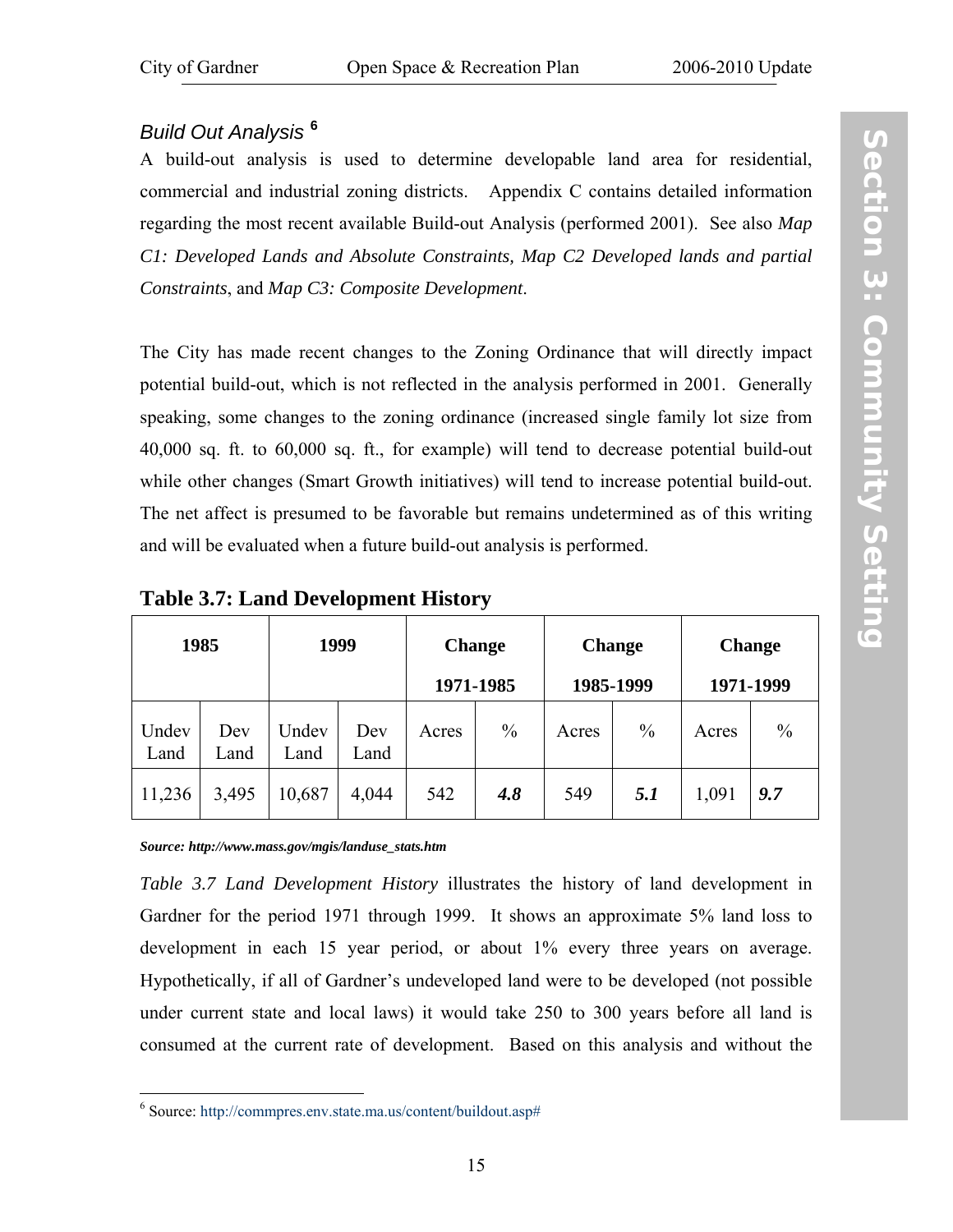benefit of an updated build-out analysis it seems reasonable to assume a build-out of all developable land would not occur for at least 100 years, at the measured rate. This is not a reason to ignore or abandon responsible management of developable resources. It does, however, place Gardner's historical rate of development within measurable perspective.

See also [Map 3.2: Land use Statistics](http://www.gardner-ma.gov/Pages/GardnerMA_CommDev/OS/Map3.2.pdf).

## *Zoning Wetlands Protection Ordinance*

In addition to the updated Zoning Ordinance, the City adopted a new Zoning [Wetlands](http://www.gardner-ma.gov/Pages/GardnerMA_BComm/Conservation/wet.pdf) [Protection Ordinance](http://www.gardner-ma.gov/Pages/GardnerMA_BComm/Conservation/wet.pdf) effective December 20, 2003. The following paragraph, extracted from the ordinance, explains its purpose. The complete text may be found on the City's website.

"The Purpose…[of the ordinance] is to preserve… the Protected Resource Areas… and adjoining land areas in the City by regulation and control of activities deemed by the Conservation Commission as likely to have significant or cumulative adverse effect on… Resource Area Values, which include:

- the protection of public water supply, private water supply and groundwater;
- the prevention and control of flooding, erosion and sedimentation;
- the prevention of storm damage;
- the prevention and control of pollution;
- the protection of water quality, agriculture and aquaculture;
- the protection of wildlife, wildlife habitat and Rare Species habitat including rare plant species;
- the protection and promotion of aesthetic values, recreation values, education values, and similar concerns."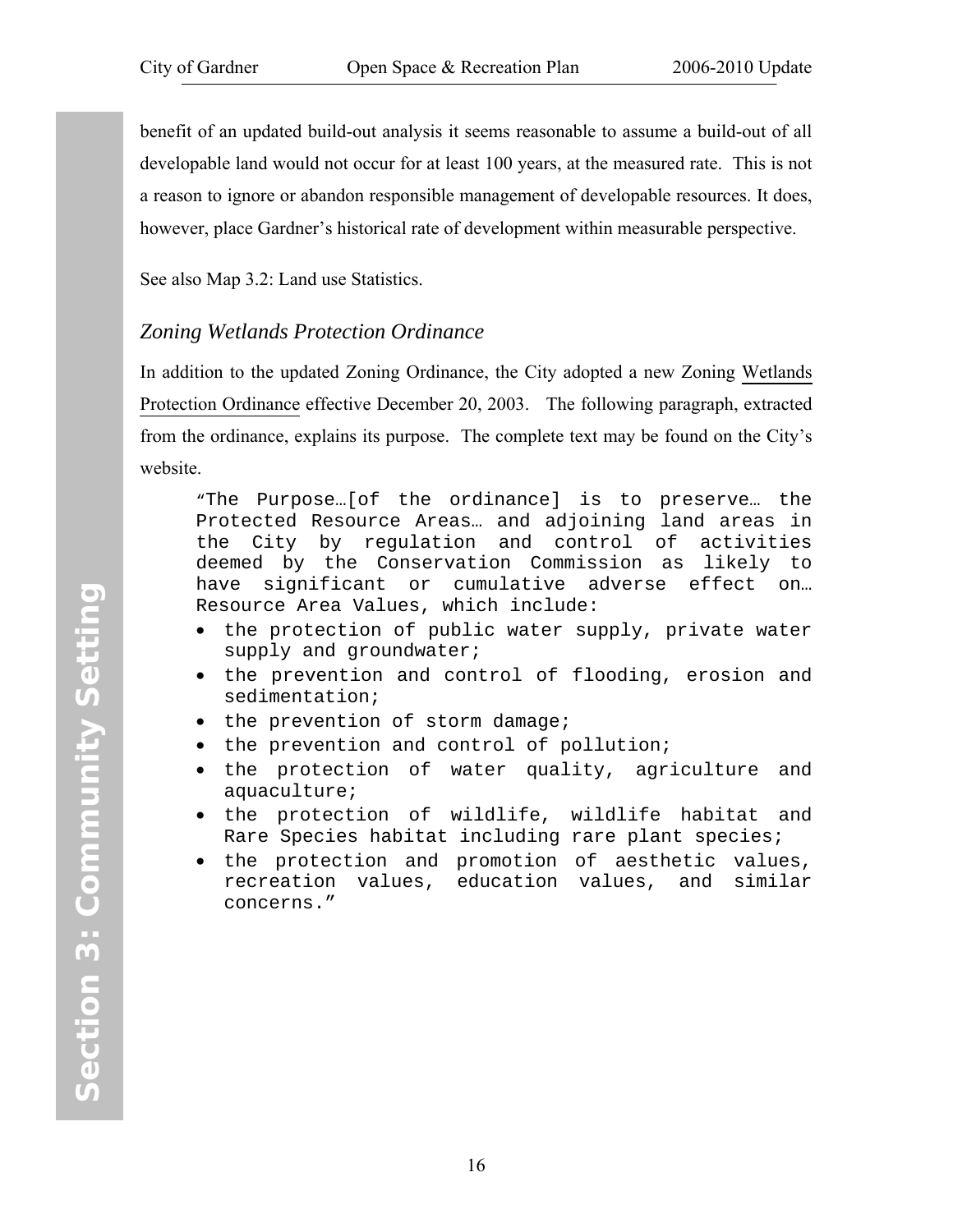## <span id="page-24-1"></span><span id="page-24-0"></span>*[Map 3.1: Zoning](http://www.gardner-ma.gov/Pages/GardnerMA_CommDev/OS/Map3.1.pdf)*

[Click link to](http://www.gardner-ma.gov/Pages/GardnerMA_CommDev/OS/Map3.1.pdf)  view map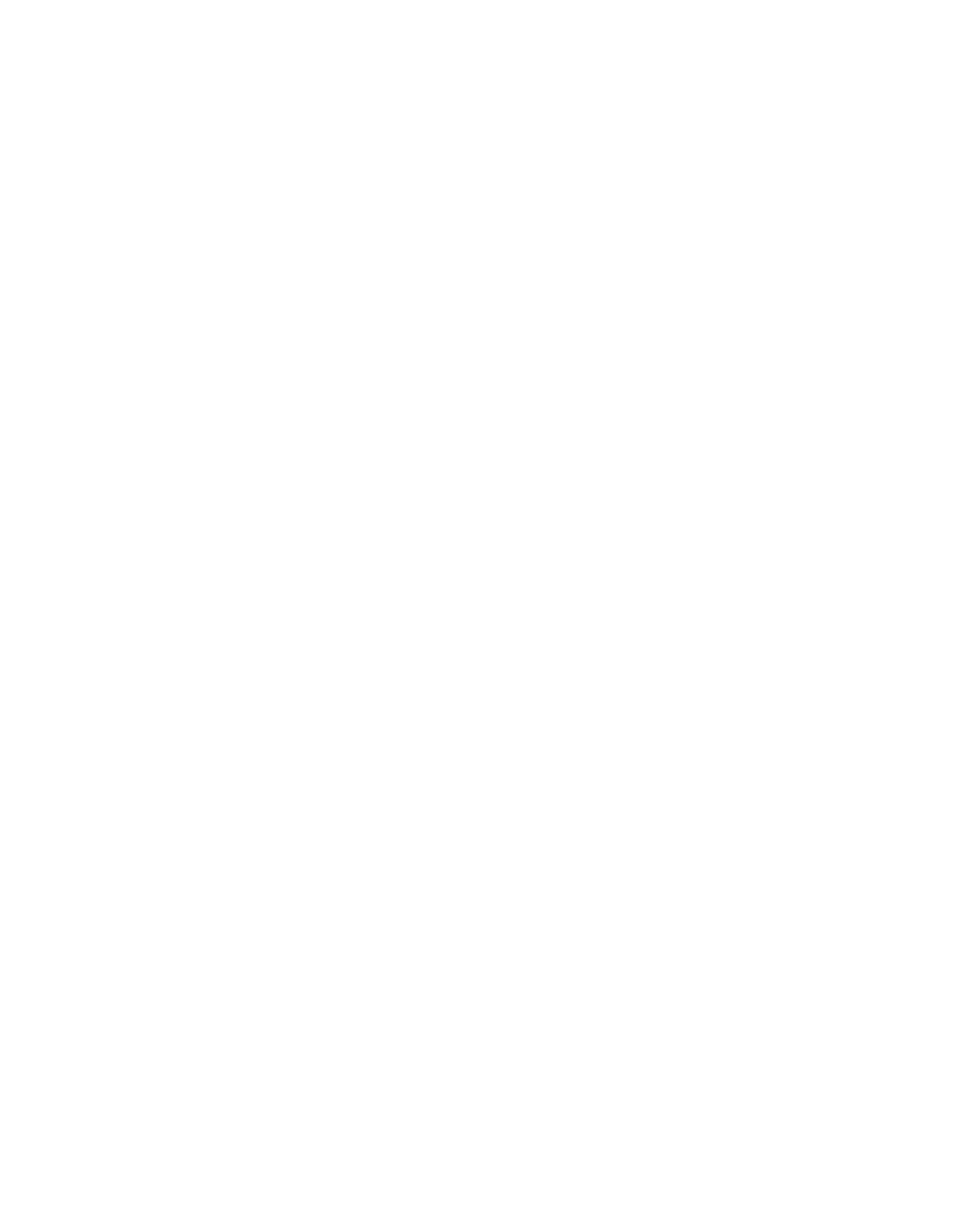## <span id="page-26-1"></span><span id="page-26-0"></span>*[Map 3.2: Land Use Statistics](http://www.gardner-ma.gov/Pages/GardnerMA_CommDev/OS/Map3.2.pdf)*

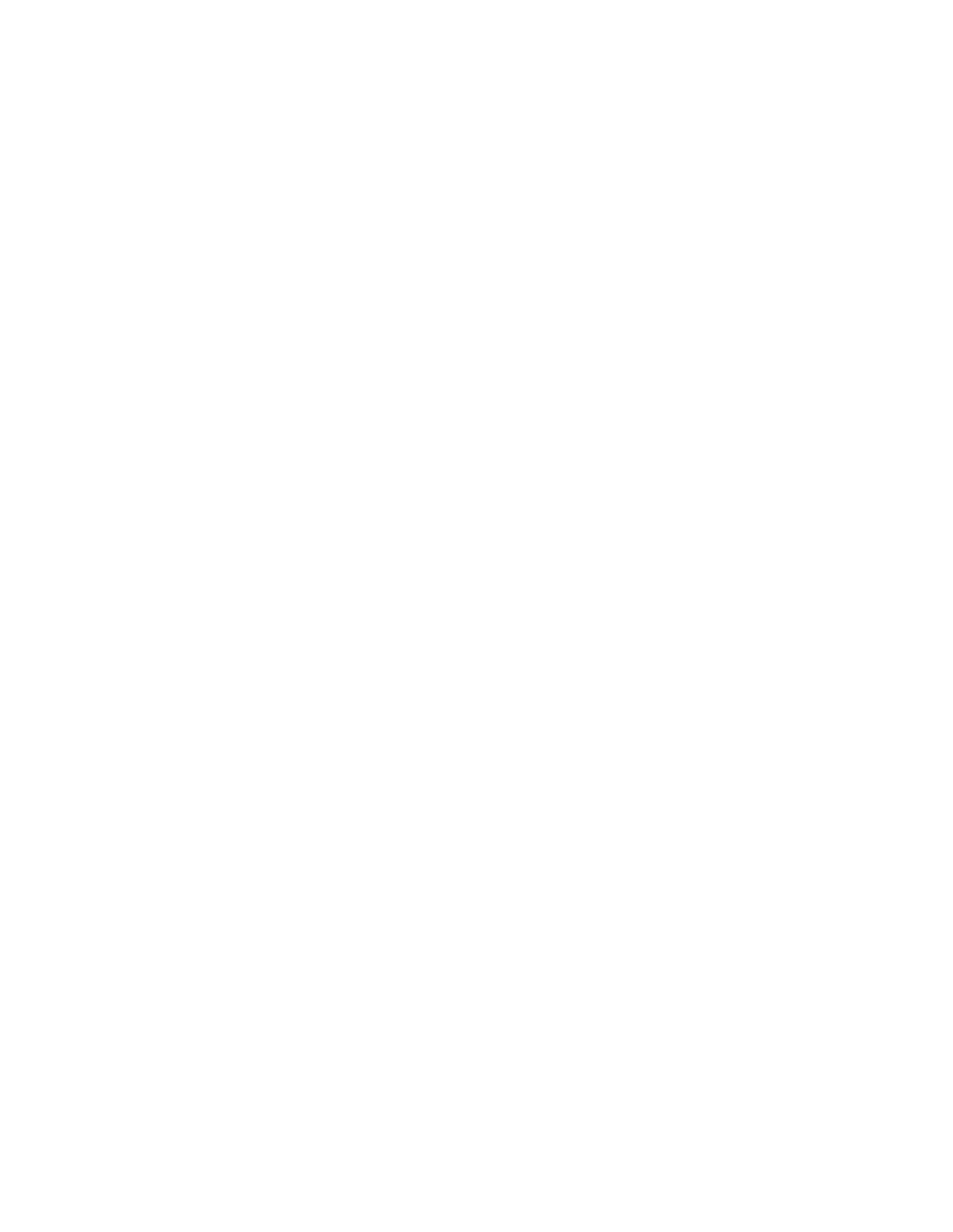## <span id="page-28-0"></span>**Section 4: Environmental Inventory & Analysis**

## **A) Geology, Soils, and Topography**[7](#page-28-1)

A majority of the soils within the Gardner area are comprised of very deep, loamy and sandy soils formed in glacial till derived from granite, schist, and gneiss on upland fill plains and moraine. A small percentage of the soils are comprised of very deep, loamy and sandy soils formed in glacial outwash, lacustrine and alluvial sediments on outwash plains and in stream valleys.

The soils in the area can be classified into two soil associations. One is Hinckley-Merrimac Association, located in the west, northeast, and east-northeast part of the city. The second is Paxton-Woodbridge Association, located through the rest of the city and its surrounding land.

## *Soil Association No. 1- Hinckley-Merrimac*

#### *Hinckley Series*

These are excessively drained soils developed in thick deposits of sand and gravel mainly from granite and gneiss. They have very sandy and gravelly subsoil underlain by stratified sands and gravel. Hinckley soils are loose throughout and water moves rapidly through them. They are usually stone free but may contain cobblestones and a few stones. In a few places, the surface may be stony. They occur on level to very steep slopes.

#### *Merrimac Series*

These are somewhat excessively drained soils formed in sandy or sandy and gravelly material underlain by speed sands and gravel at a depth of 1 to 2 feet. In places, the surface soil and subsoil may contain gravel or cobblestones. Merrimac soils have a fine sandy loam or sandy loam surface soil and sandy loam subsoil. The surface soil and

<span id="page-28-1"></span> $\overline{a}$ 7 Source: Reproduced from previous Open Space Plan. Sections edited for clarity. Also: The required *Soil and Geologic Features* map is unavailable and not included as is described in the FOREWORD.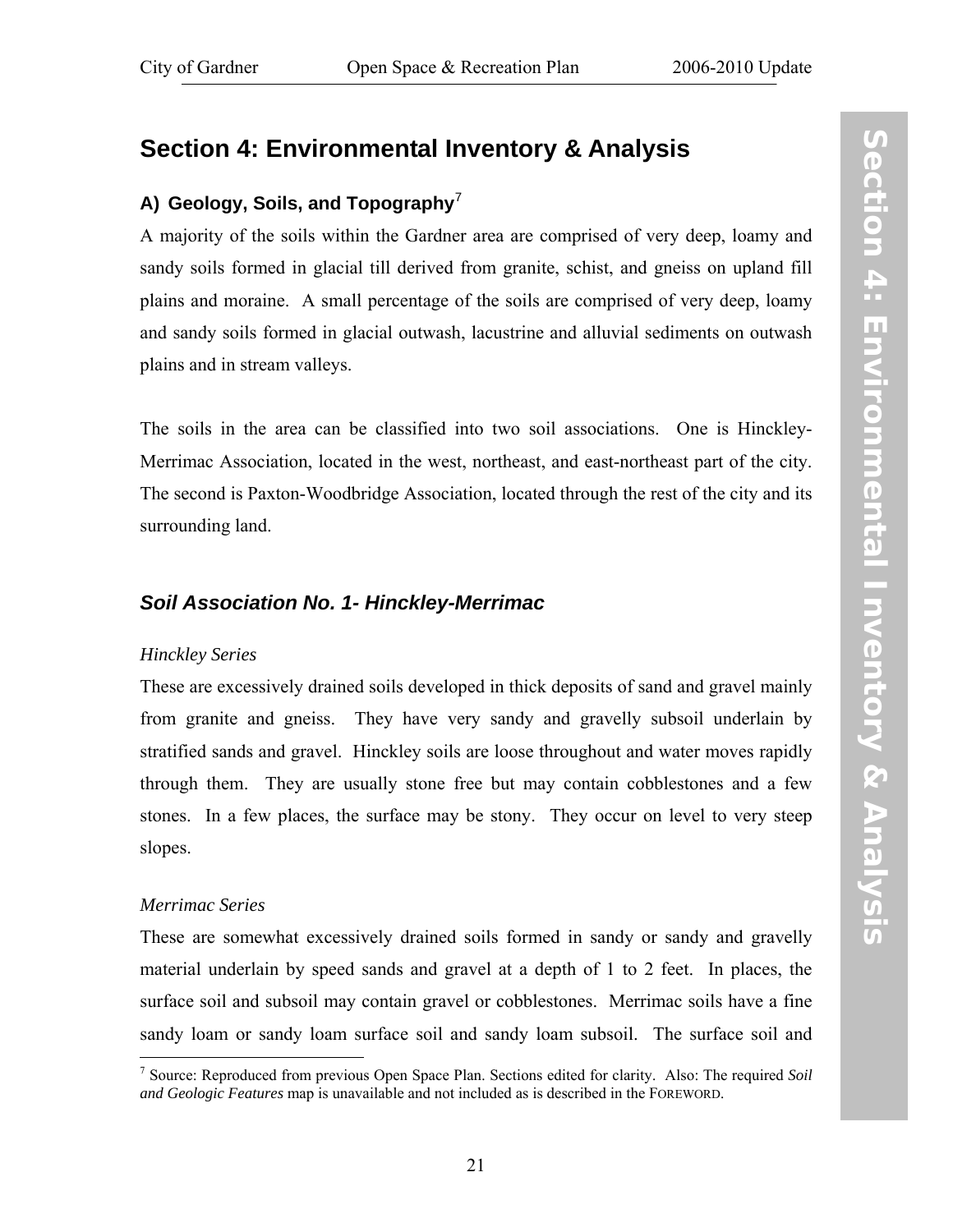<span id="page-29-0"></span>subsoil have moderately rapid or rapid permeability and the underlying sands and gravel layers are rapidly permeable. In a few places the soils may have a stone surface, but the have only a very few or no stones below the surface. The Merrimac soils occupy level to very steep slopes.

## *Soil Association No. 2 – Paxton-Woodbridge*

#### *Paxton Series*

These are well-drained soils developed in stony, compact glacial till derived largely from schist and gneiss. The surface soil, subsoil, and substratum are generally a fine sandy loam. The permeability of the surface soil and subsoil is moderately rapid or rapid, but the Paxton soils have a slowly permeable hardpan at a depth of about two feet. These soils normally have a very stony or extremely stony surface and contain stones below the surface. In places, the surface stones have been removed. They occur on nearly level to very steep slopes.

#### *Woodbridge Series*

These are moderately well drained soils developed in compact, stony, glacial till. They have a fine sandy loam surface soil and subsoil with moderate or moderately rapid permeability. A slowly permeable hardpan underlies the subsoil at a depth of about eighteen inches. Wetness during the spring and fall is caused by seepage water from adjacent land or by a high water table. During these wet seasons, or other prolonged rainy periods, the water table is usually within one to two feet of the surface. The Woodbridge soils have a very stony or extremely stony surface and are stony below the surface soil. In some places, the stones have been removed from the surface. They occur on level to moderately level slopes.

These soil associations mentioned above were developed in 1963 by the United States Department of Agriculture Soil Conservation Service under the title of General *Soil Map of Worcester County*. This information is for general planning purposes in determining limitations of 500 acres or more land for developed situations.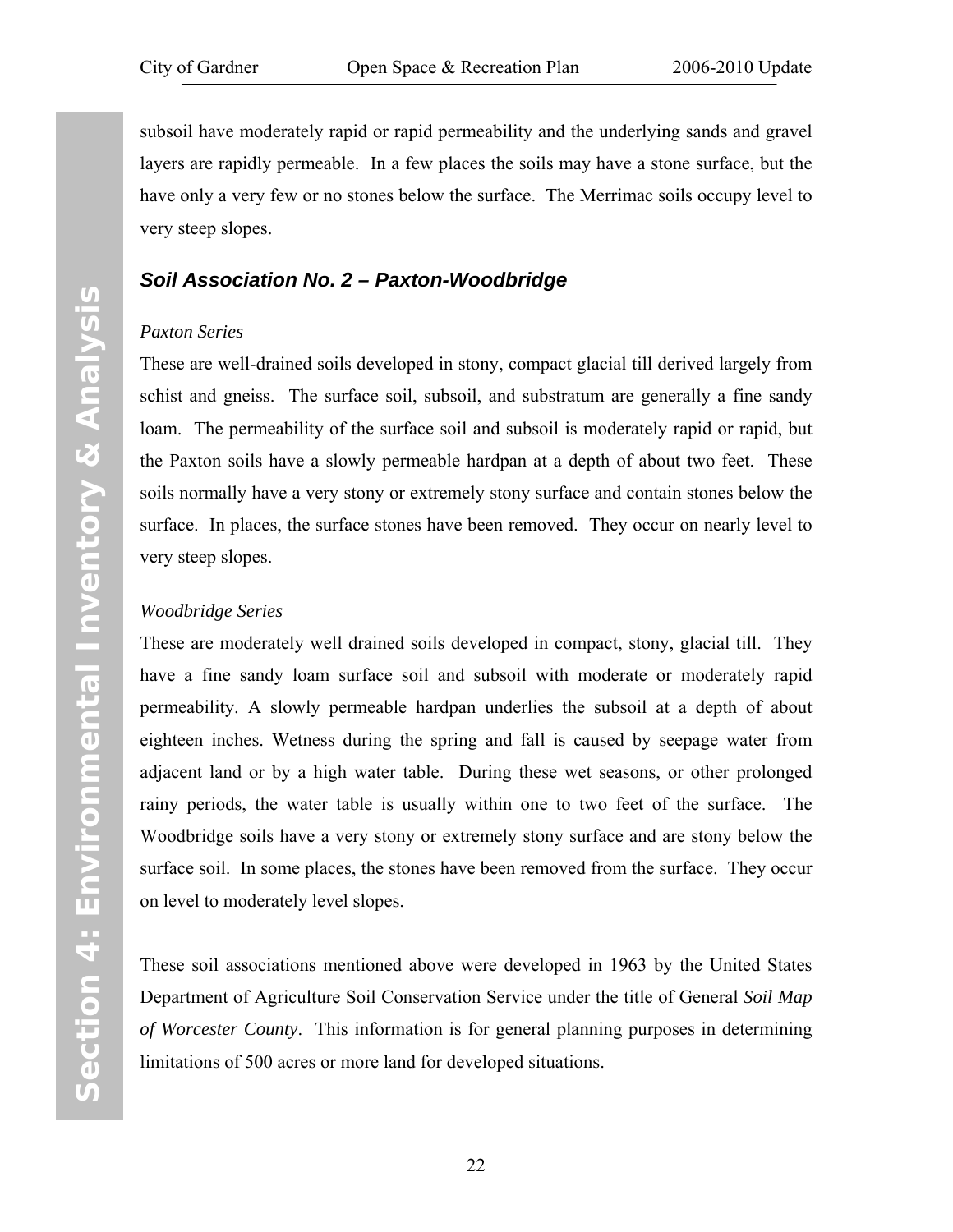## <span id="page-30-0"></span>*[Map 4.1: Unique Features Map](http://www.gardner-ma.gov/Pages/GardnerMA_CommDev/OS/Map4.1.pdf)*

[Click link to](http://www.gardner-ma.gov/Pages/GardnerMA_CommDev/OS/Map4.1.pdf)  view map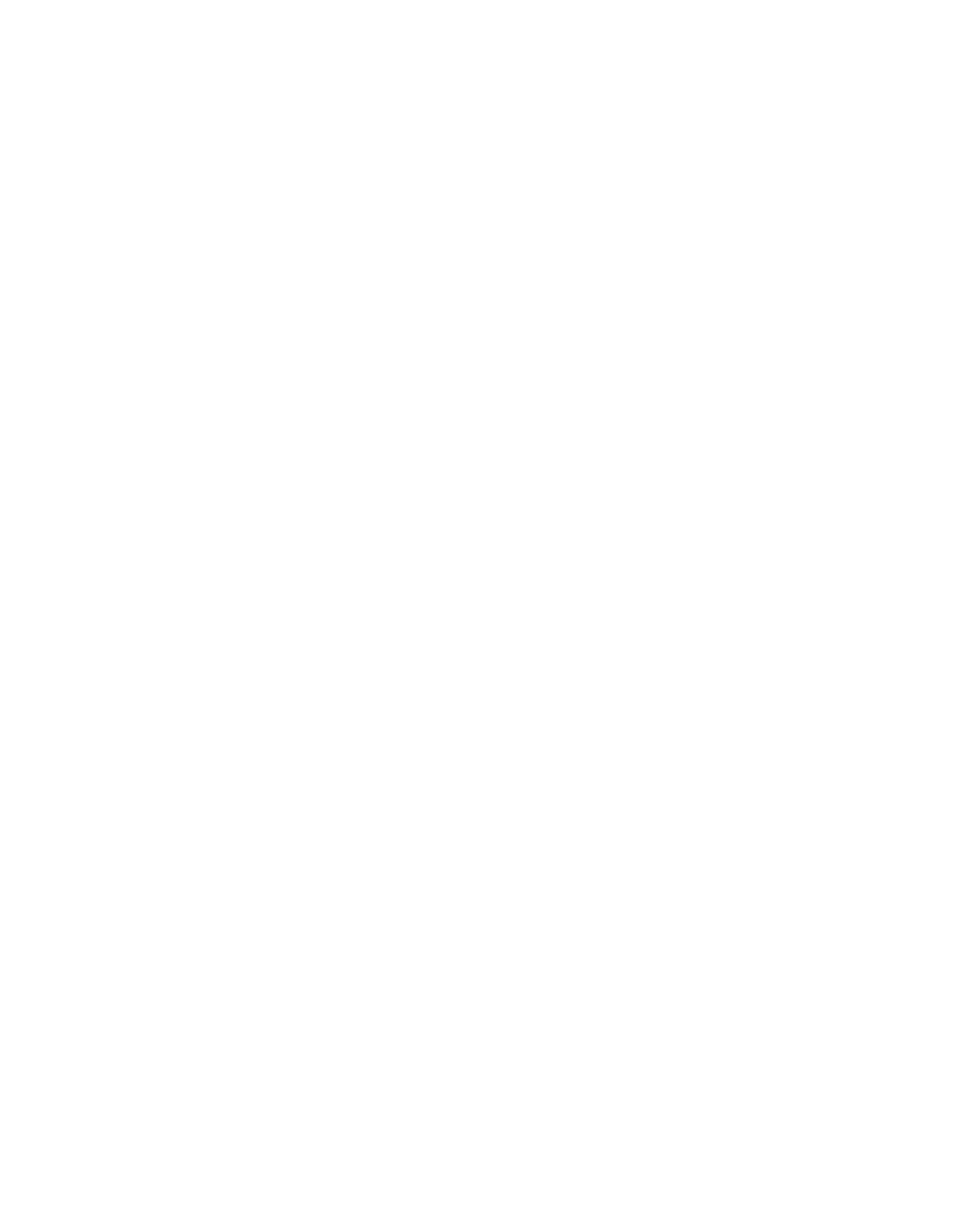<span id="page-32-0"></span>The Gardner area of Northern Worcester County is relatively hilly with many slopes greater than 10%. This condition is often considered difficult to develop. However, it adds scenic beauty to the City and enhances the quality of its recreational areas. Elevations in the City range from just over 900 feet above sea level near the Otter River to a high of 1300 feet at the crest of Reservoir Hill.

#### **B) Landscape Character**

Gardner has two land areas that offer unique features (see *[Map4.1: Unique Features](http://www.gardner-ma.gov/Pages/GardnerMA_CommDev/OS/Map4.1.pdf)*). The first area of uniqueness is the Gardner Esker. This site is unique to Gardner in that the esker is the only one in the city. An Esker is a long narrow ridge or mound of sand or gravel and boulders deposited by waters flowing on, within, or beneath a stagnant glacier. This area, formed during the Glacial Age, has historical value as well as uniqueness.

Fortunately, the city already owns this property. The 16-acre plot is located within the boundary of Wildwood Cemetery. Presently this division has 212 acres with approximately 25 acres developed for the needs of the community. The Municipal Grounds Commission monitors this area to see that erosion does not occur. Presently their main means of control is to prohibit off-road recreational vehicles and horseback riders from this area. This system has been able to maintain the Esker in its present state. The city must take care to assure the area remains protected as future cemetery development continues.

The second area of uniqueness is the Quag Pond. Although not known by many, this one-acre pond is an excellent example of the uncommon natural community, the acid level bog. Black Spruce, the host plant for the parasite Dwarf Mistletoe dominates this cool acidic peat land and evergreen shrubs. The Dwarf Mistletoe is a rare plant species found only in cold Black Spruce bogs like Quag Pond and is considered a threatened species in Massachusetts (Source: Massachusetts National Heritage Program Division of Fisheries and Wildlife).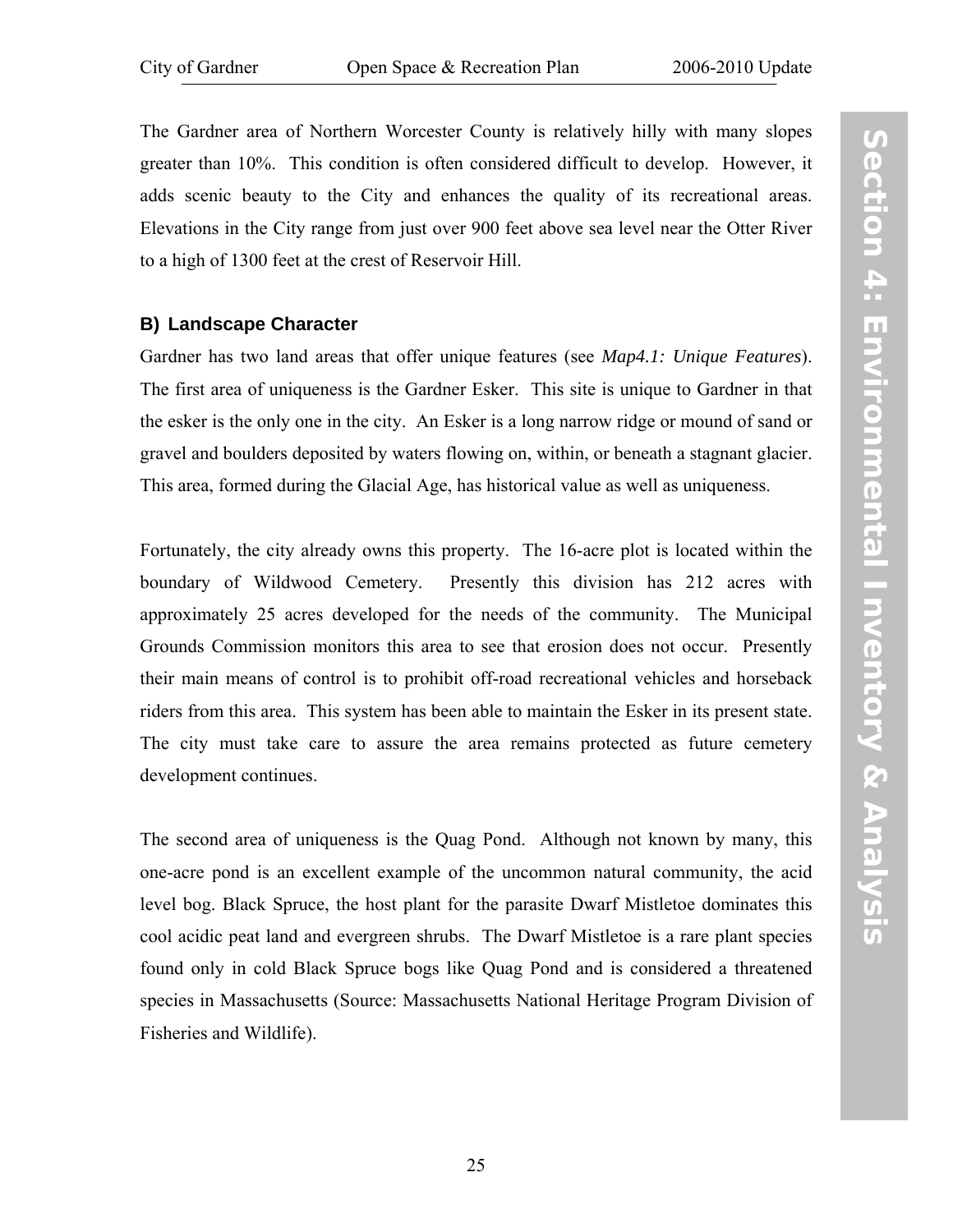<span id="page-33-0"></span>The pond bog edges provide habitat for several native plants such as Sundew, Pitcher Plant, Yellow Grass, and Bog Cotton and would make an excellent unique conservation study area. The Massachusetts Fish and Game Department currently owns the property, purchasing approximately 30.7 acres surrounding the pond in 1995.

#### **C) Water Resources**

The City of Gardner has an abundance of watercourses within city limits (see *[Map 4.2:](http://www.gardner-ma.gov/Pages/GardnerMA_CommDev/OS/Map4.2.pdf)  [Water Resources Map](http://www.gardner-ma.gov/Pages/GardnerMA_CommDev/OS/Map4.2.pdf)* and *[Table 4.1: Waterways](#page-38-1)*). These include nine brooks and one river totaling 26.5 miles in length plus nineteen water bodies occupying 471 acres. Most of Gardner's lakes or ponds formed naturally during the glacial age. Others were constructed to accommodate the industrial revolution.

Crystal Lake is among Gardner's natural lakes. At one time, it was a recreational resort with the grandest of groves and pavilions. People came from as far away as New Hampshire and Boston by railroad to use this area. In 1858 what was then the Town of Gardner voted to change the name of the area from Wells Pond, as it was known then, to Crystal Lake. Today Crystal Lake is closed to the public because it is the city's primary public water supply.

Crystal Lake lies near the center of the community and is about one mile in length, onehalf mile in width and about one hundred and fifty acres in size. It is fed chiefly by springs from the surrounding hills. Water levels are supplemented by pumping from Perley Brook Reservoir. As its name indicates, the water is crystal clear. A bike path along the eastern side of the lake offers opportunities for the public to enjoy the scenic beauty.

Kendall Pond is one of the most heavily used ponds in Gardner. It is located in the southwesterly part of the city and encompasses twenty-three acres. The pond supports a heavily populated shoreline with several clubs maintaining beaches for their members, as well as privately owned camps and homes. The Commonwealth's Fish and Game Department occasionally stocks the pond with trout.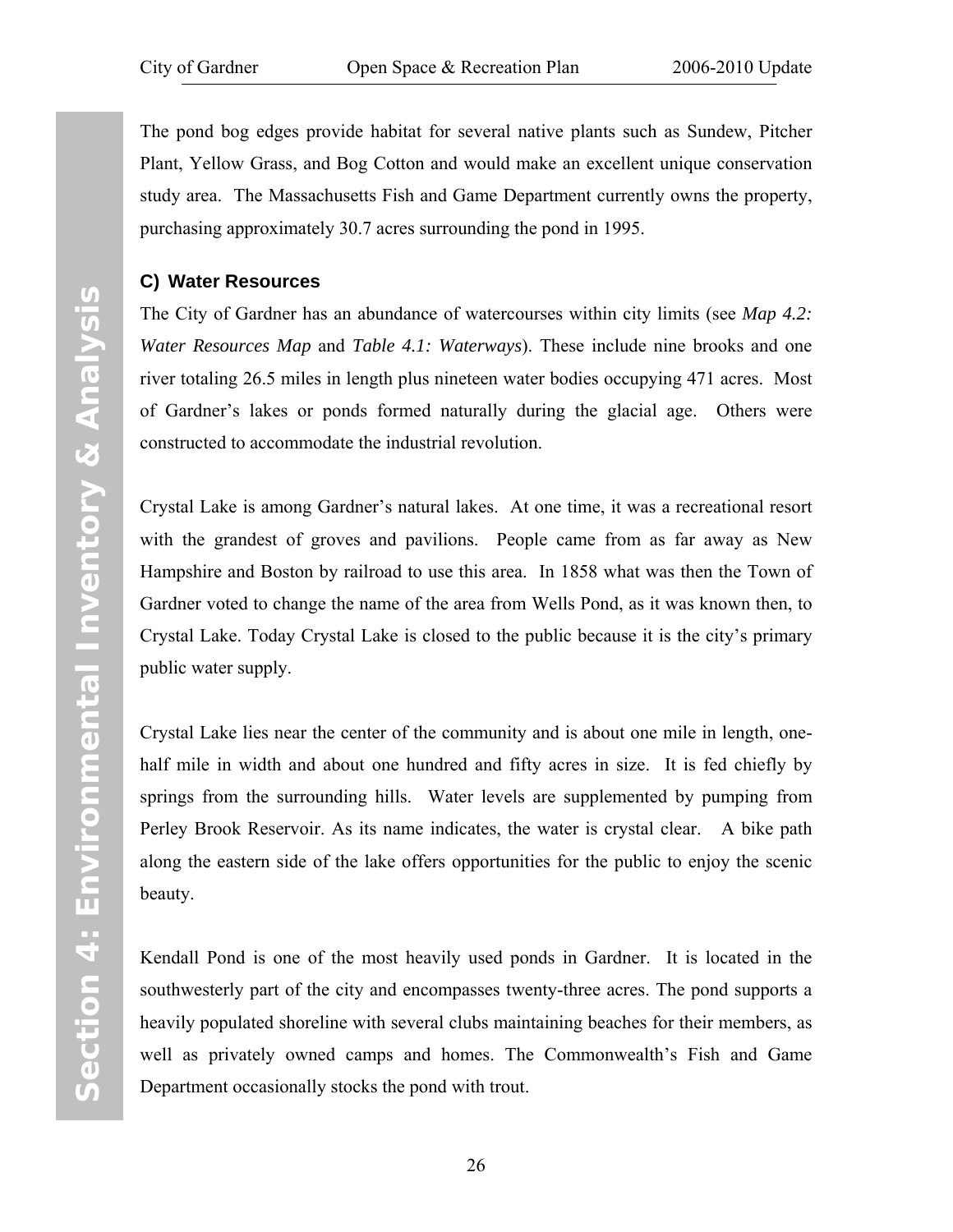Dunn Pond is another recreational pond well used by the public. Located within Gardner Heritage State Park its facilities (public beach, picnic areas, and visitor's center) and fishstocking program attract sizable crowds.

The largest artificial body of water is Wright's Reservoir. Originally constructed by Joseph Nathaniel and David Wright on Bancroft Hill for industrial purposes, today it serves the community as the main support in the local flood-control project built in the 1940's by the Army Corps of Engineers. This pond, although limited to public access, offers warm water fisheries and other excellent recreational opportunities.

The second largest artificial body of water is Perley Brook Reservoir. It was built in 1958 to supplement Crystal Lake as Gardner's water supply. Although a secondary reservoir, it is closed to public use except by permit.

Parker Pond is an artificial pond of substantial size, totaling some twenty-nine acres and having a linear shape. Parker Pond has been heavily impacted by silt deposits and weed growth. Parker Pond has been recognized in past Open Space and Recreation Plans as in need of rehabilitation. Studies have been done on the water quality, bottom conditions and the possibility of dredging the pond. If rehabilitated Parker Pond could offer warm water fishery and recreational opportunities close to the center of the city with existing and possible additional public access.

The Otter River forms a portion of the western boundary between Gardner and Templeton. Named after the abundant Brown Bearing Otter found by the early settlers, this is the only stream in Gardner worthy of being called a river. It runs through the southwest portion of the city and has the rare quality of running in a general direction towards the north. It empties into the Miller's River beyond the city limits. Several brooks feed the river including Bailey, Wilder, Foster, Greenwood, Pail Factory, Pond, Mahoney, Perley, and Baker's Brooks. The River and tributaries offer excellent recreational opportunities, including waterfowl hunting, fishing, hiking, and nature study.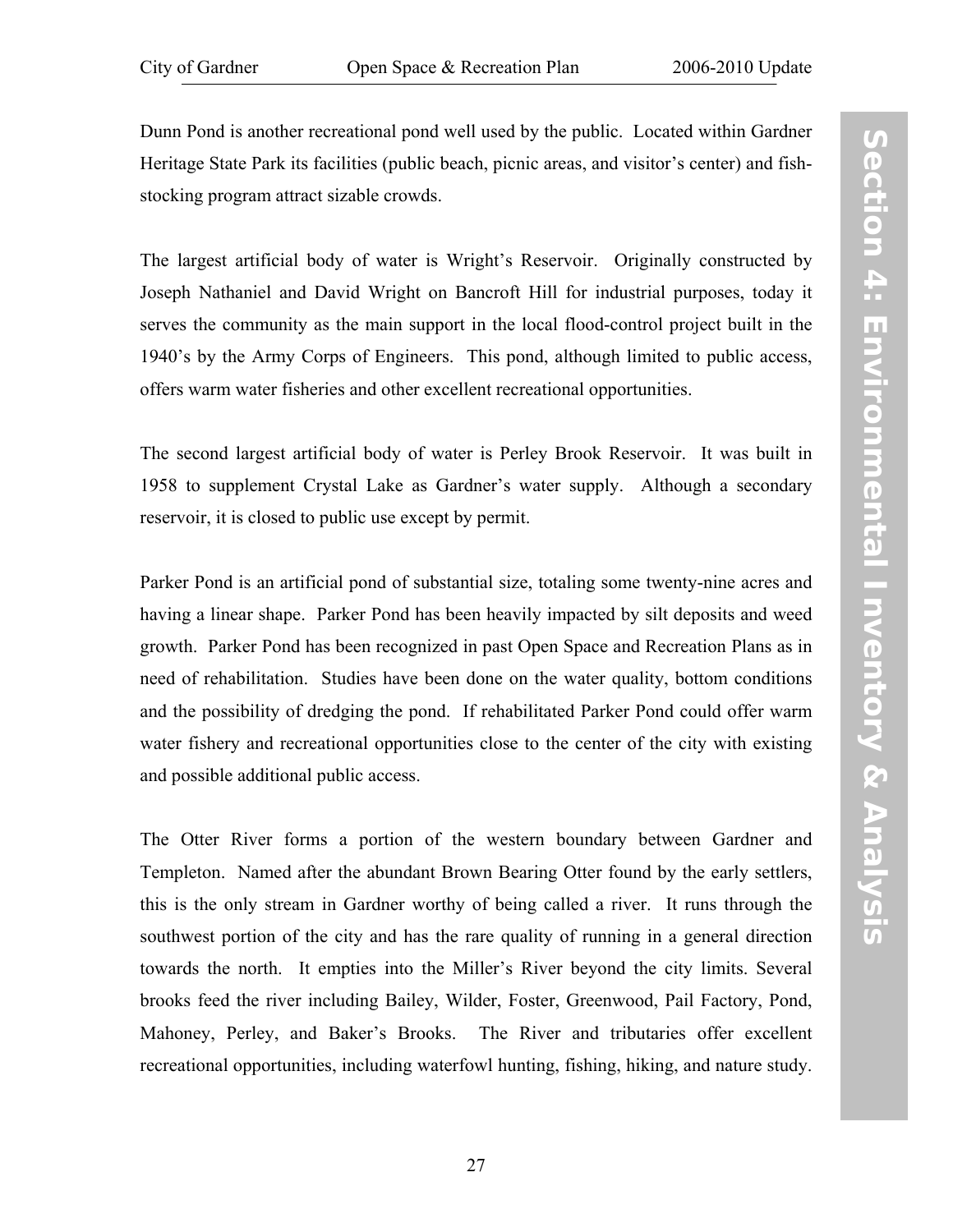<span id="page-35-0"></span>The Gardner Fish and Gun Club and the Gardner Recreation Department stock the river and brooks with trout.

The City of Gardner has developed an area along the headwaters of the Otter River with a City well identified as the Snake Pond Well. This has brought the area and adjacent lands to greater attention and interest for well-field protection and for general open space conservation.

#### *Flood Hazard Areas*

The Federal Emergency Management Agency's (FEMA) Flood Insurance Rate Map for the City of Gardner indicates flood prone areas. Gardner, with its relatively steep slopes and drainage characteristics, has well defined flood prone areas. The abundance of wetland areas provides large amounts of natural storage, thus reducing flood dangers downstream. Flooding sources studied include the Otter River, Perley Brook, Wilder Brook, Pond Brook, Baker Brook, Foster Brook, and Greenwood Brook.

#### *Wetlands*

Wetlands comprise numerous types of wet environments such as marshes, wet meadows, ponds, bogs, swamps, and water bodies providing many ecological benefits. They help to maintain water supplies, purify polluted waters, diminish the destructive power of flood and storm waters, nurture wildlife, and provide numerous recreational opportunities. The general wetlands areas of Gardner have been mapped using information obtained from the Massachusetts Geographic Information System.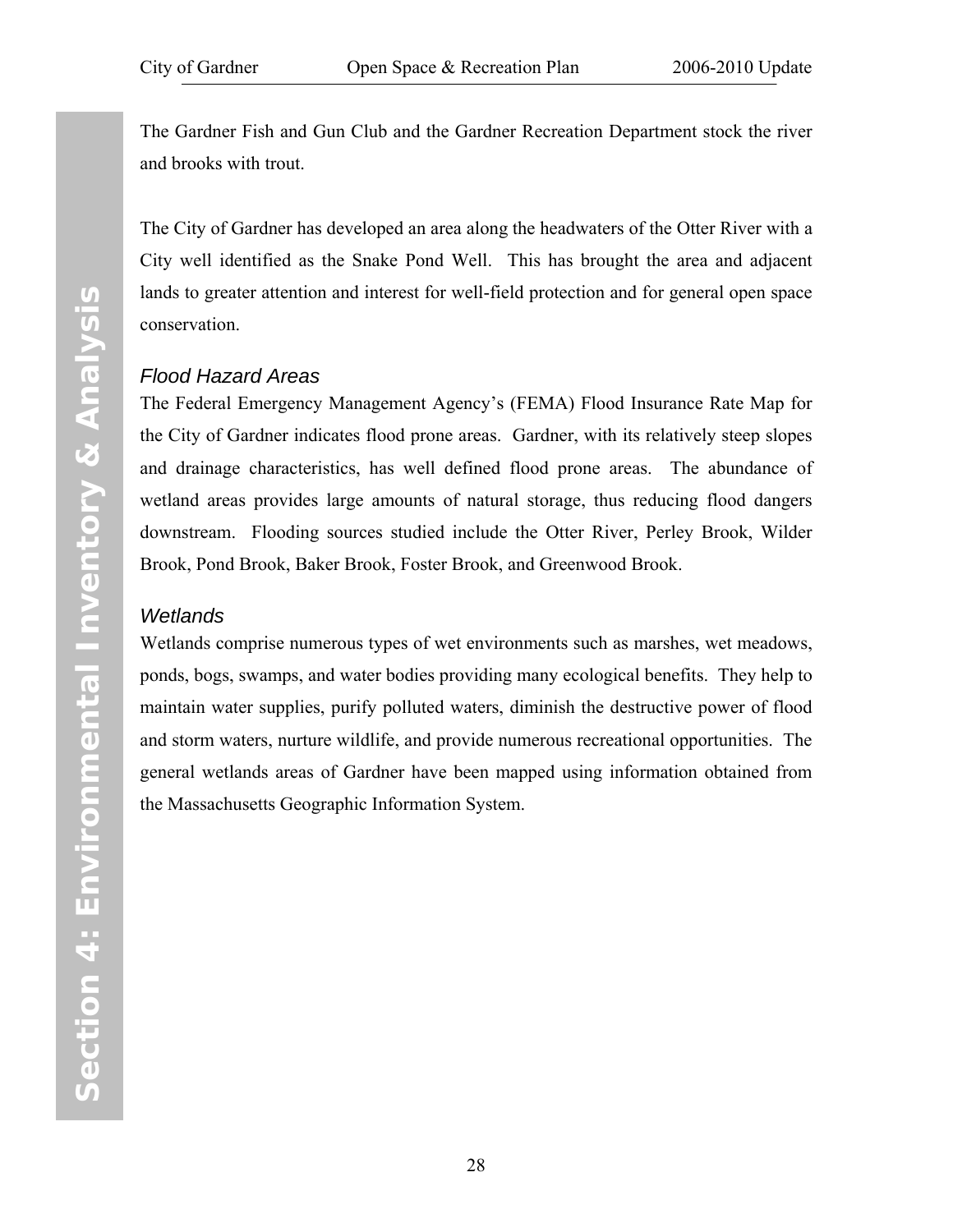$\overline{\phantom{0}}$ 

# *[Map 4.2: Water Resources Map](http://www.gardner-ma.gov/Pages/GardnerMA_CommDev/OS/Map4.2.pdf)*

 $\overline{\phantom{a}}$ 

| Click link to |  |
|---------------|--|
| view map      |  |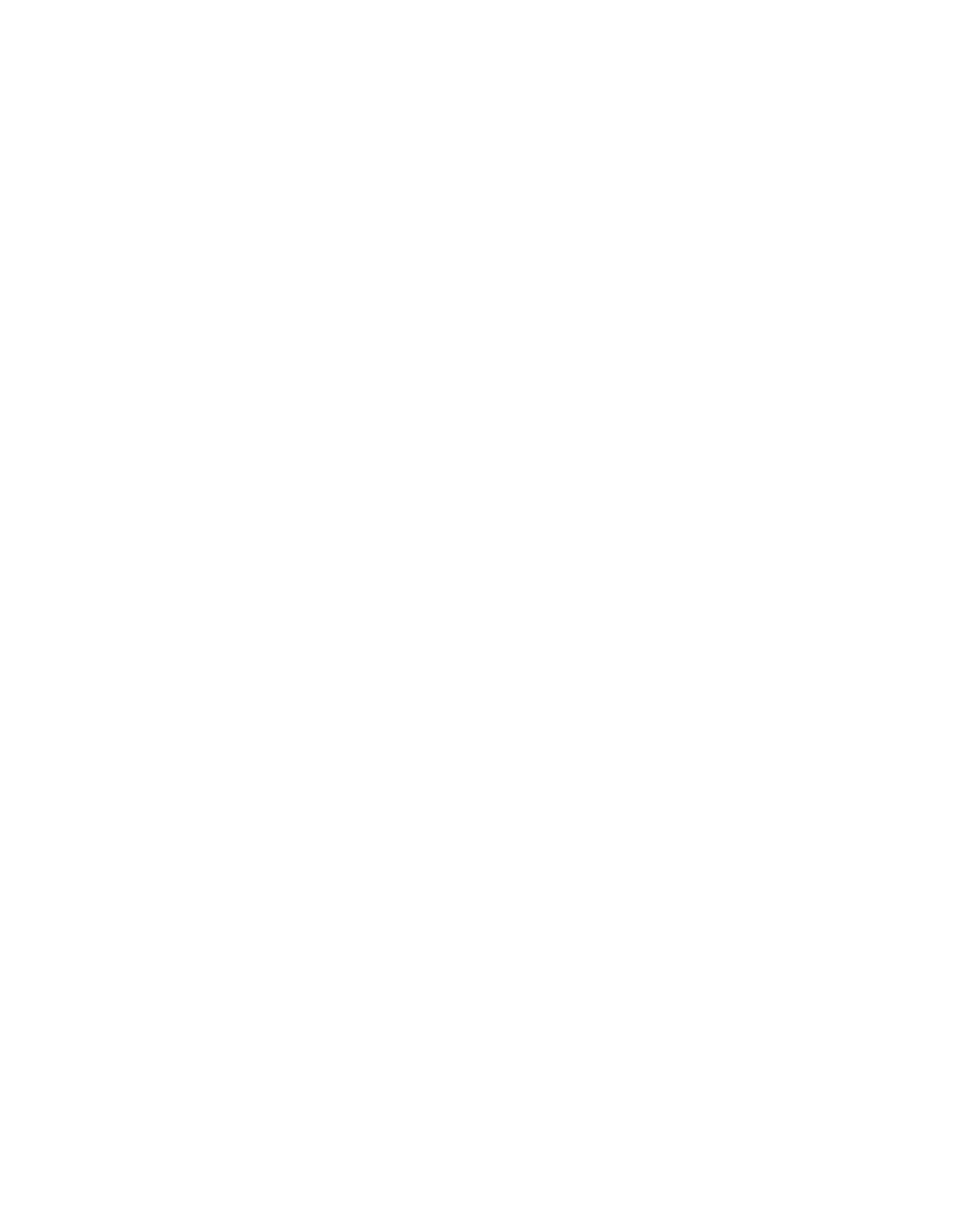# **Section 4: Environmental Inventory & Analysis** Section 4: Environmental Inventory & Analysis

|                    | Comments    | but within large wetland w/<br>Shallow & slower moving<br>little impact. | Stocked w/ trout           | Mahoney Brook and Foster<br>Reservoir. Picks up<br>Outlet for Wrights | Reservoir. Feeds into<br>Perley Brook | City water supply. Not open<br>east side offers recreational<br>to public. Bike trail along<br><b>Opportunities</b> | Site of former brick yard,<br>formed when clay was<br>excavated for bricks | Potential for boating.<br>Ideal wildlife habitat. | State maintained swimming<br>facility, paddle boat rentals,<br>stocked w/ trout. Handicap<br>Access. | Raise shiners for bait   |
|--------------------|-------------|--------------------------------------------------------------------------|----------------------------|-----------------------------------------------------------------------|---------------------------------------|---------------------------------------------------------------------------------------------------------------------|----------------------------------------------------------------------------|---------------------------------------------------|------------------------------------------------------------------------------------------------------|--------------------------|
|                    | Facility    | Wildlife,<br>Nature<br>Study                                             | Green<br>Hunt,<br>Fish,    | Wildlife,<br>Nature<br>study                                          | Supply<br>Water                       | Supply<br>Water                                                                                                     |                                                                            | Wildlife,<br>Study.<br>Fish,<br>Nat               | Boat, fish,<br>swimming<br>ice skate,                                                                | Fishery                  |
|                    | Condition   | Good                                                                     | Good                       | Poor                                                                  | Excellent                             | Good                                                                                                                | Poor                                                                       | Good                                              | Excellent                                                                                            | Excellent                |
| Table 1: Waterways | Zoning      | Rural/Res                                                                | Rural / Res                | Single Fam<br>Res <sup>'</sup>                                        | Rural/Res                             | Rural/Res                                                                                                           | Rural/Res,<br>Sing fam<br>Res, Ind                                         | Rural/Res                                         | Rural/Res                                                                                            | Single Fam<br><b>Res</b> |
|                    | Management  | Con Com                                                                  | DPW - Water<br>Div/Con Com | Individuals                                                           | DPW - Water<br>ò                      | DPW - Water<br>$\dot{\tilde{a}}$                                                                                    | Individuals                                                                | MWCC                                              | DEM                                                                                                  | Private                  |
|                    | Ownership   | Private                                                                  | City / Private             | Private                                                               | City                                  | City                                                                                                                | Private                                                                    | State                                             |                                                                                                      | Private                  |
|                    | <b>Size</b> | 1 Mile                                                                   | 2.5<br>Miles               | acre<br>$\frac{4}{4}$                                                 | acres<br>21                           | acres<br>156                                                                                                        | acres<br>5                                                                 | acres<br>ပ                                        | 18 acres State                                                                                       | acres<br>2.5             |
|                    | Site        | Baker<br>Brook                                                           | Bailey<br>Brook            | Bent<br>Pond                                                          | Cowee<br>Pond                         | Crystal<br>Lake                                                                                                     | Drive-in<br>Theater<br>Pond                                                | (Kettle)<br>Duck<br>Pond                          | Dunn<br>Pond                                                                                         | Dyer<br>Pond             |
|                    | Item        |                                                                          | $\sim$                     | Ω                                                                     | 4                                     | 5                                                                                                                   | ဖ                                                                          | Ľ                                                 | $\infty$                                                                                             | တ                        |

# **Table 4.1: Waterways**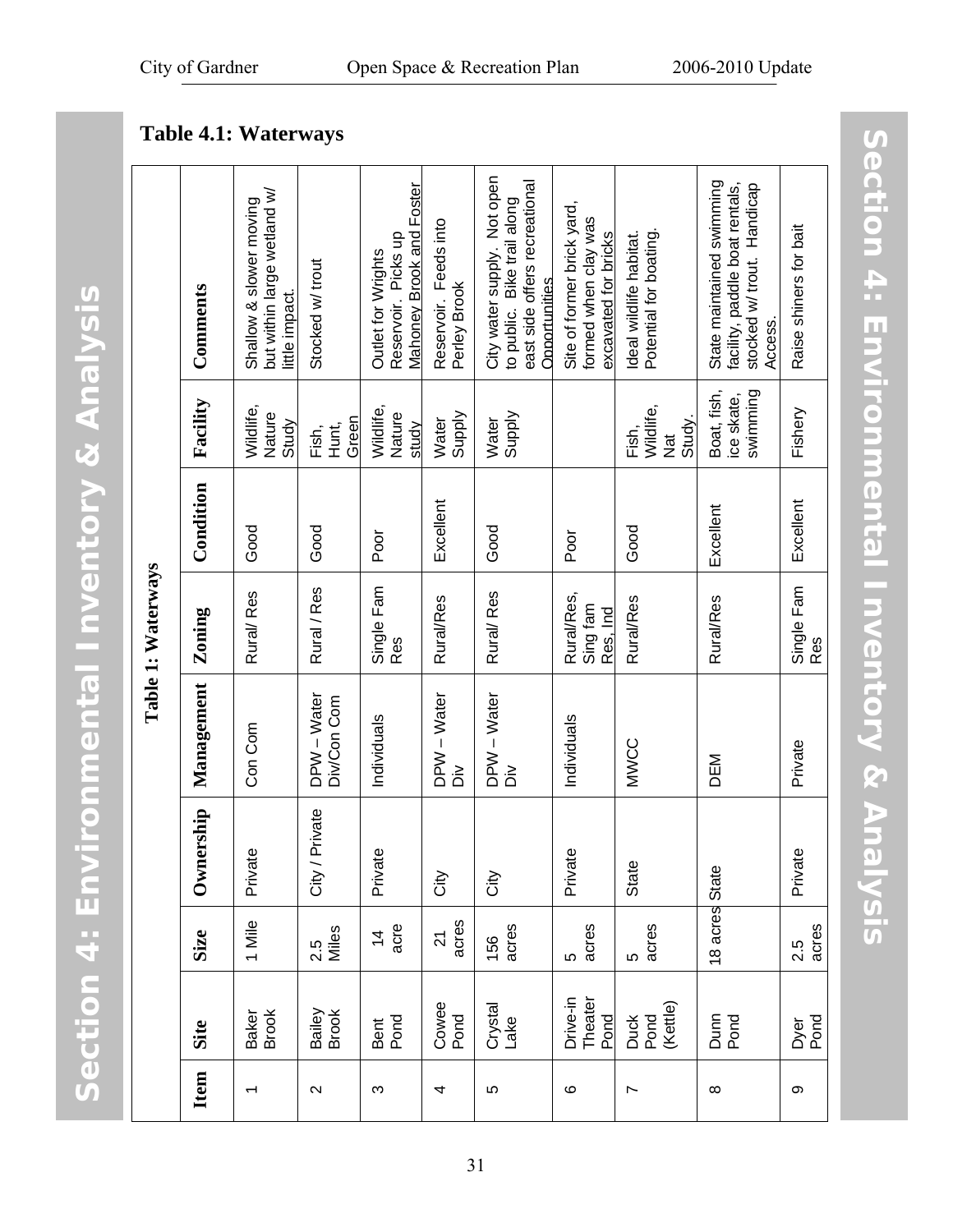|           | Waterways (continued) |                                                                                                                                                      |                                                                                                                  |                                                                           |                                                                               |                                                               |                                                                                                                             |                 |
|-----------|-----------------------|------------------------------------------------------------------------------------------------------------------------------------------------------|------------------------------------------------------------------------------------------------------------------|---------------------------------------------------------------------------|-------------------------------------------------------------------------------|---------------------------------------------------------------|-----------------------------------------------------------------------------------------------------------------------------|-----------------|
|           | Comments              | reaches in good shape. North<br>mixing w/ Greenwood Brook.<br>Outlet for Dunn Pond. Upper<br>of Rt2 mixes w/ storm drain,<br>then underground before | Picks up Mahoney Brook and<br>Foster Brook. Once fed mills<br>Outlet for Wrights Reservoir.<br>of South Gardner. | Old Mill Dam holds water back,<br>historical value. Poor water<br>quality | Old Mill Dam holds water back,<br>historical value. Excellent for<br>wildlife | Stocked w/trout, Private clubs<br>allow limited public access | East Gardner Industrial Park.<br>Water Quality still fairly good.<br>impact except area through<br>Much of length free from | Old Mill Dam    |
|           | Facility              | Wildlife,<br>Nature<br>Study.<br>Fish,                                                                                                               | Wildlife,<br>Nature<br>study                                                                                     | Wildlife                                                                  | Nat Study<br>Wildlife,<br>Fish                                                | Boat, fish,<br>swim                                           | Wildlife,<br>Nature<br>Study                                                                                                | Fish Hunt       |
|           | Condition             | Good to<br>Fair                                                                                                                                      | Fair                                                                                                             | Poor                                                                      | Good                                                                          | Excellent                                                     | Good                                                                                                                        | Good            |
| Waterways | Zoning                | Ind, Com,<br>RR                                                                                                                                      | Ind, Com, R                                                                                                      | Rural/Res                                                                 | Rural/Res                                                                     | Rural/Res<br>Com                                              | Rural/Res,<br>$\mathbf{E}$                                                                                                  | Rural/Res       |
|           | Management            | Con Com                                                                                                                                              | Con Com                                                                                                          | Individuals                                                               | Mass Audubon<br>Individuals,                                                  | Individuals                                                   | Con Com                                                                                                                     | Individuals     |
|           | Ownership             | Private                                                                                                                                              | Private                                                                                                          | Private                                                                   | sanctuary<br>Private<br>Nature                                                | Private                                                       | City / Private                                                                                                              | Private         |
|           | <b>Size</b>           | Miles<br>$\ddot{ }$                                                                                                                                  | $1 +$ Mi                                                                                                         | acres<br>$\overline{1}$                                                   | acres<br>တ                                                                    | 14acr<br>θS                                                   | Miles<br>$\ddot{\mathrm{d}}$                                                                                                | acres<br>$\sim$ |
|           | Site                  | Foster<br><b>Brook</b>                                                                                                                               | Green-<br><b>Brook</b><br>wood                                                                                   | Hilchey<br>Pond                                                           | <b>Hobbys</b><br>Pond                                                         | Kendall<br>Pond                                               | Mahoney<br><b>Brook</b>                                                                                                     | Murdock<br>Pond |
|           | Item                  | $\mathbf{u}$                                                                                                                                         | $\mathbf{1}$                                                                                                     | 12                                                                        | 13                                                                            | $\vec{a}$                                                     | $\overline{15}$                                                                                                             | $\mathbf{16}$   |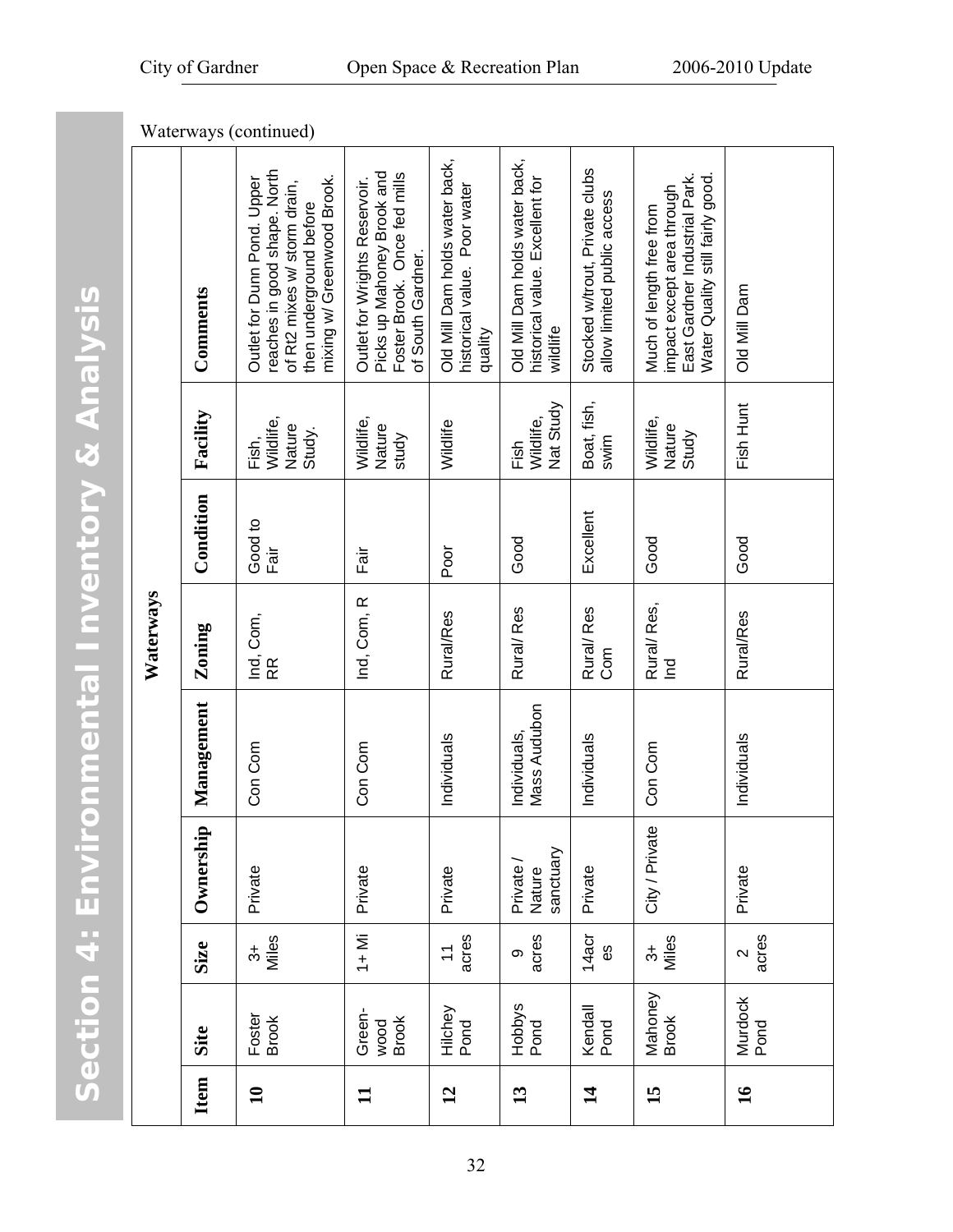**Item** 

17

18

|           |               | Waterways (continued)                                    |                                                                                                                                              |                                                                                                       |                                         |                         |                              |                                                                                     |
|-----------|---------------|----------------------------------------------------------|----------------------------------------------------------------------------------------------------------------------------------------------|-------------------------------------------------------------------------------------------------------|-----------------------------------------|-------------------------|------------------------------|-------------------------------------------------------------------------------------|
|           | Comments      | Excellent<br>water fowl hunting<br>Stocked w/ trout.     | No longer used for power but<br>Baker & Greenwood Brooks.<br>Outlet for Ramsdall Pond,<br>Collection of waters from<br>passes through former | Was highly impacted by storm<br>and fixed. Rehab aborted due<br>drains. Drainage addressed<br>to cost | Limited Use. Feeds City<br>Water Supply | Private club            | Closed to the public         | mills. Large % underground<br>Historically powered many<br>Outlet for Crystal Lake. |
| Waterways | Facility      | Fish, Hunt,<br>Nat Study.<br>Wildlife,<br>Green<br>Belt, | Wildlife,<br>Nature<br>study                                                                                                                 | Boat, Fish,<br>Ice Skate                                                                              | Supply<br><b>Water</b>                  | Fish,<br>Wildlife       | Supply<br>Water              | Fish, Hunt,<br>Wildlife,<br>Green<br>Belt,                                          |
|           | Condition     | ilig<br>Lä                                               | Good                                                                                                                                         | Poor                                                                                                  | Excellent                               | Good                    | Excellent                    | Fair                                                                                |
|           | Zoning        | Rural/Res,<br>Ind, Com                                   | Ind, Com, R                                                                                                                                  | Rural/Res,<br>Sing Fam<br>Res, Ind                                                                    | Rural/Res                               | <b>Rural/Res</b>        | Rural/Res,                   | Ind, Com                                                                            |
|           | Management    | Millers River<br>Watershed<br>Con Com,<br>Assoc          | Con Com                                                                                                                                      | Individuals,<br><b>NdO</b>                                                                            | DPW - Water<br>Div/Con Com              | Beagle Club             | DPW - Water<br>òλ            | Con Com                                                                             |
|           | Owne<br>rship | City /<br>Private                                        | City /<br>Private                                                                                                                            | City /<br>Private                                                                                     | City<br>and<br>Private                  | Private                 | City                         | City /<br>Private                                                                   |
|           | Size          | 5+ Mi                                                    | $1 +$ Mi                                                                                                                                     | 29 acres                                                                                              | $4 + \overline{m}$                      | acres<br>r              | 55 acres                     | 2.5 Miles                                                                           |
|           | Site          | Otter<br>River                                           | Factory<br><b>Brook</b><br>Pail                                                                                                              | Parkers<br>Pond                                                                                       | Perley<br>Brook                         | Perley<br>Brook<br>Pond | Brook<br>Reservoir<br>Perley | Pond<br>Brook                                                                       |

Nature Study.

**Section 4: Environmental Inventory & Analysis** 

Section 4: Environmental Inventory & Analysis

20

 $\overline{\mathcal{L}}$ 

22

23

19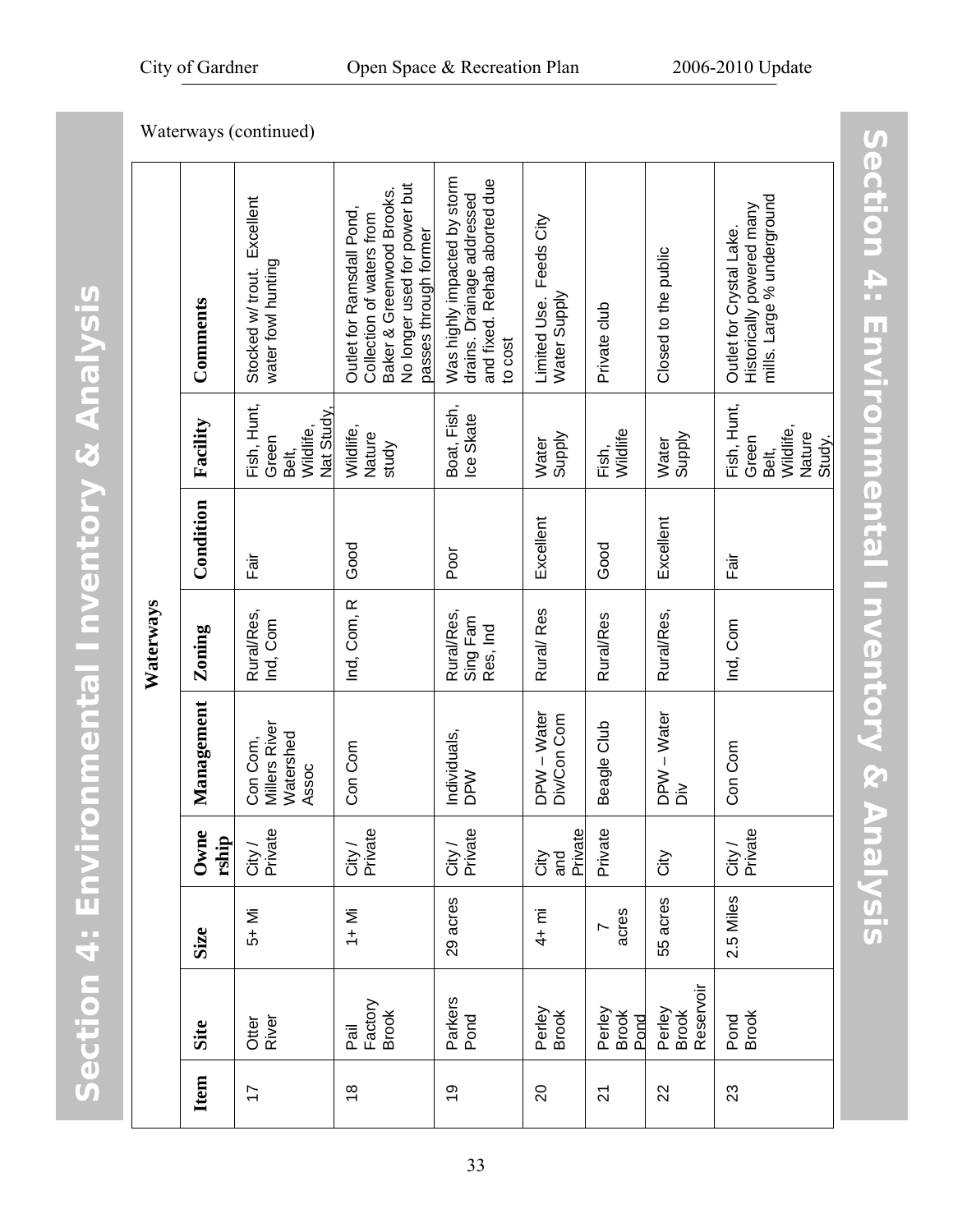Section 4: Environmental Inventory & Analysis **Section 4: Environmental Inventory & Analysis** 

|           | Waterways (continued) |                                           |                                          |                                                                                                |                      |                                                      |                                                                |  |
|-----------|-----------------------|-------------------------------------------|------------------------------------------|------------------------------------------------------------------------------------------------|----------------------|------------------------------------------------------|----------------------------------------------------------------|--|
|           | Comments              | Kettle hole bog. Unique<br>flora & fauna  | Level fluctuates with beaver<br>activity | Connected to Dunn Pond.<br>Used as settling pond for<br>storm waters prior to<br>entering Dunn | Flood Control        |                                                      | Good potential for native<br>trout. Stocked                    |  |
|           | Facility              | Nat study,<br>Wildlife,<br>Unique<br>area |                                          | Water, Nat<br>Study.                                                                           |                      | Fish, swim,<br>Wildlife,<br>Nature<br>camp,<br>Study | Fish, Hunt,<br>Green<br>Belt,<br>Wildlife,<br>Nature<br>Study. |  |
|           | Condition             | Bog                                       | Fair                                     | Good                                                                                           | Poor                 | Excellent                                            | Overgrown<br>Good /                                            |  |
| Waterways | Zoning                | Rural/Res                                 | Sing Fam<br>Res, Ind                     | <b>Rural/Res</b>                                                                               | Sing Fam<br>Res, Ind | Rural/Res                                            | Rural / Res                                                    |  |
|           | Management            | Fish & Wildlife                           | Con Com                                  | DEM                                                                                            | Munic grounds        | Fish & Wildlife                                      | Con Com                                                        |  |
|           | ä<br>-ship<br>Own     | State                                     | Private                                  | State                                                                                          | City/Priv<br>ate     | State                                                | City /<br>Private                                              |  |
|           | <b>Size</b>           | 1acre<br>$\omega$                         | acres<br>$5 - 15$                        | 1 acre                                                                                         | acres<br>4           | acres<br>107                                         | 3.5 Mi                                                         |  |
|           | Site                  | Quag Pond                                 | Ramsdall<br>Pond                         | Stump Pond                                                                                     | Travers Pond         | Lake<br>Wampanoag                                    | Wilder Brook                                                   |  |
|           | Item                  | $\overline{2}$                            | 25                                       | 26                                                                                             | 27                   | $^{8}$                                               | $\overline{29}$                                                |  |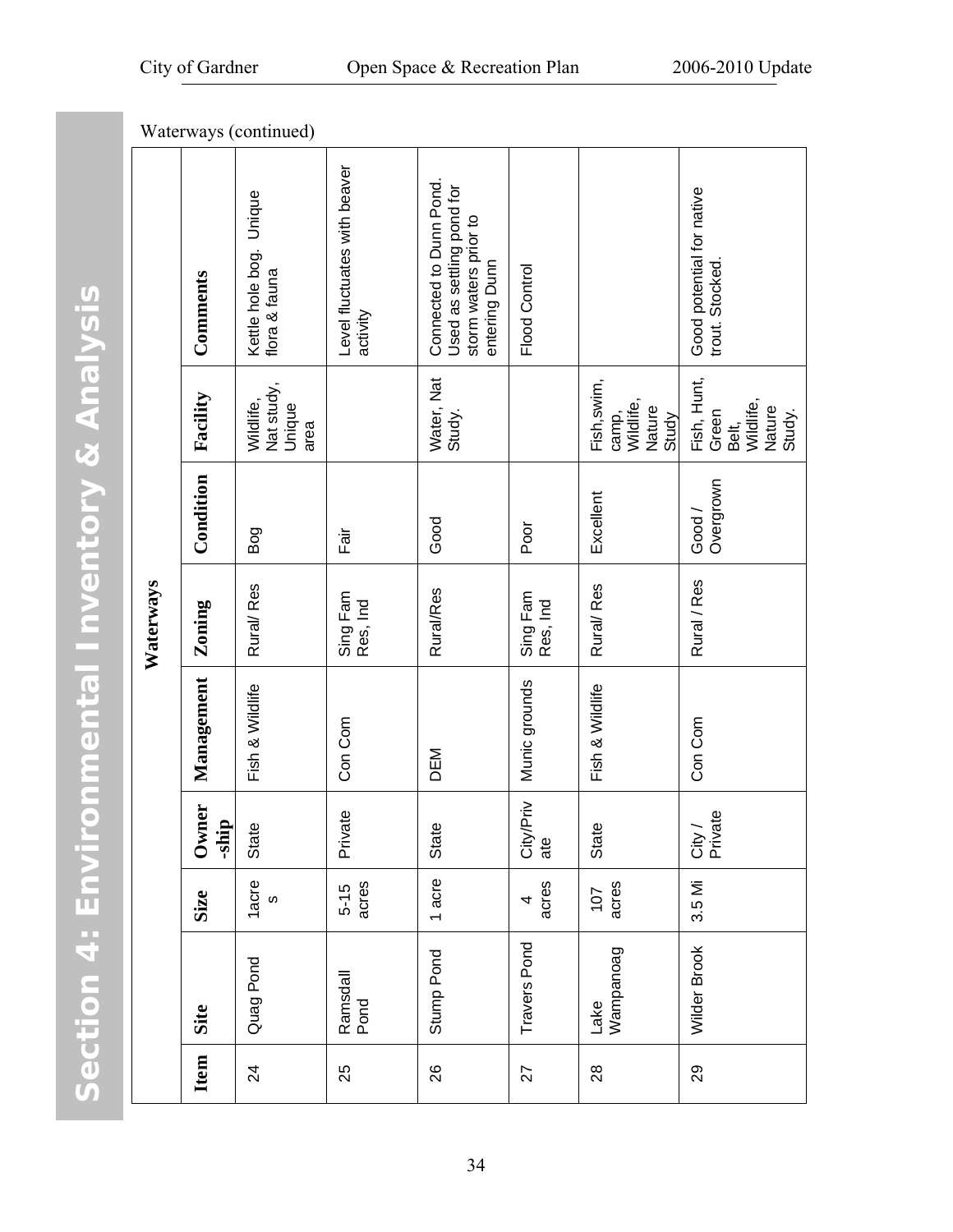# **D) Vegetation**

Forest quality in Gardner is generally good but requires ongoing management efforts. Improvement of these forests lands with proper forest management practices would greatly improve the health and vigor of the forests. Growth rates could increase while there would be a reduction in insect, disease, and fire dangers. Other forest amenities would benefit by a program of timber stand improvement.

City-owned lands can be used to demonstrate that mature timber can be harvested under controlled conditions without adversely affecting long-term objectives for the property, while improving land health and generating revenue as added benefits. The harvesting of watershed land is presently under the control of the New England Forestry Foundation. It is in Gardner's best interest to maintain forested lands in a healthy condition. Planning for future demands and stresses enables utilization of resources without destroying them for future generations.

# **E) Fisheries and Wildlife[8](#page-42-0)**

Wildlife populations that can be hunted inhabiting Gardner's woodlands include Grouse, Woodcock, Turkey, Deer, Rabbit, Hare, Fox, Raccoon, and Ring-necked Pheasant. The Division of Fisheries and Wildlife and local sporting clubs release populations of some these species annually. Numerous amphibian, reptilian, and avian non-game species also occupy Gardner's woodlands, fields, and waterways.

Wright's Reservoir and Lake Wampanoag are the largest water bodies in Gardner and both have good warm water fish populations. Dunn and Kendall Ponds, as well as Bailey Brook, and Hubbardston Brook have suitable cold water conditions and access to allow stocking of trout. Fish populations in the remaining ponds include Large-mouth Bass, Chain Pickerel, Pumkinseed, Bluegill, Brown Bullhead, American Eel, Yellow Perch, Black Crappie, and White Sucker providing good recreational fishing opportunities. The many wetlands, swamps, and streams associated with these water bodies provide ideal habitat for Muskrat, Otter, Beaver, Mink, Skunk, and a variety of water fowl.

<span id="page-42-0"></span> $\overline{a}$ <sup>8</sup> Extracted from an article by Carl Prescott, District Manager, Division of Fisheries and Wildlife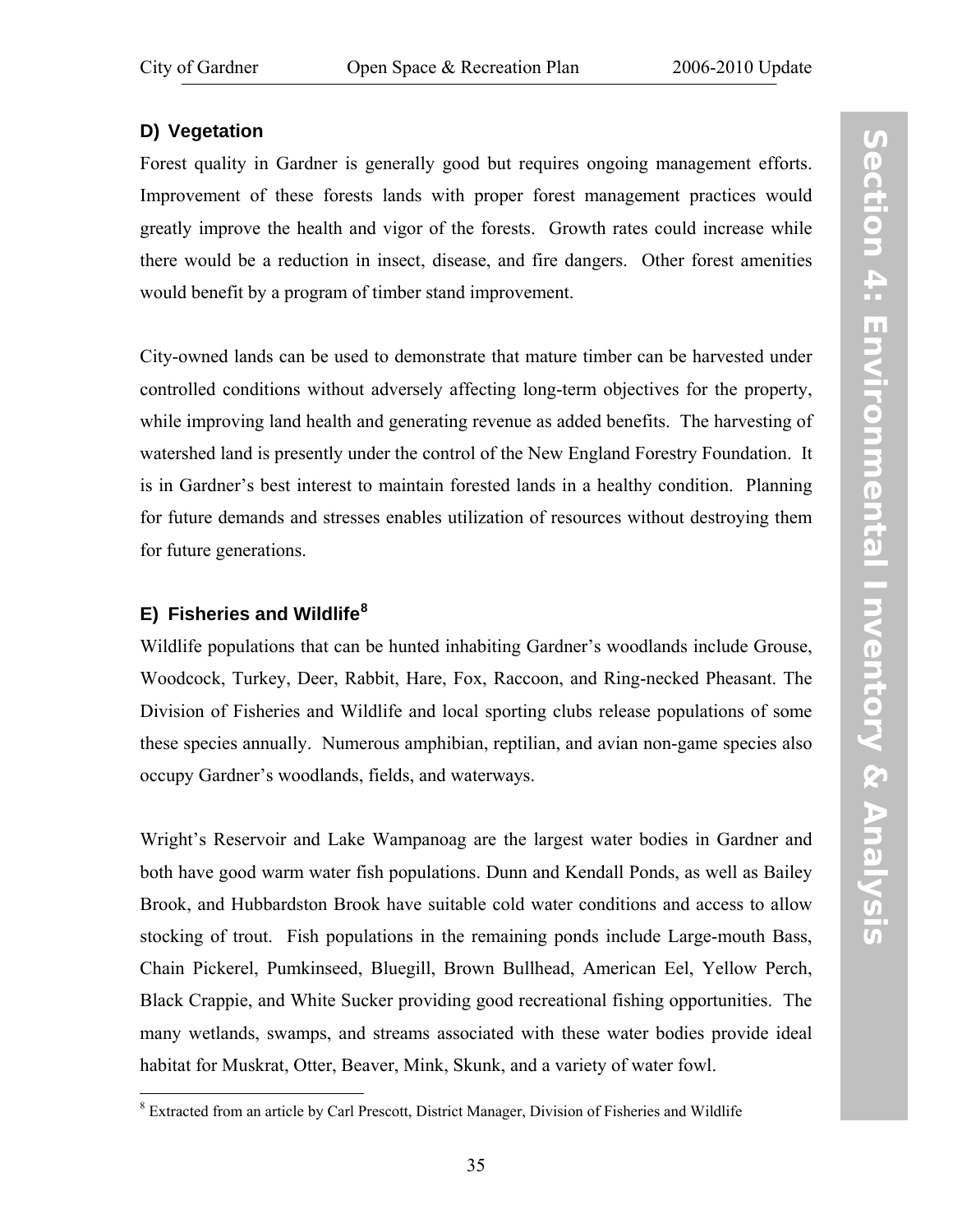## **F) Scenic Resources and Unique Environments**

### *Scenic Landscapes*

There are no landscapes located within Gardner that are listed in the Massachusetts Landscape Inventory as significant features recognized by the state. However, the Massachusetts Landscape Inventory does list nearby Wachusett Mountain as a significant feature in the Gardner area. It consists of much of the high ground surrounding the 2000 foot Wachusett Mountain and is visible from many parts of Gardner.

The most significant lands in the area, Wachusett Mountain and Crow Hill, are already state owned and protected. Preservation of views from the City to Wachusett Mountain, an important central Massachusetts feature, should continue to be a priority for City planners. In addition to views of Wachusett Mountain, areas of Gardner possess views of Mount Monadnock situated to the north in Jaffrey, New Hampshire.

Another significant land area in the region is the High Ridge Wildlife Management Area encompassing the towns of Gardner, Ashburnham, and Westminster (see *[Map E3: High](http://www.gardner-ma.gov/Pages/GardnerMA_CommDev/OS/MapE3.pdf)  [Ridge Wildlife Management Area](http://www.gardner-ma.gov/Pages/GardnerMA_CommDev/OS/MapE3.pdf) in [Appendix E](#page-130-0)*). The High Ridge Wildlife Management Area occupies 2,018 acres of variable terrain ranging from steeply sloping hillsides to nearly level fields and marshes. There are several parking sites within the area. There are a number of small, cold water streams within the area, as well as some marsh habitat. Vegetation includes mixed hardwoods interspersed with agricultural and brushy fields.

# *Major Characteristic or Unusual Geologic Features*

Gardner has two unique geologic features within its boundaries. The first is the Gardner Esker, a long narrow ridge or mound of sand and gravel created during the Glacial Age. The esker lies within the Wildwood Cemetery and is currently owned by the City. The second unique feature in Gardner is Quag Pond. The one acre pond is an excellent example of an uncommon acid level bog.

# *Cultural, Archaeological and Historic Features*

Gardner's historical past has been captured in several revitalization projects throughout the city. Much of the uptown region is of great historic value. The town common was an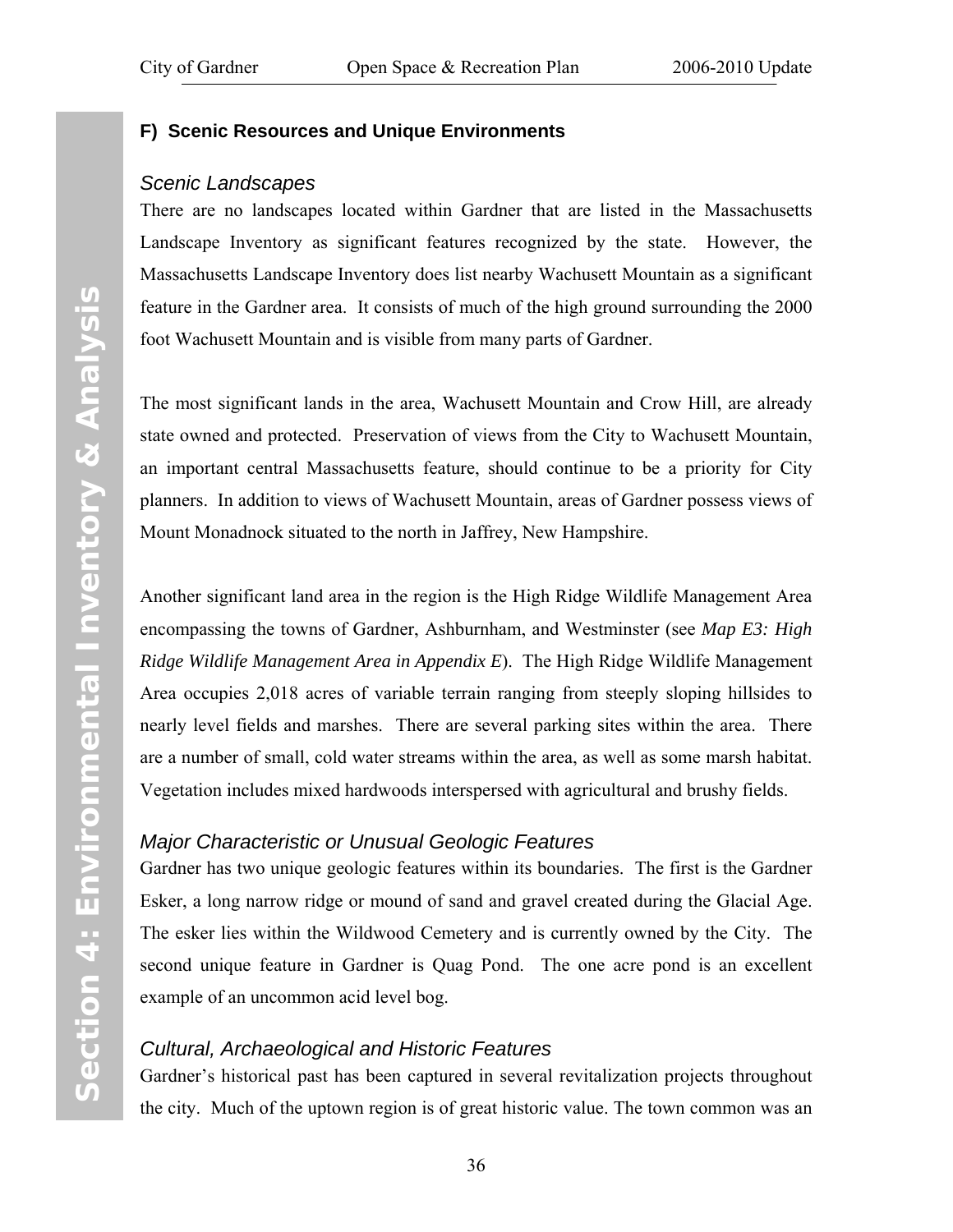early centerpiece of life in eighteenth century Gardner. The area became a fashionable place where early captains of industry and leading citizens chose to build homes.

The Gardner Uptown Historic District and the West Gardner Square District offer a valuable cultural resource. Year round recreation programs and community events including workshops, nature walks, and craft classes are available. The Gardner Museum exhibits tell the story of Gardner's chair industry and its silversmith shops.

### **G) Environmental Problems**

Gardner's economy has been based on manufacturing since the town was first settled in the late 1700's. By the mid-1800's, the economy was dominated by 15 major chair manufacturers, and the city became known as the "Chair Town" of the world. . Today, Nichols  $\&$  Stone Co. is the only large furniture manufacturer remaining. The numerous large mill buildings that once accommodated furniture manufacturing now serve a variety of uses, including retail furniture outlets, offices and apartments, but many are dilapidated and vacant, particularly above the ground floor.

Federal and state records of reportable brownfields clearly demonstrate that the City's industrial heritage has resulted in a large number of confirmed sites. The EPA's ECHO web site currently lists 128 sites in the City of Gardner.

Every redevelopment project proposed in Gardner's downtown target area and other established industrial areas require site assessment. This fact has contributed to a shift of commercial development to outlying areas. Summit Industrial Park located on a previously undeveloped parcel of land in a rural section of Gardner represents a prime example. This trend is counter to the objectives of the City's Growth Management Plan that includes: protecting open space and public water supplies, and directing growth to already developed areas where existing public infrastructure can best support it.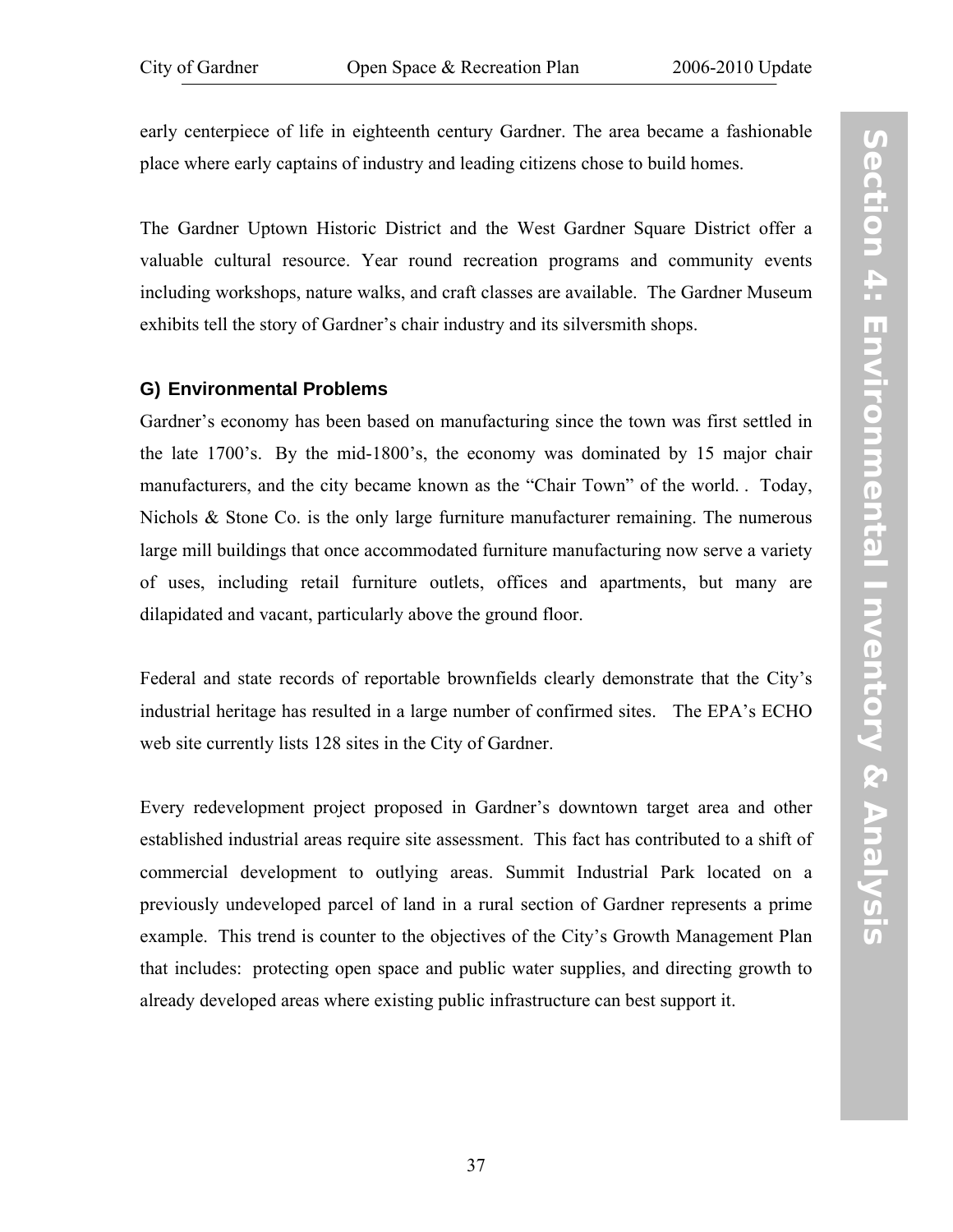The City has initiated tracking its own list of properties within Gardner that represent current or potential environmental problems. *Table 4.2: Areas of Environmental Impact* inventories those areas.

| Area Identifier*              | <b>Address</b>                                   | <b>Problem / Status</b>                                                                                             |
|-------------------------------|--------------------------------------------------|---------------------------------------------------------------------------------------------------------------------|
| City Landfill                 | West St                                          | Recently filled and closed.<br>Capping underway. Site to be<br>used as refuse transfer station.                     |
| Garbose Metal<br>Recycling    | <b>Timpany Blvd</b>                              | Site assessment ongoing                                                                                             |
| Mill St.<br>S. Bent Bros      |                                                  | Abandoned factory complex. No<br>assessment info available.                                                         |
| Ramsdell Mill                 | Mill St.                                         | Abandoned factory complex. No<br>assessment info available.                                                         |
| L&Z Kammon                    | 90-96 Mechanic St.                               | Vacant land after factory fire.<br>Assessment nearly complete. Site<br>may be developed as a Little<br>League Field |
| <b>Industrial Building</b>    | 25 Wickman Drive                                 | Abandoned factory. Phase I site<br>assessment completed. Phase II<br>recommended.                                   |
| Parker Pond                   | 29 acre pond between<br>West and Parker streets  | Severe sediment problem. Some<br>sediment contaminated.                                                             |
| Rear Main Street              | 4 parcels totaling $8+$ acres<br>off Main Street | Primarily vacant factory complex.<br>No Assessment information<br>available.                                        |
| * Listed in no specific order |                                                  |                                                                                                                     |

**Table 4.2: Areas of Environmental Impact**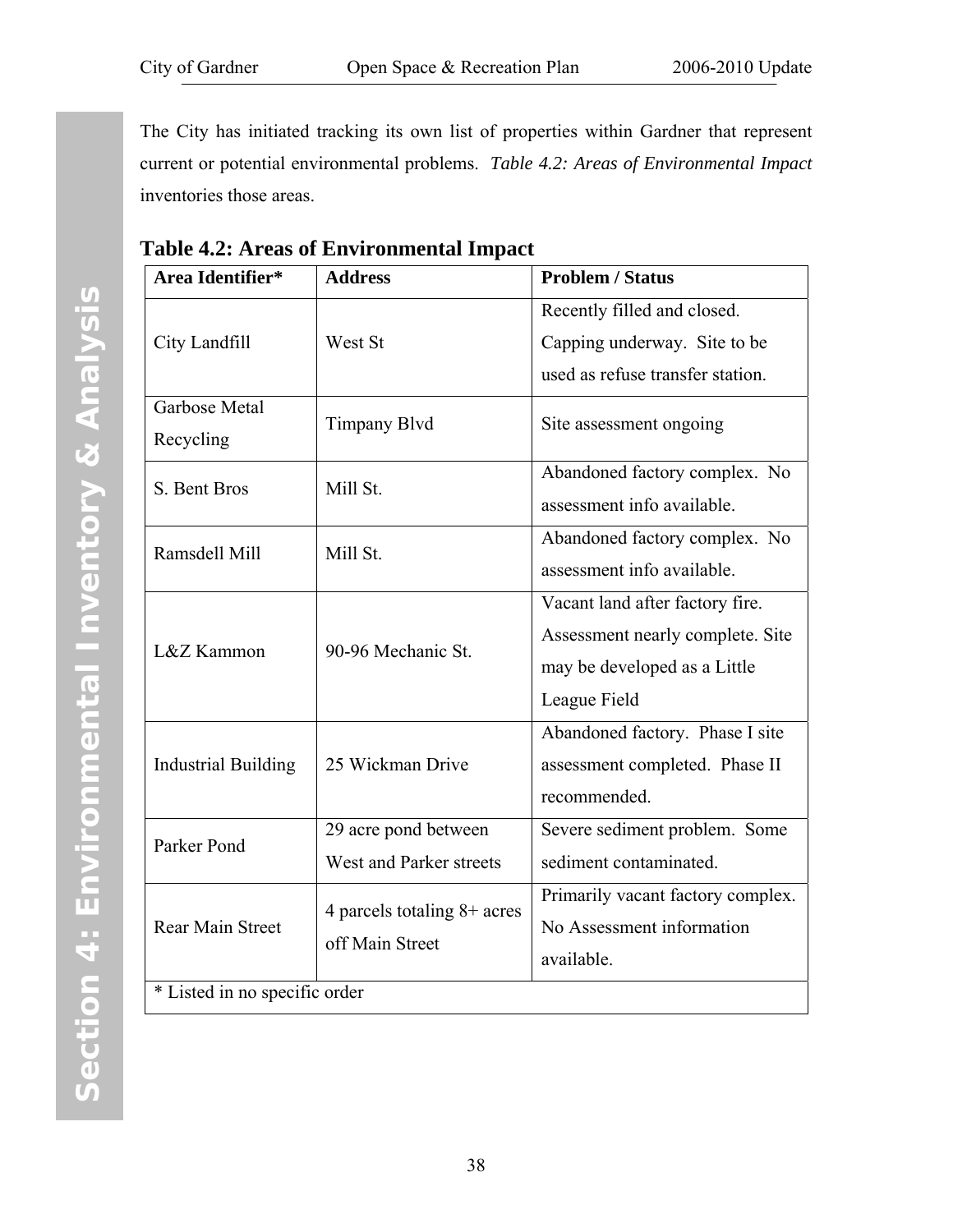# **Section 5: Inventory of Conservation and Recreation Lands**

# **A) Overview**

1

For the purpose of this report, Open Space is defined as any substantially undeveloped

property with conservation or recreation interest whether owned by a public entity, non-profit, or private party. Property intended primarily for recreation, whether developed or

Unprotected open space decreased 11%. Permanently protected open space up 19%.

undeveloped and whether or not it includes open space (example: Greenwood Pool) is included in this inventory.

Protected and unprotected properties are included and identified. A *protected* open space and recreation property has provisions to reduce the risk of destruction or degradation of the property. Unprotected properties lack those provisions and are therefore more vulnerable to loss or conversion to non open space and recreation uses.

Properties can experience various degrees of protection and by several methods.<sup>[9](#page-46-0)</sup>

- Private lands can be protected *in perpetuity* or for a *specified time* through deed restrictions or conservation easements.
- Lands under special taxation programs (Chapter 61, 61A, or 61B) are actively managed by their owners for forestry, agricultural, horticultural, or recreational use. These lands are not permanently protected.
- Lands acquired for watershed and aquifer protection are usually permanently protected open space.
- Public recreation and conservation lands may be permanently protected open space, provided they have been dedicated to such use by deed.

<span id="page-46-0"></span> $9$  Open Space Planner's Workbook, Companion to the Open Space & Recreation Plan Requirements, Commonwealth of Massachusetts, Executive Office of Environmental Affairs, Division of Conservation Services http://mass.gov/envir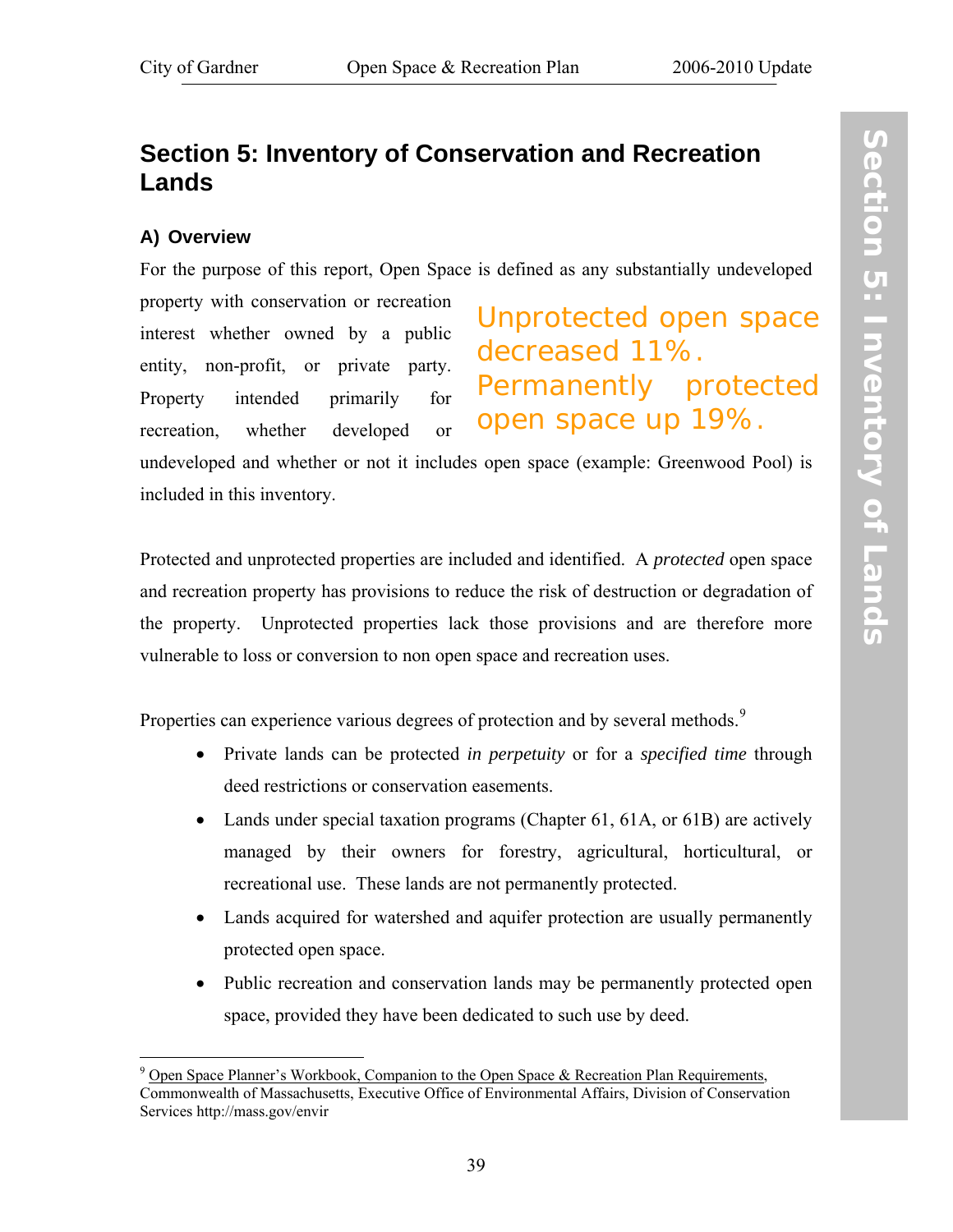- Municipal properties may be protected via a City Council vote to acquire them as protected properties.
- Private, public, and non-profit conservation and recreation lands are protected under *Article 97 of the Articles of Amendment to the State Constitution[1](#page-47-0)0*

# **B) Description of Process**

The purpose of this updated inventory is to bring into awareness those properties valued for open space and recreational purposes. In doing so, the intention is to catalogue all open space and identify unprotected or insufficiently protected properties believed to be critical to preserving Gardner's open space and recreation goals. It is our hope that those properties identified as *at risk* of being developed for other uses (see *[Table 5.6 Priority](#page-65-0) [List of Non-Permanently Protected Parcels](#page-65-0)*) can be protected by appropriate City action *before* they are lost.

The process steps used to generate the inventory are:

- 1. Begin with a current record of the **ASSESSOR'S DATABASE** of parcels.
- 2. Identify **CHAPTER 61** parcels and other known **OPEN SPACE** parcels.
- 3. Sort the database by **PARCEL SIZE** to exclude parcels less than five acres in size.
- 4. Sort the resulting list by **USE CODE** to exclude industrial, commercial, and other non-appropriate properties.
- 5. Identify parcels from resulting list that are **WITHIN THE WATERSHED**, or **ADJACENT TO CHAPTER 61** parcels, or **ADJACENT TO EXISTING OPEN SPACE** parcels.
- 6. Review the **LESS THAN FIVE ACRE LIST** to extract and include as open space selected desirable properties.
- 7. Assign **USE TYPE** and **PROTECTION LEVEL** values to each property identified.
- 8. Sort the list by **PROTECTION LEVEL** status [\(Table 5.5](#page-55-0)).
- 9. Create and rank an **ENDANGERED OPEN SPACE** parcels list ([Table 5.6](#page-65-0)).

 $\overline{a}$ 

<span id="page-47-0"></span><sup>&</sup>lt;sup>10</sup> Article XCVII of the Amendments to the Constitution: The people shall have the right to clean air and water, freedom from excessive and unnecessary noise, and the natural, scenic, historic, and esthetic qualities of their environment; and the protection of the people in their right to the conservation, development and utilization of the agricultural, mineral, forest, water, air and other natural resources is hereby declared to be a public purpose.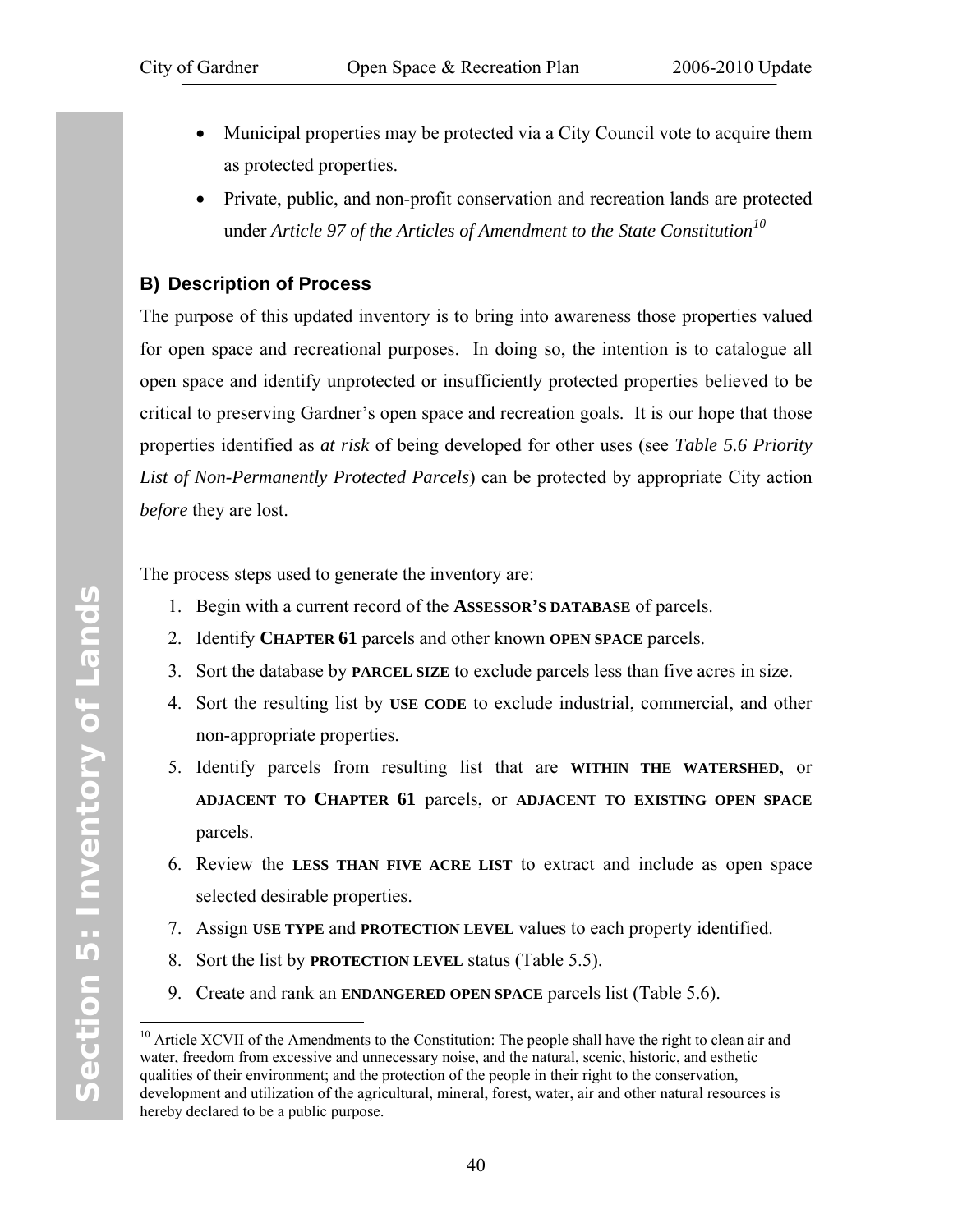- 
- 10. Create a **SUMMARY** and compare with **PRIOR** Open Space Inventory ([Table 5.1\)](#page-50-0).
- 11. Compare Gardner's open space with surrounding Towns ([Table 5.2](#page-51-0)).

The inventory (*[Table 5.5 Open Space & Recreation Inventory of Lands](#page-55-0)*) includes all Chapter 61, 61A, and 61B parcels, government (City, State, and Federal) owned parcels relating to open space and recreation, and other property (private, fraternal, religious) generally over five acres in size. The five acre size criteria was selected by the Open Space and Recreation Committee as a practical matter to make the process of identifying open space and recreation parcels manageable. Parcels smaller than five acres, brought to the attention of the committee or known to be open space or recreation lands, are included in the inventory. Also see *[Maps 5.2: Open Space Inventor –Level of Protection](http://www.gardner-ma.gov/Pages/GardnerMA_CommDev/OS/Map5.2.pdf), [5.3: Open Space Inventory-Primary Purpose,](http://www.gardner-ma.gov/Pages/GardnerMA_CommDev/OS/Map5.3.pdf) and [5.4: Open Space Inventory-Ownership.](http://www.gardner-ma.gov/Pages/GardnerMA_CommDev/OS/Map5.4.pdf)*

The committee acknowledges that in addition to unintended omissions, some properties that could have been considered as open space and recreation parcels are missing from the inventory list. Again, this is necessary in order to complete the plan with available time and resources. It is for these reasons the committee has included in its recommendations under *Goals and Objectives* to have the Open Space and Recreation Committee remain in place on an ongoing basis, perhaps meeting annually or semiannually, instead of meeting only in the last several months of the five year update to refine the process of parcel identification over time.

Refer to *Table 5.1[: Open Space and Recreation Inventory Summary](#page-50-0)* below. Details for specific properties are provided in [Table 5.5](#page-55-0).

For the purposes of [Table 5.1](#page-50-0):

• Properties with *Permanent Protection* are those owned or controlled by City, State or Federal government, Conservation Commission, Water Commission, or are determined to be protected under City Ordinance or Article 97 as described earlier.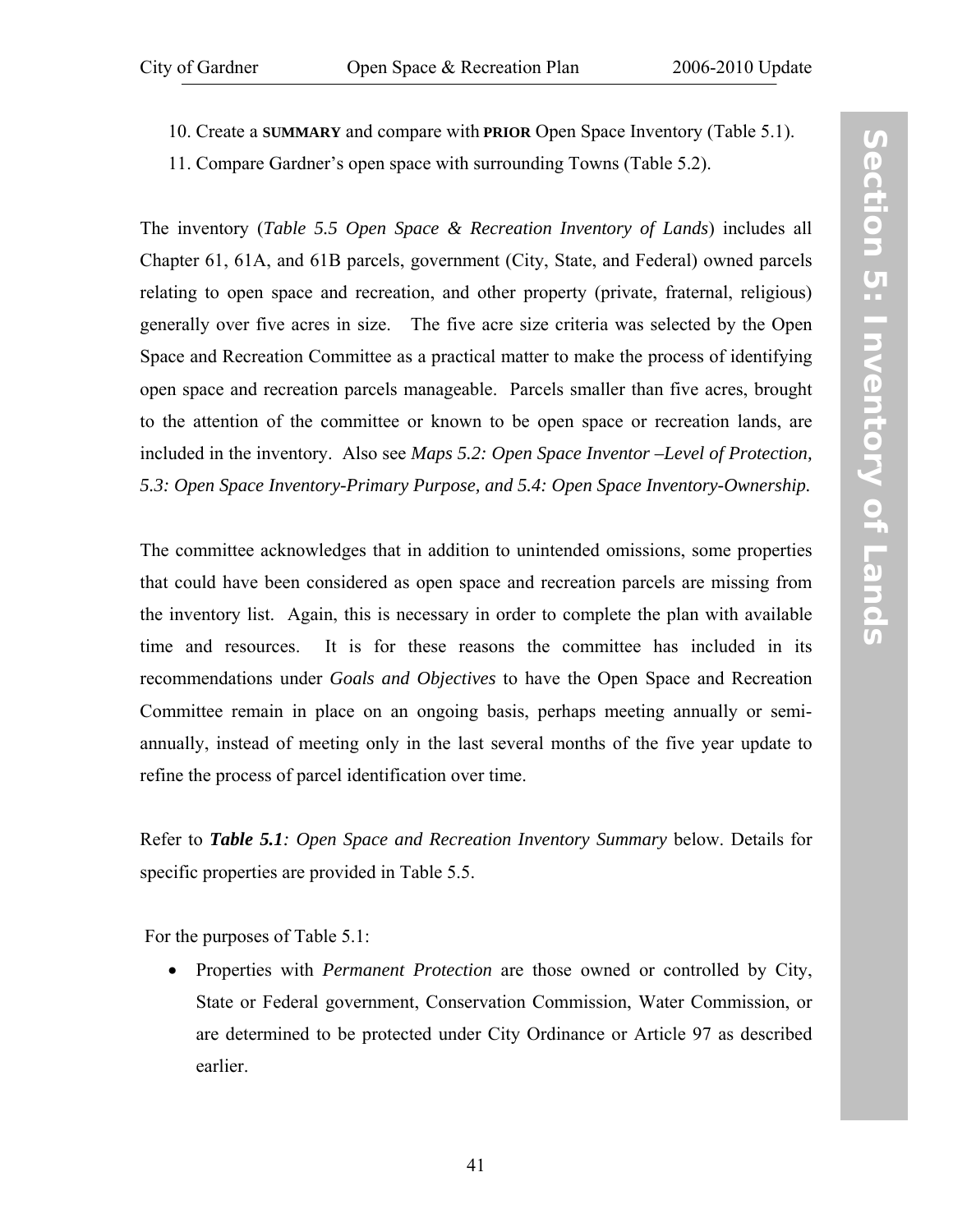- Properties with *Time Limited Protection* are those protected under Chapter 61 (forested), Chapter 61A (agricultural lands), or Chapter 61B (recreational lands).
- Properties with *Limited Protection Other* are those parcels without permanent or time limited protections, but do have some protection. These properties would include most institutional and municipal properties such as the golf course, driving range, school yards, and other recreational areas that lack permanent protection.
- Properties with *No Protection* are all remaining properties identified as open space but without protection. These are generally private properties that are not Chapter 61A/B protected.

*[Table 5.1](#page-50-0)* indicates the City's total open space inventory for all types grew by 6.72% (rounded to 7%) to 8,514 acres since the last update. The average parcel size (not shown in table) reduced from 68 acres for previous average size (7,976 acres over 117 parcels), to 28 acres for a current average size (8,514 acres over 306 parcels).

One possible explanation for the reported increase in open space inventory may be attributed to greater accuracy of information and enhanced ability to analyze the data (primarily through use of recently acquired MassGIS capability by the City's Engineering/Survey Department) than was available when the last Open Space and Recreation Plan was updated in 2000. Another contributing factor may be due to subdivision of parcels into smaller lots with some being converted **out** of *unprotected* open space inventory and others being converted **into** *protected* open space inventory (i.e. Smart Growth OSRD provisions).

The City's 8,514 acres of total open space for all protection categories includes 4,199 acres identified as *Protected Open Spac*e, representing an impressive 19% increase (in acreage) over the protected open space reported in the 2000 Update. This compares closely (within 1%) to 4,216 acres of protected open space reported by the *MassGis*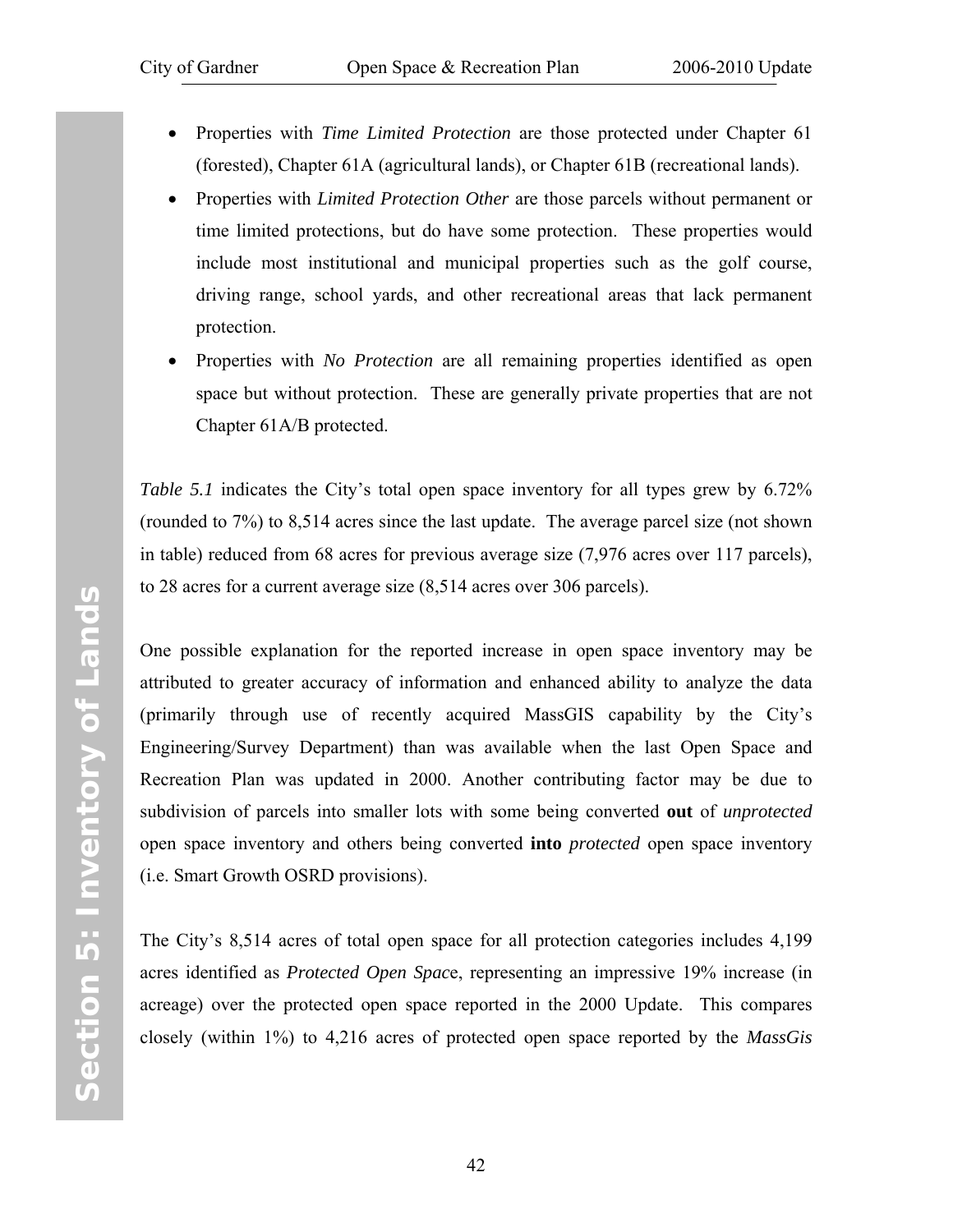<span id="page-50-0"></span>*database for Commonwealth Capital[1](#page-50-1)1* in Gardner, last updated in August 2005. This small difference is attributed to differences in reported individual parcel sizes between the MassGIS database and the City of Gardner Assessor's database.

| <b>By Protection Level</b>          | Number of<br><b>Parcels</b> |                |                | Size (acres) | <b>Change</b><br>(by Size) |                |
|-------------------------------------|-----------------------------|----------------|----------------|--------------|----------------------------|----------------|
|                                     | <b>Current</b>              | <b>Prior</b>   | <b>Current</b> | <b>Prior</b> | <b>Acres</b>               | <b>Percent</b> |
| (P) Permanent<br>Protection         | 107                         | 16             | 4,199          | 3,526        | $+673$                     | $+19\%$        |
| (T) Time Limited<br>Protect (Ch 61) | 21                          | 19             | 924            | 1,017        | $-93$                      | $-9\%$         |
| (L) Limited<br>Protection Other     | 41                          | 21             | 889            | 623          | $+257$                     | $+43%$         |
| (N) Not Protected                   | 137                         | 61             | 2,502          | 2,810        | $-308$                     | $-11\%$        |
| <b>Total Open Space</b>             | 306                         | 117            | 8,514          | 7,976        | $+538$                     | $+7%$          |
|                                     |                             |                |                |              |                            |                |
| <b>By Use Type</b>                  |                             | Number of      | Size (acres)   |              | <b>Percent of Total</b>    |                |
| (Current year only)                 |                             | <b>Parcels</b> |                |              |                            |                |
| Municipal                           |                             | 109            |                | 2,803        | 33%                        |                |
| Vacant                              |                             | 52             |                | 1,584        |                            | 19%            |
| 1&2 Family                          |                             | 82             |                | 1,337        |                            | 16%            |
| Religious                           |                             | 5              |                | 111          |                            | $1\%$          |
| Recreation                          |                             | 9              |                | 194          |                            | 2%             |
| <b>Sports Clubs</b>                 | 5                           |                |                | 307          |                            | 3%             |
| Charitable                          | 12                          |                | 564            |              |                            | 7%             |
| Organizations                       |                             |                |                |              |                            |                |
| All Other Types                     |                             | 32             | 1,612          |              | 19%                        |                |
| <b>Total Open Space</b>             |                             | 306            | 8,514          |              | 100%                       |                |

**Table 5.1: Open Space and Recreation Inventory Summary** 

The net gain in open space, and in particular protected open space, is a testament to the actions of the Mayor and City Council, generally, and the Planning Board and Conservation Commission, specifically. The actions, including recent enactment of updated zoning ordinance help provide incentive to land developers for making portions of their land available for permanent protection. This has the desirable effect of moving non-protected open space parcels onto the protected or permanently protected parcels list.

<span id="page-50-1"></span><sup>1</sup> <sup>11</sup> http://www.mass.gov/dhcd/ToolKit/hidden/permos.pdf. The State tracks permanently protected open space ONLY.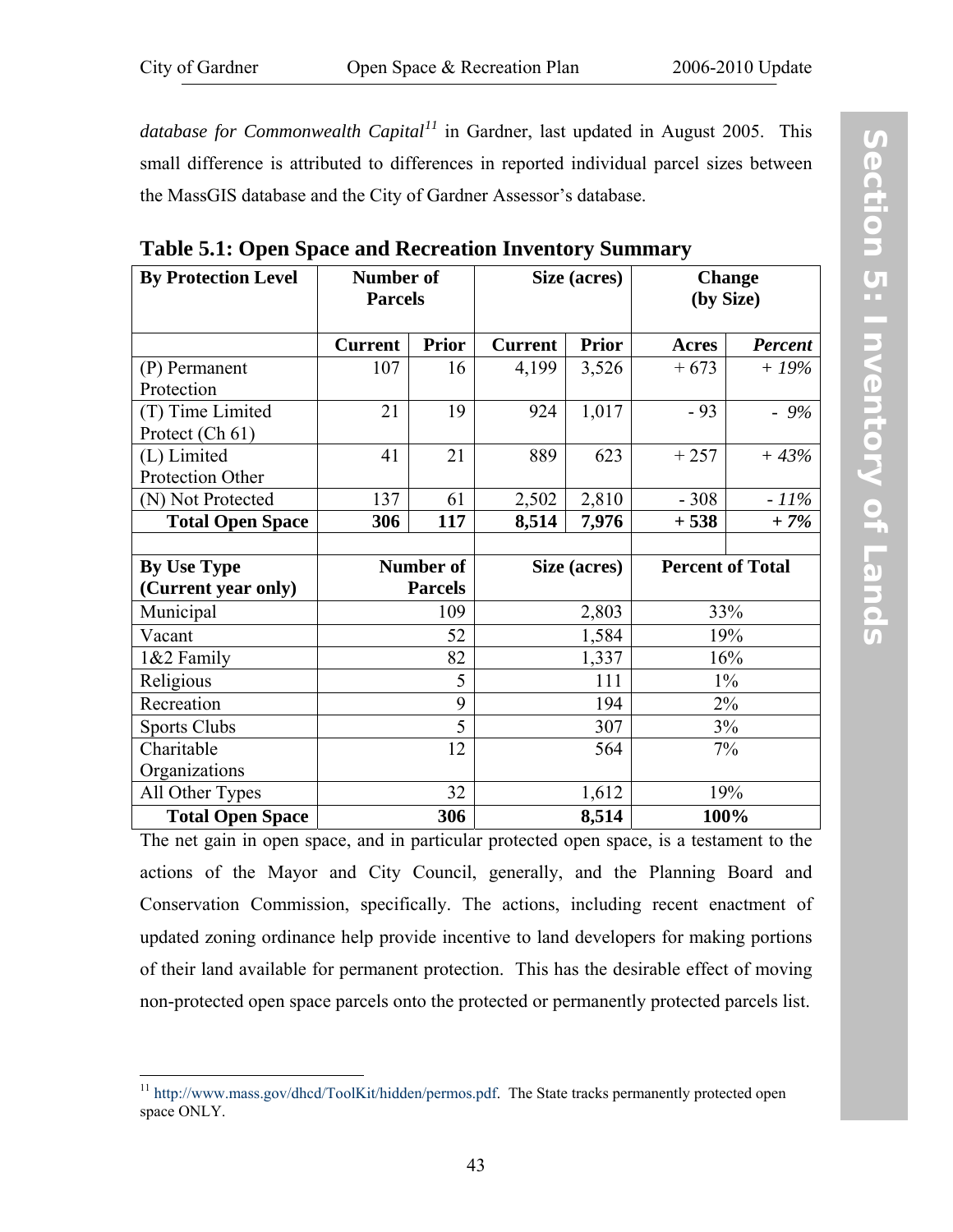| Capital          |                          |                   |                   |                       |
|------------------|--------------------------|-------------------|-------------------|-----------------------|
| <b>Community</b> | <b>Land Use</b>          | <b>Protected</b>  | % Protected       |                       |
|                  | (Dry Acres)              | <b>Open Space</b> | <b>Open Space</b> | The City measures     |
|                  |                          | (acres)           |                   | above average         |
| Ashburnham       | 24,658.49                | 3,284.93          | 13.32%            | regarding open spa    |
| <b>Gardner</b>   | 14,152.20                | 4,215.92          | 29.79%            | as a percentage of of |
| Hubbardston      | 26,099.89                | 10,931.79         | 41.88%            | land compared with    |
| Templeton        | 20,373.61                | 4,341.05          | 21.31%            | neighboring           |
| Westminster      | 22.590.34                | 5,041.81          | 22.32%            | communities           |
| Winchendon       | 27,539.20                | 5,076.84          | 18.43%            | according to Mass     |
|                  | <b>Community Average</b> | 24.51%            | Table 5.2: Protec |                       |

<span id="page-51-0"></span>**Table 5.2: Protected Open Space List (MassGis) for Commonwealth**   $C$ <sup>[1](#page-51-1)2</sup>

> verage g open space entage of dry npared with ring ities ng to MassGis. *Table 5.2: Protected*

*Open Space List for Commonwealth Capital* shows open space as a percentage of dry land for all the communities bordering Gardner. The values range from 13.32% in Ashburnham to 41.88% in Hubbardston and average 24.51% for all bordering communities. Gardner has the second highest open space percentage at 29.79% of the City's dry land area.

As an aid to clarify certain parcels, three sub lists are provided. These include:

- *Table 5.3: Chapter 61, 61A, and 61B Properties*
- *[Table 5.4: Parks and Playgrounds](#page-53-0)*
- *[Table 5.6: Priority list of Non Permanently Protected Properties](#page-65-0)*

### **Legend for Table 5.3, Chapter 61, 61A, and 61B Properties**

SFR Single Family Residential A Agriculture RR2 Rural Residential2 R Recreation COM Commercial S Scenic

T Time Limited Protection

 $\overline{a}$ 

<span id="page-51-1"></span><sup>12</sup> http://www.mass.gov/dhcd/ToolKit/hidden/permos.pdf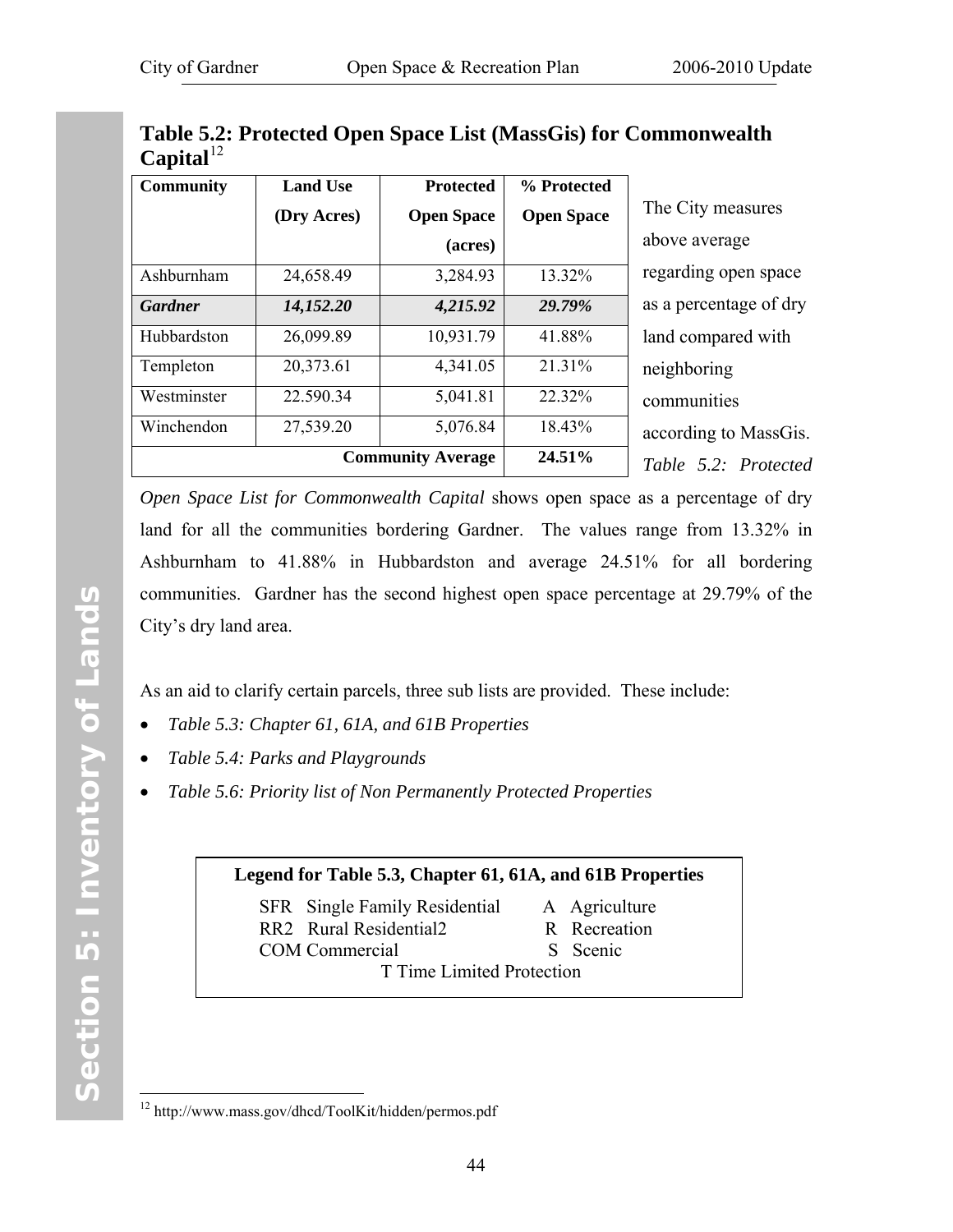# **Table 5.3: Chapter 61, 61A, & 61B Properties**

| <b>Item</b>  | Pur-<br>pose                  | Lev<br><b>Prot</b> | <b>Zoning</b>   | <b>Owner</b>                            | <b>Location</b>   | <b>Land Use</b>      | <b>Acres</b> |
|--------------|-------------------------------|--------------------|-----------------|-----------------------------------------|-------------------|----------------------|--------------|
|              | <b>Chapter 61 Properties</b>  |                    |                 |                                         |                   |                      |              |
| 1            | S                             | т                  | RR <sub>2</sub> | Sambuchi Ralph A & Diana                | Green St          | Single Fam           | 16.50        |
|              |                               |                    |                 |                                         |                   | sub total $Ch 61 =$  | 16.50        |
|              | <b>Chapter 61A Properties</b> |                    |                 |                                         |                   |                      |              |
| $\mathbf{2}$ | A                             | т                  | RR <sub>2</sub> | Leblanc Leonard J                       | Green St          | <b>Two Family</b>    | 115          |
| 3            | A                             | T                  | RR <sub>2</sub> | Anderson August P                       | Partridge St      | Single Fam           | 94.59        |
| 4            | A                             | T                  | RR <sub>2</sub> | Shuffleton Blanche E                    | Partridge St      | Prod Wood            | 50           |
| 5            | A                             | T                  | RR <sub>2</sub> | Guertin Andre E                         | Green St          | Tr Cr Veg            | 31.5         |
|              |                               |                    |                 |                                         |                   | sub total $Ch 61A =$ | 291.09       |
|              | <b>Chapter 61B Properties</b> |                    |                 |                                         |                   |                      |              |
| 6            | R                             | Τ                  | RR <sub>2</sub> | Dubzinski WJ & A Fisher Co Tr           | Lovewell St       | Recreation           | 127.49       |
| 7            | R                             | T                  | RR <sub>2</sub> | Gardner Fish & Gun Club Inc             | Clark St          | Fish&Game            | 95.00        |
| 8            | R                             | $\mathsf T$        | RR <sub>2</sub> | MJ Rodecki Tr                           | <b>Bridge St</b>  | Single Fam           | 93.00        |
| 9            | $\mathsf{R}$                  | T                  | RR <sub>2</sub> | Rousseau Alan                           | West St           | Single Fam           | 69.10        |
| 10           | $\mathsf{R}$                  | T                  | RR <sub>2</sub> | MJ Rodecki Tr                           | <b>Bridge St</b>  | Recreation           | 48.00        |
|              |                               |                    |                 |                                         | <b>Whitney St</b> |                      |              |
| 11           | R                             | T                  | RR <sub>2</sub> | Rabbit Club Inc                         | Off               | Fish&Game            | 30.00        |
| 12           | R                             | $\mathsf{T}$       | RR <sub>2</sub> | Gardner Fish & Gun Club Inc             | Clark St          | Recreation           | 27.90        |
| 13           | $\mathsf{R}$                  | T                  | <b>SFR</b>      | Bazydlo Jack H                          | Lovewell St       | <b>Two Family</b>    | 26.77        |
| 14           | $\mathsf{R}$                  | T                  | <b>SFR</b>      | Hunter Hugh W                           | Chapel St         | Single Fam           | 25.89        |
| 15           | R                             | T                  | RR <sub>2</sub> | <b>Hallock Peter E</b>                  | <b>Whitney St</b> | Single Fam           | 25.00        |
| 16           | $\mathsf{R}$                  | T                  | RR <sub>2</sub> | Gardner Fish & Gun Club                 | Clark St          | Recreation           | 14.00        |
| 17           | R                             | T                  | <b>SFR</b>      | <b>Boris Charles M</b>                  | Harvard St        | Recreation           | 10.63        |
| 18           | $\mathsf{R}$                  | T                  | RR <sub>2</sub> | Gardner Fish & Gun Club                 | Clark St          | Recreation           | 10.00        |
| 19           | $\mathsf{R}$                  | T                  | RR <sub>2</sub> | Croteau Russell R                       | Smith St          | Recreation           | 8.00         |
|              |                               |                    |                 | Eames Warren B & Alice L                |                   |                      |              |
| 20           | R                             | Τ                  | <b>COM</b>      | Adams                                   | W Broadway        | Recreation           | 5.10         |
| 21           | $\mathsf{R}$                  | T                  | RR <sub>2</sub> | Gardner Fish & Gun Club                 | Clark St          | Recreation           | 0.49         |
|              |                               |                    |                 |                                         |                   | sub total $Ch 61B =$ | 616.37       |
|              |                               |                    |                 | Total Chapter 61, 61A, & 61B properties |                   |                      | 923.96       |

Section 5: Inventory of Lands **Section 5: Inventory of Lands** 

Chapter 61 properties are important to open space goals because landowners agree not to develop their lands in exchange for a lower tax assessment of their property. If the owner decides to sell their property, the city has first refusal to purchase at market rates. *(See also [Map E2: Chapter 61 Parcels](http://www.gardner-ma.gov/Pages/GardnerMA_CommDev/OS/MapE2.pdf) in [Appendix E](#page-130-0).)* 

*[Table 5.4: Parks and Playgrounds](#page-53-0)*, lists 18 areas, in no specific order, totaling 619 acres for parks and recreation use, with 82% rated EXCELLENT(by area), 11% rated GOOD, 5% FAIR and 2% POOR. This statistic is skewed somewhat due to the large size of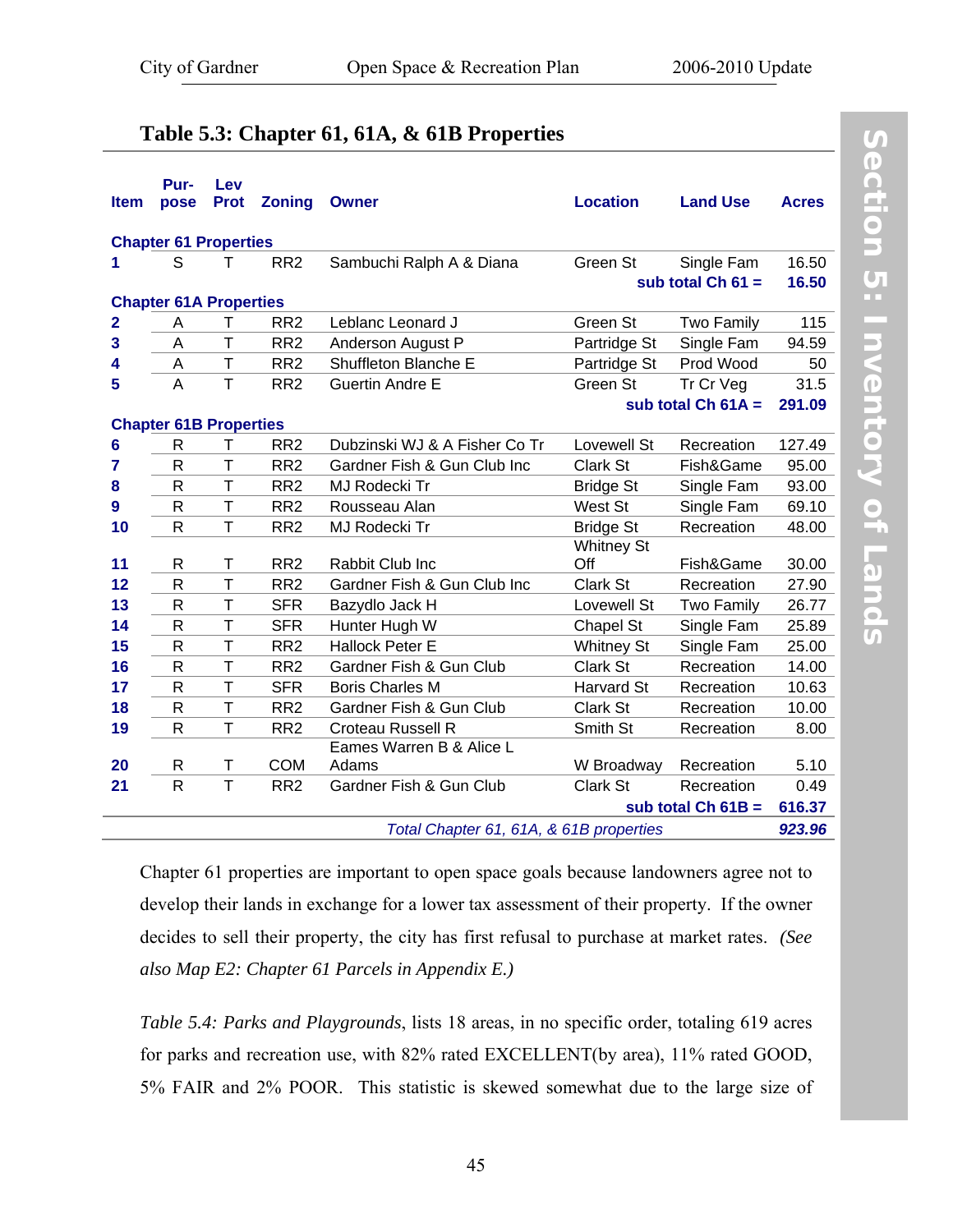<span id="page-53-0"></span>some parcels compared with the relative small size but high value of others. Measured by quantity rather than size, the evaluation is: 24% EXCELLENT; 29% GOOD; 35% FAIR; 12% POOR; plus 4 miles of bike path.

The Municipal Golf Course, Veteran's Skating Rink, and Dunn Park showcase the city's achievement in providing recreational opportunities attracting visitors through out the region. The Greenwood Memorial Pool recently celebrated 90 years of service to the community whose swim teams are winners of multiple state and national competitions. The dated facilities have received some much need funding in recent budgets but much more attention is needed to ensure the ongoing service of this valued resource. Cuts in the Municipal Grounds Commission maintenance budget in the past several cycles have left some play areas in need of attention as well.

Considering the progress Gardner has made regarding protected open spaces as evidenced though out this report, a strong argument can be made to shift available resources toward programs that would maintain existing recreational structures and provide for new and improved ones. It is for these reasons the Action Plan section of this five-year update include recommendations to increase budget provisions for Greenwood pool updates, parks and playground maintenance, and new parks and playground construction including a little league field complex.

| <b>Item</b> Site |                  | Acres | Owner        | Manage-    | Zone          | <b>Quality</b> | <b>Use</b> | <b>HC</b>      |
|------------------|------------------|-------|--------------|------------|---------------|----------------|------------|----------------|
|                  |                  |       |              | ment       |               |                |            | <b>Access</b>  |
|                  | Mount Wachusett  | 272   | <b>State</b> | Trustees   | Rur/Res       | Excel-         | Region     | Yes            |
|                  | Community        |       |              |            |               | lent           |            |                |
|                  | College          |       |              |            |               |                |            |                |
| 2                | Veterans Skating | 4.5   | <b>State</b> | DCR/       | <b>SF</b> Res | Excel-         | Region     | Yes            |
|                  | Rink             |       |              | <b>FMC</b> |               | lent           |            |                |
| 3                | Dunn Park &      | 116   | State        | <b>DCR</b> | <b>SF</b> Res | Excel-         | Region     | Yes            |
|                  | Forest           |       |              |            |               | lent           |            |                |
| 4                | Greenwood Pool   | 3     | City         | Trustees   | SF Res        | Poor           | City       | N <sub>0</sub> |
| 5                | Municipal Golf   | 120   | City         | Com-       | Rur/Res       | Excel-         | Region     | Yes            |
|                  | Course           |       |              | mission    |               | lent           |            |                |
| 6                | High/ Middle Sch | 45    | City         | Sch Dept   | Res           | Good           | City       | Yes            |

**Table 5.4: Parks and Playgrounds**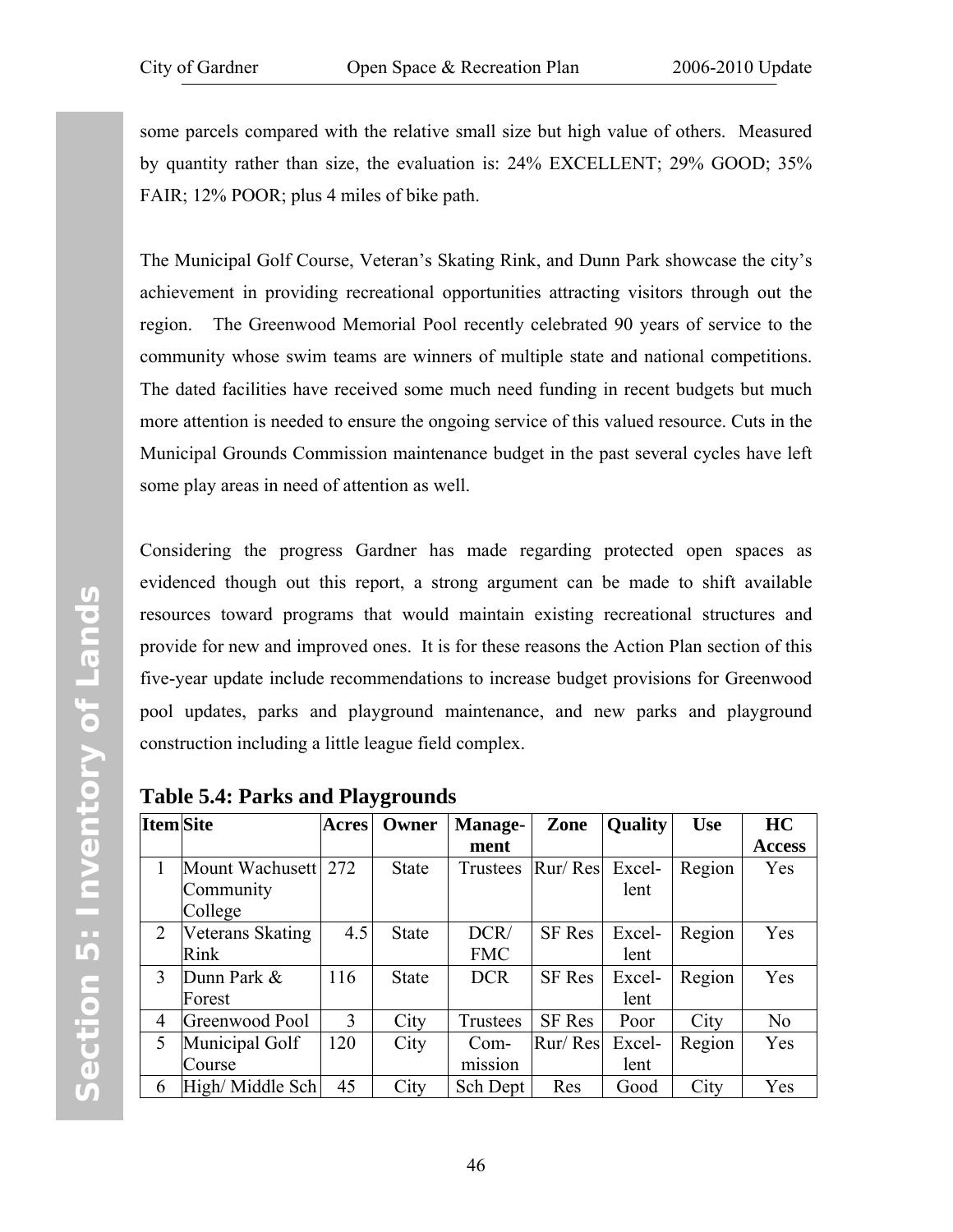| <b>Item</b> Site |                          | <b>Acres</b> | Owner | <b>Manage-</b>                  | Zone  | Quality | <b>Use</b> | HC             |
|------------------|--------------------------|--------------|-------|---------------------------------|-------|---------|------------|----------------|
|                  |                          |              |       | ment                            |       |         |            | <b>Access</b>  |
| $\overline{7}$   | Elm St School            | 5            | City  | Sch Dept                        | Res   | Fair    | City       | N <sub>0</sub> |
| 8                | Jackson                  | 8.1          | City  | Municipal                       | Res   | Poor    | City       | Yes            |
|                  | Playground               |              |       | Grounds                         |       |         |            |                |
| 9                | Ovila Case               | 7.7          | City  | Municipal                       | Res   | Fair    | Region     | Yes            |
|                  | Playground               |              |       | Grounds                         |       |         |            |                |
| 10               | Greenwood                | 5            | City  | Municipal                       | Res   | Good    | City       | Yes            |
|                  | Playground               |              |       | Grounds                         |       |         |            |                |
| 11               | Wilder Field             | 7.5          | City  | Municipal                       | Res   | Fair    | City       | Yes            |
|                  |                          |              |       | Grounds                         |       |         |            |                |
| 12               | Pulaski                  | 4.4          | City  | Municipal                       | Res   | Good    | City       | Yes            |
|                  | Playground               |              |       | Grounds                         |       |         |            |                |
| 13               | Steadman                 | 2.5          | City  | Sch Dept                        | Res   | Fair    | City       | Yes            |
|                  | Playground               |              |       |                                 |       |         |            |                |
| 14               | <b>Bickford</b>          | 6            | City  | Municipal                       | Res   | Fair    | Region     | Yes            |
|                  | Playground               |              |       | Grounds                         |       |         |            |                |
| 15               | Little League            | 10           | City  | Little                          | Comm. | Good    | Region     | Yes            |
|                  | Field                    |              |       | League                          |       |         |            |                |
| 16               | <b>Monument Park</b>     | $\mathbf{1}$ | City  | Municipal                       | Res   | Good    | Region     | Yes            |
|                  |                          |              |       | Grounds                         |       |         |            |                |
| 17               | <b>Crystal Lake Park</b> | $\mathbf{1}$ | City  | Municipal                       | Res   | Fair    | Region     | Yes            |
|                  |                          |              |       | Grounds                         |       |         |            |                |
| 18               | <b>NC Pathway</b>        | 4 mi         | City  | Municipal                       | Res   | Good    | Region     | Yes            |
|                  |                          |              |       | Grounds                         |       |         |            |                |
|                  | <b>Total Area</b>        | 618.7        |       | <b>Acres +4 Miles Bike Path</b> |       |         |            |                |

A complete list of the City's 306 inventoried parcels is shown in *[Table 5.5 Open Space](#page-55-0)  and Recreation Inventory of Lands*. Parcels are grouped by their LEVEL of PROTECTION (see legend). Parcels are then grouped by LAND USE and finally by size or ACRES. A column labeled PURPOSE is included to further indicate open space use (See legend).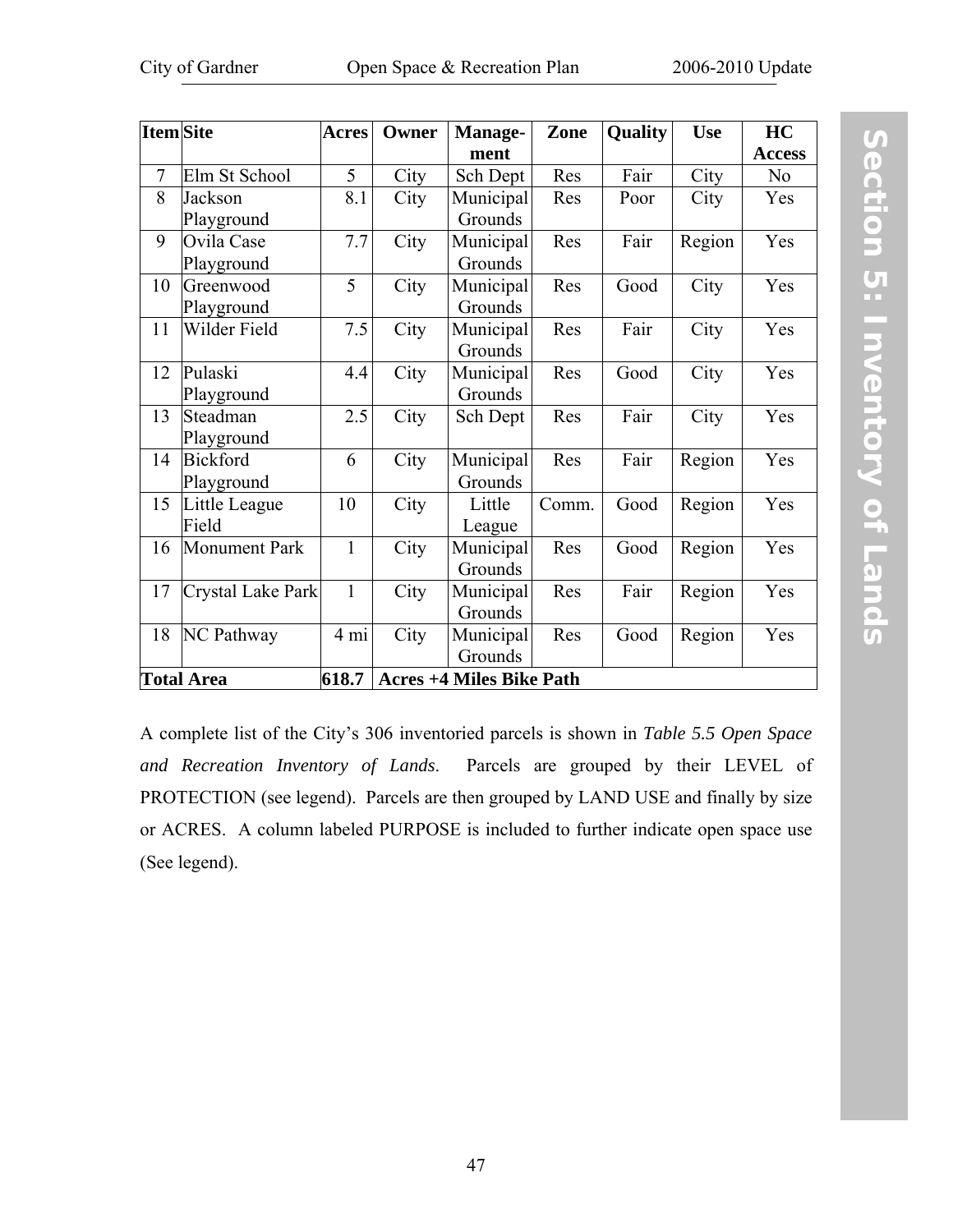# <span id="page-55-0"></span>**Table 5.5: Open Space & Recreation Inventory of Lands**

| <b>Purpose Legend</b>   | <b>Zoning Legend</b>                     | <b>Level of Protection</b> |
|-------------------------|------------------------------------------|----------------------------|
| A Agriculture           | SFR Single Family Residential            |                            |
| <b>B</b> Recreation and | RR2 Rural Residential 2                  | Legend                     |
| Conservation            | GR3 General Residential 3                | (P) Permanent              |
| C Conservation          | COM1 Commercial 1                        | (T) Time Limited           |
| H Historical / Cultural | COM2 Commercial 2                        | [Chapter 61, 61A,          |
| O Other                 | IND1 Industrial 1                        | $&61B$ ]                   |
| R Recreation            | IND <sub>2</sub> Industrial <sub>2</sub> | (L) Limited Other          |
| S Scenic                |                                          | (N) Not Protected          |
| W Water Supply          |                                          |                            |

| P<br>U           |                                                                                                                                                              | F                                                                                                                    |                                                                                               |                                    |                                                                                                                                                                                                                                                                                                                                                                                                                                                                                                                                                                                                                                         |                                                                                                                                                              |                                                                                                                                                                                                                                                                                                                         |
|------------------|--------------------------------------------------------------------------------------------------------------------------------------------------------------|----------------------------------------------------------------------------------------------------------------------|-----------------------------------------------------------------------------------------------|------------------------------------|-----------------------------------------------------------------------------------------------------------------------------------------------------------------------------------------------------------------------------------------------------------------------------------------------------------------------------------------------------------------------------------------------------------------------------------------------------------------------------------------------------------------------------------------------------------------------------------------------------------------------------------------|--------------------------------------------------------------------------------------------------------------------------------------------------------------|-------------------------------------------------------------------------------------------------------------------------------------------------------------------------------------------------------------------------------------------------------------------------------------------------------------------------|
| $\boldsymbol{P}$ | P                                                                                                                                                            | E                                                                                                                    | Z                                                                                             |                                    |                                                                                                                                                                                                                                                                                                                                                                                                                                                                                                                                                                                                                                         |                                                                                                                                                              |                                                                                                                                                                                                                                                                                                                         |
|                  |                                                                                                                                                              |                                                                                                                      |                                                                                               |                                    |                                                                                                                                                                                                                                                                                                                                                                                                                                                                                                                                                                                                                                         |                                                                                                                                                              |                                                                                                                                                                                                                                                                                                                         |
| E                | $\boldsymbol{\tau}$                                                                                                                                          | $\overline{\mathbf{s}}$                                                                                              | E                                                                                             |                                    |                                                                                                                                                                                                                                                                                                                                                                                                                                                                                                                                                                                                                                         |                                                                                                                                                              |                                                                                                                                                                                                                                                                                                                         |
| S                | T.                                                                                                                                                           | P                                                                                                                    |                                                                                               |                                    | 14O3 Green St                                                                                                                                                                                                                                                                                                                                                                                                                                                                                                                                                                                                                           | Single Fam                                                                                                                                                   | 16.50                                                                                                                                                                                                                                                                                                                   |
| A                | T                                                                                                                                                            | P                                                                                                                    |                                                                                               |                                    | 827 Green St                                                                                                                                                                                                                                                                                                                                                                                                                                                                                                                                                                                                                            | <b>Two Family</b>                                                                                                                                            | 115.00                                                                                                                                                                                                                                                                                                                  |
|                  |                                                                                                                                                              |                                                                                                                      |                                                                                               |                                    | Partridge                                                                                                                                                                                                                                                                                                                                                                                                                                                                                                                                                                                                                               |                                                                                                                                                              |                                                                                                                                                                                                                                                                                                                         |
|                  |                                                                                                                                                              |                                                                                                                      |                                                                                               |                                    |                                                                                                                                                                                                                                                                                                                                                                                                                                                                                                                                                                                                                                         |                                                                                                                                                              | 94.59                                                                                                                                                                                                                                                                                                                   |
| A                | $\top$                                                                                                                                                       | P                                                                                                                    |                                                                                               |                                    | St                                                                                                                                                                                                                                                                                                                                                                                                                                                                                                                                                                                                                                      | Prod Wood                                                                                                                                                    | 50.00                                                                                                                                                                                                                                                                                                                   |
| $\overline{A}$   | T                                                                                                                                                            | P                                                                                                                    |                                                                                               |                                    | Green St                                                                                                                                                                                                                                                                                                                                                                                                                                                                                                                                                                                                                                | Tr Cr Veg                                                                                                                                                    | 31.50                                                                                                                                                                                                                                                                                                                   |
|                  |                                                                                                                                                              |                                                                                                                      |                                                                                               | Dubzinski W J & A Fisher Co        |                                                                                                                                                                                                                                                                                                                                                                                                                                                                                                                                                                                                                                         |                                                                                                                                                              |                                                                                                                                                                                                                                                                                                                         |
|                  |                                                                                                                                                              |                                                                                                                      |                                                                                               |                                    |                                                                                                                                                                                                                                                                                                                                                                                                                                                                                                                                                                                                                                         |                                                                                                                                                              | 127.49                                                                                                                                                                                                                                                                                                                  |
| R.               | $\top$                                                                                                                                                       | P                                                                                                                    | R1                                                                                            |                                    | 538 Clark St                                                                                                                                                                                                                                                                                                                                                                                                                                                                                                                                                                                                                            | $\mathbf e$                                                                                                                                                  | 95.00                                                                                                                                                                                                                                                                                                                   |
| R                | $\mathsf{T}$                                                                                                                                                 | P                                                                                                                    |                                                                                               |                                    |                                                                                                                                                                                                                                                                                                                                                                                                                                                                                                                                                                                                                                         |                                                                                                                                                              | 93.00                                                                                                                                                                                                                                                                                                                   |
| $\mathsf{R}$     | T                                                                                                                                                            | P                                                                                                                    |                                                                                               |                                    | West St                                                                                                                                                                                                                                                                                                                                                                                                                                                                                                                                                                                                                                 | Single Fam                                                                                                                                                   | 69.10                                                                                                                                                                                                                                                                                                                   |
| R                | $\mathsf{T}$                                                                                                                                                 | P                                                                                                                    |                                                                                               |                                    | <b>Bridge St</b>                                                                                                                                                                                                                                                                                                                                                                                                                                                                                                                                                                                                                        | Recreation                                                                                                                                                   | 48.00                                                                                                                                                                                                                                                                                                                   |
|                  |                                                                                                                                                              |                                                                                                                      |                                                                                               |                                    |                                                                                                                                                                                                                                                                                                                                                                                                                                                                                                                                                                                                                                         |                                                                                                                                                              |                                                                                                                                                                                                                                                                                                                         |
|                  |                                                                                                                                                              |                                                                                                                      |                                                                                               |                                    |                                                                                                                                                                                                                                                                                                                                                                                                                                                                                                                                                                                                                                         |                                                                                                                                                              | 30.00                                                                                                                                                                                                                                                                                                                   |
|                  |                                                                                                                                                              |                                                                                                                      |                                                                                               |                                    |                                                                                                                                                                                                                                                                                                                                                                                                                                                                                                                                                                                                                                         |                                                                                                                                                              | 27.90                                                                                                                                                                                                                                                                                                                   |
|                  |                                                                                                                                                              |                                                                                                                      |                                                                                               |                                    |                                                                                                                                                                                                                                                                                                                                                                                                                                                                                                                                                                                                                                         |                                                                                                                                                              | 26.77                                                                                                                                                                                                                                                                                                                   |
|                  |                                                                                                                                                              |                                                                                                                      |                                                                                               |                                    |                                                                                                                                                                                                                                                                                                                                                                                                                                                                                                                                                                                                                                         |                                                                                                                                                              | 25.89                                                                                                                                                                                                                                                                                                                   |
|                  |                                                                                                                                                              |                                                                                                                      |                                                                                               |                                    |                                                                                                                                                                                                                                                                                                                                                                                                                                                                                                                                                                                                                                         |                                                                                                                                                              | 25.00                                                                                                                                                                                                                                                                                                                   |
|                  |                                                                                                                                                              |                                                                                                                      |                                                                                               |                                    |                                                                                                                                                                                                                                                                                                                                                                                                                                                                                                                                                                                                                                         |                                                                                                                                                              | 14.00                                                                                                                                                                                                                                                                                                                   |
|                  |                                                                                                                                                              |                                                                                                                      |                                                                                               |                                    |                                                                                                                                                                                                                                                                                                                                                                                                                                                                                                                                                                                                                                         |                                                                                                                                                              | 10.63                                                                                                                                                                                                                                                                                                                   |
|                  |                                                                                                                                                              |                                                                                                                      |                                                                                               |                                    |                                                                                                                                                                                                                                                                                                                                                                                                                                                                                                                                                                                                                                         |                                                                                                                                                              | 10.00                                                                                                                                                                                                                                                                                                                   |
|                  |                                                                                                                                                              |                                                                                                                      |                                                                                               |                                    |                                                                                                                                                                                                                                                                                                                                                                                                                                                                                                                                                                                                                                         |                                                                                                                                                              | 8.00                                                                                                                                                                                                                                                                                                                    |
|                  |                                                                                                                                                              |                                                                                                                      |                                                                                               |                                    |                                                                                                                                                                                                                                                                                                                                                                                                                                                                                                                                                                                                                                         |                                                                                                                                                              | 5.10                                                                                                                                                                                                                                                                                                                    |
| R                | T                                                                                                                                                            | P                                                                                                                    |                                                                                               |                                    | <b>Clark St</b>                                                                                                                                                                                                                                                                                                                                                                                                                                                                                                                                                                                                                         | Recreation                                                                                                                                                   | 0.49                                                                                                                                                                                                                                                                                                                    |
|                  |                                                                                                                                                              | P                                                                                                                    |                                                                                               | <b>Brian Carlson Custom Homes</b>  | <b>Betty</b>                                                                                                                                                                                                                                                                                                                                                                                                                                                                                                                                                                                                                            |                                                                                                                                                              | 8.40                                                                                                                                                                                                                                                                                                                    |
|                  | $\overline{R}$<br>$\overline{O}$<br>$\mathbf S$<br>A<br>R<br>R<br>R<br>$\mathsf{R}$<br>R<br>$\mathsf{R}$<br>R<br>$\mathsf{R}$<br>R<br>$\mathsf{R}$<br>R<br>R | $\overline{R}$<br>$\mathbf{O}$<br>$\mathsf{T}$<br>Τ<br>Т<br>T<br>T<br>T<br>T<br>T<br>T<br>T<br>T<br>$\mathsf T$<br>P | E<br>$\overline{\mathbf{s}}$<br>Y<br>Ρ<br>P<br>P<br>P<br>P<br>P<br>P<br>P<br>P<br>P<br>P<br>P | $\overline{O}$<br>$\boldsymbol{N}$ | <b>OWNER</b><br>RR2 Sambuchi Ralph A & Diana<br>RR2 Leblanc Leonard J<br>RR2 Anderson August P<br>RR2 Shuffleton Blanche E<br><b>RR2 Guertin Andre E</b><br>RR <sub>2</sub> Tr<br>Gardner Fish & Gun Club Inc<br>RR2 M J Rodecki Tr<br>RR2 Rousseau Alan<br>RR2 M J Rodecki Tr<br>RR2 Rabbit Club Inc<br>RR2 Gardner Fish & Gun Club Inc<br>SFR Bazydlo Jack H<br>SFR Hunter Hugh W<br><b>RR2 Hallock Peter E</b><br>RR2 Gardner Fish & Gun Club<br><b>SR1 Boris Charles M</b><br>RR2 Gardner Fish & Gun Club<br><b>RR2 Croteau Russell R</b><br>Eames Warren B & Alice L<br><b>COM Adams</b><br>RR2 Gardner Fish & Gun Club<br>IND Inc | <b>ST</b><br>81 St<br>Partridge<br>160 Bridge St<br>Off<br>Clark St<br>48 Chapel St<br>Clark St<br>Clark St<br>Smith St<br>W<br><b>Broadway</b><br>Spring Rd | No ADDRESS LAND USE ACRES<br>Single Fam<br><b>Lovewell St Recreation</b><br>Fish&Gam<br>Single Fam<br>Whitney St Fish&Gam<br>e<br>Recreation<br>102 Lovewell St Two Family<br>Single Fam<br>402 Whitney St Single Fam<br>Recreation<br><b>Harvard St Recreation</b><br>Recreation<br>Recreation<br>Recreation<br>Vacant |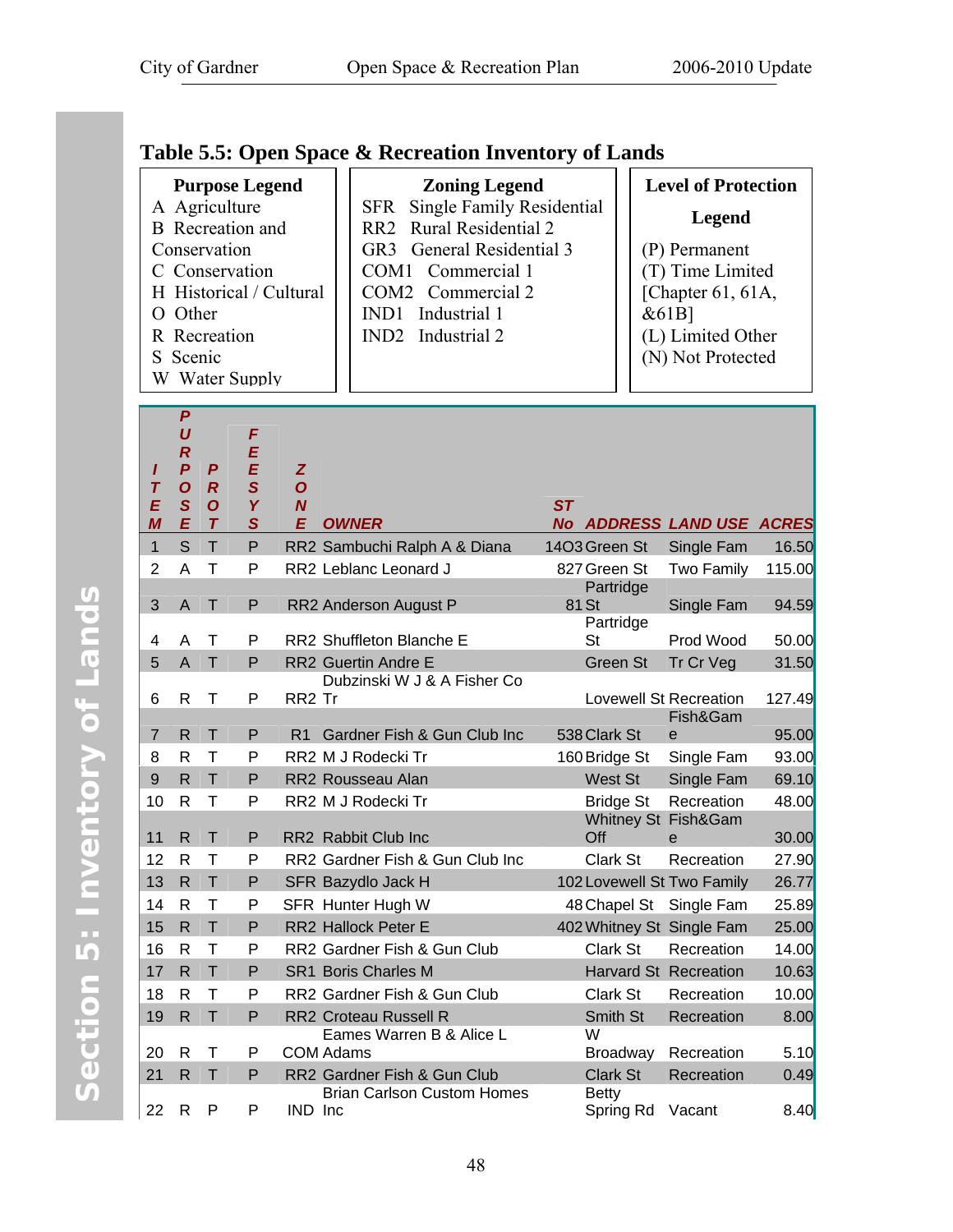|                                  | $\boldsymbol{P}$<br>U            |                                    | F           |                                    |                              |           |                             |                         |              |
|----------------------------------|----------------------------------|------------------------------------|-------------|------------------------------------|------------------------------|-----------|-----------------------------|-------------------------|--------------|
|                                  | $\boldsymbol{R}$                 |                                    | E           |                                    |                              |           |                             |                         |              |
| ı                                | $\boldsymbol{P}$                 | P                                  | E           | Z                                  |                              |           |                             |                         |              |
| $\overline{\boldsymbol{I}}$<br>E | $\boldsymbol{O}$<br>$\mathbf{s}$ | $\boldsymbol{R}$<br>$\overline{O}$ | S<br>Y      | $\overline{O}$<br>$\boldsymbol{N}$ |                              | ST        |                             |                         |              |
| M                                | E                                | $\tau$                             | $\mathbf S$ | E                                  | <b>OWNER</b>                 | <b>No</b> |                             | <b>ADDRESS LAND USE</b> | <b>ACRES</b> |
| 23                               | B                                | P                                  | M           |                                    | RR2 City Of Gardner          |           | Green St                    | Municipal               | 313.00       |
| 24                               | B                                | P                                  | M           |                                    | RR2 City Of Gardner          |           | Park St                     | Municipal               | 197.00       |
| 25                               | R                                | P                                  | M           |                                    | RR2 City Of Gardner Cem Dept |           | West St                     | Municipal               | 190.00       |
| 26                               | B                                | P                                  | M           |                                    | RR2 City Of Gardner          |           | Kelton St                   | Municipal               | 160.00       |
| 27                               | B                                | P                                  | M           |                                    | RR2 City Of Gardner          |           | Green St                    | Municipal               | 123.80       |
| 28                               | В                                | P                                  | M           |                                    | RR2 City Of Gardner          |           | Green St                    | Municipal               | 120.20       |
|                                  |                                  |                                    |             |                                    |                              |           | Raymond                     |                         |              |
| 29                               | B                                | P                                  | M           |                                    | RR2 City Of Gardner          |           | Rd                          | Municipal               | 107.00       |
| 30                               | B                                | P                                  | M           |                                    | RR2 City Of Gardner          |           | Stone St                    | Municipal               | 102.50       |
| 31                               | B                                | P                                  | M           |                                    | RR2 City Of Gardner          |           | <b>Stone St</b>             | Municipal               | 95.18        |
| 32                               | C                                | P                                  | M           |                                    | RR2 City Of Gardner          |           | Green St                    | Municipal               | 80.00        |
| 33                               | B                                | P                                  | M           |                                    | RR2 City Of Gardner          |           | Stone St                    | Municipal               | 70.00        |
| 34                               | B                                | P                                  | M           |                                    | RR2 City Of Gardner          |           | Stone St                    | Municipal               | 66.00        |
| 35                               | W                                | P                                  | ${\sf M}$   |                                    | RR2 City Of Gardner          |           | Stone St                    | Municipal               | 56.00        |
| 36                               | B                                | P                                  | M           |                                    | RR2 City Of Gardner          |           | Wheeler St Municipal        |                         | 55.50        |
| 37                               | B                                | P                                  | M           |                                    | RR2 City Of Gardner          |           | Park St                     | Municipal               | 49.50        |
| 38                               | B                                | P                                  | M           |                                    | RR2 City Of Gardner          |           | Stone St<br><b>Matthews</b> | Municipal               | 40.00        |
| 39                               | W                                | P                                  | M           |                                    | RR2 City Of Gardner          |           | <b>St</b>                   | Municipal               | 38.74        |
| 40                               | B                                | P                                  | M           |                                    | RR2 City Of Gardner          |           | Kelton St                   | Municipal               | 29.00        |
| 41                               | $\mathsf{C}$                     | P                                  | M           |                                    | RR2 City Of Gardner          |           | Sawyer St                   | Municipal               | 27.26        |
| 42                               | $\mathsf{C}$                     | P                                  | M           |                                    | RR2 City Of Gardner          |           | Park St                     | Municipal               | 22.75        |
| 43                               | $\mathsf{R}$                     | P                                  | M           |                                    | <b>SFR City Of Gardner</b>   |           | Parker St                   | Municipal               | 21.00        |
| 44                               | B                                | P                                  | M           |                                    | RR2 City Of Gardner          |           | Stone St                    | Municipal               | 19.00        |
|                                  |                                  |                                    |             |                                    |                              |           | Industrial                  |                         |              |
| 45                               | $\mathsf{C}$                     | P                                  | M           |                                    | <b>IND</b> City Of Gardner   |           | Rowe                        | Municipal               | 18.00        |
| 46                               | C                                | P                                  | M           |                                    | RR2 City Of Gardner          |           | Clark St                    | Municipal               | 18.00        |
| 47                               | B                                | P                                  | M           |                                    | RR2 City Of Gardner          |           | Green St                    | Municipal               | 17.00        |
| 48                               | B                                | P                                  | M           |                                    | RR2 City Of Gardner          |           | Green St<br>Off             | Municipal               | 16.28        |
| 49                               | $\mathsf{C}$                     | P                                  | M           |                                    | RR2 City Of Gardner          |           | Stone St                    | Municipal               | 16.20        |
| 50                               | C                                | P                                  | M           |                                    | SFR City Of Gardner          |           | Union St                    | Municipal               | 15.60        |
| 51                               | $\mathsf{C}$                     | P                                  | M           |                                    | RR2 City Of Gardner          |           | Mill St                     | Municipal               | 14.00        |
| 52                               | $\mathsf{C}$                     | P                                  | M           |                                    | RR2 City Of Gardner          |           | Clark St                    | Municipal               | 12.92        |
| 53                               | B                                | P                                  | M           |                                    | RR2 City Of Gardner          |           | Green St                    | Municipal               | 12.80        |
| 54                               | B                                | P                                  | M           |                                    | RR2 City Of Gardner          |           | Kelton St                   | Municipal               | 10.00        |
| 55                               | н                                | ${\sf P}$                          | M           |                                    | RR2 City Of Gardner          |           | Union St                    | Municipal               | 9.60         |
| 56                               | C                                | P                                  | M           |                                    | RR2 City Of Gardner          |           | Whitney St Municipal        |                         | 9.50         |
| 57                               | H                                | ${\sf P}$                          | ${\sf M}$   |                                    | <b>SFR City Of Gardner</b>   |           | <b>Union St</b>             | Municipal               | 9.00         |
| 58                               | C                                | P                                  | M           |                                    | RR2 City Of Gardner          |           | Mill St                     | Municipal               | 8.00         |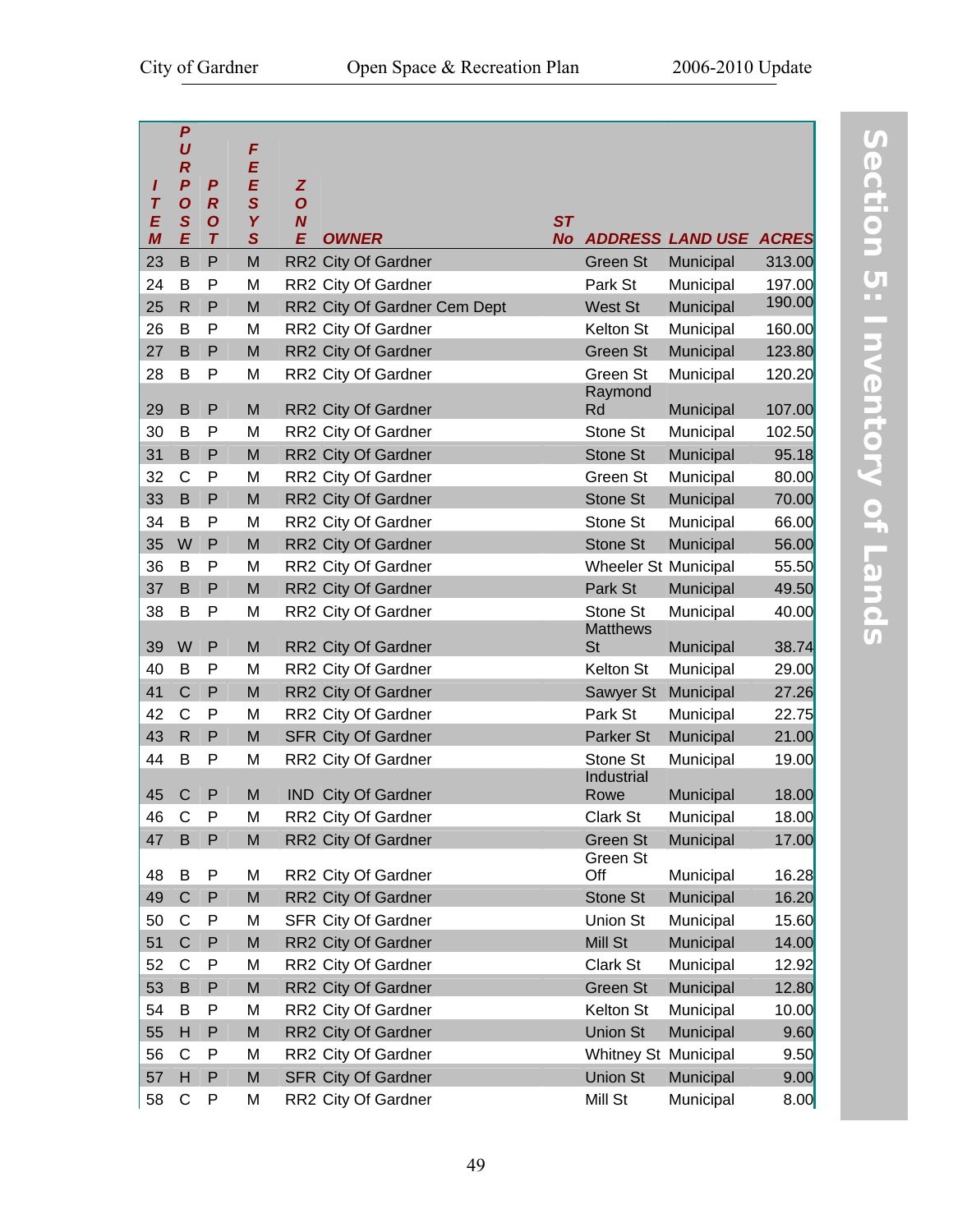| I<br>$\tau$<br>E | $\boldsymbol{P}$<br>U<br>$\boldsymbol{R}$<br>$\boldsymbol{P}$<br>$\overline{O}$<br>S | P<br>$\boldsymbol{R}$<br>$\overline{O}$ | F<br>E<br>E<br>$\overline{\mathbf{s}}$<br>Y | Z<br>$\overline{O}$<br>$\boldsymbol{N}$           | <b>ST</b> |                               |                               |              |
|------------------|--------------------------------------------------------------------------------------|-----------------------------------------|---------------------------------------------|---------------------------------------------------|-----------|-------------------------------|-------------------------------|--------------|
| M                | E                                                                                    | $\tau$                                  | $\overline{\mathbf{s}}$                     | E<br><b>OWNER</b>                                 | <b>No</b> |                               | <b>ADDRESS LAND USE ACRES</b> |              |
| 59               | B                                                                                    | P                                       | M                                           | RR2 City Of Gardner                               |           | Partridge<br><b>St</b>        | Municipal                     | 8.00         |
| 60               | W                                                                                    | P                                       | M                                           | RR2 City Of Gardner                               |           | Stone St                      | Municipal                     | 7.73         |
| 61               | $\mathsf{R}$                                                                         | ${\sf P}$                               | M                                           | <b>SFR City Of Gardner</b>                        |           | <b>Stuart St</b>              | Municipal                     | 7.70         |
| 62               | $\mathsf{C}$                                                                         | $\mathsf{P}$                            | M                                           | RR2 City Of Gardner                               |           | Whitney St Municipal          |                               | 7.63         |
| 63               | $\overline{C}$                                                                       | P                                       | M                                           | RR2 City Of Gardner                               |           | <b>Stone St</b>               | Municipal                     | 7.20         |
| 64               | C                                                                                    | P                                       | M                                           | RR2 City Of Gardner                               |           | <b>Clark St Off Municipal</b> |                               | 7.16         |
| 65               | W                                                                                    | P                                       | M                                           | RR2 City Of Gardner                               |           | <b>Airport Rd</b><br>Off      | Municipal                     | 7.00         |
| 66               | $\mathsf{R}$                                                                         | P                                       | M                                           | SFR City Of Gardner                               |           | James St<br>Off               | Municipal                     | 6.18         |
|                  |                                                                                      |                                         |                                             |                                                   |           | Woodland                      |                               |              |
| 67               | $\mathsf{R}$                                                                         | P                                       | M                                           | RR2 City Of Gardner                               |           | Ave                           | Municipal                     | 5.04         |
|                  |                                                                                      |                                         |                                             |                                                   |           | <b>Whitney St</b>             |                               |              |
| 68               | C                                                                                    | P                                       | M                                           | RR2 City Of Gardner                               |           | Off<br><b>Airport Rd</b>      | Municipal                     | 5.00         |
| 69               | $\mathsf{C}$                                                                         | P                                       | M                                           | RR2 City Of Gardner                               |           | Off                           | Municipal                     | 4.58         |
| 70               | $\mathsf{C}$                                                                         | P                                       |                                             | RR2 City Of Gardner                               |           | Kelton St                     | Municipal                     | 4.50         |
| 71               | $\mathsf{R}$                                                                         | P                                       | M                                           | <b>SFR City Of Gardner</b>                        |           | <b>Wright St</b>              | Municipal                     | 4.42         |
| 72               | $\mathsf{C}$                                                                         | P                                       | M                                           | RR2 City Of Gardner                               |           | Park St                       | Municipal                     | 4.10         |
| 73               | $\mathsf C$                                                                          | ${\sf P}$                               | M                                           | RR2 City Of Gardner                               |           | Stone St                      | Municipal                     | 4.05         |
| 74               | W                                                                                    | P                                       | M                                           | RR2 City Of Gardner                               |           | Snake<br>Pond Rd              | Municipal                     | 3.99         |
| 75               | R                                                                                    | P                                       | M                                           | <b>SFR City Of Gardner</b>                        |           | W<br><b>Broadway</b>          | Municipal                     | 3.85         |
| 76               | $\mathsf{R}$                                                                         | P                                       | M                                           | <b>GR3 City Of Gardner</b>                        |           | Jean St                       | Municipal                     | 3.66         |
| 77               | $\mathsf{C}$                                                                         | P                                       | M                                           | <b>GR3 City Of Gardner</b>                        |           | Leo Dr                        | Municipal                     | 3.64         |
| 78               | $\mathsf{C}$                                                                         | $\mathsf{P}$                            | M                                           | RR2 City Of Gardner                               |           | <b>Clark St</b>               | Municipal                     | 3.52         |
|                  |                                                                                      |                                         |                                             |                                                   |           | Racette                       |                               |              |
| 79               | $\mathsf{R}$                                                                         | P                                       | M                                           | <b>SFR City Of Gardner</b>                        |           | Ave Off                       | Municipal                     | 3.51         |
| 80               | C                                                                                    | P                                       | M                                           | RR2 City Of Gardner                               |           | Whitney St Municipal          |                               | 3.40         |
| 81               | $\mathsf C$                                                                          | P                                       | M                                           | RR2 City Of Gardner                               |           | <b>Whitney St Municipal</b>   |                               | 3.33         |
| 82               | C                                                                                    | P                                       | M                                           | RR2 City Of Gardner                               |           | Union St                      | Municipal                     | 3.25         |
| 83               | $\mathsf{C}$                                                                         | ${\sf P}$                               | M                                           | RR2 City Of Gardner                               |           | Whitney St Municipal          |                               | 3.00         |
| 84               | C                                                                                    | P                                       | M                                           | RR2 City Of Gardner                               |           | Ken Dr                        | Municipal                     | 3.00         |
|                  | $\mathsf{C}$                                                                         |                                         |                                             |                                                   |           | Е                             |                               |              |
| 85<br>86         | C                                                                                    | P<br>P                                  | M<br>M                                      | <b>COM City Of Gardner</b><br>RR2 City Of Gardner |           | <b>Broadway</b><br>Union St   | Municipal<br>Municipal        | 2.91         |
| 87               | B                                                                                    | P                                       | M                                           |                                                   |           | Stone St                      | Municipal                     | 2.50<br>2.44 |
| 88               | C                                                                                    | P                                       | M                                           | RR2 City Of Gardner<br>SFR City Of Gardner        |           | Clark St                      | Municipal                     | 2.43         |
|                  |                                                                                      |                                         |                                             |                                                   |           | Snake                         |                               |              |
| 89               | $\mathsf{C}$                                                                         | P                                       | M                                           | RR2 City Of Gardner                               |           | Pond Rd                       | Municipal                     | 2.35         |
| 90               | C                                                                                    | P                                       | M                                           | RR2 City Of Gardner                               |           | <b>Union St</b>               | Municipal                     | 1.30         |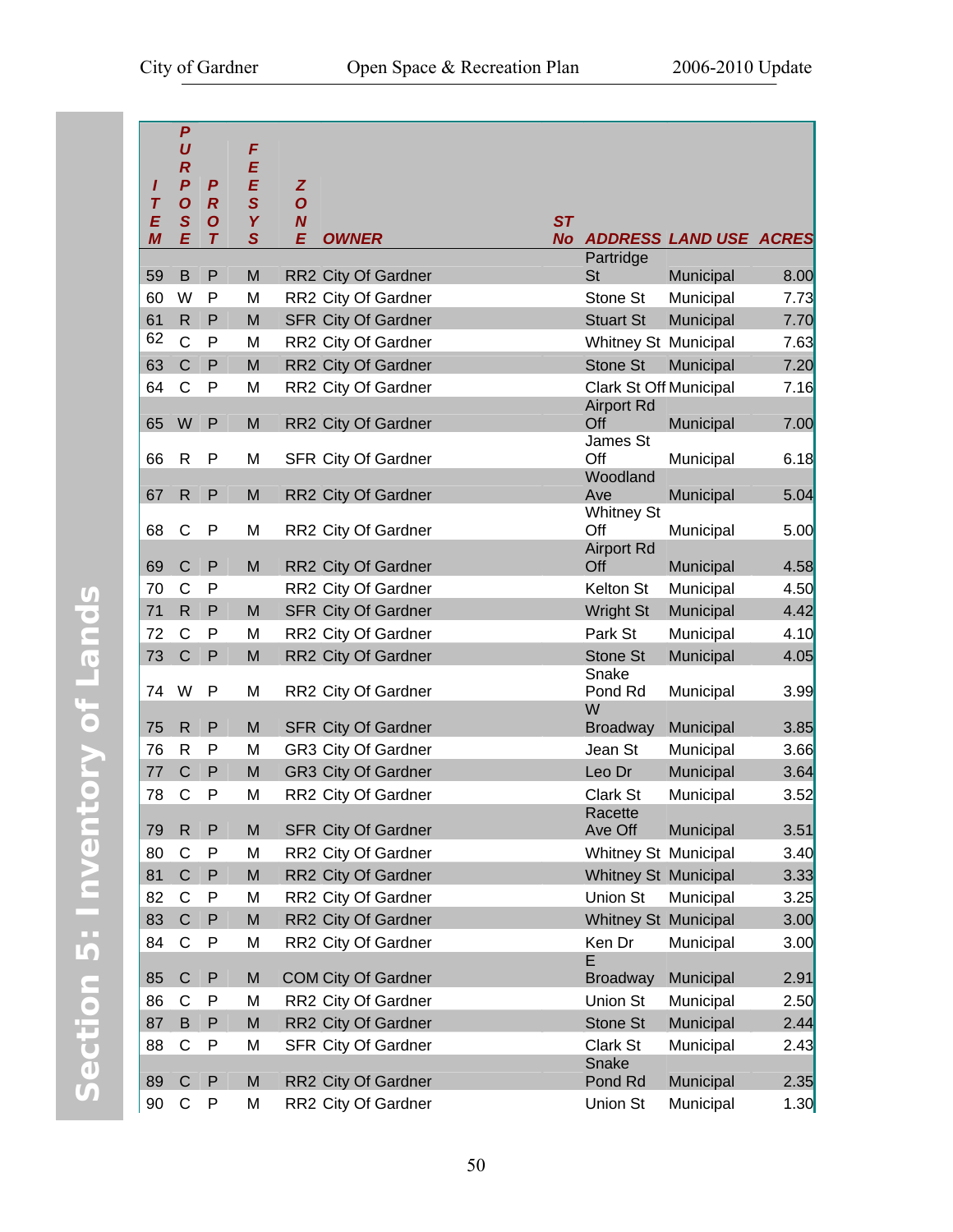| ı<br>$\overline{\boldsymbol{I}}$<br>E<br>$\boldsymbol{M}$ | $\boldsymbol{P}$<br>U<br>$\boldsymbol{R}$<br>$\boldsymbol{P}$<br>$\boldsymbol{O}$<br>$\mathbf{s}$<br>E | P<br>$\boldsymbol{R}$<br>$\overline{O}$<br>$\tau$ | F<br>E<br>E<br>$\mathbf S$<br>Y<br>$\mathbf{s}$ | Z<br>$\overline{O}$<br>$\boldsymbol{N}$<br>E | <b>OWNER</b>                     | <b>ST</b><br><b>No</b> |                                      | <b>ADDRESS LAND USE ACRES</b> |        |
|-----------------------------------------------------------|--------------------------------------------------------------------------------------------------------|---------------------------------------------------|-------------------------------------------------|----------------------------------------------|----------------------------------|------------------------|--------------------------------------|-------------------------------|--------|
| 91                                                        | $\overline{R}$                                                                                         | P                                                 | M                                               |                                              | <b>SFR City Of Gardner</b>       |                        | <b>Stuart St</b>                     | Municipal                     | 1.04   |
| 92                                                        | C                                                                                                      | P                                                 |                                                 |                                              | RR2 City Of Gardner              |                        | Green St                             | Municipal                     | 1.00   |
| 93                                                        | B                                                                                                      | $\mathsf P$                                       | M                                               |                                              | RR2 City Of Gardner              |                        | Stone St                             | Municipal                     | 0.92   |
| 94                                                        | W                                                                                                      | P                                                 | M                                               |                                              | IND City Of Gardner              |                        | Snake<br>Pond Rd<br>Off<br>Blanchard | Municipal                     | 0.87   |
| 95                                                        | W                                                                                                      | P                                                 | M                                               |                                              | <b>SFR City Of Gardner</b>       |                        | St Off                               | Municipal                     | 0.73   |
| 96                                                        | R                                                                                                      | P                                                 | M                                               |                                              | RR2 City Of Gardner              |                        | Green St                             | Municipal                     | 0.64   |
| 97                                                        | $\mathsf{C}$                                                                                           | P                                                 |                                                 |                                              | <b>GR3 City Of Gardner</b>       |                        | Leo Dr Off                           | Municipal                     | 0.43   |
| 98                                                        | $\mathsf{C}$                                                                                           | P                                                 | M                                               |                                              | RR2 City Of Gardner              |                        | Union St                             | Municipal                     | 0.38   |
| 99                                                        | $\mathsf{R}$                                                                                           | P                                                 | M                                               |                                              | <b>SFR City Of Gardner</b>       |                        | <b>Stuart St</b>                     | Municipal                     | 0.19   |
| 100                                                       | R                                                                                                      | P                                                 |                                                 |                                              | SFR City Of Gardner              |                        | <b>Stuart St</b>                     | Municipal                     | 0.12   |
| 101                                                       | $\mathsf{R}$                                                                                           | ${\sf P}$                                         |                                                 |                                              | <b>GR3 City Of Gardner</b>       |                        | Jean St                              | Municipal                     | 0.11   |
| 102                                                       | $\mathsf{C}$                                                                                           | P                                                 | M                                               |                                              | SR1 City Of Gardner              |                        | <b>Whitney St</b><br>Off<br>Raymond  | Municipal                     | 0.00   |
| 103                                                       | B                                                                                                      | P                                                 | N                                               |                                              | RR2 Mass.Audubon Society Inc     |                        | <b>St</b><br><b>Brookside</b>        | P/Hos Char                    | 187.15 |
| 104 B                                                     |                                                                                                        | $\mathsf{P}$                                      | N                                               |                                              | RR2 North County Land Trust, Inc |                        | Dr                                   | P/Hos Char                    | 174.97 |
| 105                                                       | B                                                                                                      | P                                                 | N                                               |                                              | RR2 Mass Audubon Society Inc     |                        | Pearl St                             | P/Hos Char                    | 106.83 |
| 106                                                       | B                                                                                                      | P                                                 | N                                               |                                              | RR2 Mass.Audubon Society Inc     |                        | Hosley Rd                            | P/Hos Char                    | 22.93  |
| 107                                                       | B                                                                                                      | P                                                 | N                                               |                                              | RR2 North County Land Trust      |                        | Smith St                             | P/Hos Char                    | 14.70  |
| 108                                                       | R                                                                                                      | P                                                 | N                                               |                                              | Monadnock Trust                  |                        | Kelton St                            | P/Hos Char                    | 13.74  |
| 109                                                       | B                                                                                                      | P                                                 | N                                               | C <sub>1</sub>                               | North County Land Trust Inc      |                        | Pearl St                             | P/Hos Char                    | 1.34   |
| 110                                                       | H                                                                                                      | P                                                 | N                                               |                                              | RR2 Roman Catholic Bishop        |                        | West St                              | Religious                     | 44.00  |
| 111 H                                                     |                                                                                                        | $\mathsf P$                                       | N                                               |                                              | RR2 Roman Catholic Bishop        |                        | <b>West St</b>                       | <b>Religious</b>              | 36.00  |
| 112 H                                                     |                                                                                                        | P                                                 | N                                               |                                              | RR2 Roman Catholic Bishop        |                        | West St                              | Religious                     | 16.30  |
| 113 H                                                     |                                                                                                        | P                                                 | N                                               |                                              | RR2 Roman Catholic Bishop        |                        | Keyes Rd                             | <b>Religious</b>              | 11.20  |
| 114 H                                                     |                                                                                                        | P                                                 | N                                               |                                              | RR2 Roman Catholic Bishop        |                        | West St                              | Religious                     | 2.12   |
| 115 B                                                     |                                                                                                        | P                                                 |                                                 |                                              | DCRS RR2 Comm Of Mass            |                        | Smith St<br>Off                      | Dep Env<br>Mv                 | 45.00  |
| 116 C                                                     |                                                                                                        | P                                                 | <b>DFG</b>                                      |                                              | RR2 Comm Of Mass                 |                        | Smith St                             | Div Fish                      | 601.99 |
| 117 C                                                     |                                                                                                        | P                                                 | <b>DFG</b>                                      |                                              | RR2 Commonwealth Of Mass         |                        | Smith St                             | Div Fish                      | 150.50 |
|                                                           |                                                                                                        |                                                   |                                                 |                                              |                                  |                        | Murray Rd                            |                               |        |
| 118 C                                                     |                                                                                                        | P                                                 | <b>DFG</b>                                      |                                              | RR2 Commonwealth Of Mass         |                        | Off                                  | Div Fish                      | 55.00  |
| 119 C                                                     |                                                                                                        | P                                                 | <b>DFG</b>                                      |                                              | RR2 Commonwealth Of Mass         |                        | Smith St                             | Div Fish                      | 35.50  |
| 120 C                                                     |                                                                                                        | P                                                 | <b>DFG</b>                                      |                                              | IND Comm.Of Mass.Div F & W       |                        | Saunders<br>St                       | Div Fish                      | 30.72  |
| 121 C                                                     |                                                                                                        | P                                                 | <b>DFG</b>                                      |                                              | RR2 Commonwealth Of Mass         |                        | Smith St                             | Div Fish                      | 12.00  |
| 122 C                                                     |                                                                                                        | P                                                 | M                                               |                                              | RR2 City Of Gardner              |                        | Lake Dr                              | Municipal                     | 21.00  |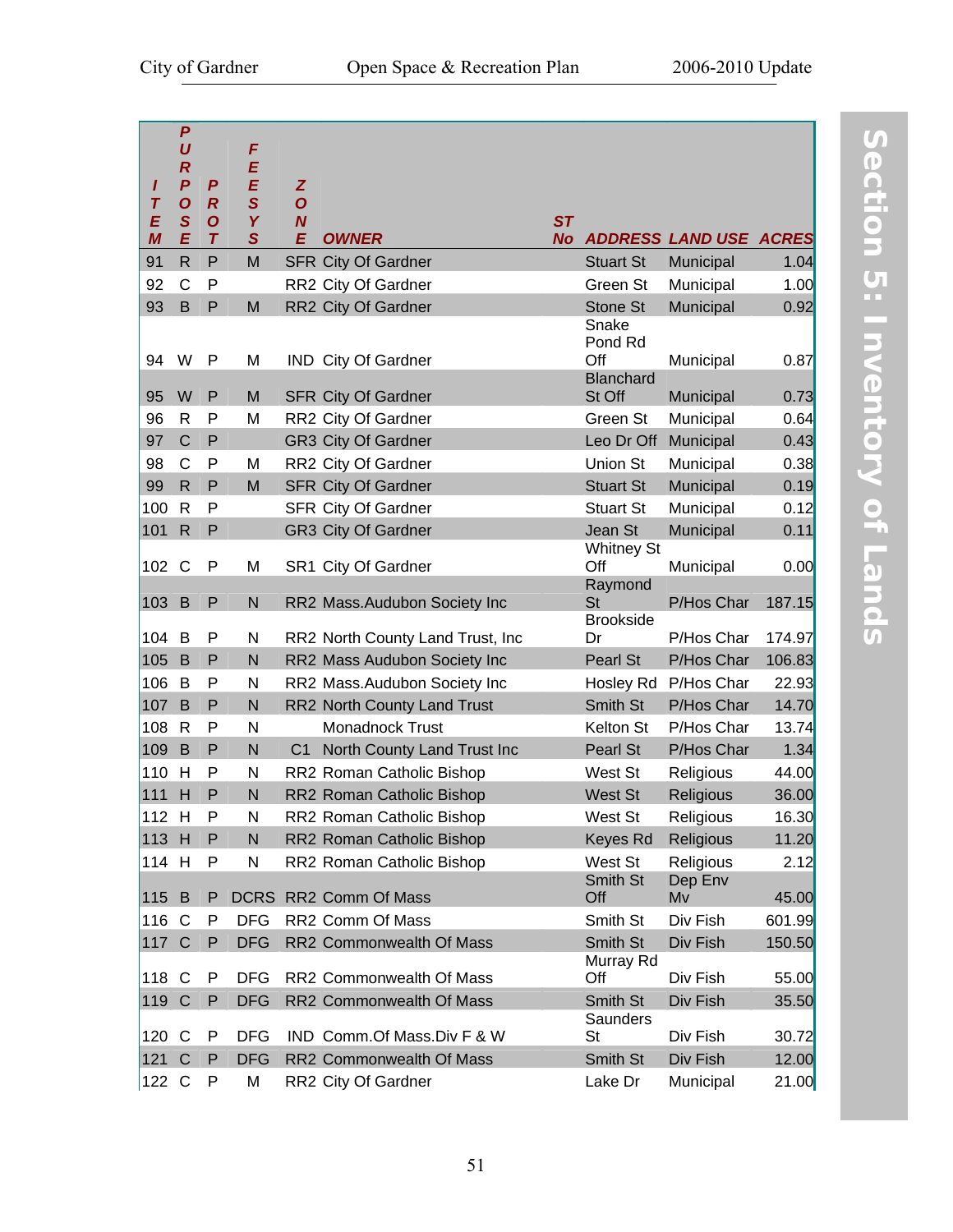| I<br>Τ<br>E<br>M | $\boldsymbol{P}$<br>U<br>$\boldsymbol{R}$<br>$\boldsymbol{P}$<br>$\boldsymbol{O}$<br>$\mathbf S$<br>E | P<br>$\overline{R}$<br>$\boldsymbol{O}$<br>$\tau$ | F<br>E<br>E<br>$\mathbf S$<br>Y<br>$\mathbf{s}$ | Z<br>$\mathbf{o}$<br>$\boldsymbol{N}$<br>Е | <b>OWNER</b>                        | ST<br><b>No</b>                            | <b>ADDRESS LAND USE ACRES</b> |        |
|------------------|-------------------------------------------------------------------------------------------------------|---------------------------------------------------|-------------------------------------------------|--------------------------------------------|-------------------------------------|--------------------------------------------|-------------------------------|--------|
| 123 W            |                                                                                                       | P                                                 | M                                               |                                            | RR2 City Of Gardner                 | Heywood<br>100 St                          | Municipal                     | 8.79   |
|                  |                                                                                                       |                                                   |                                                 |                                            |                                     | Heywood                                    |                               |        |
| 124 R            |                                                                                                       | P                                                 | P                                               |                                            | RR2 City Of Gardner                 | 99 St<br>Raymond                           | Municipal                     | 6.01   |
| 125 R            |                                                                                                       | P                                                 | N                                               |                                            | RR2 Monadnock Trust                 | 320 Rd                                     | P/Hos Char                    | 97.55  |
| 126              | $\mathsf{R}$                                                                                          | P                                                 | $\mathsf{N}$                                    |                                            | RR2 Monadnock Trust                 | Camp<br>123 Collier Rd                     | P/Hos Char<br>Dep Env         | 42.00  |
| 127              | B                                                                                                     | P                                                 |                                                 |                                            | DCRS RR2 Comm Of Mass               | 289 Pearl St                               | Mn<br>Dep Env                 | 130.00 |
| 128              | B                                                                                                     | P                                                 |                                                 |                                            | DCRS SFR Commonwealth Of Mass       | Park St                                    | Mn                            | 4.48   |
| 129              | R                                                                                                     | L                                                 | P                                               |                                            | <b>SFR West End Beagle Club Inc</b> | Racette<br>Ave                             | Vacant                        | 6.88   |
| 130              | B                                                                                                     | L                                                 | M                                               |                                            | RR2 Hakala Robert E                 | Airport Rd                                 | Vacant Pot                    | 13.50  |
| 131              | R                                                                                                     | L                                                 | P                                               |                                            | RR2 P A C C Inc.                    | Kendall<br>185 Pond West Fratnl Org        |                               | 28.24  |
| 132              | $\mathsf{R}$                                                                                          | L                                                 | P                                               |                                            | Lithuanian Outing Association       | 23 Airport Rd                              | Fratnl Org                    | 1.89   |
| 133              | R.                                                                                                    | L                                                 | P                                               |                                            | SFR West End Beagle Club Inc        | 110 Clark St                               | Fish&Gam                      | 17.80  |
| 134 R            |                                                                                                       | L                                                 | P                                               |                                            | RR2 New England Power               | Park St Off Elec Row                       |                               | 33.30  |
| 135              | $\mathsf{R}$                                                                                          | L                                                 | M                                               |                                            | RR2 City Of Gardner                 | Eaton St                                   | Municipal                     | 66.06  |
| 136              | $\mathsf{C}$                                                                                          | L                                                 | M                                               |                                            | RR2 City Of Gardner                 | Pearl St                                   | Municipal                     | 61.80  |
| 137              | $\mathsf{R}$                                                                                          | L                                                 | M                                               |                                            | RR2 Ashburnham-Westminster Reg      | Murray Rd<br>Off<br>Catherine              | Municipal                     | 38.00  |
| 138 C            |                                                                                                       | L                                                 | M                                               |                                            | SFR City Of Gardner                 | St                                         | Municipal                     | 29.00  |
| 139              | $\mathsf{R}$                                                                                          | L                                                 | M                                               |                                            | RR2 City Of Gardner                 | Smith St                                   | Municipal                     | 26.62  |
| 140              | $\mathsf R$                                                                                           | L                                                 | M                                               |                                            | SFR City Of Gardner                 | Waterford<br>St                            | Municipal                     | 8.50   |
|                  |                                                                                                       |                                                   |                                                 | <b>COM</b>                                 |                                     | W                                          |                               |        |
| 141 O            |                                                                                                       | - L                                               |                                                 | 2                                          | <b>City Of Gardner</b>              | <b>Broadway</b><br>Е                       | Municipal                     | 5.80   |
| 142 C            |                                                                                                       | L                                                 |                                                 |                                            | SFR City Of Gardner                 | Broadway                                   | Municipal                     | 4.80   |
| 143 R            |                                                                                                       | L                                                 | M                                               |                                            | RR2 City Of Gardner                 | Eaton St                                   | Municipal                     | 4.60   |
| 144              | $\mathsf{R}$                                                                                          | L                                                 | M                                               |                                            | <b>COM City Of Gardner</b>          | Manca Dr                                   | Municipal                     | 2.96   |
| 145              | $\mathsf{R}$                                                                                          | L                                                 | M                                               |                                            | <b>SFR City Of Gardner</b>          | <b>Dumas</b>                               | Municipal                     | 2.82   |
| 146              | $\mathsf{R}$                                                                                          | L                                                 | M                                               |                                            | SFR City Of Gardner                 | <b>Cypress St Municipal</b>                |                               | 2.38   |
| 147 R            |                                                                                                       | L                                                 | M                                               |                                            | <b>SFR City Of Gardner</b>          | Blanchard<br><b>St</b><br>E                | Municipal                     | 2.25   |
| 148 O            |                                                                                                       | L                                                 | M                                               |                                            | SFR City Of Gardner                 | <b>Broadway</b>                            | Municipal                     | 2.13   |
| 149              | $\mathsf{R}$                                                                                          | L                                                 | M                                               |                                            | <b>SFR City Of Gardner</b>          | Chelsea St Municipal<br><b>Otter River</b> |                               | 1.13   |
| 150              | $\mathsf{R}$                                                                                          | L                                                 | M                                               |                                            | RR2 City Of Gardner                 | Rd                                         | Municipal                     | 1.08   |
| 151              | ${\sf R}$                                                                                             | L                                                 | M                                               |                                            | <b>SFR City Of Gardner</b>          | Park St                                    | Municipal                     | 0.95   |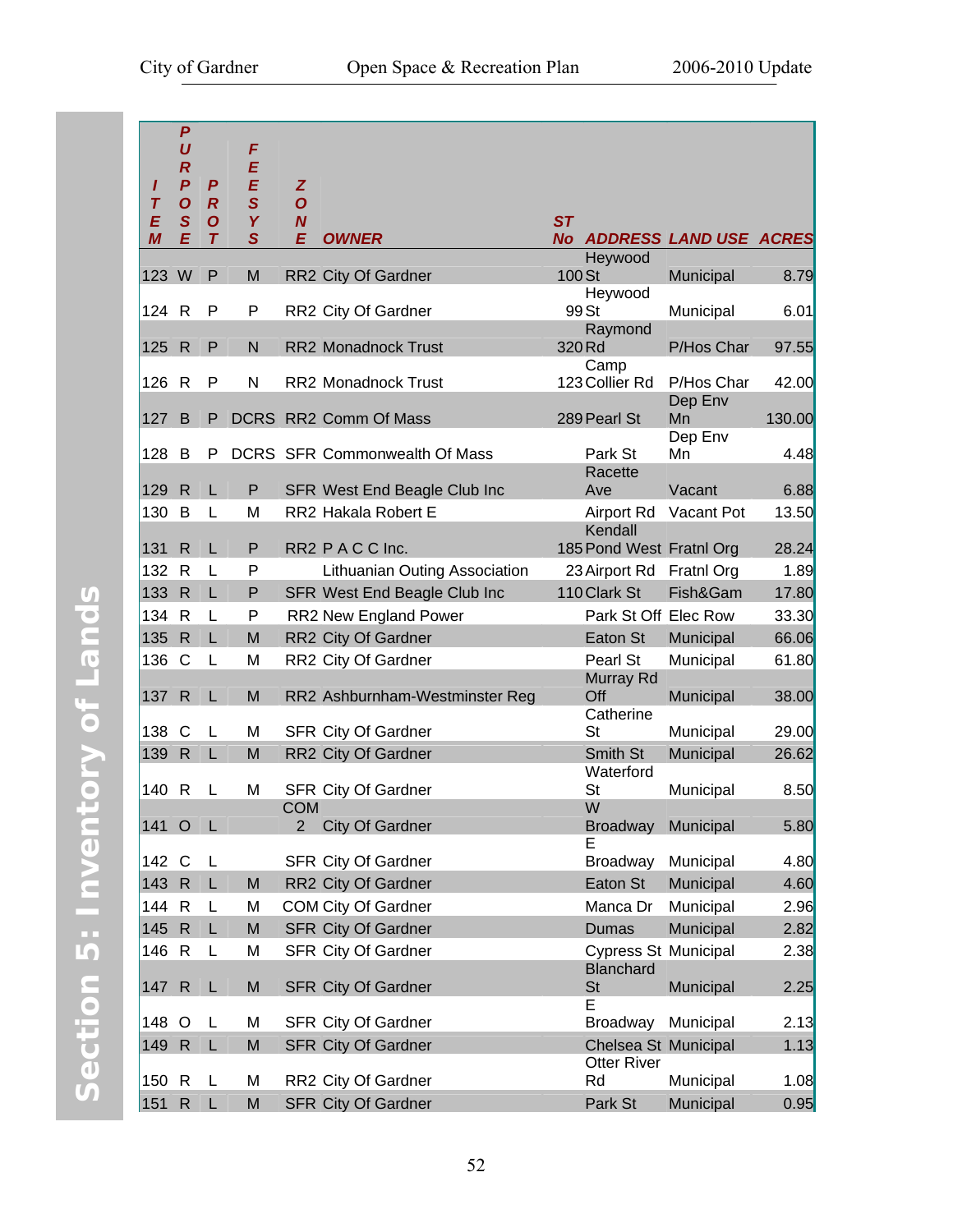| ı<br>$\tau$<br>E<br>M | $\boldsymbol{P}$<br>U<br>$\boldsymbol{R}$<br>$\overline{P}$<br>$\boldsymbol{O}$<br>$\mathbf S$<br>E | $\boldsymbol{P}$<br>$\boldsymbol{R}$<br>$\boldsymbol{O}$<br>$\tau$ | F<br>E<br>E<br>$\mathbf{s}$<br>Y<br>$\mathbf S$ | Z<br>$\boldsymbol{O}$<br>$\boldsymbol{N}$<br>E | <b>OWNER</b>                            | <b>ST</b><br><b>No</b> |                                         | <b>ADDRESS LAND USE ACRES</b> |        |
|-----------------------|-----------------------------------------------------------------------------------------------------|--------------------------------------------------------------------|-------------------------------------------------|------------------------------------------------|-----------------------------------------|------------------------|-----------------------------------------|-------------------------------|--------|
| 152                   | $\mathsf{R}$                                                                                        | L                                                                  | M                                               |                                                | RR2 City Of Gardner                     |                        | Willis Rd<br>Off                        | Municipal                     | 0.70   |
| 153                   | B                                                                                                   |                                                                    |                                                 |                                                | L DCRS RR2 City Of Gardner              |                        | <b>Betty</b><br>Spring Rd               | Municipal                     | 0.50   |
| 154                   | $\mathsf{R}$                                                                                        | L                                                                  |                                                 |                                                | <b>SFR City Of Gardner</b>              |                        | Norman St Municipal                     |                               | 0.06   |
|                       |                                                                                                     |                                                                    |                                                 | <b>COM</b>                                     |                                         |                        |                                         |                               |        |
| 155                   | $\mathsf{R}$                                                                                        | L                                                                  |                                                 | 1                                              | <b>City Of Gardner</b>                  |                        | 7 Graham St Municipal                   |                               | 0.04   |
| 156                   | B                                                                                                   | L                                                                  | N                                               |                                                | RR2 MacDonald Anne D                    |                        | Pearl St                                | P/Hos Char                    | 15.67  |
| 157                   | B                                                                                                   | L                                                                  | $\mathsf{N}$                                    |                                                | RR2 MacDonald Anne D                    |                        | Raymond                                 | Pearl St Off P/Hos Char       | 9.77   |
| 158                   | O                                                                                                   | L                                                                  | M                                               |                                                | RR2 City Of Gardner                     |                        | St                                      | P/Hos Char                    | 0.60   |
| 159                   | $\circ$                                                                                             | L                                                                  | <b>COM</b>                                      |                                                | RR2 Comm Of Mass                        |                        | 304 Chapel St                           | Dept MH                       | 2.70   |
| 160                   | $\mathsf{R}$                                                                                        | L                                                                  | <b>COM</b>                                      |                                                | RR2 Commonwealth Of Mass                |                        | Green St                                | Education<br>Fish&Gam         | 268.00 |
| 161                   | $\mathsf{R}$                                                                                        | L                                                                  | P                                               |                                                | SFR West End Beagle Club Inc            |                        | Clark St                                | e<br>Fish&Gam                 | 27.58  |
| 162                   | R                                                                                                   | L                                                                  | P                                               |                                                | SFR West End Beagle Club Inc            |                        | Clark St                                | e                             | 0.31   |
| 163                   | $\mathsf{R}$                                                                                        | L                                                                  | M                                               |                                                | RR2 City Of Gardner                     |                        | 152 Eaton St                            | Municipal                     | 152.00 |
|                       |                                                                                                     |                                                                    |                                                 |                                                |                                         |                        | Catherine                               |                               |        |
| 164 R                 |                                                                                                     | L                                                                  | M                                               |                                                | SFR City Of Gardner                     |                        | St                                      | Municipal                     | 12.60  |
| 165                   | $\circ$                                                                                             | L                                                                  | M                                               |                                                | <b>SFR City Of Gardner</b>              |                        | Elm St                                  | Municipal                     | 11.75  |
| 166                   | R                                                                                                   | L                                                                  | M                                               |                                                | GR3 City Of Gardner                     |                        | School St                               | Municipal                     | 8.10   |
| 167                   | $\mathsf{R}$                                                                                        | L                                                                  | M                                               |                                                | RR2 City Of Gardner                     |                        | Park St                                 | Municipal                     | 3.50   |
| 168                   | C                                                                                                   | L                                                                  | M                                               |                                                | SFR City Of Gardner                     |                        | Catherine<br><b>St</b>                  | Pub-School                    | 9.60   |
| 169                   | H                                                                                                   | L                                                                  | N                                               |                                                | <b>SFR First Congregational Society</b> |                        | 5 Central St<br><b>Betty</b>            | <b>Church Etc</b>             | 3.19   |
| 170                   | R                                                                                                   | N                                                                  | P                                               |                                                | RR2 Gagnon Denis D                      |                        | 303 Spring Rd<br><b>Matthews</b>        | Single Fam                    | 57.54  |
| 171                   | $\mathsf{R}$                                                                                        | N                                                                  | P                                               |                                                | RR2 Taavitsainen Wieno & Others         | 376 St                 |                                         | Single Fam                    | 53.43  |
| 172                   | S                                                                                                   | N                                                                  | P                                               |                                                | RR2 Croteau Andre A                     |                        | 443 Whitney St Single Fam               |                               | 53.00  |
| 173                   | S                                                                                                   | N                                                                  | P                                               |                                                | RR2 Hamel Sandra Hunt                   |                        | 426 Lovewell St Single Fam<br>Partridge |                               | 33.00  |
| 174                   | S                                                                                                   | N                                                                  | P                                               |                                                | RR2 Valcourt Margaret L                 | 558 St                 |                                         | Single Fam                    | 31.00  |
| 175                   | S                                                                                                   | N                                                                  | P                                               |                                                | RR2 Goodwin Richard A                   |                        | 883 Pearl St                            | Single Fam                    | 23.90  |
| 176                   | S                                                                                                   | N                                                                  | P                                               |                                                | RR2 Jamison Seth M                      |                        | 418 Stone St                            | Single Fam                    | 23.62  |
| 177                   | S                                                                                                   | N                                                                  | P                                               |                                                | <b>SFR Blake P Diane</b>                |                        | 262 Smith St                            | Single Fam                    | 23.00  |
| 178                   | S                                                                                                   | N                                                                  | P                                               |                                                | <b>SFR Hill Claire</b>                  |                        | 2 Chapel St                             | Single Fam                    | 23.00  |
| 179                   | S                                                                                                   | N                                                                  | P                                               |                                                | RR2 Long Richard A                      |                        | 597 West St                             | Single Fam                    | 22.00  |
| 180                   | S                                                                                                   | N                                                                  | P                                               |                                                | RR2 Anderson Paul H                     |                        | Partridge                               | 386 Whitney St Single Fam     | 22.00  |
| 181                   | S                                                                                                   | $\mathsf{N}$                                                       | P                                               |                                                | RR2 Hall Edwin H                        | 423 St                 |                                         | Single Fam                    | 21.50  |
| 182 S                 |                                                                                                     | N                                                                  | P                                               |                                                | RR2 Elola Francis W                     |                        | 804 Whitney St Single Fam               |                               | 19.75  |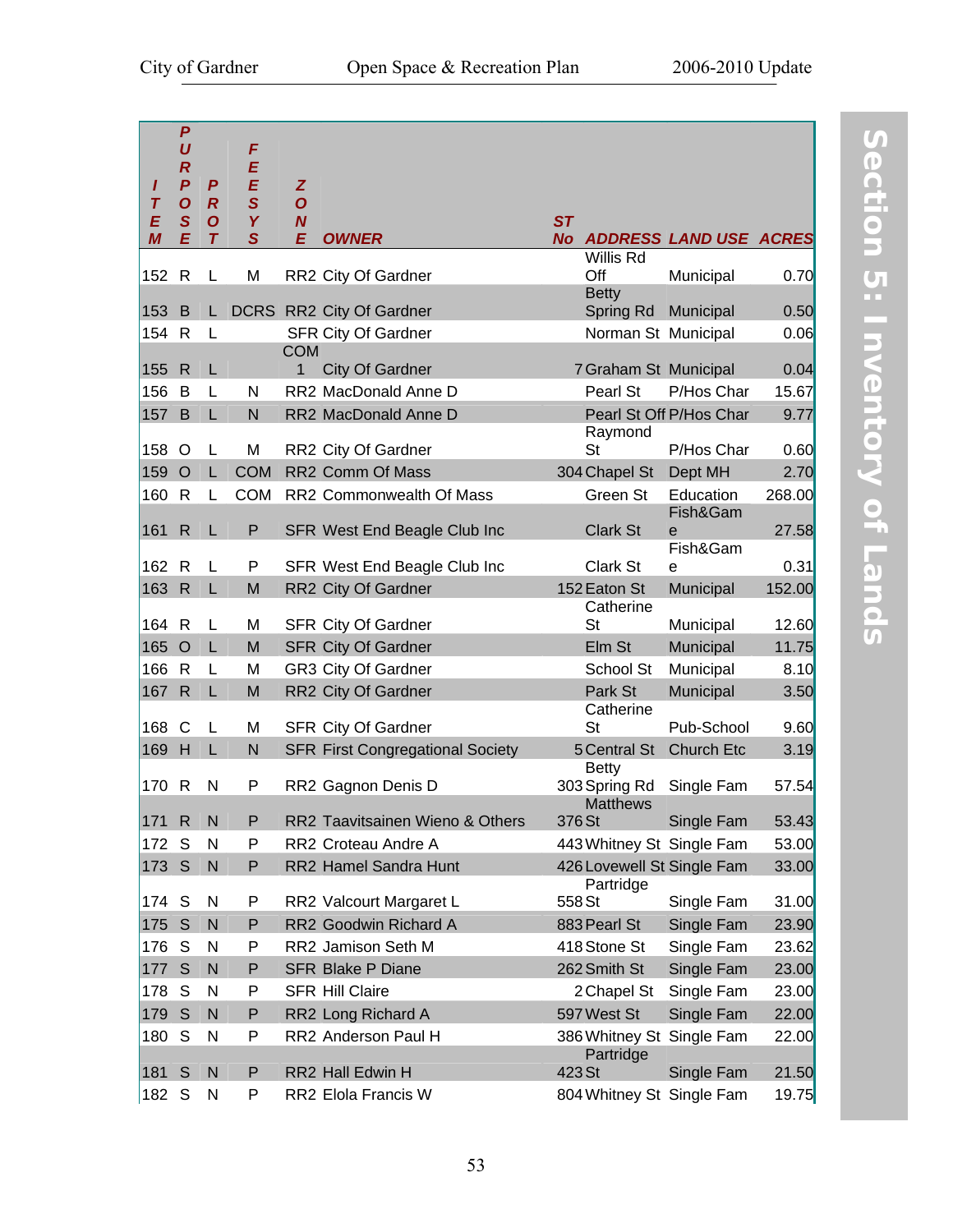|                  | $\boldsymbol{P}$                     |                       |                         |                       |                                 |                            |            |       |
|------------------|--------------------------------------|-----------------------|-------------------------|-----------------------|---------------------------------|----------------------------|------------|-------|
|                  | $\boldsymbol{U}$                     |                       | F                       |                       |                                 |                            |            |       |
|                  | $\boldsymbol{R}$                     |                       | E                       |                       |                                 |                            |            |       |
| I<br>$\tau$      | $\boldsymbol{P}$<br>$\boldsymbol{O}$ | P<br>$\boldsymbol{R}$ | E<br>$\mathbf S$        | Z<br>$\boldsymbol{O}$ |                                 |                            |            |       |
| E                | S                                    | $\boldsymbol{O}$      | Y                       | $\boldsymbol{N}$      |                                 | ST                         |            |       |
| $\boldsymbol{M}$ | E                                    | $\tau$                | $\overline{\mathbf{S}}$ | E                     | <b>OWNER</b>                    | No ADDRESS LAND USE ACRES  |            |       |
| 183              | S                                    | N                     | P                       |                       | RR2 Koski Eva A                 | 163 Whitney St Single Fam  |            | 18.51 |
| 184              | S                                    | N                     | P                       |                       | RR2 Jarvela Marion C            | 265 Whitney St Single Fam  |            | 18.24 |
| 185              | S                                    | $\mathsf{N}$          | P                       |                       | RR2 Lajoie Donald T Jr          | 834 Green St               | Single Fam | 17.50 |
|                  |                                      |                       |                         |                       |                                 | Partridge                  |            |       |
| 186              | S                                    | N                     | P                       |                       | RR2 Rodgerson Everett P         | 435 St                     | Single Fam | 17.30 |
| 187              | S                                    | N                     | P                       |                       | RR2 Mclaughlin Denis J          | 430 Stone St               | Single Fam | 16.53 |
| 188              | S                                    | N                     | P                       |                       | RR2 Newcomb George H            | 701 Whitney St Single Fam  |            | 15.96 |
| 189              | S                                    | $\mathsf{N}$          | P                       |                       | <b>SFR Leblanc Ronald</b>       | 390 Temple St<br>Partridge | Single Fam | 14.01 |
| 190              | S                                    | N                     | P                       |                       | RR2 Meany William J             | 414 St                     | Single Fam | 14.00 |
| 191              | S                                    | N                     | P                       |                       | RR2 Boucher Eugene J            | 61 Howard St Single Fam    |            | 13.75 |
| 192              | S                                    | N                     | P                       |                       | RR2 Devoe Robert E              | 630 Whitney St Single Fam  |            | 12.79 |
| 193              | S                                    | $\mathsf{N}$          | P                       |                       | RR2 Carlson Carl S              | 157 Minott St              | Single Fam | 12.63 |
|                  |                                      |                       |                         |                       |                                 | <b>Otter River</b>         |            |       |
| 194              | S                                    | N                     | Ρ                       |                       | RR2 Duguay Michael              | 40 Rd                      | Single Fam | 12.00 |
| 195              | S                                    | N                     | P                       |                       | RR2 Hugo Frederic E             | Saunders<br>244 St         | Single Fam | 11.28 |
| 196              | S                                    | N                     | P                       |                       | RR2 Zlotnik Helen               | 169 Eaton St               | Single Fam | 10.69 |
| 197              | S                                    | N                     | P                       |                       | RR2 Taheri Manouchehr           | 106 Kelton St              | Single Fam | 10.57 |
| 198              | S                                    | N                     | P                       |                       | RR2 Macdonald Helen D & Peter D | 884 Pearl St               | Single Fam | 10.08 |
| 199              | S                                    | N                     | P                       |                       | RR2 Lehoux Paul B               | 165 Murray Rd              | Single Fam | 10.00 |
| 200              | S                                    | N                     | P                       |                       | RR2 Marabello James A           | 685 Whitney St Single Fam  |            | 9.90  |
| 201              | S                                    | $\mathsf{N}$          | P                       |                       | RR2 St John Gerald N            | 194 Willis Rd              | Single Fam | 9.46  |
|                  |                                      |                       |                         |                       |                                 | <b>Betty</b>               |            |       |
| 202              | S                                    | N                     | P                       |                       | RR2 Erickson Ronald P           | 267 Spring Rd Single Fam   |            | 9.40  |
| 203              | S                                    | N                     | P                       |                       | RR2 Johnson Martha M            | 379 Whitney St Single Fam  |            | 9.00  |
| 204              | S                                    | N                     | P                       |                       | RR2 Roy Ronald L                | 391 Whitney St Single Fam  |            | 9.00  |
| 205              | S                                    | N                     | Р                       |                       | RR2 Casavant Lawrence W         | 133 Murray Rd Single Fam   |            | 9.00  |
| 206              | S                                    | N                     | Ρ                       |                       | RR2 Hanks Richard D             | 914 Clark St               | Single Fam | 8.81  |
| 207              | S                                    | $\mathsf{N}$          | P                       |                       | RR2 Gemborys Brian P            | 778 Whitney St Single Fam  |            | 8.58  |
| 208              | S                                    | N                     | P                       |                       | RR2 Gemborys Bruce C            | 764 Whitney St Single Fam  |            | 8.45  |
| 209              | S                                    | $\mathsf{N}$          | P                       |                       | RR2 Defuria J Douglas           | 88 Kelton St               | Single Fam | 8.40  |
| 210              | S                                    | N                     | P                       |                       | SR1 Poirier Linda Allene        | 292 Union St               | Single Fam | 8.37  |
| 211              | S                                    | $\mathsf{N}$          | P                       |                       | SFR Rolf James D                | 17 Adams St                | Single Fam | 8.34  |
| 212              | S                                    | N                     | P                       |                       | SFR Jurgelewicz Evelyn H        | 86 Linwood                 | Single Fam | 8.00  |
| 213              | $\mathsf{S}$                         | N                     | P                       |                       | <b>SFR Caouette Wesley C</b>    | 139 Smith St               | Single Fam | 8.00  |
| 214              | S                                    | N                     | P                       |                       | RR2 Degon Mary B                | 126 Kelton St              | Single Fam | 8.00  |
| 215              | S                                    | $\mathsf{N}$          | P                       |                       | RR2 Wiinikainen Toivo B         | Raymond<br>414 St          | Single Fam | 7.96  |
|                  |                                      |                       |                         |                       |                                 | <b>Otter River</b>         |            |       |
| 216 S            |                                      | N                     | P                       |                       | RR2 Colcord Mark D              | 350 Rd                     | Single Fam | 7.00  |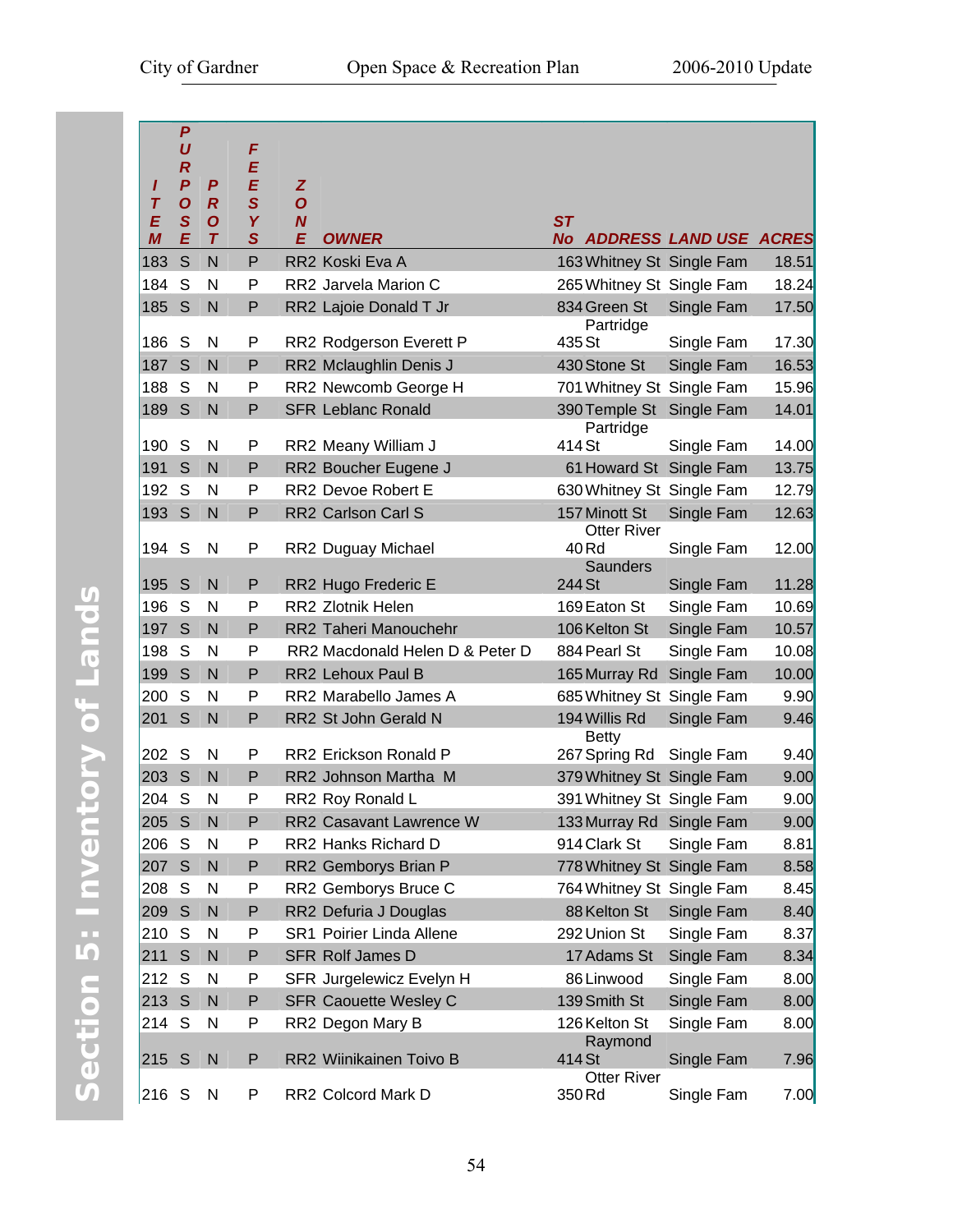|        | $\boldsymbol{P}$                     |                       |                   |                     |                                    |           |                         |                            |       |
|--------|--------------------------------------|-----------------------|-------------------|---------------------|------------------------------------|-----------|-------------------------|----------------------------|-------|
|        | U                                    |                       | F                 |                     |                                    |           |                         |                            |       |
|        | $\boldsymbol{R}$                     |                       | E                 |                     |                                    |           |                         |                            |       |
| ı<br>T | $\boldsymbol{P}$<br>$\boldsymbol{O}$ | P<br>$\boldsymbol{R}$ | E<br>$\mathbf{s}$ | Z<br>$\overline{o}$ |                                    |           |                         |                            |       |
| E      | S                                    | $\boldsymbol{O}$      | Y                 | $\boldsymbol{N}$    |                                    | <b>ST</b> |                         |                            |       |
| M      | E                                    | $\tau$                | $\mathbf S$       | E                   | <b>OWNER</b>                       |           |                         | No ADDRESS LAND USE ACRES  |       |
| 217    | S                                    | N                     | P                 |                     | <b>SFR Chicoine Louis G</b>        |           | 300 Clark St            | Single Fam                 | 7.00  |
| 218    | S                                    | N                     | P                 |                     | <b>SFR Richard Janice M Trs Of</b> |           | 122 Smith St            | Single Fam                 | 7.00  |
| 219    | S                                    | N                     | P                 |                     | <b>SFR Therrien Ronald P</b>       |           | 273 Smith St            | Single Fam                 | 6.91  |
| 220    | S                                    | N                     | P                 |                     | RR2 Greenwood Roy                  |           | 966 Kelton St           | Single Fam                 | 6.89  |
| 221    | S                                    | N                     | P                 |                     | RR2 Ufnal Henry K                  |           | 165 Willis Rd           | Single Fam                 | 6.50  |
| 222    | S                                    | N                     | P                 |                     | RR2 Cunningham John M              |           | 979 Pearl St            | Single Fam                 | 6.30  |
|        |                                      |                       |                   |                     |                                    |           | <b>Saunders</b>         |                            |       |
| 223    | S                                    | N                     | P                 |                     | RR2 Hunderup Kathleen M            | 293 St    |                         | Single Fam                 | 6.23  |
| 224    | S                                    | N                     | P                 |                     | RR2 Samson John                    |           |                         | 318 Lovewell St Single Fam | 6.15  |
| 225    | S                                    | N                     | P                 |                     | SFR Janhunen Jeffrey L             |           | 125 Dyer St             | Single Fam                 | 6.00  |
| 226    | S                                    | N                     | P                 |                     | <b>IND</b> Seppa William R         | 179 St    | <b>Saunders</b>         | Single Fam                 | 6.00  |
|        |                                      |                       |                   |                     |                                    |           | <b>Betty</b>            |                            |       |
| 227    | S                                    | N                     | P                 |                     | <b>RR2 Gilbert Robert J</b>        |           | 506 Spring Rd           | Single Fam                 | 6.00  |
| 228    | S                                    | N                     | P                 |                     | RR2 Wilkinson Robert H             |           | 118 Kelton St           | Single Fam                 | 6.00  |
|        |                                      |                       |                   |                     |                                    |           | <b>Otter River</b>      |                            |       |
| 229    | S                                    | N                     | P                 |                     | RR2 Tibets Arthur R                | 76 Rd     | <b>Otter River</b>      | Single Fam                 | 5.81  |
| 230    | S                                    | N                     | P                 |                     | RR2 Bushey Roy J                   | 43 Rd     |                         | Single Fam                 | 5.75  |
| 231    | S                                    | N                     | P                 |                     | RR2 Bell C Gordon                  |           | 123 Willis Rd           | Single Fam                 | 5.68  |
| 232    | S                                    | N                     | P                 |                     | SFR Daigle Charles J Jr            |           | 295 Temple St           | Single Fam                 | 5.60  |
| 233    | S                                    | N                     | P                 |                     | <b>SFR Deslauriers Gregory R</b>   |           | 219 Union St            | Single Fam                 | 5.50  |
| 234    | S                                    | N                     | P                 |                     | RR2 Jarvis Mary Ellen              |           |                         | 296 Lovewell St Single Fam | 5.50  |
| 235    | S                                    | N                     | P                 |                     | RR2 Gilchrest Gary P               |           | 473 Mill St             | Single Fam                 | 5.43  |
| 236    | S                                    | N                     | P                 |                     | RR2 Yablonski Victor P             |           | 385 Temple St           | Single Fam                 | 5.40  |
|        |                                      |                       |                   |                     |                                    |           | Partridge               |                            |       |
| 237    | S                                    | N                     | P                 |                     | RR2 Lewis Tracy B                  | 285 St    |                         | Single Fam                 | 5.38  |
| 238 S  |                                      | N                     | P                 |                     | RR2 Zadroga Alan S                 |           |                         | 637 Whitney St Single Fam  | 5.21  |
| 239 S  |                                      | N                     | P                 |                     | RR2 Sullivan Daniel J              |           |                         | 575 Whitney St Single Fam  | 5.16  |
| 240    | S                                    | N                     | P                 |                     | RR2 Nyman Gary L                   |           |                         | 668 Whitney St Single Fam  | 5.07  |
|        |                                      |                       |                   |                     |                                    |           | <b>Otter River</b>      |                            |       |
| 241 S  |                                      | N                     | P                 |                     | RR2 White Scott F                  | 114 Rd    |                         | Single Fam                 | 5.01  |
| 242    | S                                    | N                     | P                 |                     | RR2 Bourn Scott A                  |           |                         | 330 Coleman St Single Fam  | 5.01  |
| 243    | $\mathsf{R}$                         | N                     | $\mathsf{N}$      |                     | RR2 Doria Elizabeth R Trustee Of   |           | 74 Kelton St            | Single Fam                 | 1.10  |
| 244    | S                                    | N                     | P                 |                     | RR2 Hiniker George N Jr            |           |                         | 130 Whitney St SFR Water   | 11.28 |
| 245 S  |                                      | N                     | P                 |                     | RR2 Jolma Peter A                  |           | Wampanoa<br>142 g So Rd | <b>SFR Water</b>           | 10.88 |
|        |                                      |                       |                   |                     |                                    |           | Chatham                 |                            |       |
| 246 S  |                                      | N                     | P                 |                     | <b>SFR Morse Darlene D</b>         | 57 St     |                         | <b>SFR Water</b>           | 5.55  |
|        |                                      |                       |                   |                     |                                    |           | <b>Matthews</b>         | Mobile                     |       |
| 247    | $\mathsf{R}$                         | N                     | P                 |                     | RR2 Rice Roland F                  | 221 St    |                         | Hom                        | 25.80 |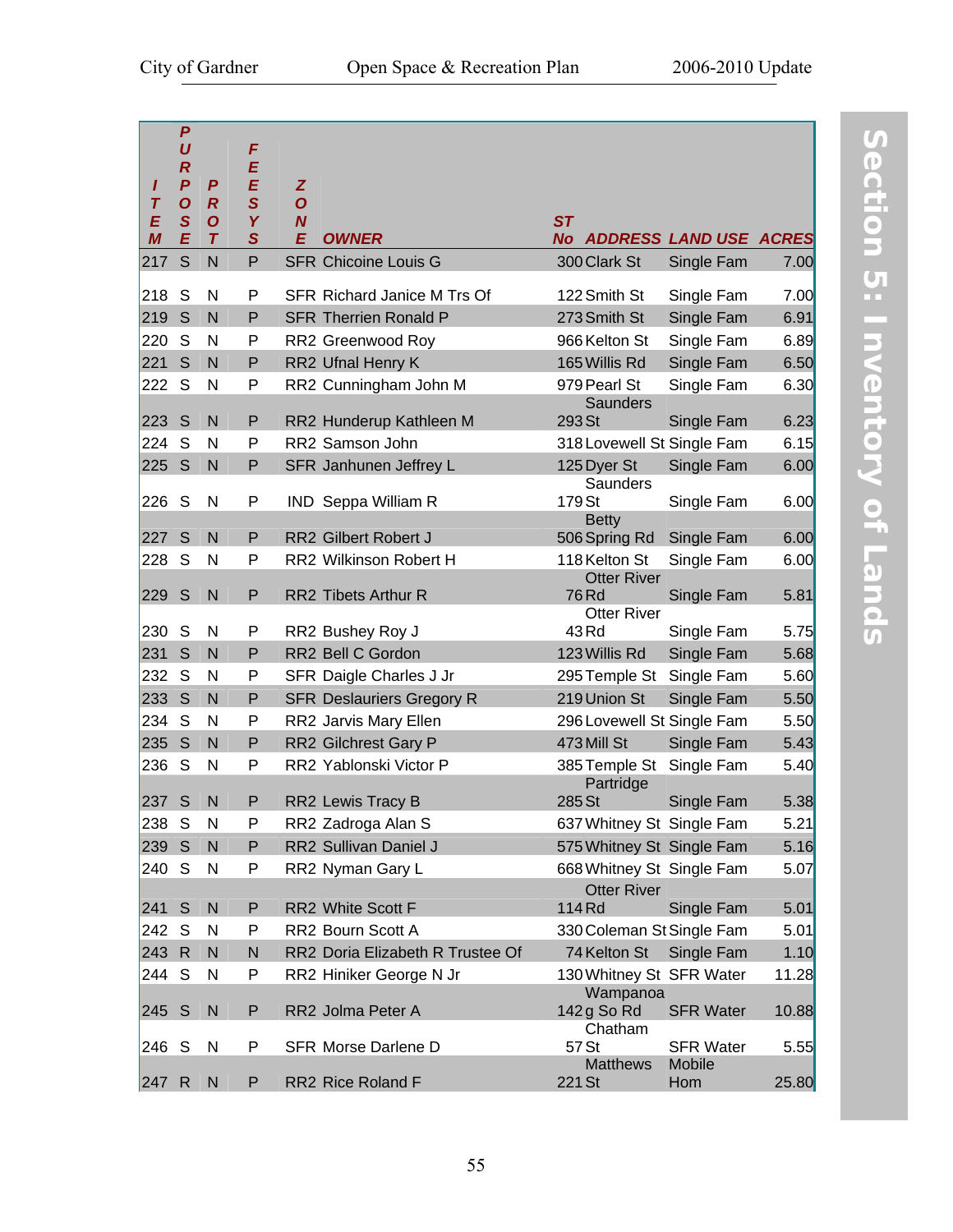| ı<br>Τ | $\boldsymbol{P}$<br>U<br>$\boldsymbol{R}$<br>$\boldsymbol{P}$<br>$\boldsymbol{O}$ | P<br>$\boldsymbol{R}$ | F<br>E<br>E<br>$\mathbf{s}$ | Z<br>$\boldsymbol{O}$ |                                                     |                                              |               |        |
|--------|-----------------------------------------------------------------------------------|-----------------------|-----------------------------|-----------------------|-----------------------------------------------------|----------------------------------------------|---------------|--------|
| E      | $\mathsf{s}$<br>E                                                                 | $\boldsymbol{O}$      | Y                           | $\boldsymbol{N}$      |                                                     | <b>ST</b>                                    |               |        |
| M      |                                                                                   | $\overline{T}$        | $\mathbf S$                 | E                     | <b>OWNER</b>                                        | No ADDRESS LAND USE ACRES<br><b>Matthews</b> | Mobile        |        |
| 248    | S                                                                                 | N                     | P                           |                       | RR2 Gravel George A                                 | 211 St                                       | Hom<br>Mobile | 5.50   |
| 249    | S                                                                                 | N                     | P                           |                       | RR2 Page Charles F                                  | 303 Kelton St                                | Hom           | 5.00   |
| 250    | $\mathsf{R}$                                                                      | N                     | P                           |                       | RR2 D & E Realty Corp                               | West St                                      | Vacant        | 146.00 |
| 251    | $\mathsf{R}$                                                                      | N                     | P                           |                       | RR2 Boulanger Edward                                | Pearl St                                     | Vacant        | 76.80  |
| 252 R  |                                                                                   | N                     | P                           |                       | RR2 Manca John F                                    | Coleman St<br>Ext                            | Vacant        | 57.83  |
| 253 R  |                                                                                   | N                     | P                           |                       | RR2 Kraskouskas Peter A                             | <b>Betty</b><br>396 Spring Rd                | Vacant        | 55.24  |
| 254    | R                                                                                 | N                     | P                           |                       | RR2 Hill Claire                                     | Pearl St                                     | Vacant        | 54.82  |
| 255    | $\mathsf{R}$                                                                      | N                     | P                           |                       | RR2 Fletcher John L & James L                       | Clark &<br><b>Otter Riv</b>                  | Vacant        | 44.31  |
| 256    | R                                                                                 | N                     | P                           |                       | RR2 Balducci Mario                                  | Sawyer St                                    | Vacant        | 43.82  |
|        |                                                                                   |                       |                             |                       |                                                     | <b>Matthews</b>                              |               |        |
| 257    | $\mathsf{R}$                                                                      | N                     | P                           |                       | RR2 Gagnon Denis D                                  | <b>St</b>                                    | Vacant        | 35.79  |
| 258    | S                                                                                 | N                     | P                           |                       | RR2 Frantz Bobbie-Jo Tr                             | Willis Rd                                    | Vacant        | 29.39  |
| 259    | $\mathsf{R}$                                                                      | N                     | P                           |                       | <b>RR2 Kouracles Peter</b>                          | Green St                                     | Vacant        | 27.50  |
| 260    | $\mathsf{R}$                                                                      | N                     | P                           |                       | <b>RR2 Matthews Estates Llc</b>                     | Pearl St Off Vacant                          |               | 24.90  |
| 261    | $\mathsf{R}$                                                                      | $\mathsf{N}$          | P                           |                       | RR2 Yraola Francis A<br>Kymalainen Thomas J & Alice | West St                                      | Vacant        | 20.57  |
| 262 R  |                                                                                   | N                     | P                           | RR <sub>2</sub> M     |                                                     | Pearl St<br><b>Matthews</b>                  | Vacant        | 18.45  |
| 263 R  |                                                                                   | N                     | P                           |                       | <b>RR2 Matthews Estates Llc</b>                     | St                                           | Vacant        | 16.00  |
| 264    | R                                                                                 | N                     | P                           |                       | RR2 Denoncourt John                                 | Timpany<br><b>B</b> lvd                      | Vacant        | 15.00  |
| 265    | $\mathsf{R}$                                                                      | N                     | P                           |                       | <b>RR2 Macinnes Charles Alan</b>                    | Howard St Vacant                             |               | 14.61  |
| 266    | S                                                                                 | N                     | P                           |                       | RR2 Xarras James                                    | Clark St                                     | Vacant        | 14.38  |
| 267    | $\mathsf{R}$                                                                      | N                     | P                           |                       | RR2 Gelsomini Michael D                             | <b>Clark St</b>                              | Vacant        | 13.14  |
| 268 R  |                                                                                   | N                     | P                           |                       | IND2 Mccarthy Christopher W Tr                      | Manca Dr<br>W                                | Vacant        | 9.70   |
| 269 W  |                                                                                   | N                     | P                           |                       | <b>IND2 Greater Gardner Ind Found</b>               | <b>Broadway</b>                              | Vacant        | 9.60   |
| 270    | R                                                                                 | N                     | P                           |                       | <b>SFR Tamulen Edward W</b>                         | Minott St<br>Saunders                        | Vacant        | 9.58   |
| 271    | $\mathsf{R}$                                                                      | $\mathsf{N}$          | P                           |                       | RR2 Smith Frederick C & Alda E Trs                  | <b>St</b>                                    | Vacant        | 9.00   |
| 272    | $\mathsf{R}$                                                                      | N                     | P                           |                       | RR2 Wojtukiewicz Robert J                           | Stone St                                     | Vacant        | 8.22   |
| 273    | S                                                                                 | $\mathsf{N}$          | P                           |                       | <b>SFR Archambault Jacques J</b>                    | <b>Minott St</b>                             | Vacant        | 8.20   |
| 274 A  |                                                                                   | N                     | P                           |                       | RR2 Hunderup Kathleen M                             | Saunders<br>St                               | Vacant        | 7.81   |
| 275    | $\mathsf{R}$                                                                      | $\mathsf{N}$          | P                           |                       | RR2 Gagnon Dennis D                                 | <b>Saunders</b><br><b>St</b>                 | Vacant        | 7.62   |
| 276    | S                                                                                 | N                     | P                           |                       | RR2 Littlejohn David C                              | 406 Stone St                                 | Vacant        | 7.53   |
| 277 W  |                                                                                   | $\mathsf{N}$          | P                           |                       | Boucher Shirley M, Jr<br><b>SFR Hermanson</b>       | Park St Off Vacant                           |               | 7.40   |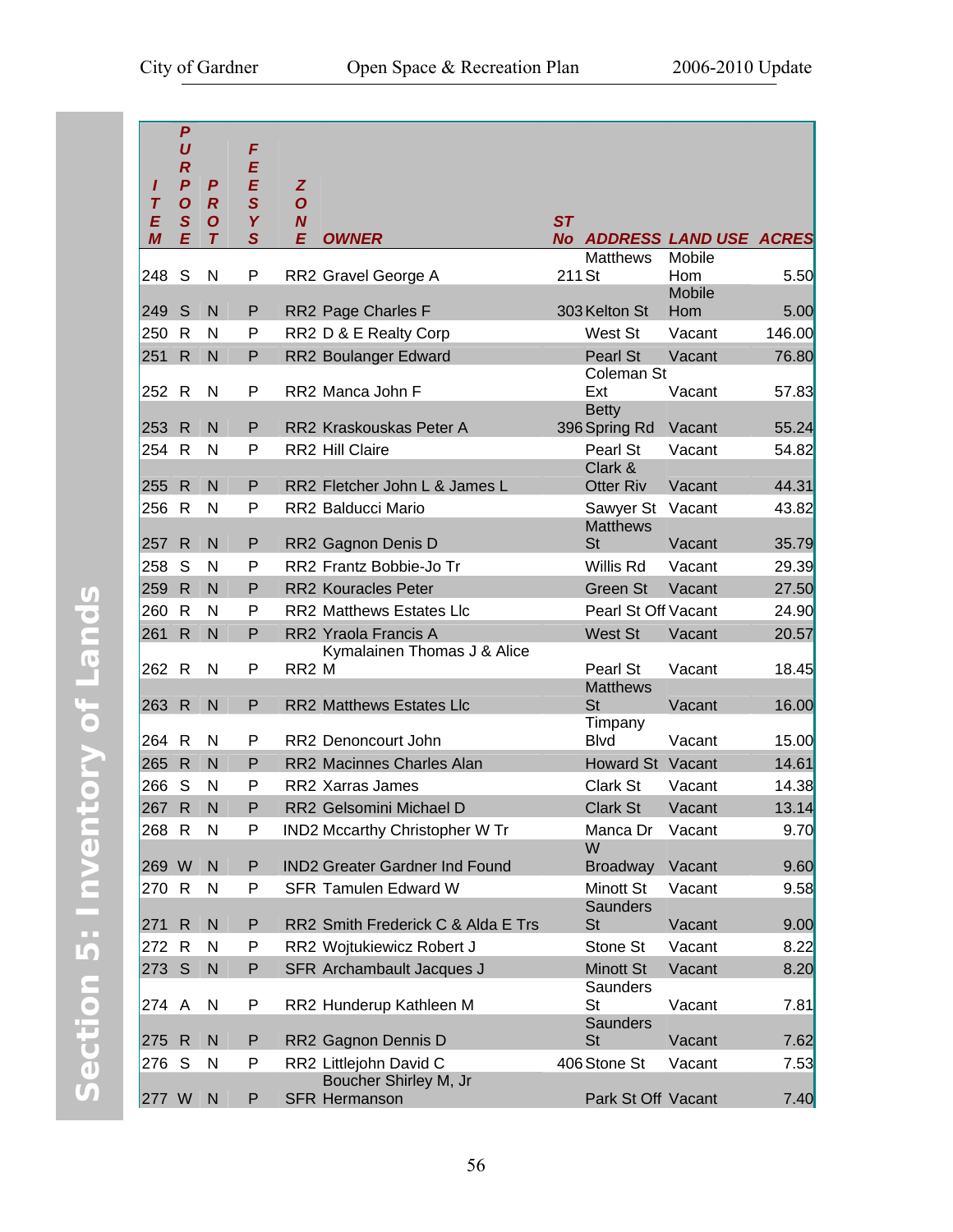|             | $\boldsymbol{P}$<br>U<br>$\boldsymbol{R}$ |                       | F<br>E           |                              |                                                                |           |                                |                               |        |
|-------------|-------------------------------------------|-----------------------|------------------|------------------------------|----------------------------------------------------------------|-----------|--------------------------------|-------------------------------|--------|
| I<br>$\tau$ | $\boldsymbol{P}$<br>$\boldsymbol{O}$      | P<br>$\boldsymbol{R}$ | E<br>$\mathbf S$ | Z<br>$\overline{O}$          |                                                                |           |                                |                               |        |
| E           | $\mathbf{s}$                              | $\boldsymbol{O}$      | Y                | $\boldsymbol{N}$             |                                                                | ST        |                                |                               |        |
| M           | E                                         | $\tau$                | $\mathbf S$      | E                            | <b>OWNER</b>                                                   | <b>No</b> |                                | <b>ADDRESS LAND USE ACRES</b> |        |
| 278         | S                                         | N                     | P                |                              | <b>SFR Korhonen Peter S</b>                                    |           | Smith St                       | Vacant                        | 6.32   |
| 279         | $\mathsf{R}$                              | $\mathsf{N}$          | P                |                              | <b>SFR Harasimowicz Paul P Jr</b>                              |           | Betty Spr/<br>Crestwood Vacant |                               | 5.80   |
| 280         | S                                         | N                     | P                |                              | RR2 Berg Joel A                                                |           | Whitney St Vacant              |                               | 5.13   |
|             |                                           |                       |                  |                              |                                                                |           | <b>Betty</b>                   |                               |        |
| 281         | R                                         | N                     | P                |                              | <b>RR2 Knoll Marc L</b>                                        |           | Spring Rd                      | Vacant Pot                    | 11.10  |
| 282         | R                                         | N                     | P                |                              | RR2 Nye Michael P                                              |           | Chapel St                      | Vacant Pot                    | 11.00  |
| 283         | S                                         | $\mathsf{N}$          | P                |                              | RR2 Perez Luis Andres Trustee                                  |           | <b>Clark St</b>                | Vacant Pot                    | 7.11   |
| 284         | R                                         | N                     | P                |                              | RR2 Novak Daniel A                                             |           | Stone St                       | Vacant Pot                    | 6.01   |
| 285         | $\mathsf{R}$                              | N                     | P                |                              | SFR Twohig Ann K                                               |           | <b>Union St</b>                | Vacant Pot                    | 5.50   |
| 286         | $\mathsf{R}$                              | $\mathsf{N}$          | P                |                              | RR2 Alisauskas Stanley G Trustee                               |           | Stone St &                     | Howard St Vacant Ubl          | 204.25 |
| 287         | $\mathsf{R}$                              | $\mathsf{N}$          | P                |                              | RR2 Erickson Ronald P                                          |           | Eaton St<br><b>Matthews</b>    | Vacant Ubl                    | 62.00  |
| 288         | $\mathsf{R}$                              | N                     | P                |                              | <b>RR2 Matthews Estates Llc</b>                                |           | St<br>Off W                    | Vacant Ubl                    | 59.05  |
| 289 W       |                                           | N                     | P                |                              | <b>IND</b> Greater Gardner Ind Fdn                             |           | <b>Broadway</b>                | Vacant Ubl                    | 43.00  |
| 290         | R                                         | N                     | P                |                              | RR2 Lachance Theresa M                                         |           | Temple St                      | Vacant Ubl                    | 33.10  |
| 291         | $\mathsf{R}$                              | N                     | P                |                              | RR2 Stafford Marie R                                           |           | <b>Union St</b>                | Vacant Ubl                    | 24.72  |
| 292         | $\mathsf{R}$                              | N                     | P                |                              | RR2 Lachance Builders Inc                                      |           | Ken Dr                         | Vacant Ubl                    | 12.50  |
| 293         | S                                         | $\mathsf{N}$          | P                |                              | RR2 Manca Marie P                                              |           | <b>Airport Rd</b><br>Off       | Vacant Ubl                    | 11.50  |
| 294         | R                                         | N                     | P                |                              | RR2 Whitney Donald P                                           |           | Green St                       | Vacant Ubl                    | 11.40  |
| 295         | $\mathsf{R}$                              | $\mathsf{N}$          | P                |                              | RR2 Czasnowski John S                                          |           | <b>Kelton St</b>               | Vacant Ubl                    | 11.00  |
| 296         | R                                         | N                     | P                |                              | RR2 Crouch Charles W Jr                                        |           | Union St<br>Off                | Vacant Ubl                    | 9.06   |
| 297         | $\mathsf{R}$                              | N                     | P                |                              | RR2 Della-Giustina Daniel A                                    |           |                                | Howard St Vacant Ubl          | 8.40   |
| 298         | $\mathsf{R}$                              | $\mathsf{N}$          | P                |                              | RR2 Mei David J                                                |           | Kelton St                      | Vacant Ubl                    | 8.30   |
| 299         | S                                         | $\mathsf{N}$          | P                |                              | RR2 Littlewood Arthur                                          |           | <b>Clark St</b>                | Vacant Ubl                    | 6.09   |
| 300         | $\mathsf{R}$                              | N                     | P                |                              | RR2 Hiniker George N Jr                                        |           | Mill St                        | Vacant Ubl                    | 5.66   |
| 301         | $\mathsf{R}$                              | $\mathsf{N}$          | P                | <b>COM</b><br>$\overline{2}$ | Kraskouskas Peter P                                            |           | Union St                       | Pot Devel                     | 14.47  |
| 302         | R                                         | N                     | P                |                              | RR2 Woodman Tr Fletcher Tr No 1                                |           | <b>Otter River</b><br>Rd       | Sand&Grvl                     | 51.00  |
| 303 R       |                                           | ${\sf N}$             | P                |                              | RR2 Fletcher John L & James L                                  |           | <b>Otter River</b><br>Rd<br>W  | Sand&Grvl                     | 31.41  |
| 304 W       |                                           | N                     | P                |                              | IND2 Greater Gardner Ind Found                                 |           | <b>Broadway</b><br>W           | Ind LD Dv                     | 27.90  |
| 305 W       |                                           | $\mathsf{N}$          | N                |                              | <b>IND2 Greater Gardner Ind Found</b>                          |           | <b>Broadway</b>                | Ind Ld Po                     | 0.52   |
| 306 O       |                                           | N                     | P                |                              | RR2 Mctigue Michael P & Nancy A                                |           | 73 Eaton St                    | Prof Bldg                     | 9.11   |
|             |                                           |                       |                  |                              | Total Open Space (all uses and all protection levels) 8,513.92 |           |                                |                               |        |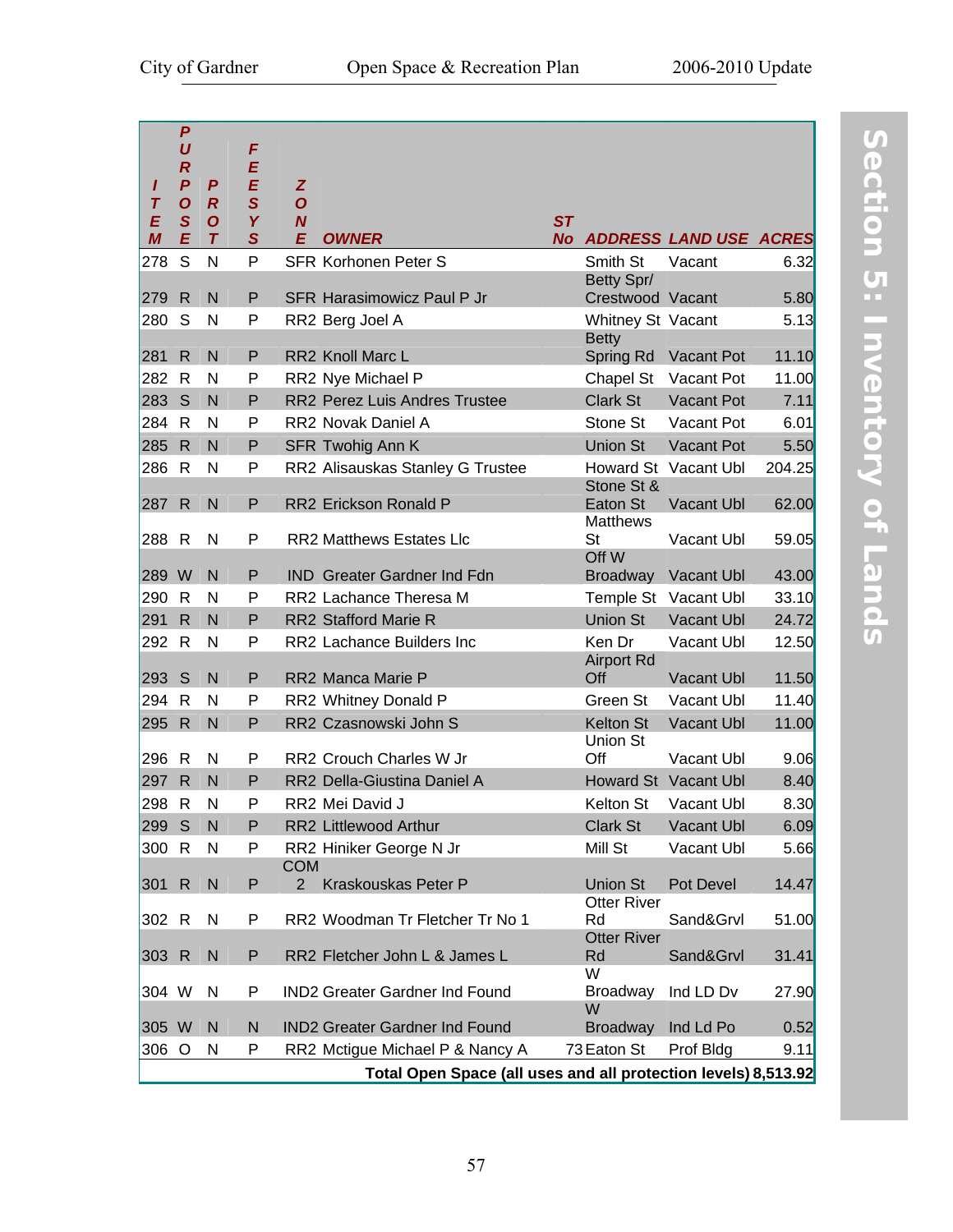<span id="page-65-0"></span>

| н<br>T         |                            |                     |        |                           |                           |                           |                           |
|----------------|----------------------------|---------------------|--------|---------------------------|---------------------------|---------------------------|---------------------------|
| E              |                            | <b>Use</b>          |        | <b>In</b>                 | Adj. to                   | Adj. to                   |                           |
| M              | <b>STREET</b>              | <b>Description</b>  | Area   | Watershed                 | O/S                       | Ch 61                     | Rank                      |
| 1              | Stone & Eaton St           | Vacant Ubl          | 62.00  | X                         | X                         | X.                        | 1                         |
| $\overline{2}$ | W Broadway Off             | Vacant Ubl          | 43.00  | $\overline{\mathbf{X}}$   |                           |                           | 1                         |
| 3              | Park St Off                | Vacant              | 7.40   | $\overline{\mathbf{X}}$   |                           |                           | 1                         |
| 4              | Green St                   | Two Family          | 115.00 | X                         | $\boldsymbol{\mathsf{x}}$ | X                         | 1                         |
| 5              | Clark St                   | Fish & Game         | 95.00  |                           |                           |                           | 1                         |
| 6              | Green St                   | Tr Cr Veg           | 31.50  |                           |                           |                           | 1                         |
|                | Sub total Rank 1           |                     | 353.90 |                           |                           |                           | $6\phantom{a}$            |
| $\overline{7}$ | Wampanoag South Rd         | <b>SFR Water</b>    | 10.88  | X                         | χ                         |                           | $\overline{c}$            |
| 8              | West St                    | Vacant              | 146.00 |                           | X                         |                           | $\overline{2}$            |
| 9              | Clark & Otter River        | Vacant              | 44.31  |                           |                           | X                         | $\overline{2}$            |
| 10             | Chapel St                  | Vacant Pot          | 11.00  | $\pmb{\mathsf{X}}$        |                           |                           | $\overline{2}$            |
| 11             | Stone St                   | Vacant              | 7.53   | $\pmb{\mathsf{X}}$        |                           |                           | $\overline{c}$            |
| 12             | Willis Rd                  | Single Family       | 6.50   | $\overline{\mathbf{X}}$   |                           |                           | $\overline{2}$            |
| 13             | Lovewell St                | Recreation          | 127.49 |                           |                           |                           | $\overline{2}$            |
| 14             | Clark St                   | Recreation          | 0.49   |                           |                           |                           | $\overline{2}$            |
| 15             | Chapel St                  | Single Family       | 25.89  |                           | $\pmb{\mathsf{X}}$        | X                         | $\overline{2}$            |
| 16             | Partridge St               | Single Family       | 94.59  |                           |                           |                           | $\overline{2}$            |
| 17             | <b>Bridge St</b>           | Single Family       | 93.00  |                           |                           |                           | $\overline{c}$            |
| 18             | West St                    | Single Family       | 69.10  |                           |                           |                           | $\overline{2}$            |
| 19             | <b>Bridge St</b>           | Recreation          | 48.00  |                           |                           |                           | $\overline{2}$            |
|                | <b>Sub total Rank 2</b>    |                     | 684.78 |                           |                           |                           | 13                        |
| 20             | Green St                   | Single Family       | 17.50  | X                         | X                         | X                         | $\ensuremath{\mathsf{3}}$ |
| 21             | Stone St                   | Vacant              | 8.22   | $\overline{\mathsf{x}}$   | X                         | $\boldsymbol{\mathsf{X}}$ | $\overline{3}$            |
| 22             | Chapel St                  | Single Family       | 23.00  |                           | $\pmb{\mathsf{X}}$        | χ                         | $\ensuremath{\mathsf{3}}$ |
| 23             | Eaton St                   | Single Family       | 10.69  | X                         |                           | X                         | $\mathbf{3}$              |
| 24             | Saunders St                | Vacant              | 7.81   | X                         | $\boldsymbol{\mathsf{X}}$ |                           | $\overline{3}$            |
| 25             | Green St                   | Vacant Ubl          | 11.40  |                           |                           | $\pmb{\mathsf{X}}$        | 3                         |
| 26             | Raymond St                 | Single Family       | 7.96   |                           |                           |                           | 3                         |
| 27             | Whitney St Off             | Fish & Game         | 30.00  |                           |                           |                           | $\overline{3}$            |
| 28             | Smith St                   | Recreation          | 8.00   |                           |                           |                           | 3                         |
|                | Sub total Rank 3           |                     | 124.58 |                           |                           |                           | $\overline{9}$            |
| 29             | Stone St                   | Single Family       | 23.62  | χ                         | χ                         | X                         | 4                         |
|                | 30 Stone St                | Single Family       | 16.53  | $\overline{\mathbf{X}}$   | $\overline{\mathbf{X}}$   | $\overline{\mathbf{X}}$   | $\overline{\mathbf{4}}$   |
| 31             | Kelton St                  | Single Family       | 6.00   | $\boldsymbol{\mathsf{X}}$ | X                         | X                         | 4                         |
| 32             | Pearl St                   | Vacant              | 54.82  | $\overline{\mathbf{X}}$   | $\overline{\mathbf{X}}$   |                           | 4                         |
| 33             | Union St                   | Pot Develop         | 14.47  | $\overline{\mathbf{X}}$   | $\overline{\mathbf{X}}$   |                           | 4                         |
| 34             | Kelton St                  | Single Family       | 8.40   | $\overline{\mathbf{X}}$   | $\overline{\mathbf{X}}$   |                           | 4                         |
| 35             | Kelton St                  | Vacant Ubl          | 8.30   | $\overline{\mathbf{X}}$   | $\overline{\mathbf{X}}$   |                           | 4                         |
| 36             | Kelton St                  | Single Family       | 8.00   | $\overline{\mathbf{X}}$   | X                         |                           | 4                         |
| 37             | Stone St                   | Vacant Pot          | 6.01   | $\pmb{\mathsf{X}}$        | X                         |                           | 4                         |
| 38             | <b>Betty Spr/Crestwood</b> | Vacant              | 5.80   | $\overline{\mathsf{x}}$   | $\overline{\mathbf{X}}$   |                           | 4                         |
| 39             | Matthews St                | Vacant Ubl          | 59.05  |                           | X                         |                           | 4                         |
| 40             | Park St Off                | <b>Electric Row</b> | 33.30  | X                         |                           |                           | 4                         |
| 41             | Kelton St                  | Vacant Ubl          | 11.00  |                           | X                         |                           | 4                         |
| 42             | Saunders St                | Single Family       | 6.23   |                           | X                         |                           | 4                         |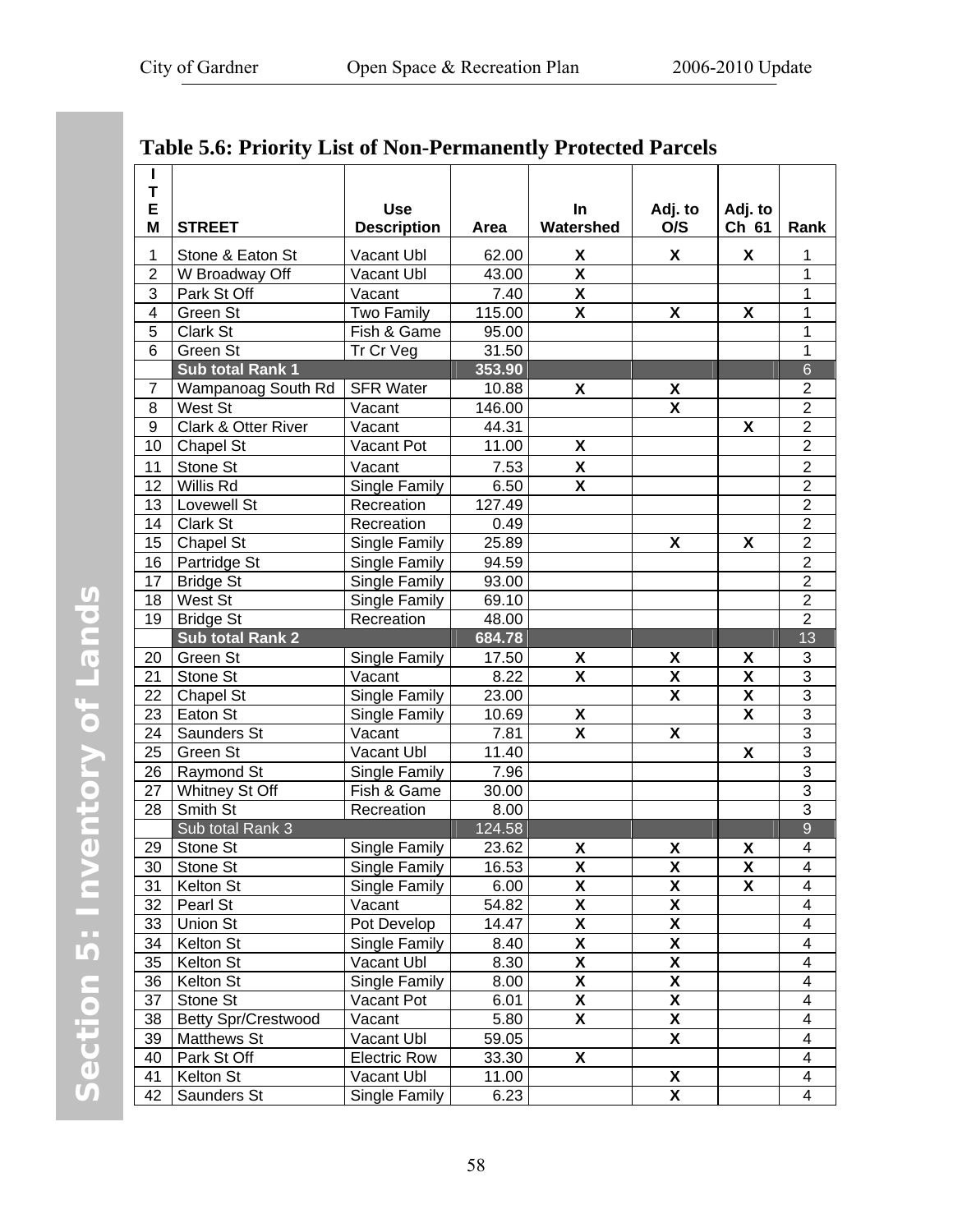| Т<br>E |                         | <b>Use</b>         |         | <b>In</b> | Adj. to         | Adj. to |                |
|--------|-------------------------|--------------------|---------|-----------|-----------------|---------|----------------|
| M      | <b>STREET</b>           | <b>Description</b> | Area    | Watershed | O/S             | Ch 61   | Rank           |
| 43     | Green St                | Vacant             | 27.50   |           |                 |         | 4              |
| 44     | Racette Ave             | Vacant             | 6.88    |           |                 |         | 4              |
| 45     | Partridge St            | Prod Wood          | 50.00   |           |                 |         | 4              |
| 46     | <b>Whitney St</b>       | Single Family      | 25.00   |           |                 |         | 4              |
| 47     | W Broadway              | Recreation         | 5.10    |           |                 |         | 4              |
|        | Sub total Rank 4        |                    | 376.01  |           |                 |         | 19             |
| 48     | <b>Airport Rd</b>       | Vacant Pot         | 13.50   | X         | X               | X       | 5              |
| 49     | <b>Matthews St</b>      | Single Family      | 53.43   |           |                 |         | 5              |
| 50     | Pearl St                | Single Family      | 10.08   |           | X               |         | $\overline{5}$ |
| 51     | Green St                | Single Family      | 16.50   | X         | X               | X       | 5              |
| 52     | Lovewell St             | Single Family      | 33.00   |           |                 |         | 5              |
| 53     | Clark St                | Recreation         | 27.90   |           |                 |         | 5              |
| 54     | Clark St                | Recreation         | 14.00   |           |                 |         | 5              |
| 55     | Harvard St              | Recreation         | 10.63   |           |                 |         | 5              |
| 56     | Clark St                | Recreation         | 10.00   |           |                 |         | 5              |
|        | <b>Sub total Rank 5</b> |                    | 189.04  |           |                 |         | 9              |
|        |                         | Total Area >       | 1728.31 |           | Total parcels > |         | 56             |

*[Table 5.6 Priority List of Non-Permanently Protected Parcels](#page-65-0)* indicates properties of particular concern, ranking 56 of the 306 inventoried parcels from 1 (most critical) to 5. Consideration is given to unprotected parcels that are within the watershed, adjacent to existing protected open space, adjacent to municipal owned land, and parcels believed to be at high risk of becoming *lost* to other purposes.

Table 5.7 lists recently acquired permanently protected open space parcels. While some of these were purchased or donated, others were acquired as a result of sub-division approval agreements where the developer sets aside a portion of the land for permanently protected open space. The list does not include all permanently protected parcels and is shown here only to illustrate progress in accumulating permanently protected open space.

| <b>Parcel</b>                 | <b>Size</b> | <b>Managed By</b>        | <b>Method</b>                       |
|-------------------------------|-------------|--------------------------|-------------------------------------|
| Wilderbrook Estates           | 158.0       | N County Land Tr         | <b>Subdivision Approval Process</b> |
| <b>Foster Brook Estates</b>   | 6.7         | <b>Conservation Com</b>  | <b>Subdivision Approval Process</b> |
| Stone St                      | 7.7         | City                     | <b>Subdivision Approval Process</b> |
| Mohawk Drive                  | 13.5        | <b>Conservation Com</b>  | <b>Subdivision Approval Process</b> |
| Carlson Estates               | 14.6        | Association              |                                     |
| Otter River Conservation Area |             | Conservation Com         |                                     |
| Henri Property                | 18.0        |                          | Purchased                           |
| Gerry Property                | 3.4         |                          | Purchased                           |
| Nantucket Land & Mort Prop    | 27.3        |                          | Purchased                           |
|                               |             |                          |                                     |
| C&M Realty Trust              | 18.0        | <b>Conservation Com</b>  | Donated                             |
| Racette Ave Playground        | 2.8         | <b>Municipal Grounds</b> | Donated                             |
| <b>Total</b>                  | 270.0       |                          |                                     |

**Table 5.7: Recent Acquisitions of Permanently Protected Open Space**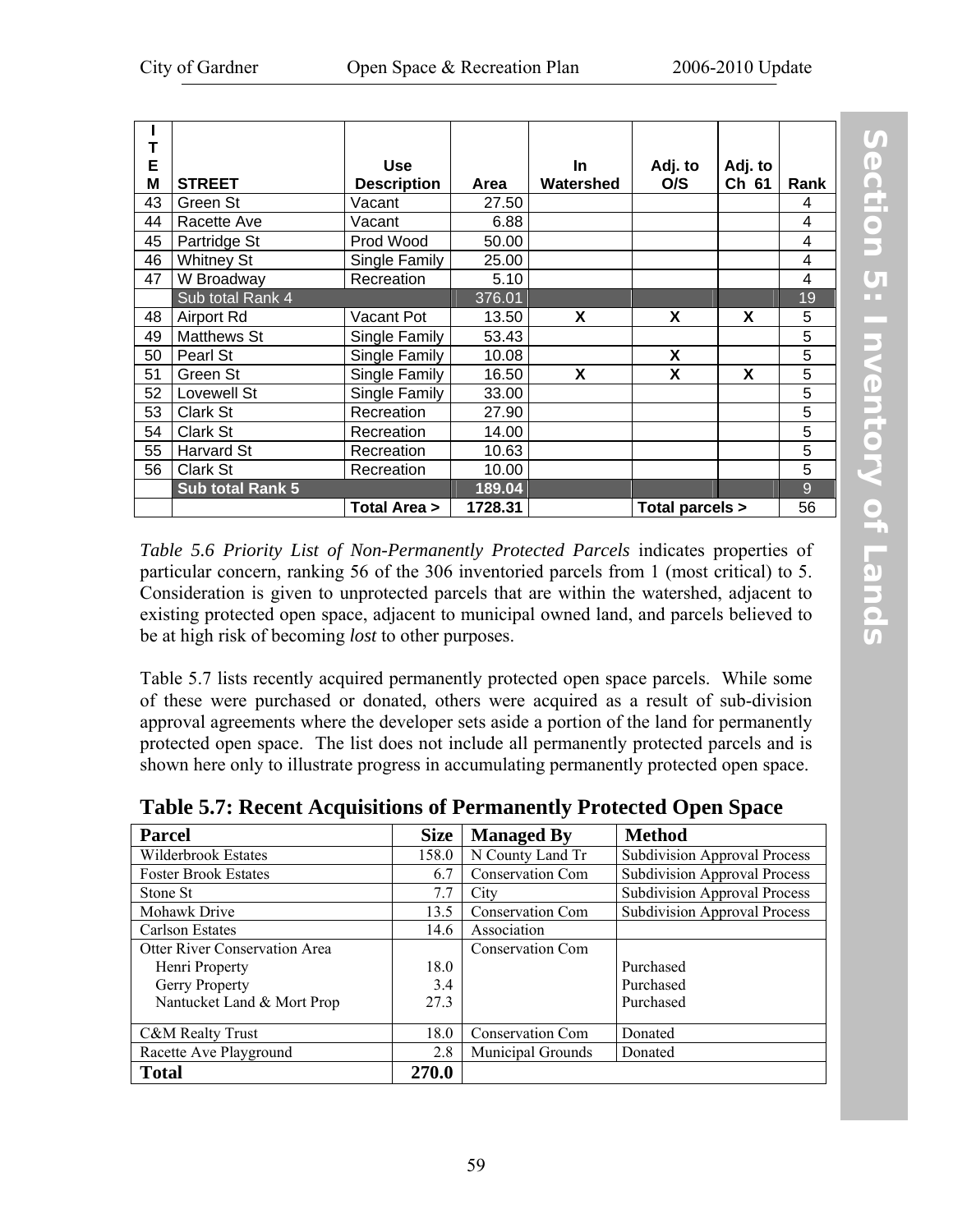

*Map 5.1: Gardner Municipal (Non School) Playgrounds* 

**Table 5.8: Municipal (Non-Schoolyard) Playgrounds** 

Table 5.8 is an inventory of only those playgrounds maintained by the City's Municipal Grounds Dept. It

| n  | <b>Item</b> | <b>Name</b>                           | Size (acres) | <b>Condition</b> $(1-10)$ |
|----|-------------|---------------------------------------|--------------|---------------------------|
|    |             | Ovila Case Playground                 | 7.70         |                           |
|    |             | Greenwood Playground                  | 3.66         |                           |
| S  |             | Pulaski Playground                    | 4.42         |                           |
|    |             | <b>Bickford Playground</b>            | 3.85         |                           |
| e. |             | Jackson Playground                    | 8.10         |                           |
|    |             | <b>Total Area / Average Condition</b> | 27.73        |                           |

Source: Gardner Municipal Grounds Commission

does not include playgrounds that are within school yards or under the control of school systems. The reason for this distinction has to do with the level of protection of associated parcels. School systems may consume playground area (optionally or out of necessity) with building expansion. These parcels are therefore considered less protected than municipal playgrounds that require City Council or in some cases Conservation Commission approval before a change in use may occur.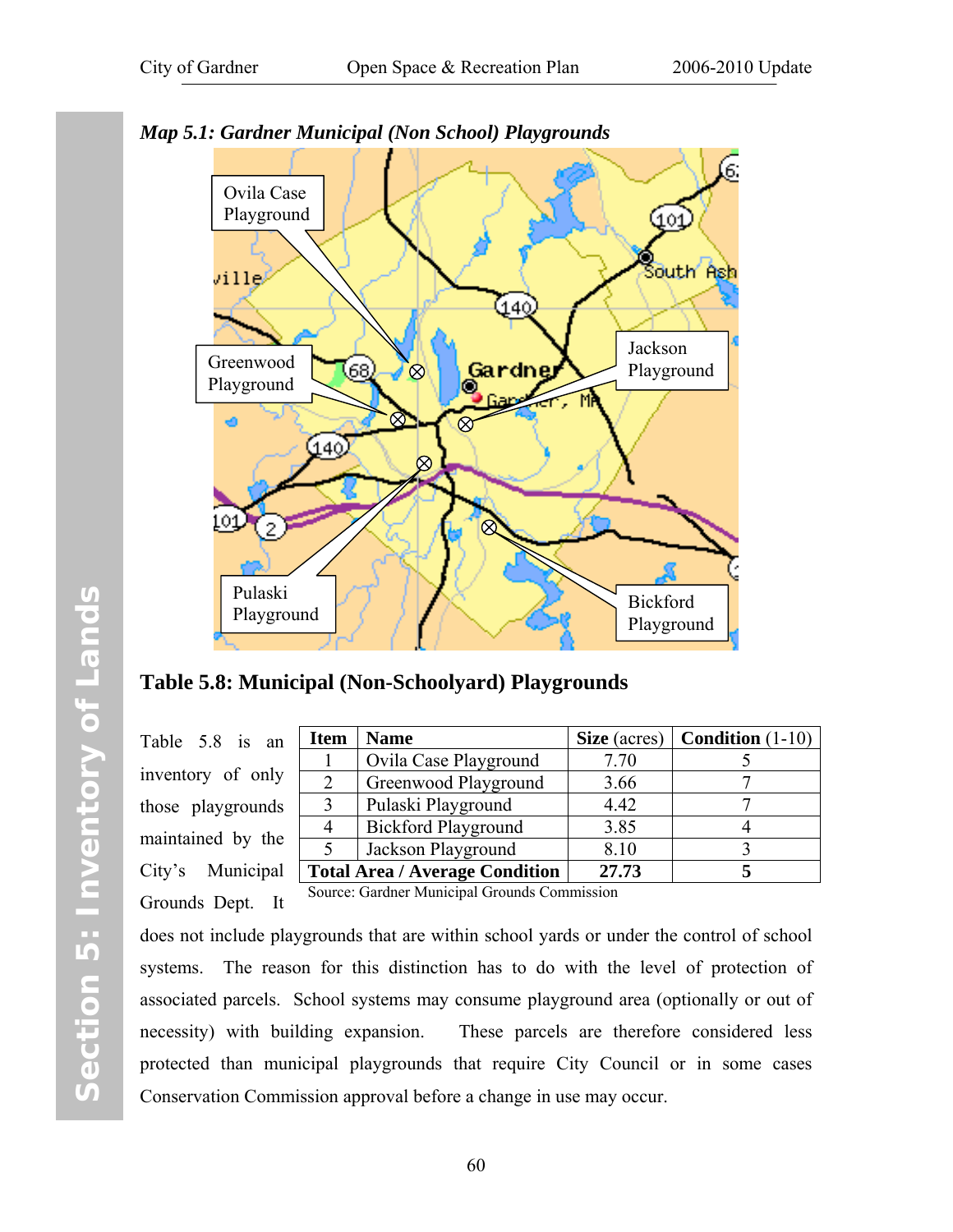# *[Map 5.2: Open Space Inventory – Level of Protection](http://www.gardner-ma.gov/Pages/GardnerMA_CommDev/OS/Map5.2.pdf)*

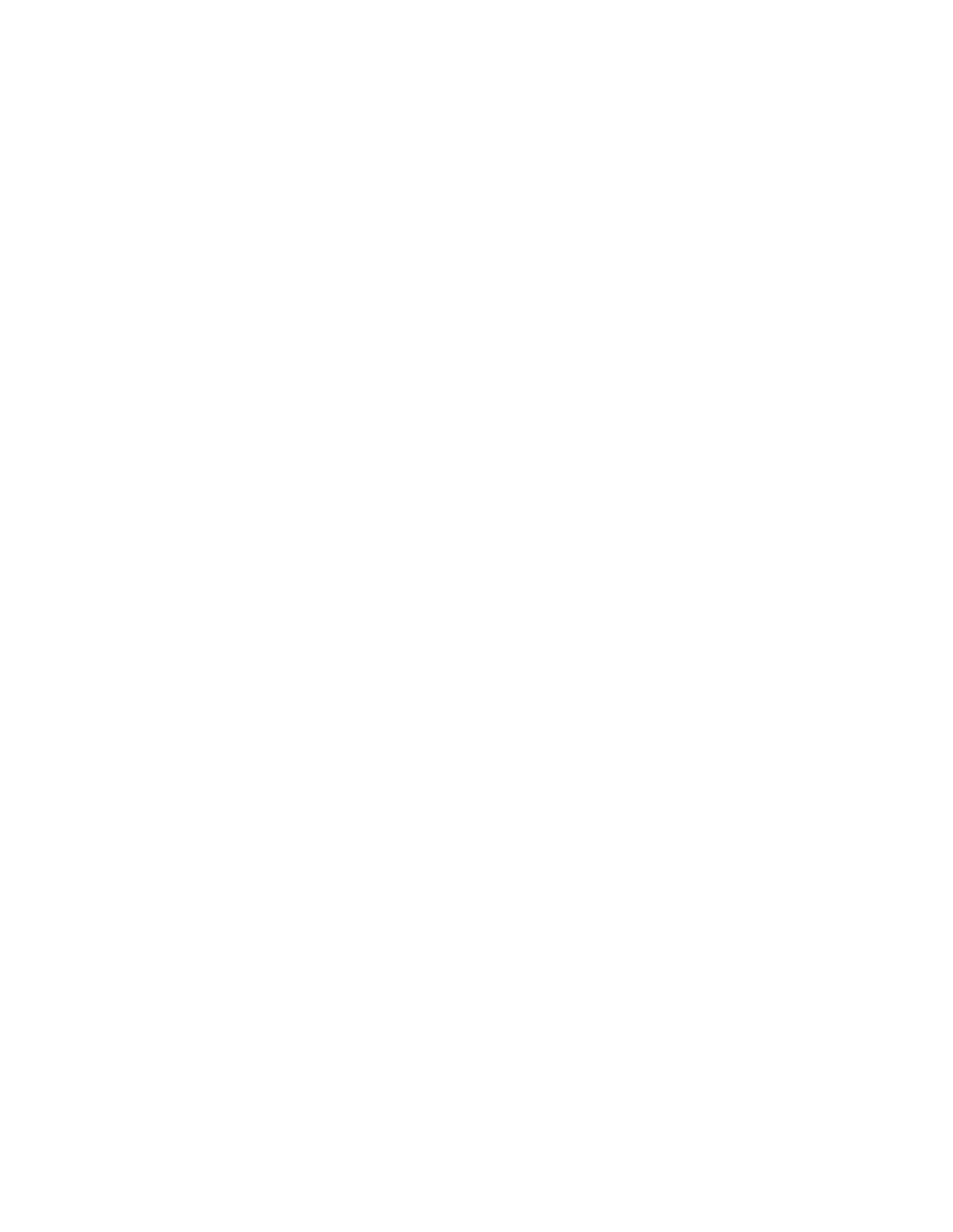# *[Map 5.3: Open Space Inventory – Primary Purpose](http://www.gardner-ma.gov/Pages/GardnerMA_CommDev/OS/Map5.3.pdf)*

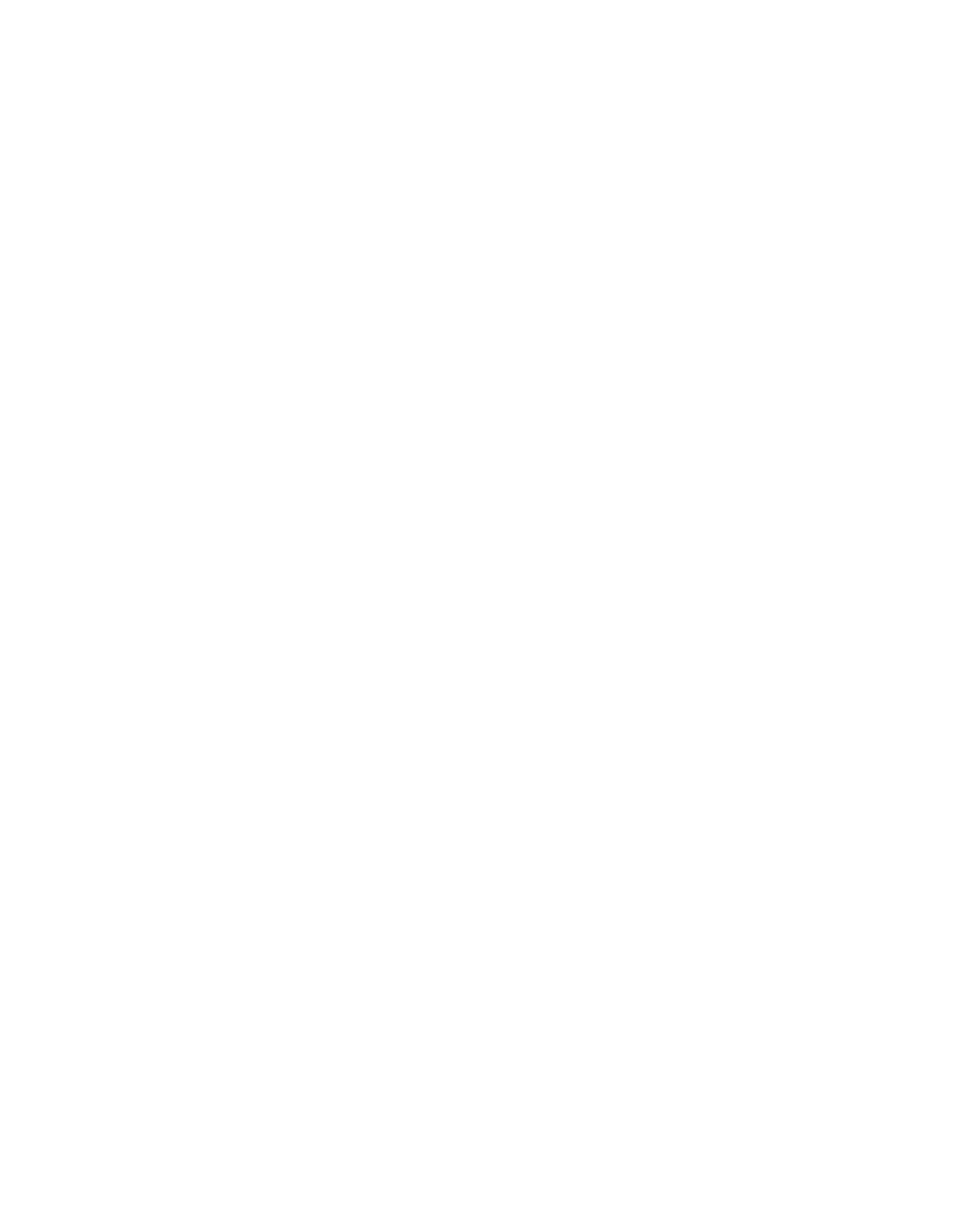## *[Map 5.4: Open Space Inventory – Ownership](http://www.gardner-ma.gov/Pages/GardnerMA_CommDev/OS/Map5.4.pdf)*

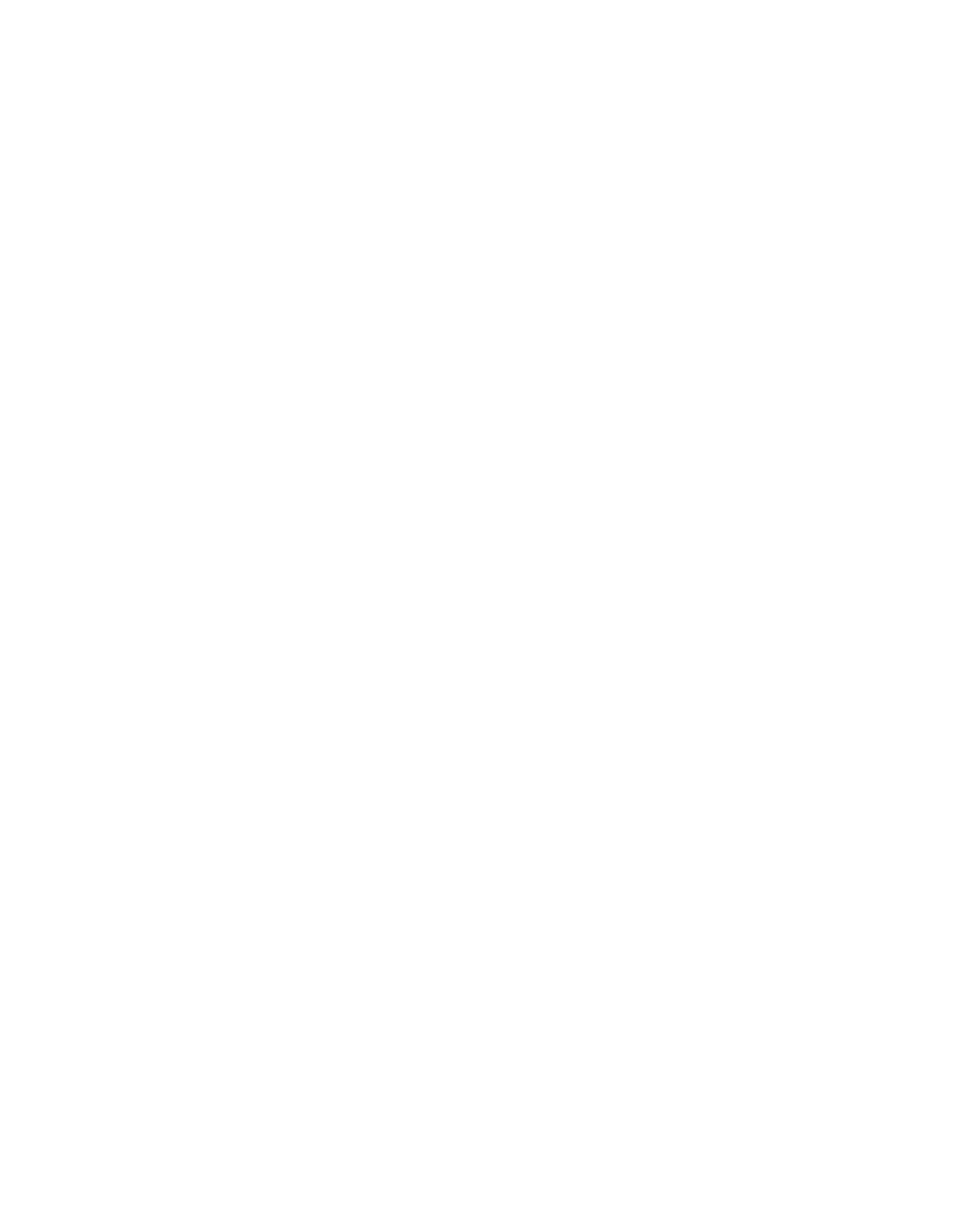# **Section 6: Community Vision**

#### **A) Description of Process**

The Open Space and Recreation committee is fortunate to have among its membership individuals who possess intimate knowledge of the City's landscape and relative history

of changes to that landscape. The committee combined that knowledge with the newly acquired technology of an inhouse MassGis database, maintained and operated by the City's Engineering / Survey Department. This combination of local knowledge and current technology resulted in the ability to generate a more complete and accurate update to the City's Open

- Preserve water resources
- Fund repairs to playgrounds and recreation.
- Check on development

Space and Recreation Plan than was previously possible.

#### *Public Input*

An open space and recreation survey was designed based on similar surveys to solicit public opinion. It was comprised of ten questions, eight of which were multiple-choice, and included areas for comments and an option to join a mailing list. A copy of the survey is included in *[Appendix A.I: Illustration of Open Space & Recreation Survey](#page-92-0)*.

The objective was to create a survey short enough that people would respond, but with enough information to be useful. The committee also wanted to keep the survey to a single page to keep copying and distribution costs in check. The committee had a \$3000 budget for the entire Open Space and Recreation Plan update. This was used for all associated costs of producing, distributing, and analyzing the survey, as well as advertising and other costs and printing of this final report. It quickly became apparent to the committee we would not be able to mail individual surveys to every household and stay within our budget.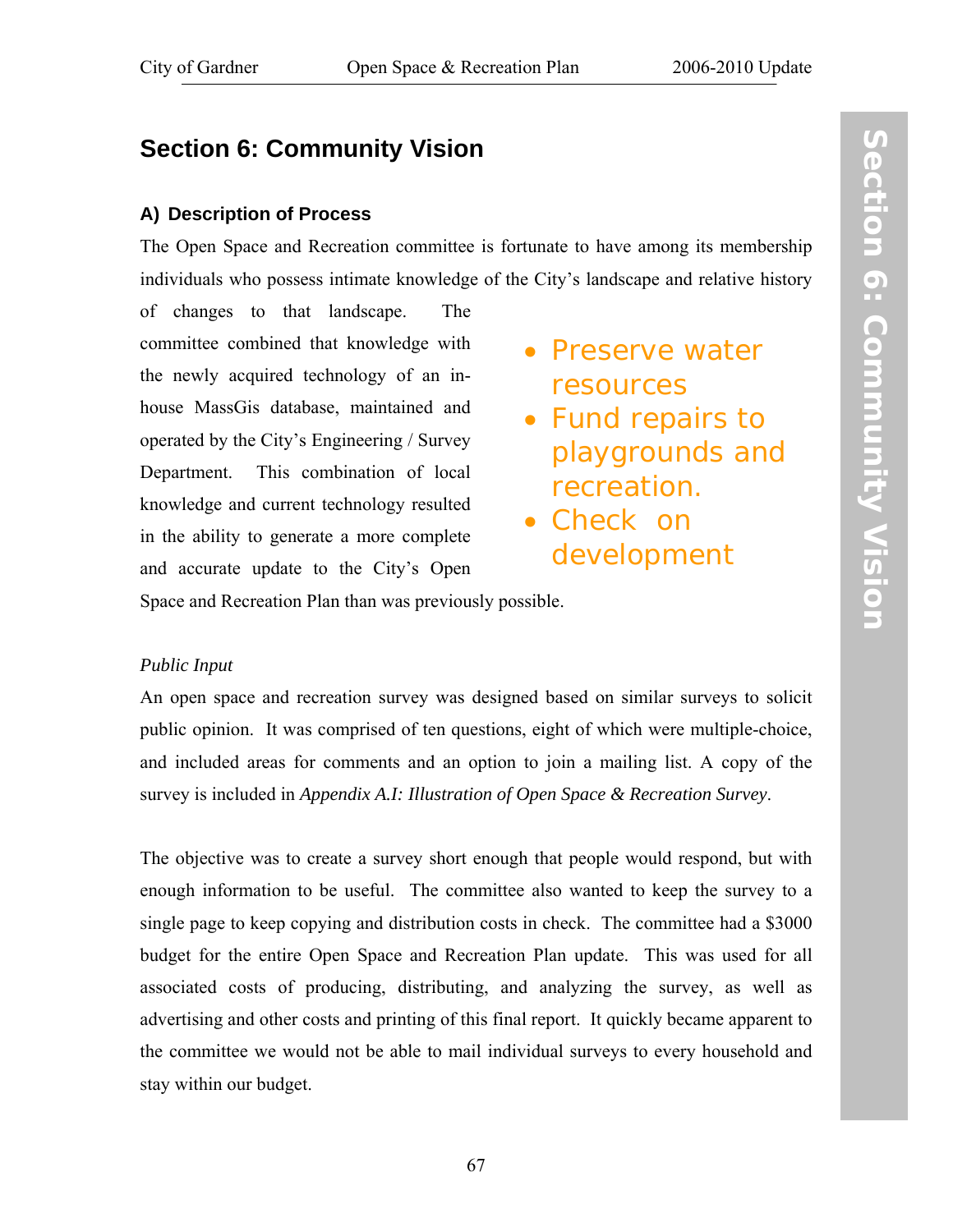The committee engaged the services of the local Leo's Club to distribute over 7000 surveys to households in the city soliciting response for open space  $\&$  recreation needs and priorities over a two-week period from November 5, 2005 through November 19, 2005. In addition, Club members contacted over 700 households by telephone to remind individuals to return the survey, and to provide an opportunity to complete the survey during the phone call.

The committee collected 377 surveys either by mail, fax, hand delivery, telephone response, or at drop boxes located at City Hall, the local public Levi Heywood Memorial Library, and the Senior Center. This represents a response rate of more than 5.3%, exceeding our expectation of a 2% to 4% response.

Survey responses, including written comments, were entered into a spreadsheet to tabulate the results. Written comments were organized by theme, and searched for most frequently occurring words or phrases to capture recurring ideas and concerns. These were ranked and are included in the results (See *[Appendix A.II Survey Results](#page-93-0)* for a detailed summary of results).

The survey results reveal the following concerns and patterns:

- Water issues (water quality, protection and preservation, recreation, drinking or swimming, collectively)
- Land development issues (primarily concern for over development)
- The majority spend their recreation time walking or hiking.
- Dunn Park with the adjoining bike trail is the most popular spot in the city for recreation.
- Over 30% of respondents expressed interest in learning more about the Community Preservation Act<sup>[1](#page-75-0)3</sup>.

 $\overline{a}$ 

<span id="page-75-0"></span><sup>&</sup>lt;sup>13</sup>The Community Preservation Act provides new funding sources which can be used to acquire and preserve open space, create and support affordable housing, acquire and preserve historic buildings and landscapes (http://www.communitypreservation.org/index.cfm)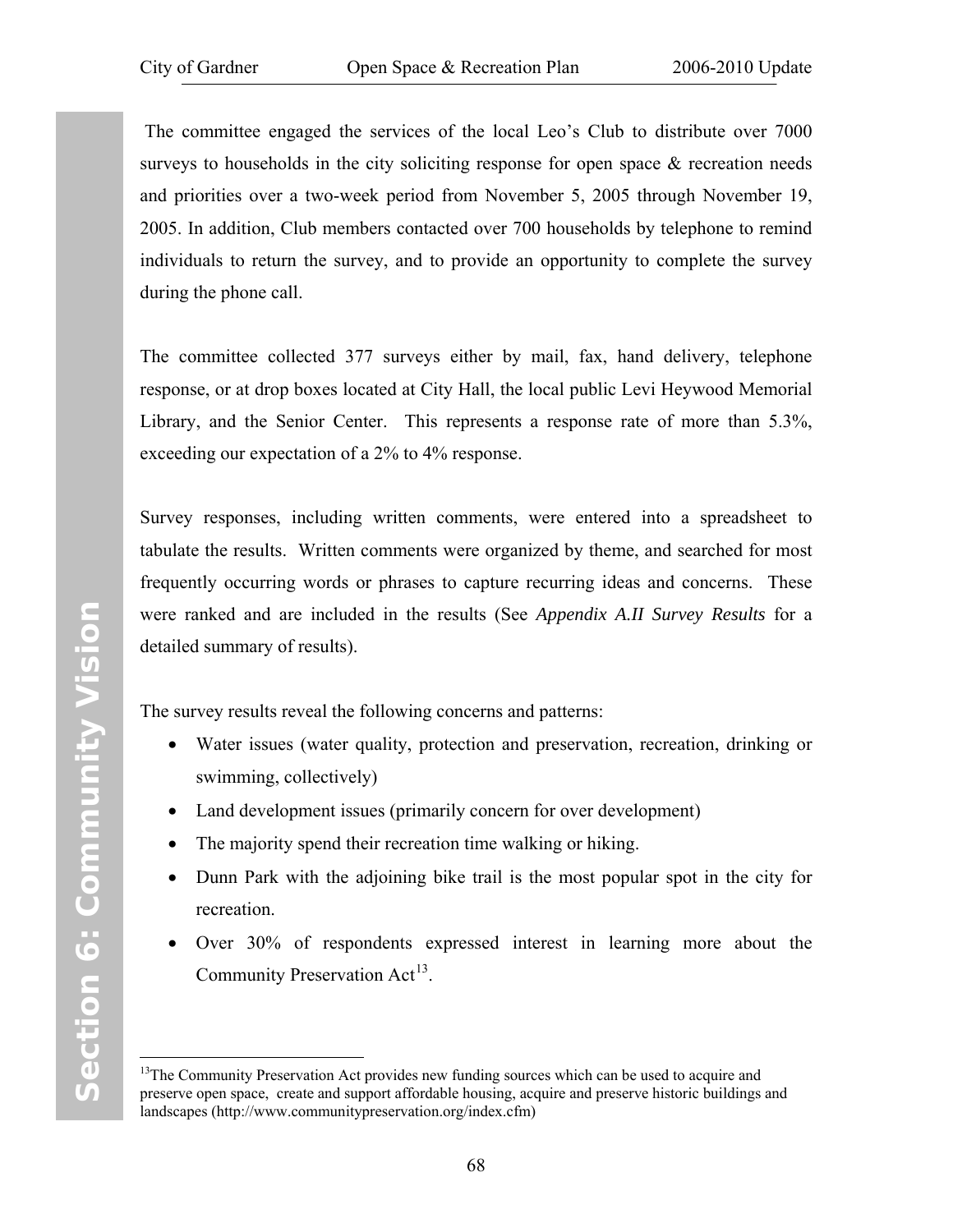- Nearly 30% of respondents would attend a seminar on this and other open space protection resources if offered.
- On a scale of 1 to 5 to rate open space issues relative to other community needs, the average response was 3.48.

The committee posted and advertised a public meeting held at the local library to inform the public of the survey results and other items and receive feedback regarding open space issues. The agenda and summary for that meeting is included in *[Appendix A.V](#page-97-0): [Record of Public Meeting Soliciting Public Input](#page-97-0).*

To minimize the likelihood that some survey respondents feel their concerns were not heard, it should be noted that some responses to the survey were beyond the intended scope of the survey and not within the provisions of the Open Space and Recreation Plan. Some concerns expressed are better addressed through other municipal avenues such as Urban Re-development or directly to appropriate city boards and commissions. Individuals believing they have expressed valid, legal, and practical concerns that are not addressed within the plan are encouraged to inform the Open Space Committee and become involved with future updates.

Several responses that are within the scope of the Open Space and Recreation Plan included concern for perceived rapid development or over development of land to housing developments. However, many expressed stopping all further development as a solution. It is not only impractical but also illegal and undesirable for the City to stop all housing developments. The City appropriately attempts to manage future housing growth within legal, practical, and desirable constraints with recent changes to the zoning ordinance and implementation of Smart-Growth initiatives, for example. Indeed, it is because of these constraints that there is a genuine need for an ongoing and updated Open Space and Recreation Plan to draw attention to these issues and help guide policy setting.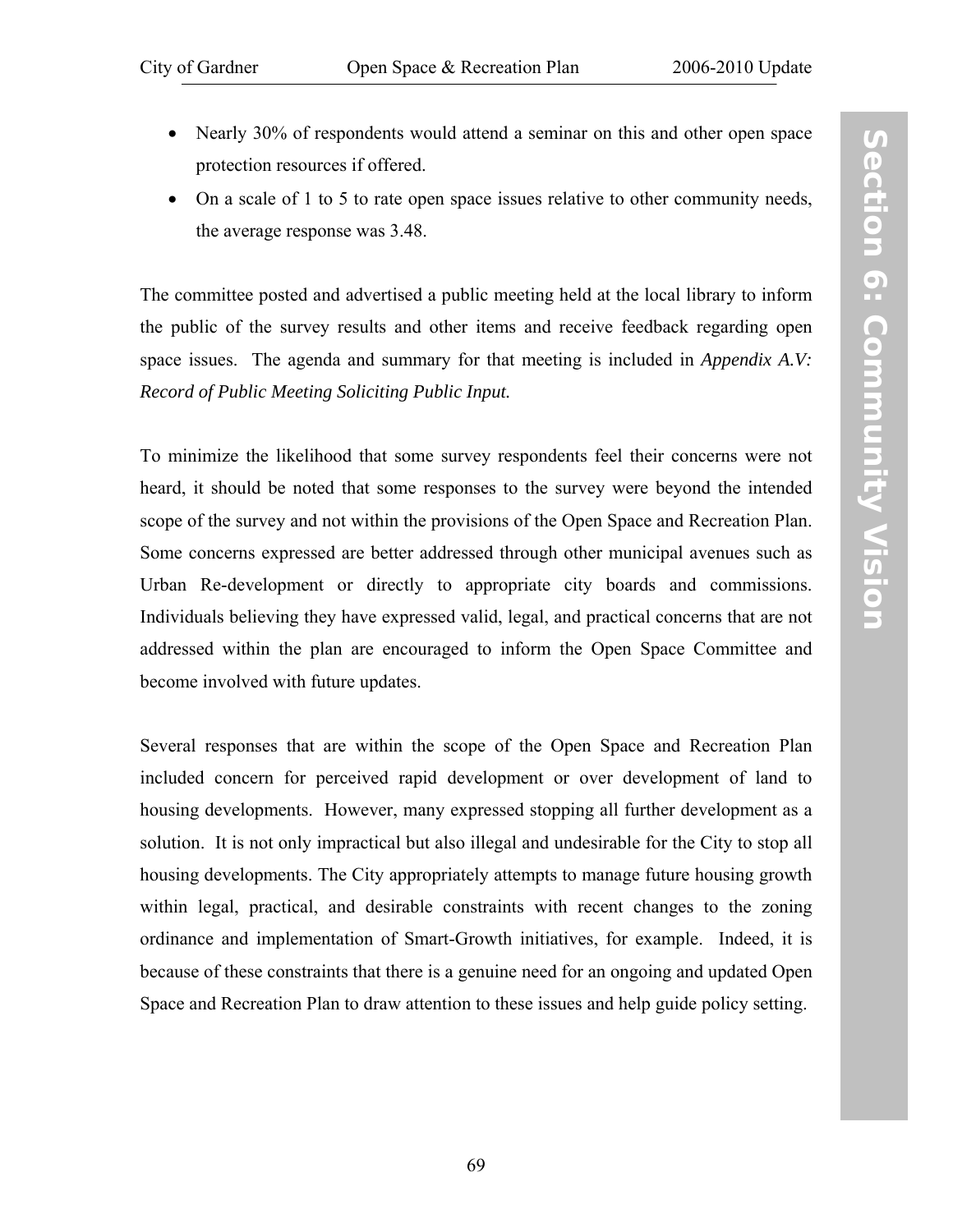#### **B) Statement of Open Space and Recreation Goals**

Based on past open space and recreation goals plus results of the survey and input gathered at the public meetings, the open space and recreation committee recommends the following concepts be included in the development of overall goals and objectives (see [section 8](#page-82-0)):

- Protect water resources
- Address restoration of water resources and other open space parcels
- Address housing development and the impact upon open space resources
- Expand open space and recreational opportunities
- Provide Open Space Protection educational opportunities
- Provide ongoing open space and recreation oversight

As illustrated earlier, the city has made progress in protecting open space. For many valid and appropriate reasons, the same can not be said of the city's recreational resources. Necessary budget cuts in recent fiscal cycles have eliminated funds for planned recreational expansion (ballparks, soccer fields, etc) and have reduced funding for maintenance of existing recreational resources (playgrounds, for example). Some progress has been achieved in securing funds for upgrading the Greenwood pool, but currently fall short of what will be necessary to realize its leadership's vision.

In view of the open space progress and recreational short fall, and considering survey response to recreational concerns, it seems appropriate to shift the Open Space and Recreation Plan resource efforts to restore balance on the recreation side. This redirection to achieve balance is reflected in the Goals ([Section 8\)](#page-82-0) and Actions ([Section](#page-84-0)  [9](#page-84-0)) sections of this update, with recommendations for increasing the Parks and Recreation maintenance budget, planned playground, baseball, and soccer fields, and continued funding for restoration efforts at Greenwood Pool. Readers and community leaders should not interpret this push for recreational balance as abandoning open space preservation efforts. Indeed, the Goals and Actions sections reflect also the need to continue open space and watershed protection with selective land acquisition, Smart Growth initiatives, and community education.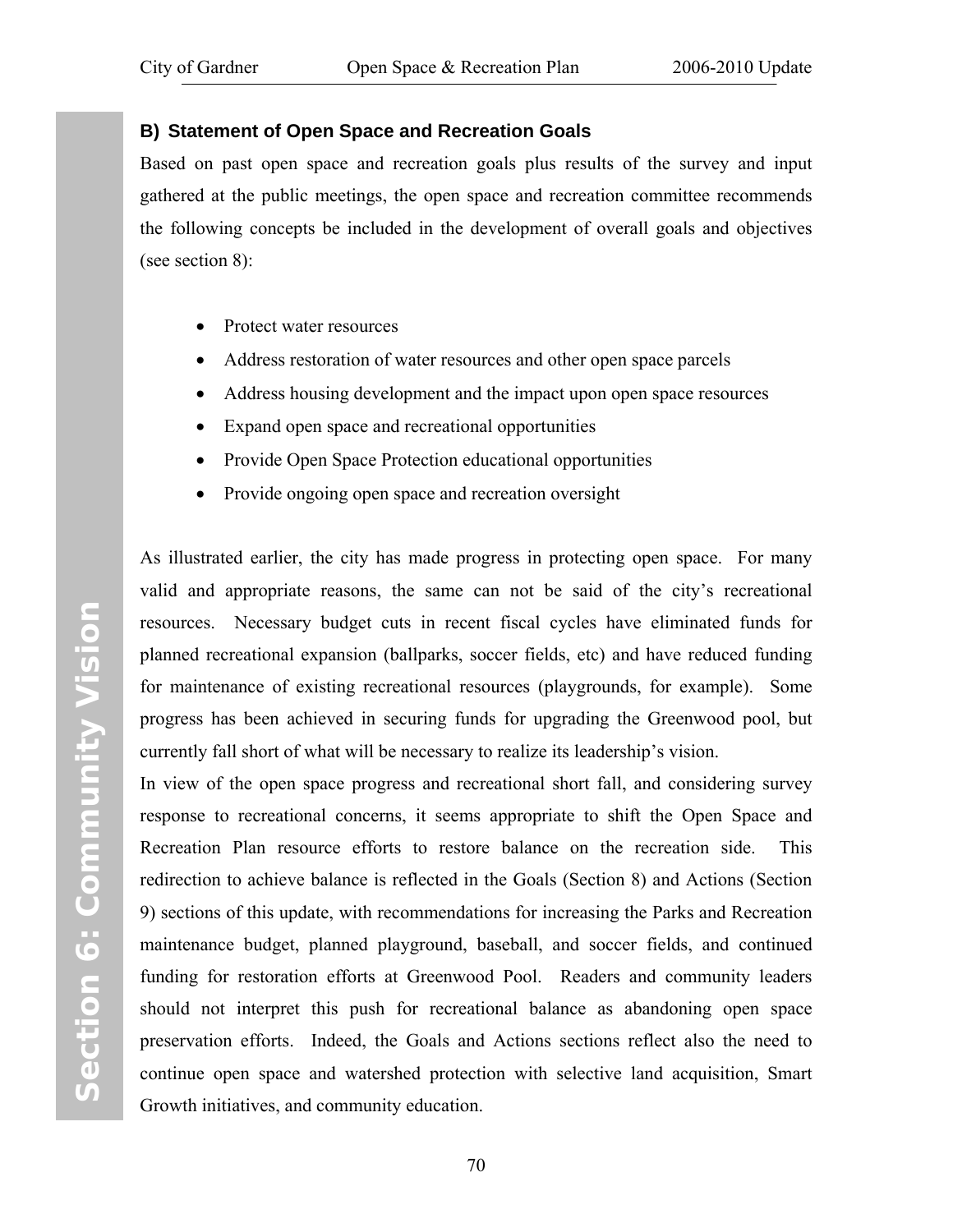Also worthy of attention is the City's past efforts<sup>[1](#page-78-0)4</sup> to seek funding through the Urban Self Help program for construction of Chair City Park located at Smith and Chapel Streets and adjacent to Dunn Pond. A comprehensive plan was developed in 1996 and failed to win program approval. The plan was revised and resubmitted in 1997 and again failed. Perhaps, ten years later and in view of continued public interest for parks and playgrounds as evidenced by responses to the survey, it may be time to re-address this worth while effort.

<span id="page-78-0"></span><sup>&</sup>lt;u>.</u> <sup>14</sup> The City of Gardner in cooperation with The Commonwealth of Massachusetts Executive Office of Environmental Affairs, Division of Conservation Services, Urban Self Help Preliminary Application, A Proposed Multi-Use Recreational Facility, June 1996, and again FY98 Urban Self-Help Preliminary Application for Chair City Park at Smith and Chapel Streets, Gardner, June 1997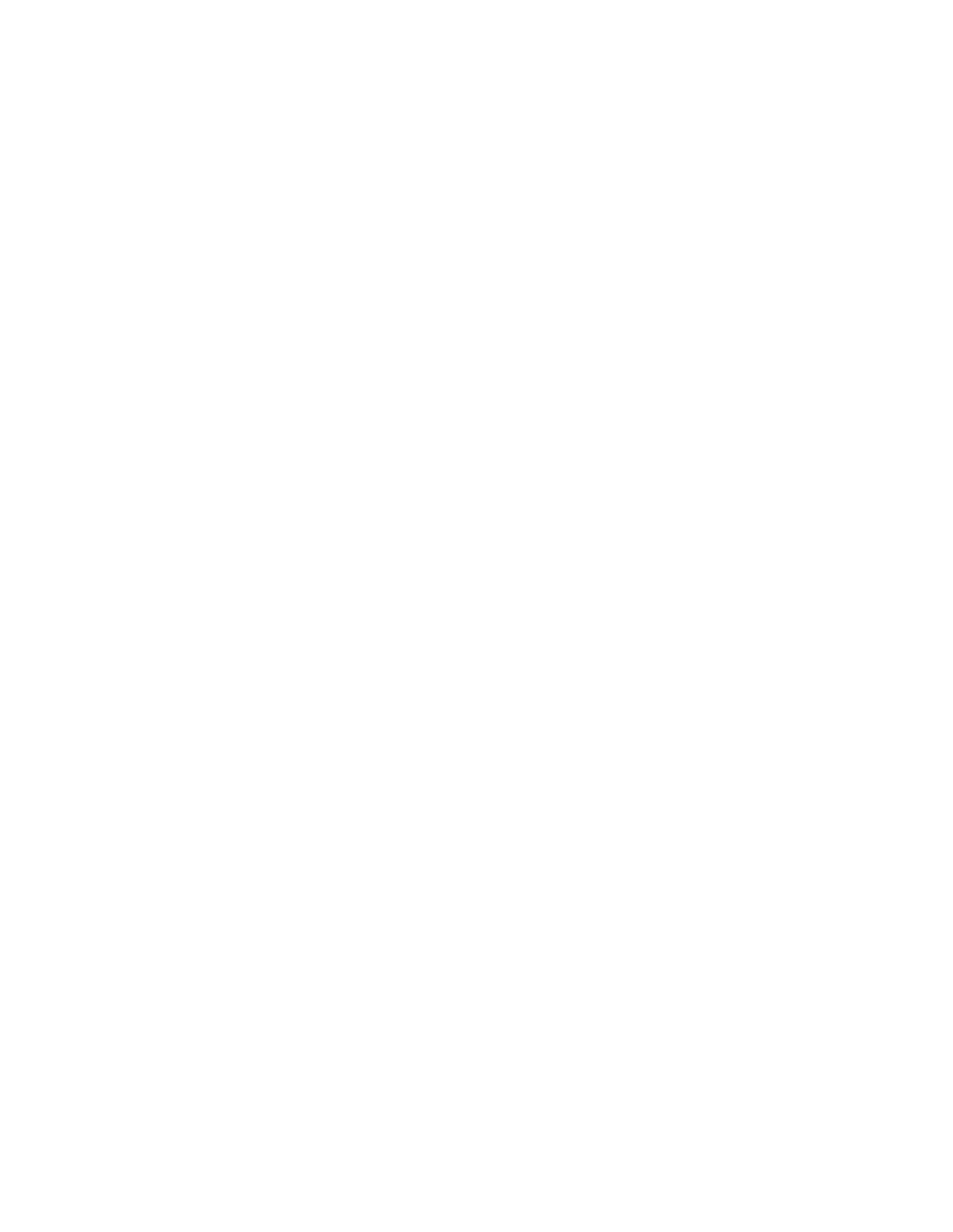# **Section 7: Analysis of Needs**

The following represents results of an analysis of needs, by function, relating to open space and recreation as determined by the open space committee considering various sources of input, and recognizing the need to balance open space needs with other City needs.

#### **A) Resource Protection Needs**

- 1. Improved water protection
	- a. Storm water management
	- b. Parker Pond restoration
	- c. Reduced salt policy
	- d. Multi-town agreement
- 2. Protect open space
- 3. Local flora and fauna
- 4. Endangered/rare local species
- 5. Recycling

#### **B) Community's Needs**

- 1. Address Development Concerns
- 2. Redevelop old buildings
- 3. Develop downtown area
- 4. Protect water and wetlands
- 5. Better access to waterways (may compete with Need 1)
- 6. Maintain existing playgrounds
- 7. Build new playgrounds
- 8. Add soccer fields
- 9. Expand Bike/walking paths
- 10. Upgrade/Restore Greenwood Pool

#### **C) Management Needs**

- 1. Engage and Educate Public
- 2. Development options
- 3. Cluster development, Smart Growth initiatives, etc
- 4. Cost/affordability consequences
- 5. Funding options
- 6. Open Space concerns
- 7. Water use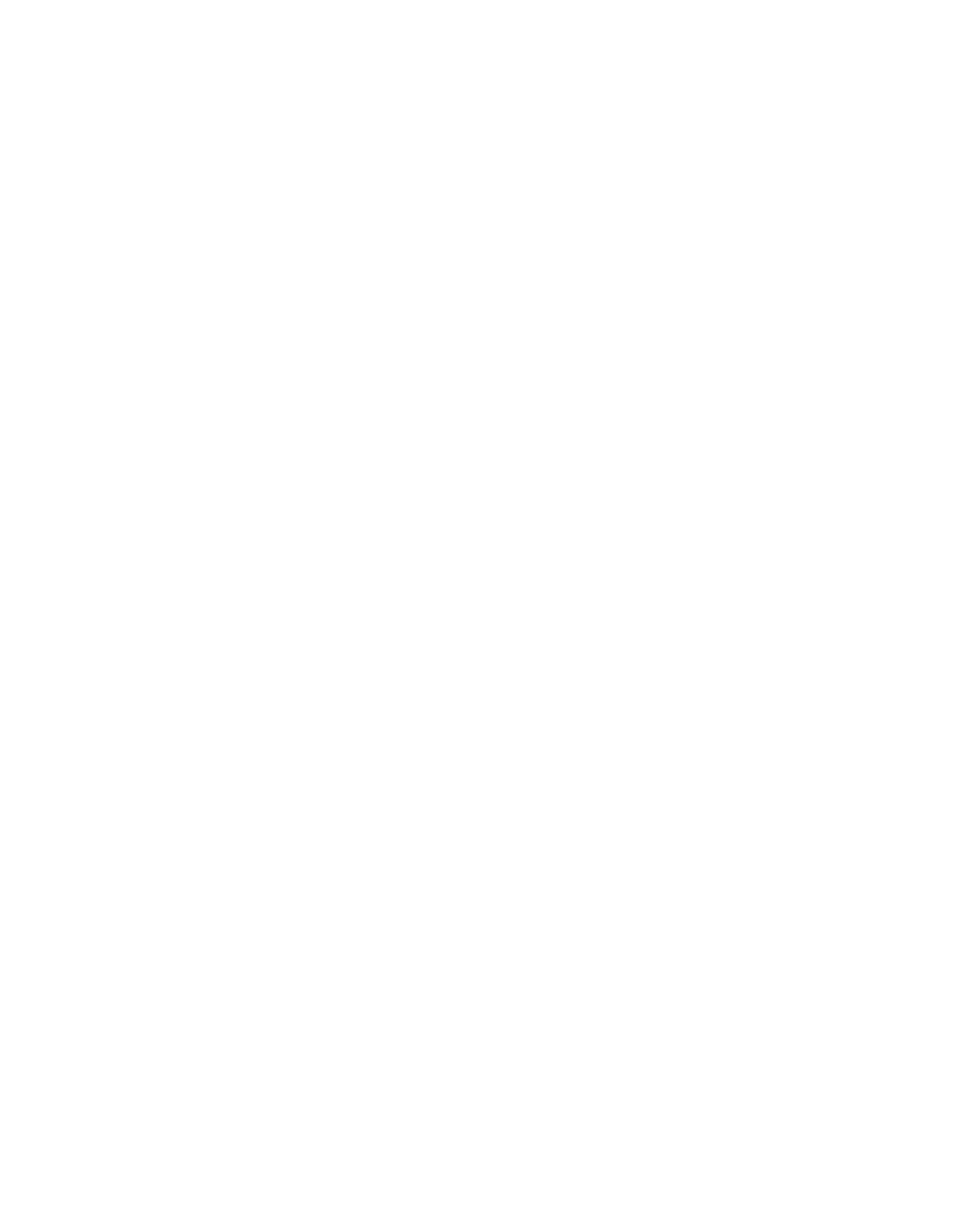# <span id="page-82-0"></span>**Section 8: Goals and Objectives**

#### **Goal 1 -Protect open space and preserve scenic character**

- A. Encourage open space residential development [OSRD]
- B. Adopt Scenic Roadway ordinance
- C. Identify undeveloped land parcels and alternatives to development
- D. Transfer certain City properties to the Conservation Commission to increase protection status

#### **Goal 2 – Improve and expand recreational resource facilities**

- A. Complete bike path trail
- B. Improve city parks and playground maintenance
- C. New playground
- D. Improve Otter River boat access and hiking trails
- E. Upgrade Municipal Golf Course
- F. Improve Parker Pond access
- G. Lake Wampanoag and Wright's Pond access
- H. New little league complex
- I. New soccer fields
- J. Upgrade Greenwood pool facilities
- K. Accommodate New Dog Park
- L. Add signage around ponds

### **Goal 3 - Protect & Improve water quality resources**

- A. Wetland protection
- B. Pursue ratification of multi-town agreement for water protection
- C. Continue Parker Pond improvements
- D. Acquire open space within watershed
- E. Improve storm-water management
	- i. Reduce non-point source pollution
	- ii. "Reduced Salt" policy

#### **Goal 4 – Accommodate new growth where environment can best support it**

- A. Promote mixed use development
- B. Promote infill development
- C. Encourage use, coverage, effectiveness of Development Overlay District
- D. Support redevelopment of Brownfield sites
- E. Encourage OSRD
- F. Conduct new/updated Build-out analysis

## **Goal 5 – Increase public awareness**

- A. Promote land donations to protect open space
- B. Engage public in open space decisions
- C. Educate public about open space, wetlands, and water quality
- D. Improve access to open space informational material
	- i. Fish & Wildlife seminars
	- ii. Community Preservation Act seminars

# Smart Growth Initiatives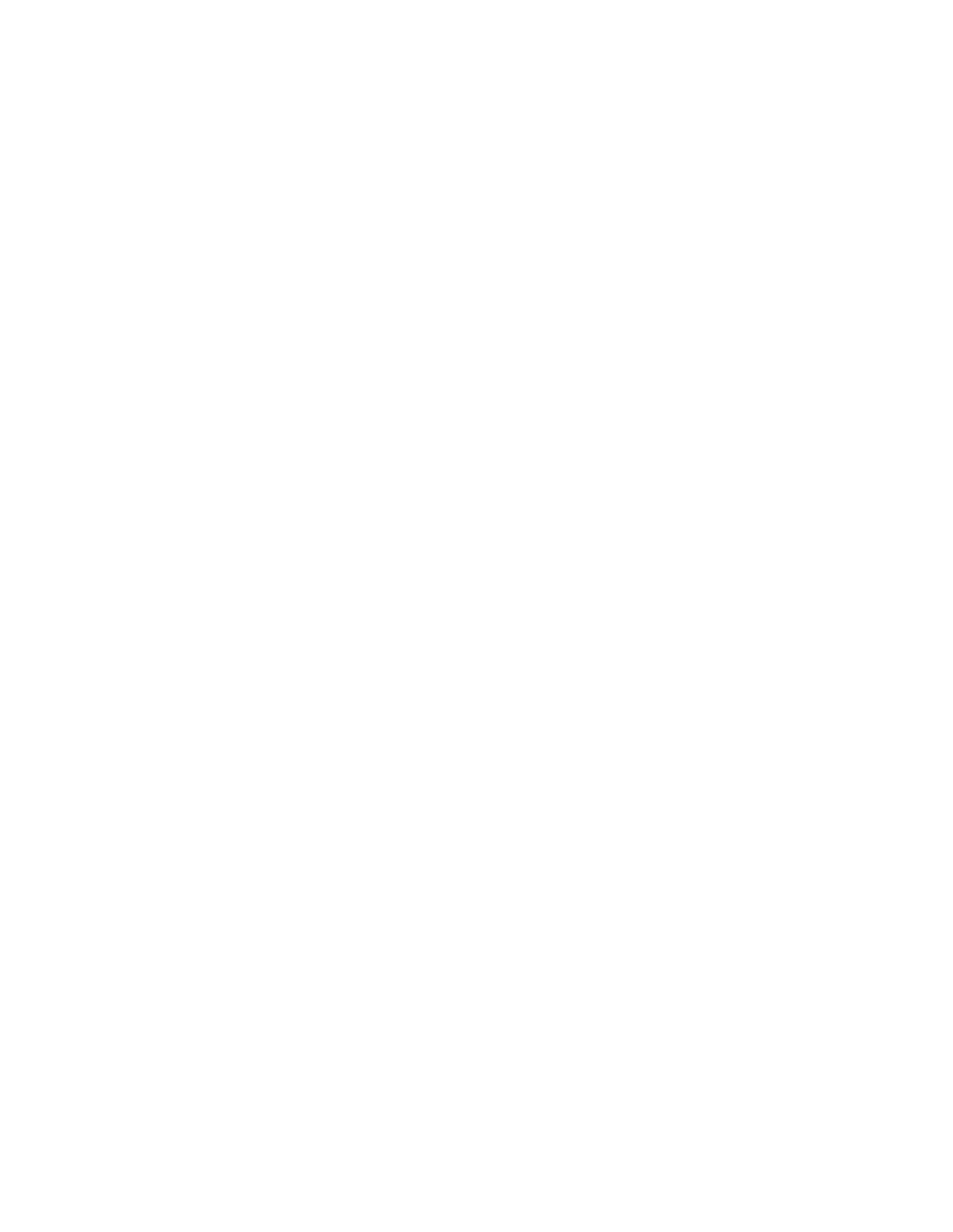# <span id="page-84-0"></span>**Section 9: Five-Year Action Plan Getting it done**

| Year | <b>Item</b> | <b>Action</b>                                                             |  |  |  |  |  |
|------|-------------|---------------------------------------------------------------------------|--|--|--|--|--|
|      | $1.1*$      | Seek funding from all possible sources to acquire priority open space,    |  |  |  |  |  |
|      |             | particularly along Otter River Greenway, within Water Supply Protection   |  |  |  |  |  |
|      |             | Districts and to improve public recreational opportunities.               |  |  |  |  |  |
|      | 1.2         | Acquire land to provide better public access to Parkers Pond.             |  |  |  |  |  |
|      | 1.3         | Draw down Parkers Pond.                                                   |  |  |  |  |  |
|      | $1.4*$      | Increase municipal budget for maintenance of parks and playgrounds.       |  |  |  |  |  |
|      | 1.5         | Make Greenwood Pool ADA compliant                                         |  |  |  |  |  |
|      | 1.6         | Assist Gardner Little League with acquisition of 90 Mechanic Street and   |  |  |  |  |  |
|      |             | design of tournament quality facility.                                    |  |  |  |  |  |
|      | 1.7         | Support Town of Winchendon's efforts to complete North Central Pathway.   |  |  |  |  |  |
|      | 1.8         | Seek inter-municipal agreements to protect watershed.                     |  |  |  |  |  |
| 2006 | 1.9         | Adopt Scenic Road Ordinance.                                              |  |  |  |  |  |
|      | 1.10        | Adopt Storm-water Management Ordinance.                                   |  |  |  |  |  |
|      | 1.11        | Adopt written Reduce Salt policy; identifying roads subject to policy and |  |  |  |  |  |
|      |             | mark with appropriate signs.                                              |  |  |  |  |  |
|      | $1.12*$     | Promote the use of the new Smart Growth provisions in the Zoning          |  |  |  |  |  |
|      |             | Ordinance.                                                                |  |  |  |  |  |
|      | $1.13*$     | Promote public awareness about the benefits of protecting open space and  |  |  |  |  |  |
|      |             | enjoying recreational opportunities.                                      |  |  |  |  |  |
|      | 1.14        | Hire Planning Agent to improve administration of new Subdivision Rules    |  |  |  |  |  |
|      |             | & Regulations and Zoning Ordinance.                                       |  |  |  |  |  |
|      | 1.15        | Continue to upgrade City's GIS capabilities.                              |  |  |  |  |  |
|      | $1.16*$     | Update Open Space and Recreation Plan.                                    |  |  |  |  |  |
| 2007 | 2.1         | Seek funding to acquire priority open space.                              |  |  |  |  |  |
|      | 2.2         | Design and construct improved public access to Parkers Pond.              |  |  |  |  |  |
|      | 2.3         | Design improved public access to Lake Wampanoag.                          |  |  |  |  |  |
|      | 2.4         | Improve walking trails along Otter River.                                 |  |  |  |  |  |
|      | 2.5         | Design improved boat access to Otter River.                               |  |  |  |  |  |
|      | 2.6         | Complete North Central Pathway.                                           |  |  |  |  |  |
|      | 2.7         | Design upgrade and expansion of Greenwood Pool facilities.                |  |  |  |  |  |
|      | 2.8         | Increase municipal budget for maintenance of parks and playgrounds.       |  |  |  |  |  |
|      | 2.9         | Complete the Little League complex at 90 Mechanic Street and associated   |  |  |  |  |  |
|      |             | walking trail.                                                            |  |  |  |  |  |
|      | 2.10        | Design upgrade of existing playground to meet ADA standards.              |  |  |  |  |  |
|      | 2.11        | Locate and design additional soccer fields.                               |  |  |  |  |  |
|      | 2.12        | Reduce school athletic user fees.                                         |  |  |  |  |  |
|      | 2.13        | Promote the use of Smart Growth provisions in the Zoning Ordinance.       |  |  |  |  |  |
|      | 2.14        | Provide municipal funding to comply with Storm-water Management           |  |  |  |  |  |
|      |             | Ordinance.                                                                |  |  |  |  |  |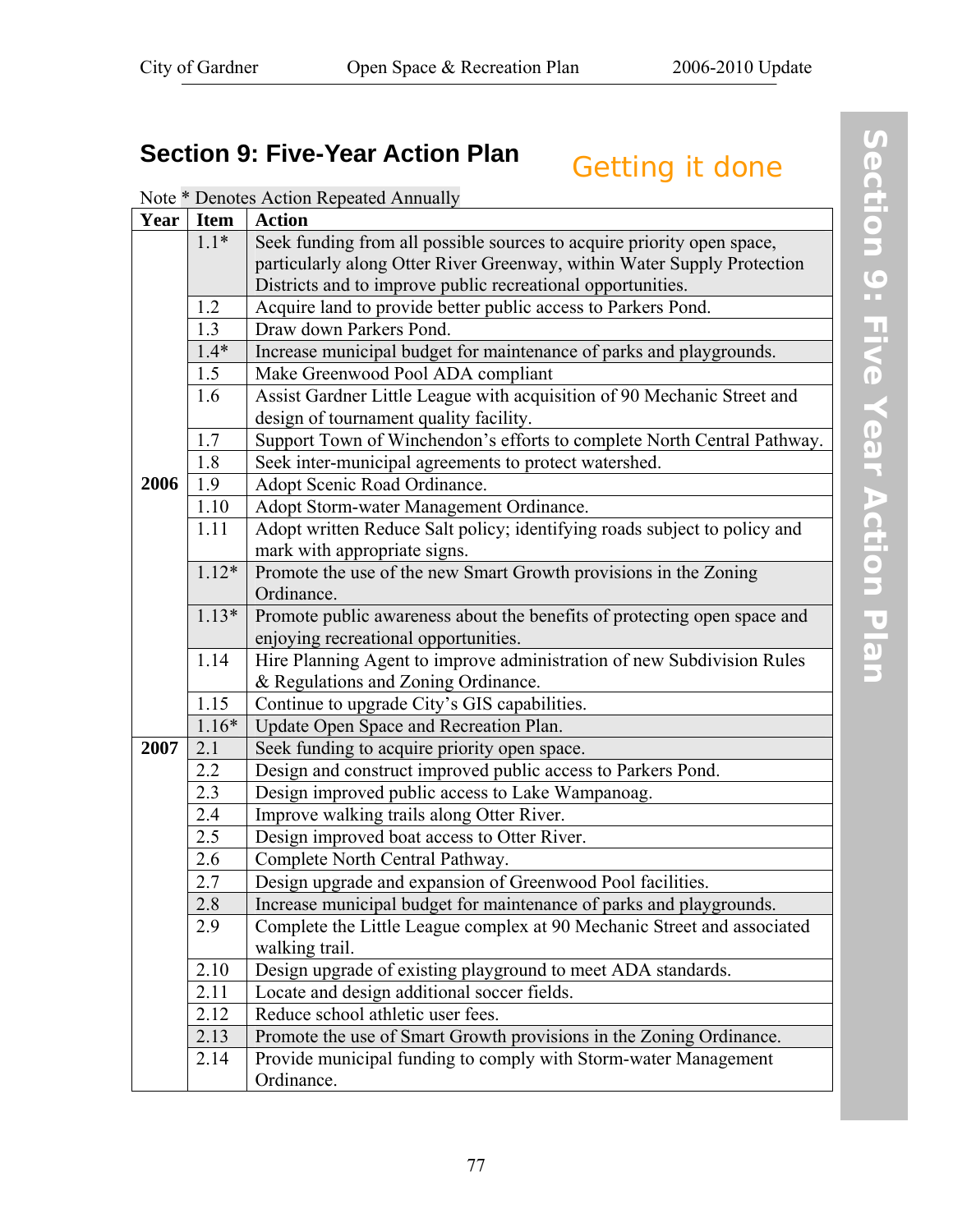|      | 2.15              | Promote public awareness about the benefits of protecting open space and |
|------|-------------------|--------------------------------------------------------------------------|
|      |                   | enjoying recreational opportunities.                                     |
|      | 2.16              | Make Conservation Agent full time.                                       |
|      | $\overline{2.17}$ | Continue to upgrade City's GIS capabilities.                             |
|      | 2.18              | Update Open Space and Recreation Plan.                                   |
|      | 3.1               | Seek funding for acquisition of open space.                              |
|      | $\overline{3.2}$  | Construct improved public access to Lake Wampanoag.                      |
|      | 3.3               | Construct improved boat access to Otter River.                           |
|      | $\overline{3.4}$  | Acquire public access to Wright's Reservoir.                             |
|      | 3.5               | Increase municipal budget for maintenance of parks and playgrounds.      |
|      | 3.6               | Construct upgrades and expansion of Greenwood Pool.                      |
|      | 3.7               | Construct additional soccer fields.                                      |
| 2008 | 3.8               | Make one municipal playground ADA compliant.                             |
|      | 3.9               | Develop Dog/Animal Park feasibility Plan                                 |
|      | 3.10              | Promote public awareness about the benefits of protecting open space and |
|      |                   | enjoying recreational opportunities.                                     |
|      | 3.11              | Promote the use of Smart Growth provisions in the Zoning Ordinance.      |
|      | 3.12              | Increase municipal budget for storm-water management.                    |
|      | 3.13              | Install makers (signs) to identify area Ponds and waterways.             |
|      | 3.14              | Update Open Space and Recreation Plan.                                   |
|      | 4.1               | Seek funding for acquisition of open space.                              |
|      | 4.2               | Improve public access to Wright's Reservoir.                             |
|      | 4.3               | Complete upgrade and expansion of Greenwood Pool.                        |
|      | 4.4               | Increase municipal budget for maintenance of parks, playgrounds and      |
|      |                   | storm-water management.                                                  |
| 2009 | 4.5               | Locate and design new ADA compliant municipal playground and             |
|      |                   | recreational facility.                                                   |
|      | 4.6               | Update Build-out analysis                                                |
|      | 4.7               | Promote the use of Smart Growth provisions in the Zoning Ordinance.      |
|      | 4.8               | Promote public awareness about the benefits of protecting open space and |
|      |                   | enjoying recreational opportunities.                                     |
|      | 4.9               | Update Open Space and Recreation Plan.                                   |
|      | 5.1               | Seek funding for acquisition of open space.                              |
|      | 5.2               | Construct new ADA compliant playground.                                  |
|      | 5.3               | Construct Dog/Animal Park pending feasibility plan outcome.              |
|      | 5.4               | Maintain adequate municipal budget for maintenance of parks, playgrounds |
| 2010 |                   | and storm-water management.                                              |
|      | 5.5               | Promote continued use of Smart Growth provisions in the Zoning           |
|      |                   | Ordinance.                                                               |
|      | 5.6               | Promote public awareness about the benefits of protecting open space and |
|      |                   | enjoying recreational opportunities.                                     |
|      | 5.7               | Update Open Space and Recreation Plan.                                   |

See also *[Map 9.1: Action Plan](http://www.gardner-ma.gov/Pages/GardnerMA_CommDev/OS/Map9.1.pdf)*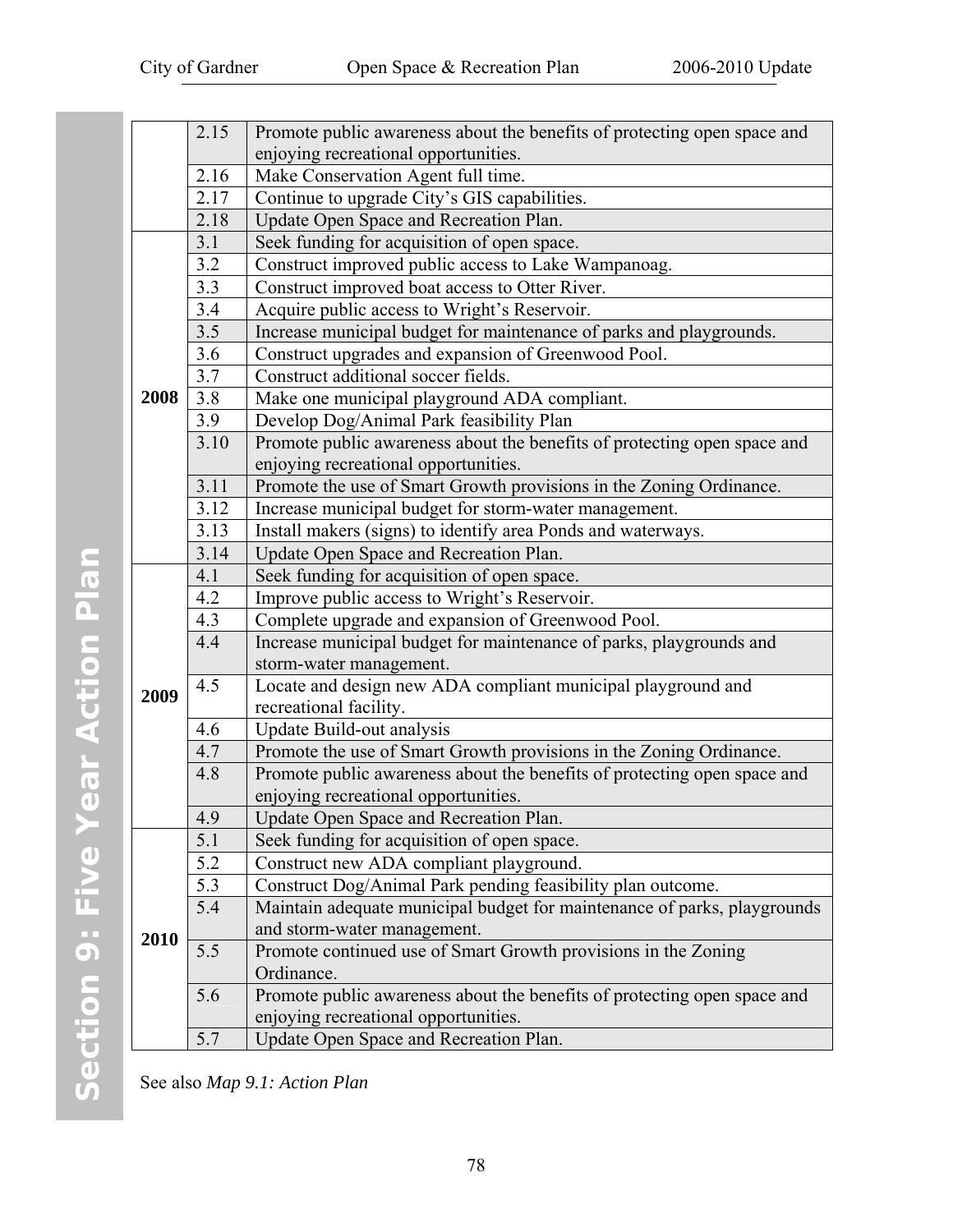### *[Map 9.1: Action Plan](http://www.gardner-ma.gov/Pages/GardnerMA_CommDev/OS/Map9.1.pdf)*

Click link to view map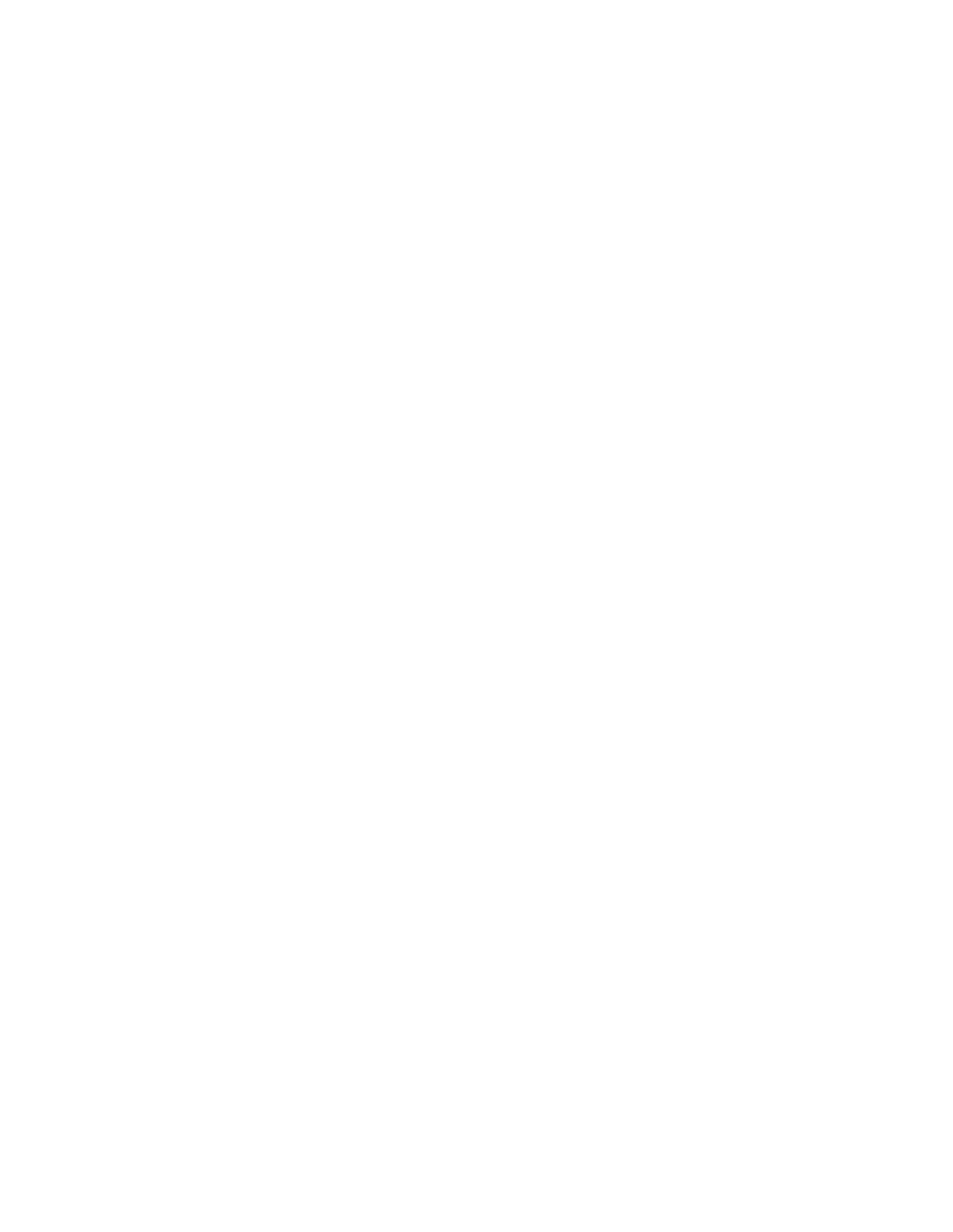# **Section 10: Public Comments**

The Open Space and Recreation Committee held a public meeting to solicit public input on January 4, 2006. A record of that meeting is included in *[Appendix A.V: Record of](#page-97-0) [Public Meeting to Solicit Public Input](#page-97-0).*

The purpose of the public meeting was to inform the public regarding activities to update the existing Open Space and Recreation Plan and to receive public input. There were nineteen people in attendance.

#### **PUBLIC INPUT**

Mr. Roland Bartl spoke in support of the Greenwood Pool and requested the Committee include provisions for the pool in the updated Open Space and Recreation Report. Mr. Bartl also expressed his observation that, based on the maps the committee presented, Gardner possesses a high ratio of Open Space to Non Open Space, as compared with other communities, and suggested that because of this it may be appropriate to elevate the priority of recreational activities, such as the Greenwood Pool restoration effort, as part of the Open Space and Recreation Plan recommendations. Other comments from attendees included:

1. A question regarding Inventory Prioritization,

2. Two questions regarding playground location,

3. Support for a Scenic Roadway Ordinance,

4. Support for extending the existing Bike Path, and

 5. Acknowledgement of the Open Space and Recreation Committee for materials presented.

Also see *[Appendix A.VI: Letter of Public Input](#page-99-0)*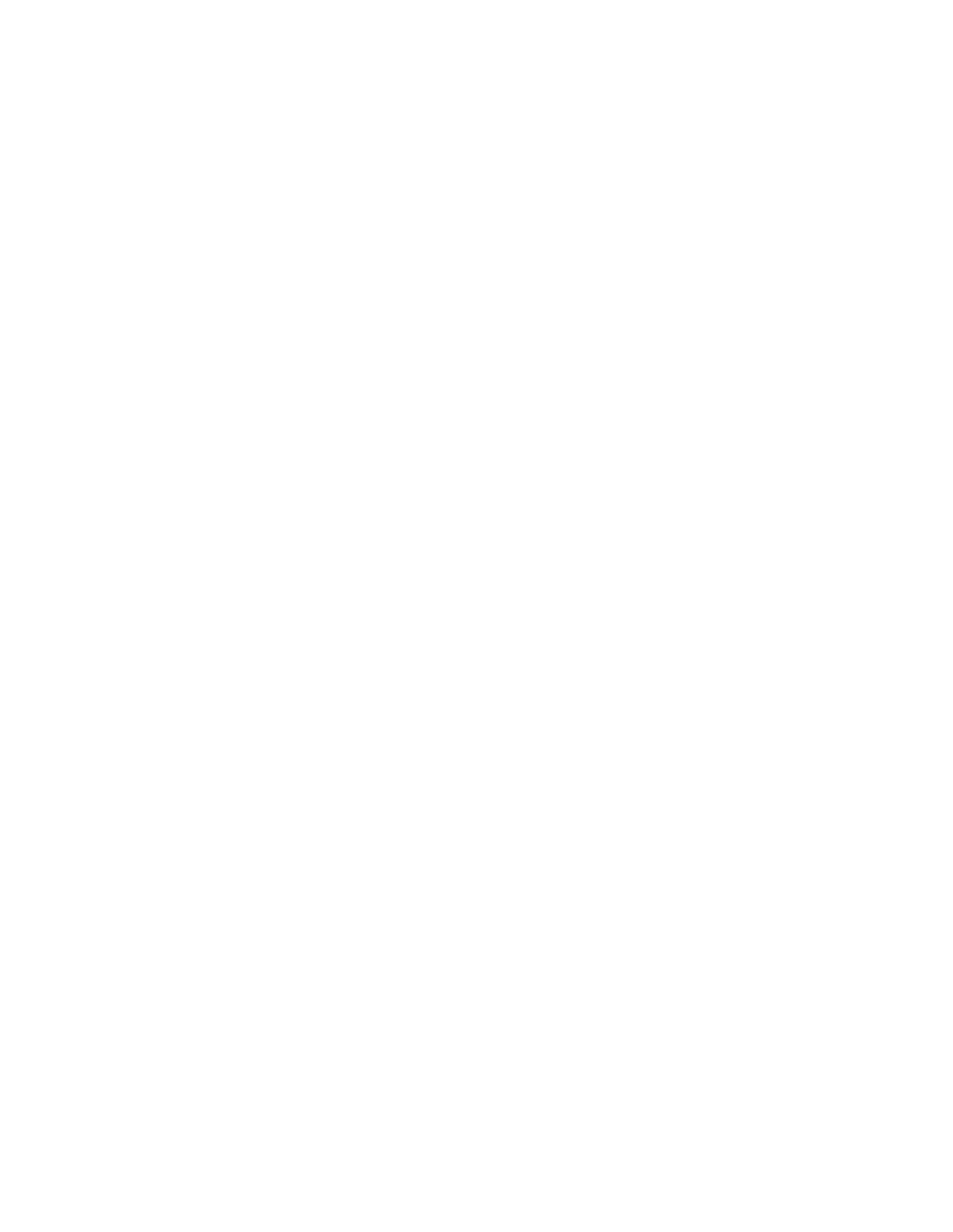## **Section 11: References**

- 1. Greater Gardner Sustainable Growth Management Plan, Dec 1999
- 2. A Narrative compiled by The Massachusetts Department of Housing and Community Development (DHCD) [not dated] appearing in The City of Gardner Open Space and Recreation Plan Year 2000 five year update.
- 3. Commonwealth of Mass. Div. of Employment and Training/Mass CHIP
- 4. http://www.city-data.com/city/Gardner-Massachusetts.html.
- 5. Gardner Community Development Plan "Putting It All Together" Aug 2004
- 6. Source: City of Gardner, Summary of Zoning Changes 2005
- 7. http://commpres.env.state.ma.us/content/buildout.asp#
- 8. Environmental Affairs (EOEA), Jane Pfister, GIS/Web Coordinator, jane.pfister@state.ma.us
- 9. City of Gardner 2000 Open Space and Recreation Plan
- 10. Open Space Planner's Workbook, Companion to the Open Space & Recreation Plan Requirements, Commonwealth of Massachusetts, Executive Office of Environmental Affairs, Division of Conservation Services http://mass.gov/envir
- 11. Article XCVII of the Amendments to the State Constitution
- 12. http://www.communitypreservation.org/index.cfm
- 13. City of Gardner Assessor's database 12/6/05
- 14. http://www.mass.gov/dfwele/dfw/nhesp/nhesp.htm: "Unique Features Map"
- 15. http://www.mass.gov/dfwele/dfw/dfw\_wma/centralwma/highridgewma.pdf : High Ridge Wildlife Management Area boundary map.
- 16. http://www.mass.gov/dfwele/dfw/dfwpdf/2001recmap.pdf : Wildlife Management area Recreation Map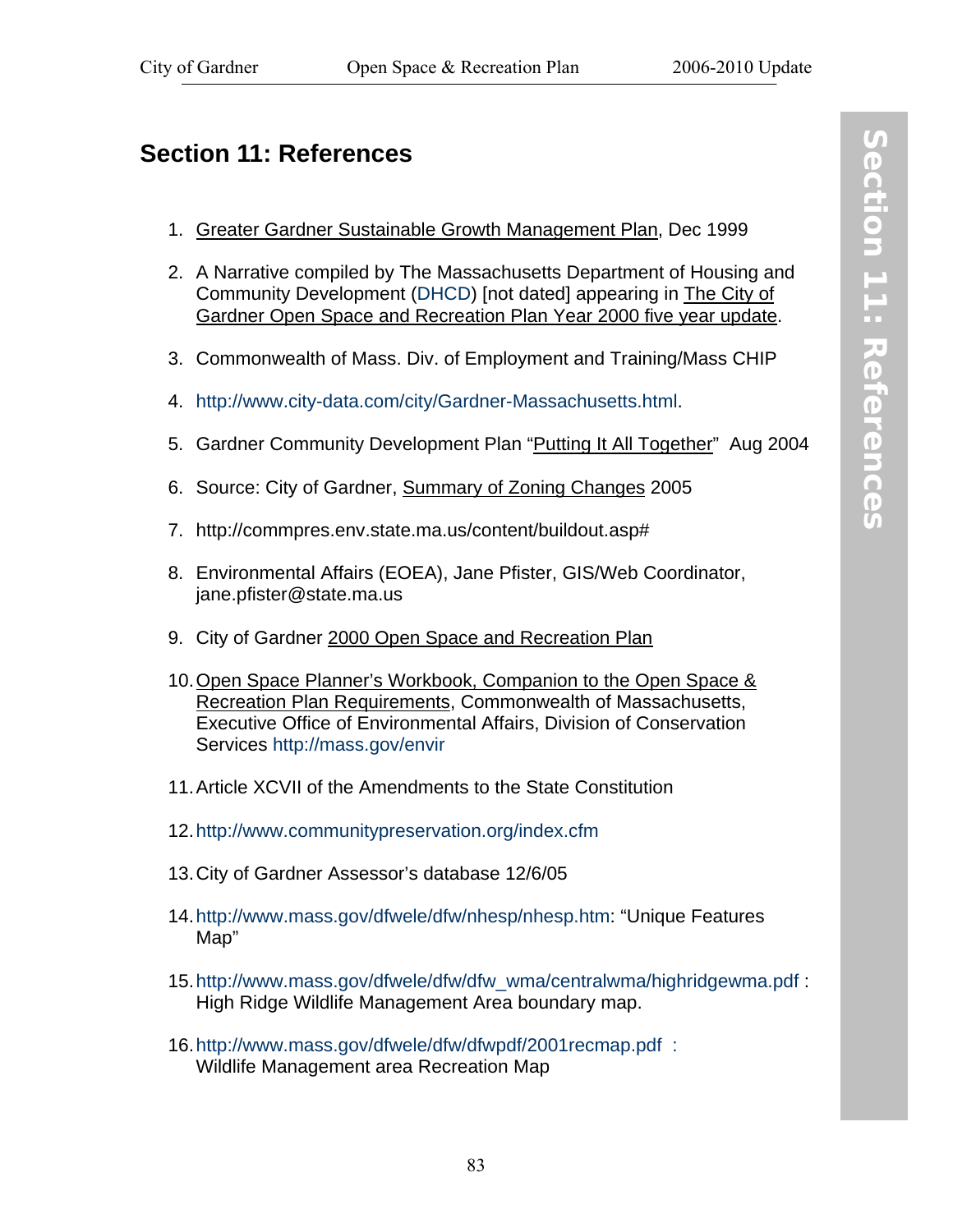- 17. mass.gov/envir/dcs/restrictions/default.htm: The Massachusetts Conservation Restriction Handbook publication
- 18. http://www.mass.gov/dhcd/ToolKit/hidden/permos.pdf
- 19. The City of Gardner in cooperation with The Commonwealth of Massachusetts Executive Office of Environmental Affairs, Division of Conservation Services, Urban Self Help Preliminary Application, A Proposed Multi-Use Recreational Facility, June 1996, and again FY98 Urban Self-Help Preliminary Application for Chair City Park at Smith and Chapel Streets, Gardner, June 1997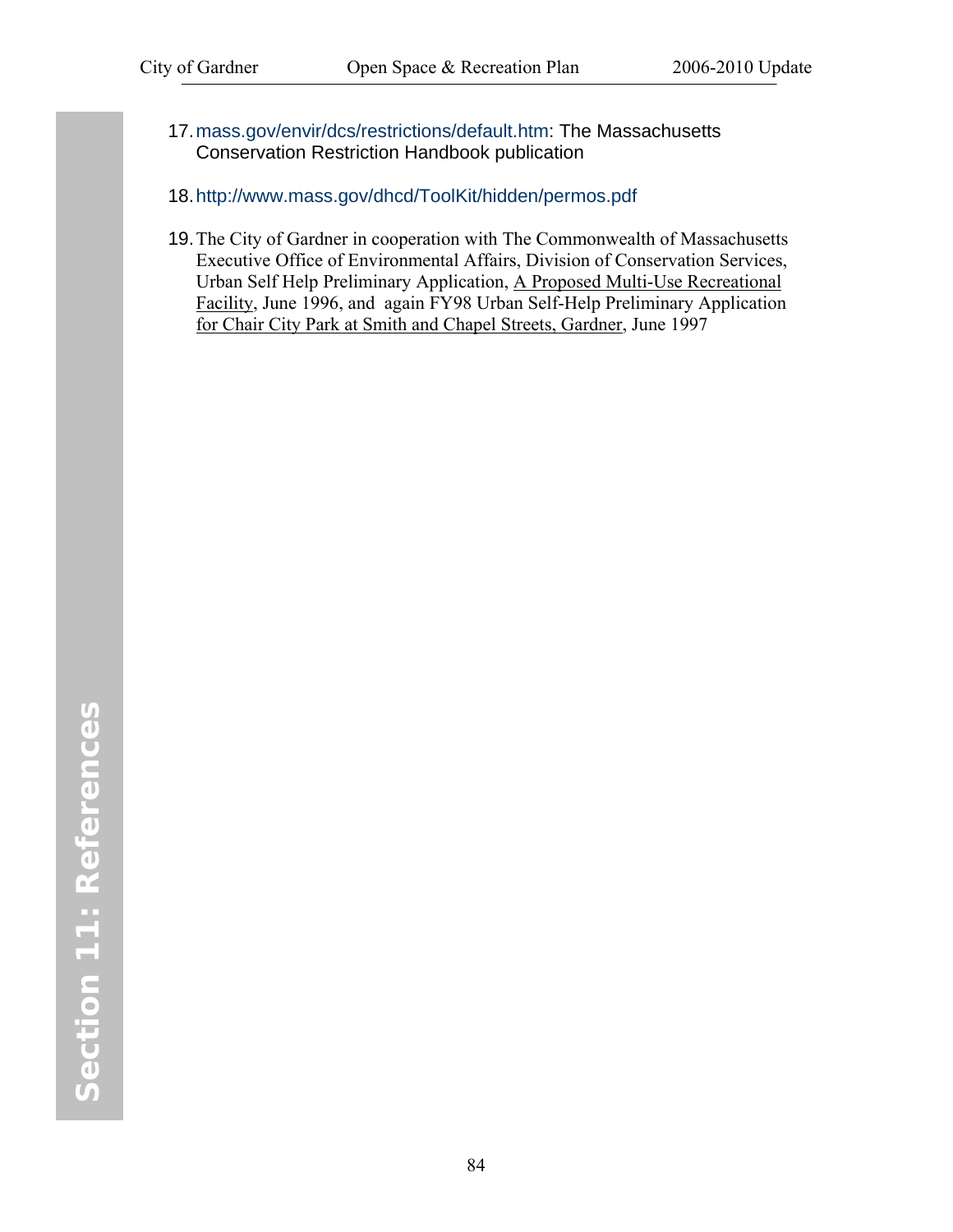# <span id="page-92-0"></span>**Appendix A**

#### I. Illustration of Open Space & Recreation Survey - Tri Fold

#### Gardner Open Space and Recreation Plan Survey

- 1. Gardner is my Check at thit reale
- a Primary residence
- a Vacation home
- a Second home
- a Place of business
- a Place where I own property but not retade

#### 2. How would you blot to see Gardner in 20 years?

- a Primarily residential
- a Second home for out-of-towners
- a Apiece for vacation and tournm.
- a Antrong business community
- a Environmentally sound with natural settings

#### 3. What do you consider to be the City's treasured hateral resources? (Check of that a

- a Source views and vistas a Farm lands
- a Ponds and water bodies a Wetlands
- a Rivers and streams a Forestland
- $a$  Other

#### 4. Where in Gardner do you go for recreation ?

5. The Community Preservation Act allows a surcharge on tax assessments (with income exemptions and State fund match) for historic site, housing assistance, and land preservation. Would you approve this use of tax dollars? Check and

a No a Not revery a Maybe a Likely ves a Definitiely

#### 6. If offered, would you attend a seminar to learn more about the Community Preservation Act and other revenue sources for Open Space preservation?

a No a Not Nely a Milyte a Likely yes a Definitely

| 7. What recreational facilities would best serve you |
|------------------------------------------------------|
| and your family? Chara all that annul                |
| The party of the first state of the con-             |

| <b>CA COMMUNITY RESIDENCE</b>                | <b>LI TY IN BUILDING</b> | <b>C</b> LONG NUCK                                 |
|----------------------------------------------|--------------------------|----------------------------------------------------|
| <b>BArt Classes</b>                          | a Tennis                 | e Playgrounds:                                     |
| a Photography                                | ts Golf                  | <b>p</b> Public movies                             |
| tladfreeding                                 | p Fishing                | g Miuntais Biking                                  |
| a Baseball                                   | a Hunting                | p Museums                                          |
| a Theater                                    | o Hiking                 | raice Skating                                      |
| a Motocrass.                                 | a Concerts               | <b>D</b> Skilleboarding                            |
| a Canceing or Kayaking                       |                          | a Nature walks                                     |
| a Gardon/Home tours                          |                          | a Cther                                            |
| Spent for open space? (Check all that apple) |                          | 8. Where would you like to see additional dollars. |
|                                              |                          | a River & stream bank pretection a Bike paths      |
|                                              |                          | p Fiver & stream recreation areas p Hilling trails |
| a Wildlife viewing orean                     | a Golf courses           |                                                    |
| a Wildlife conservation areas:               |                          | <b>p</b> Cultural sites:                           |
| a Pond recreation areas                      |                          | a Forest areas                                     |
| a Scénic vista protection                    |                          | ra Wetland walks                                   |

a Community vegetable gardens a Historical sites

**p**Parks

a Trails and greenways

9. Compared with funding other City needs, how important is funding Open Space preservation to breitain Corporate D. Stroy

10. In there any open space, public or private, that you would like to see protected? (se seems)

11. Comments



tus behalams Tammung Development & Pastman<br>
Indicate a power outside<br>
When below November 1986<br>
Why was stamp or all a drop off looked<br>
Why was stamp or all at drop off looked the<br>
why pays after the wave Generator Past<br>
Why was Space

Open Space & Recreation Committee Community Development and Planning City of Gardner<br>115 Pleasant St Room 202<br>Gardner MA 01440

> Phone: (978) 632-3800<br>Fax: (978) 632-1905 http://www.Gardner-ma.gov



If you would like to be placed on our mailing.<br>list, fill in your contact information. Name: Address:

Email: Comments

sanplene<br>peace ace posts

> COMMUNITY DEVELOPMENT & PLANNING CITY HALL ANNEX RM 202 01440 L15 PLEASANT ST ≸ GARDNER



The Oity of Gertiner in performing a S-year up-<br>date to its Open Space and Recreation Plan. Underweisert public or privating owned and it<br>considered Topen Space . The plan sets Open<br>Space goals and priorities. An Open Space and Recreation plan is critical to receiving certain grants and other funding for the City.

Please complete and return this survey by November 19th. This will allow the City to determine appropriate goals and position the City to receive available funding.

For additional information about Gardner's Open<br>Space and Recreation Committee activities visit the City of Gardner web page at:

http//.www.Gardner-ma.gov

then choose Open Space and Recreation Plan in the right hand column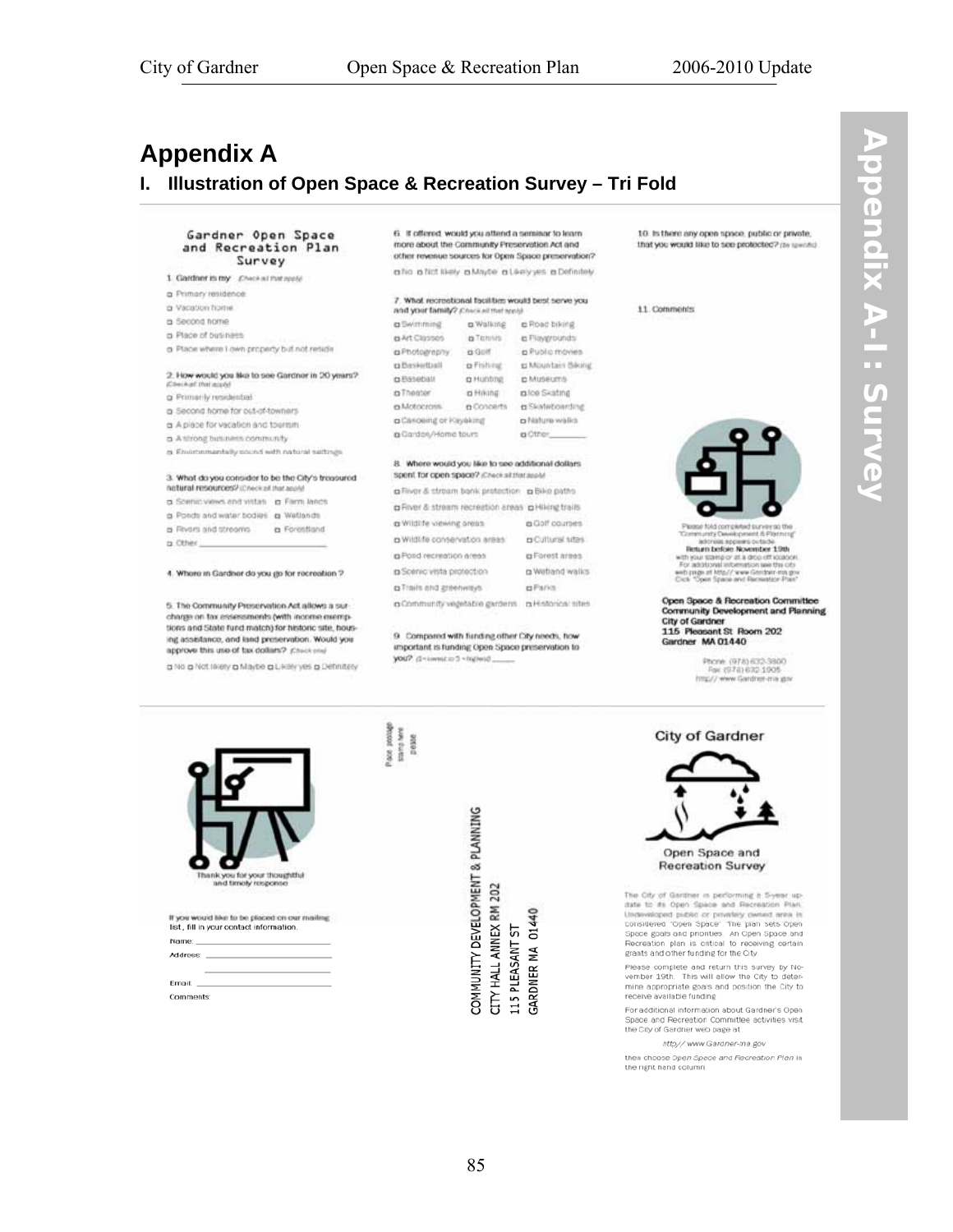#### <span id="page-93-0"></span>**II. Survey Results**

**Number of Surveys Distributed = Approximately 7000 Number of surveys Returned = 377 Participation rate =** *5.4%* 

| <b>1. Gardner is my:</b> (Check all that apply) |          |               | 2. How would you like to see Gardner in 20                     |                |
|-------------------------------------------------|----------|---------------|----------------------------------------------------------------|----------------|
| $\Box$ Primary residence                        |          | 374 (99.20%)  | <b>years?</b> (Check all that apply)                           |                |
| $\Box$ Place of business                        |          | 23 $(6.10\%)$ | $\Box$ Environmentally sound with natural setting 254 (67.37%) |                |
| $\Box$ Vacation home                            |          | $3(0.80\%)$   | $\Box$ A strong business community                             | 226 (59.95%)   |
| $\Box$ Place where I own property               |          |               | $\Box$ Primarily residential                                   | 221 (58.62%)   |
| but not reside                                  |          | 2 $(0.53\%)$  | $\Box$ Second home for out-of-towners                          | $(2.92\%)$     |
| $\Box$ Second home                              | $\theta$ |               | $\Box$ A place for vacation and tourism                        | 40 $(10.61\%)$ |

#### **3. What do you consider to be the City's treasured natural resources?** (*Check all that apply)*

| $\Box$ Ponds and water Bodies  | 279 (74.01%) | $\Box$ Wetlands  | $121(32.10\%)$ |
|--------------------------------|--------------|------------------|----------------|
| $\Box$ Forestland              | 192 (50.93%) | $\Box$ Farmlands | 86 (22.81%)    |
| $\Box$ Scenic views and vistas | 159 (42.18%) | $\Box$ Other     | 45 (11.94%)    |
| $\Box$ Rivers and Streams      | 142 (37.67%) | Dunn             | 3 $(0.1\%)$    |

#### **4. Where in Gardner do you go for recreation ?**

Dunn 138 (36.60%) (293 total responses to question 4)

**5. The Community Preservation Act allows a surcharge on tax assessments (with income exemptions and State fund match) for historic site, housing assistance, and land preservation. Would you approve this use of tax dollars?**  *(Check one)*

□ No 56 *(14.85%)* □ Not likely 62 *(16.45%)* □ Maybe 114 *(30.24%)* □ Likely, Yes 94 *(24.93%)* □ Definitely 69 *(18.30%)* 

#### **6. If offered, would you attend a seminar to learn more about the Community Preservation Act and other revenue sources for Open Space preservation?**

| □ No               | 56 (14.85%)   |
|--------------------|---------------|
| $\Box$ Not likely  | 62(16.45%)    |
| $\Box$ Maybe       | 122 (32.20%)  |
| $\Box$ Likely, Yes | 95 (25.20%)   |
| $\Box$ Definitely  | (8.75%)<br>33 |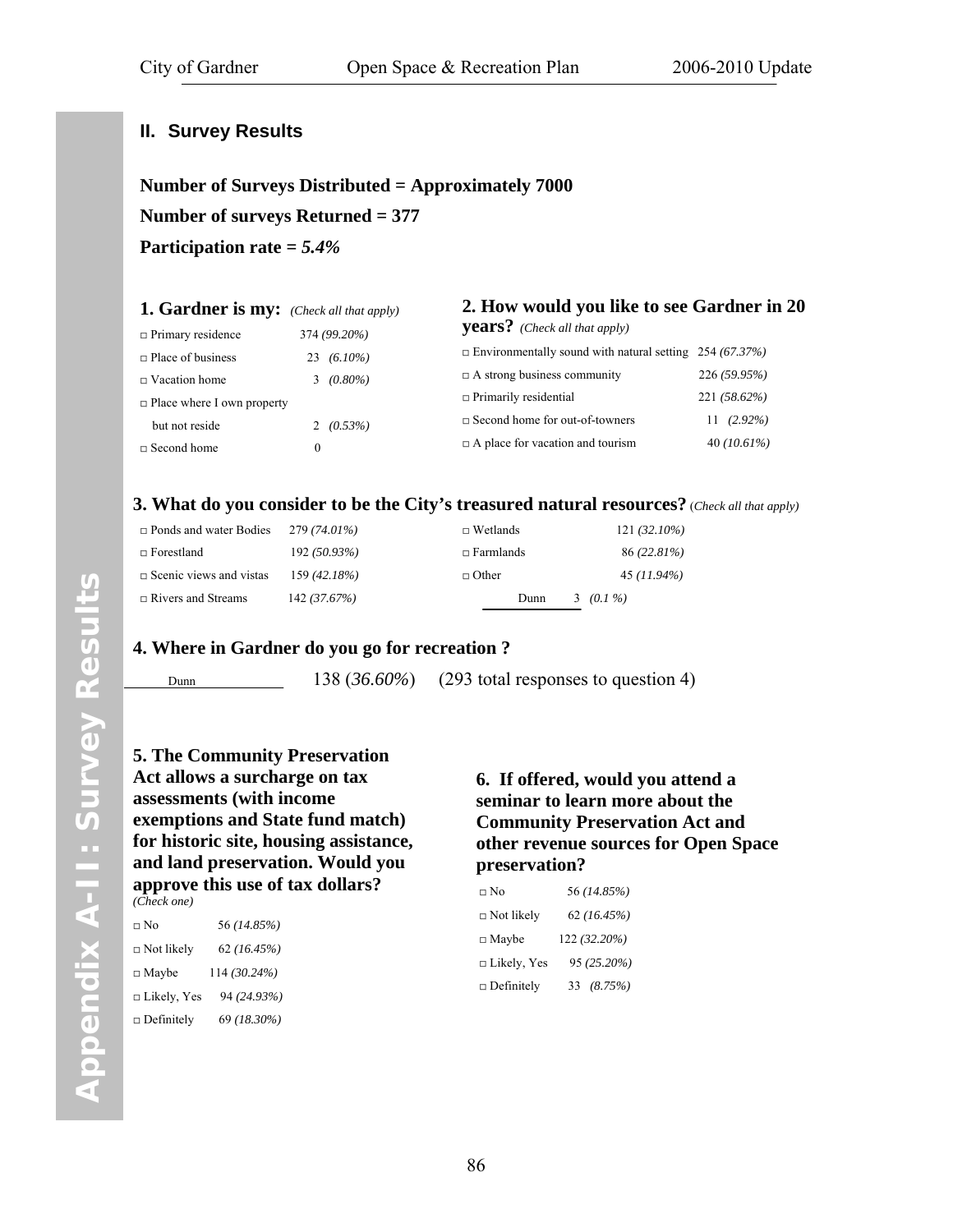# **7. What recreational facilities would best serve you and your family?** *(Check all that apply)*

| $\Box$ Walking              | 276 (73.21%)   | $\Box$ Golf              | 106 (28.12%)   |
|-----------------------------|----------------|--------------------------|----------------|
| $\Box$ Nature walks         | 218 (57.82%)   | $\Box$ Garden/Home tours | 104 (27.59%)   |
| $\Box$ Swimming             | 189 (50.13%)   | $\Box$ Mountain Biking   | 81 (21.49%)    |
| $\Box$ Concerts             | 183 (48.54%)   | $\Box$ Baseball          | 74 (19.63%)    |
| $\Box$ Hiking               | 179 (47.48%)   | $\Box$ Tennis            | 71 (18.83%)    |
| $\Box$ Theater              | 156 (41.38%)   | $\Box$ Art Classes       | 67 (17.77%)    |
| $\Box$ Playgrounds          | 138 (36.60%)   | $\Box$ Art Classes       | 67 (17.77%)    |
| $\Box$ Museums              | $134(35.54\%)$ | $\Box$ Photography       | $61 (16.18\%)$ |
| $\Box$ Canoeing or Kayaking | 127(33.69%)    | $\Box$ Basketball        | 59 (15.65%)    |
| $\Box$ Ice Skating          | 120(31.83%)    | $\Box$ Skateboarding     | 57 (15.65%)    |
| $\Box$ Public movies        | 120(31.83%)    | $\Box$ Hunting           | 45 (11.94%)    |
| $\Box$ Road biking          | $115(30.50\%)$ | $\Box$ Motocross         | 21(5.57%)      |
| $\Box$ Fishing              | $115(30.50\%)$ | $\Box$ Other             | 56 (14.85%)    |
|                             |                | X-Country Skiing         | $9(2.38\%)$    |

#### **8. Where would you like to see additional dollars spent for open space?** *(Check all that apply)*

| $\Box$ Bike paths                                   | 210 (53.32%) | $\Box$ River & stream bank protection | 128(33.95%)   |
|-----------------------------------------------------|--------------|---------------------------------------|---------------|
| $\Box$ Hiking trails                                | 194 (51.46%) | $\Box$ Historical sites               | 125(33.16%)   |
| $\Box$ Wildlife conservation areas                  | 189 (50.13%) | $\Box$ Wildlife viewing areas         | 119 (31.56%)  |
| $\Box$ Parks                                        | 185 (49.07%) | $\Box$ Scenic vista protection        | $92(24.40\%)$ |
| $\Box$ Pond recreation areas                        | 174 (46.05%) | $\Box$ Wetland walks                  | 80 (21.22%)   |
| $\Box$ Trails and greenways                         | 172 (45.62%) | $\Box$ Cultural sites                 | 79 (20.95%)   |
| $\Box$ Forest areas                                 | 151 (40.05%) | $\Box$ Golf courses                   | 72 (19.10%)   |
| $\Box$ River & stream recreation areas 138 (36.60%) |              | $\Box$ Community vegetable gardens    | 66 (17.51%)   |

#### **9. Compared with funding other City needs, how important is funding Open Space preservation to you?**

*(1=lowest to 5 =highest)* 3.48 (average) 354 responses to question 9 *(93.90%)* 

#### **10. Is there any open space, public or private, that you would like to see protected?**  *(Be specific)*

Total Responses to question 10 = 192 *(50.93%)* Comments with the word pond, river, stream, reservoir, lake, or other water body =  $91$ *(24.13%)* 

**11. Comments:** Total responses to question 11 = 144 *(38.20%)* Comments expressing concerns regarding overdevelopment = 41 *(10.88%)*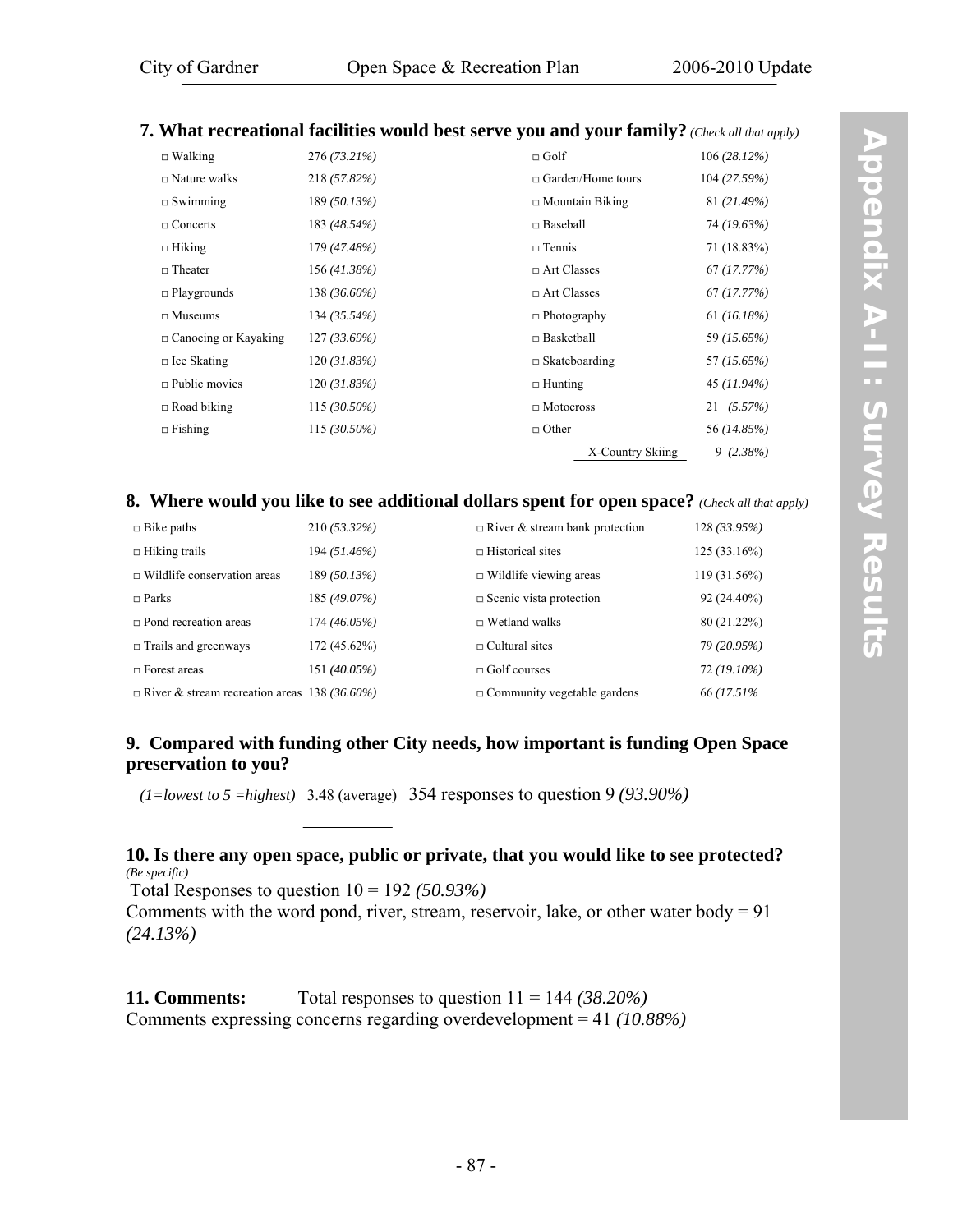| <b>Item</b>    | <b>Event</b>                  | Date     | <b>Time</b>                         | Location           |
|----------------|-------------------------------|----------|-------------------------------------|--------------------|
| 1              | "Kick off" meeting            | 08/17/05 | $3:30 \text{ pm} - 5:00 \text{ pm}$ | Annex CR           |
| $\overline{2}$ | <b>Committee Meeting</b>      | 09/06/05 | 10:30 am-12:00 pm                   | Annex CR           |
| 3              | <b>Committee Meeting</b>      | 09/14/05 | 10:30 am -12:00 pm                  | Annex CR           |
| $\overline{4}$ | <b>Committee Meeting</b>      | 09/27/05 | 10:30 am -12:00 pm                  | Annex CR           |
| 5              | <b>Committee Meeting</b>      | 10/11/05 | $10:30$ am $-12:00$ pm              | Annex CR           |
| 6              | <b>Committee Meeting</b>      | 10/25/05 | 10:30 am -12:00 pm                  | Annex CR           |
| 7              | <b>Survey Distribution</b>    | 11/05/05 | $9:00$ am - 2:00 pm                 | Annex CR           |
| 8              | <b>Survey Telethon</b>        | 11/14/05 | $4:00 \text{ pm} - 8:00 \text{ pm}$ | Annex CR           |
| 9              | <b>Committee Meeting</b>      | 11/15/05 | $10:30$ am $-12:00$ pm              | Annex CR           |
| 10             | <b>Committee Meeting</b>      | 11/29/05 | $10:30$ am $-12:00$ pm              | Annex CR           |
| 11             | <b>Sub-Committee Meeting</b>  | 12/07/05 | $10:30$ am $-12:00$ pm              | Annex CR           |
| 12             | <b>Committee Meeting</b>      | 12/13/05 | $10:30$ am $-12:00$ pm              | Annex CR           |
| 13             | <b>Special Meeting</b>        | 12/20/05 | $10:30$ am $-12:00$ pm              | Annex CR           |
| 14             | <b>Public Hearing</b>         | 01/04/06 | 6:30 pm - $8:00$ pm                 | <b>LHM</b> Library |
| 15             | <b>Committee Meeting</b>      | 01/17/06 | $10:30$ am $-12:00$ pm              | Annex CR           |
| 16             | <b>Committee Meeting</b>      | 01/24/06 | $10:30$ am $-12:00$ pm              | Annex CR           |
| 17             | <b>Planning Board Meeting</b> | 02/14/06 | $7:00 \text{ pm} - 8:00 \text{ pm}$ | Annex CR           |
| 18             | <b>Committee Meeting</b>      | 03/07/06 | $10:30$ am $-12:00$ pm              | Annex CR           |

#### **III. Record of Open Space and Recreation Committee Activity**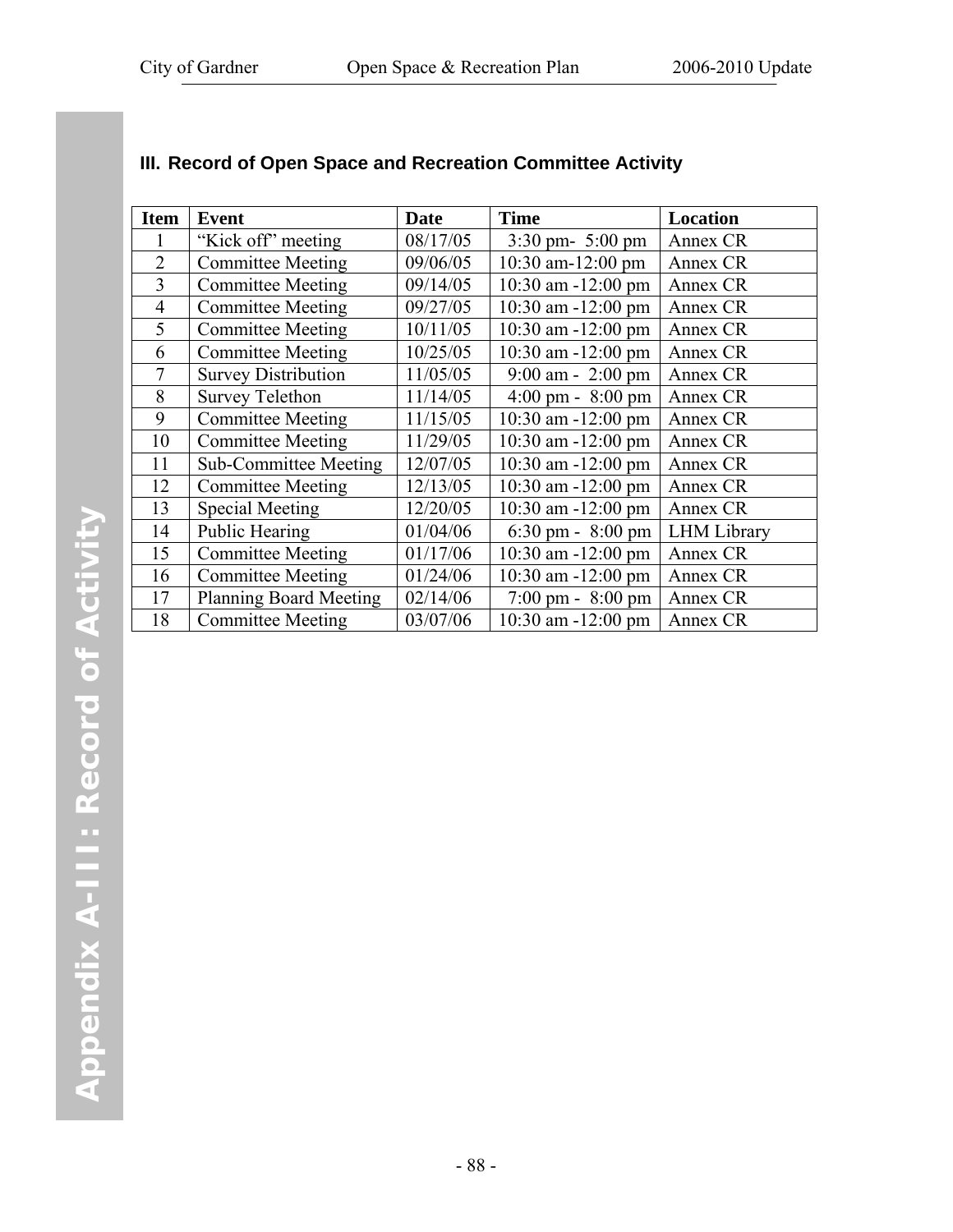## **IV. Open Space Solicitation to Contribute**

# CITY OF GARDNER DEPARTMENT OF COMMUNITY DEVELOPMENT AND PLANNING



July 19, 2005

TO: Distribution

• Board of Health • Chamber of Commerce • City Council Conservation Commission Engineering / Survey • Gardner Community Land Trust • Gardner Redevelopment Authority • Municipal Grounds Commission • North Central Pathway • Planning Board • Public Works • Square Two • Zoning Board

#### SUBJECT: **Open Space and Recreation Plan**

Greetings all,

Some of you may be aware the City's current 5-year Open Space and Recreation Plan is due to expire at the end of August. This important document is critical to the continued responsible management of our open space and is a pre-requisite for many grants and other funding sources available to the City.

While individual participation is voluntary when developing an Open Space Plan, both public input and City Official's involvement are required. We are therefore forming an Open Space Committee to guide the efforts of updating and developing the next 5-year Open Space and Recreation Plan. As a recipient of this letter, you or your delegate, are invited to contribute on the Open Space Committee.

I will schedule a *kickoff* meeting within the next few weeks, based upon response to this request. I expect the effort to involve at least one meeting each month, with a target completion by the end of December. Please respond before August 1, 2005 by email at  $d$ keeney@gardner-ma.gov or interoffice mail (address below) regarding your interest and availability, or if you have any questions.

I am attaching a brief article *The Importance Of Planning For Open Space And Recreation* for those less familiar and to help explain what to expect from the effort.

Thank you for a thoughtful and timely response. Sincerely,

*Daniel P. Keeney Project Manager Community Development and Planning dkeeney@gardner-ma.gov 978 632-3800*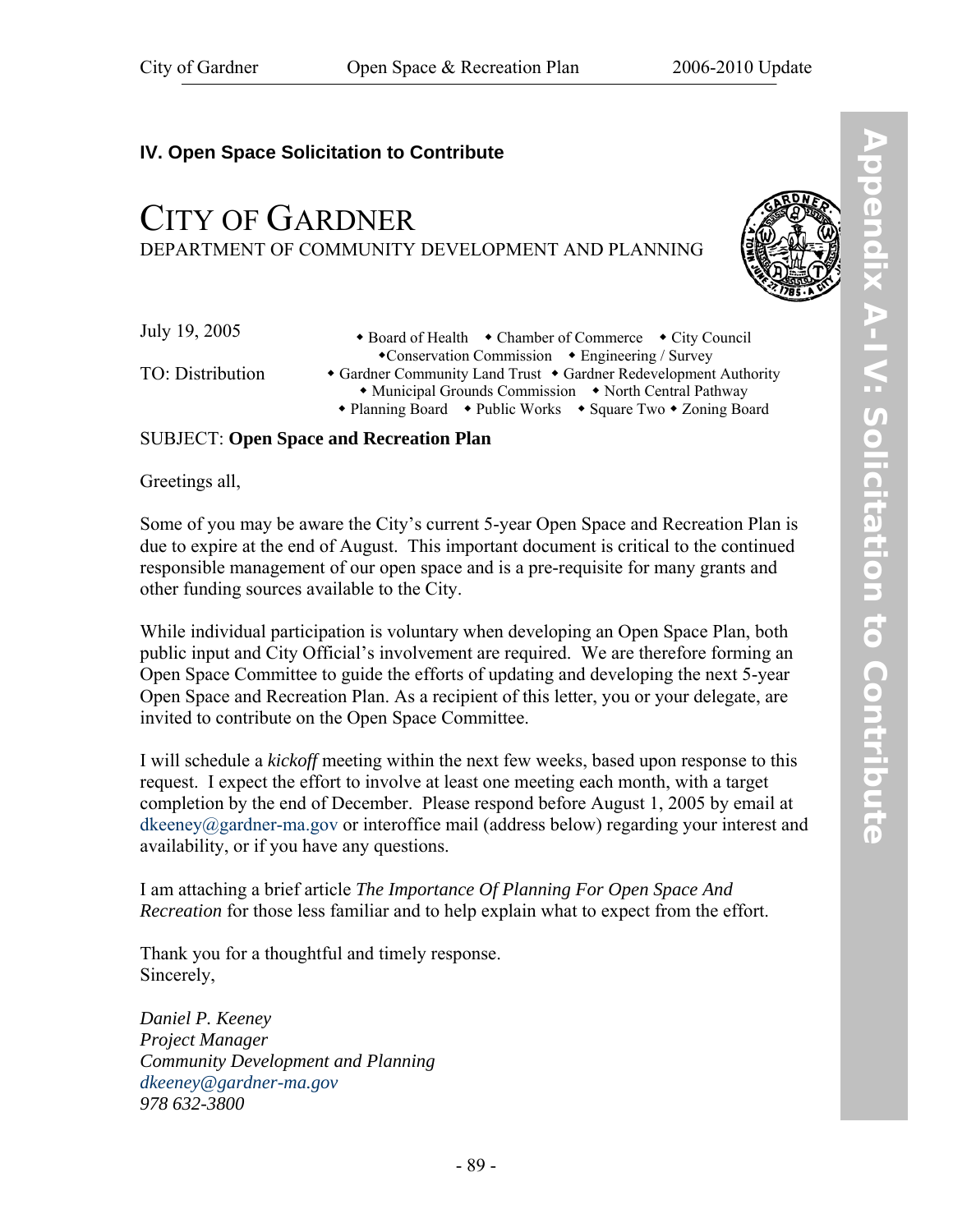#### <span id="page-97-0"></span>**V. Record of Public Meeting to Solicit Public Input**

January 4, 2006

The purpose of this public meeting was to inform the public regarding activities to update the existing Open Space and Recreation Plan and to receive public input. There were nineteen people in attendance.

Handouts included:

- 1. Document containing the presentation (attached)
- 2. Details of responses to questions 10 and 11 from the survey

3. Details of current status of inventory of open space list depicting Chapter 61,

Municipal, Protected, and Unprotected parcels.

Maps showing:

- 1. Water Resources
- 2. High Ridge Wildlife Area
- 3. Chapter 61 parcels
- 4. Open Space Level of Protection
- 5. Properties and State Use Code
- 6. Open Space Protection Purpose
- 7. Open Space Ownership, Public / Private

These maps were hung about the room and were available for viewing before and throughout the meeting.

In addition to soliciting public comment, the committee presented:

- A brief overview of the reasons for having an Open Space and Recreation Plan (presented by Rob Hubbard, Director, Community Development & Planning)
- The process used to perform the update to the existing plan (presented by Rob Hubbard)
- An updated inventory of open space and recreation parcels (presented by Rich Turcotte, Agent, Conservation Commission)
- Results of the recent open space and recreation survey (presented by Dan Keeney, Project Manager, CD&P)
- The City's performance regarding goals and actions from the previous Open Space and Recreation Update (presented by Rob Hubbard)
- Proposed Open Space and Recreation needs analysis and vision, to be used to develop goals for the current update. (presented by Dan Keeney)
- Next Steps (presented by Dan Keeney) Expected to occur over the next 3 months
	- 1. Complete the Open Space Inventory
	- 2. Develop Goals and a five year Action Plan
	- 3. Complete writing the plan

 4. Hold a Public Hearing and solicit comments from appropriate Boards and **Commissions** 

5. Print and distribute final draft

#### **PUBLIC INPUT**

Mr. Roland Bartl spoke in support of the Greenwood Pool and requested the Committee include provisions for the pool in the updated Open Space and Recreation Report. Mr. Bartl also expressed his observation that, based on the maps the committee presented, Gardner possesses a high ratio of Open Space to Non Open Space, as compared with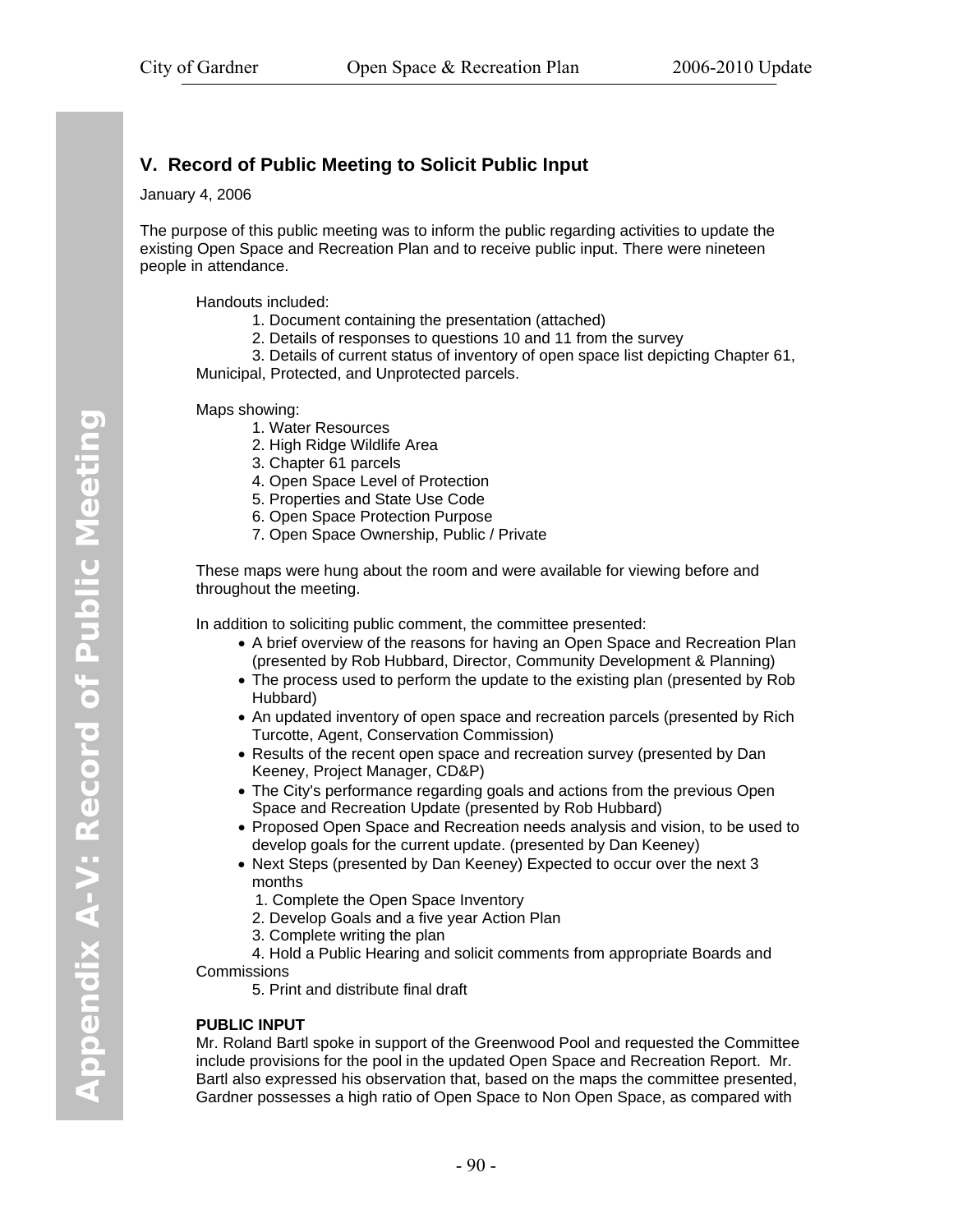other communities, and suggested that because of this it may be appropriate to elevate the priority of recreational activities, such as the Greenwood Pool restoration effort, as part of the Open Space and Recreation Plan recommendations. Other comments from attendees included:

1. A question regarding Inventory Prioritization,

2. Two questions regarding playground location,

3. Support for a Scenic Roadway Ordinance,

4. Support for extending the existing Bike Path, and

 5. Acknowledgement of the Open Space and Recreation Committee for materials presented.

The Open Space and Recreation Committee encouraged everyone to attend and comment. In particular, stakeholders who stand to advance their purposes through alignment with the potential goals of the Open Space and Recreation Plan were urged to comment. If anyone wishes to comment and were unable to attend, please forward comments to:

 US MAIL: Open Space and Recreation Committee 115 Pleasant St., Room 202 Gardner, MA 01440 PHONE: 978 632-3800 FAX: 978-632-1905 EMAIL*: dkeeney@gardner-ma.gov*

Information regarding Open Space and Recreation Committee activities may be found on the City's website at http://www.Gardner-Ma.gov. Look for the Open Space and Recreation link in the right hand column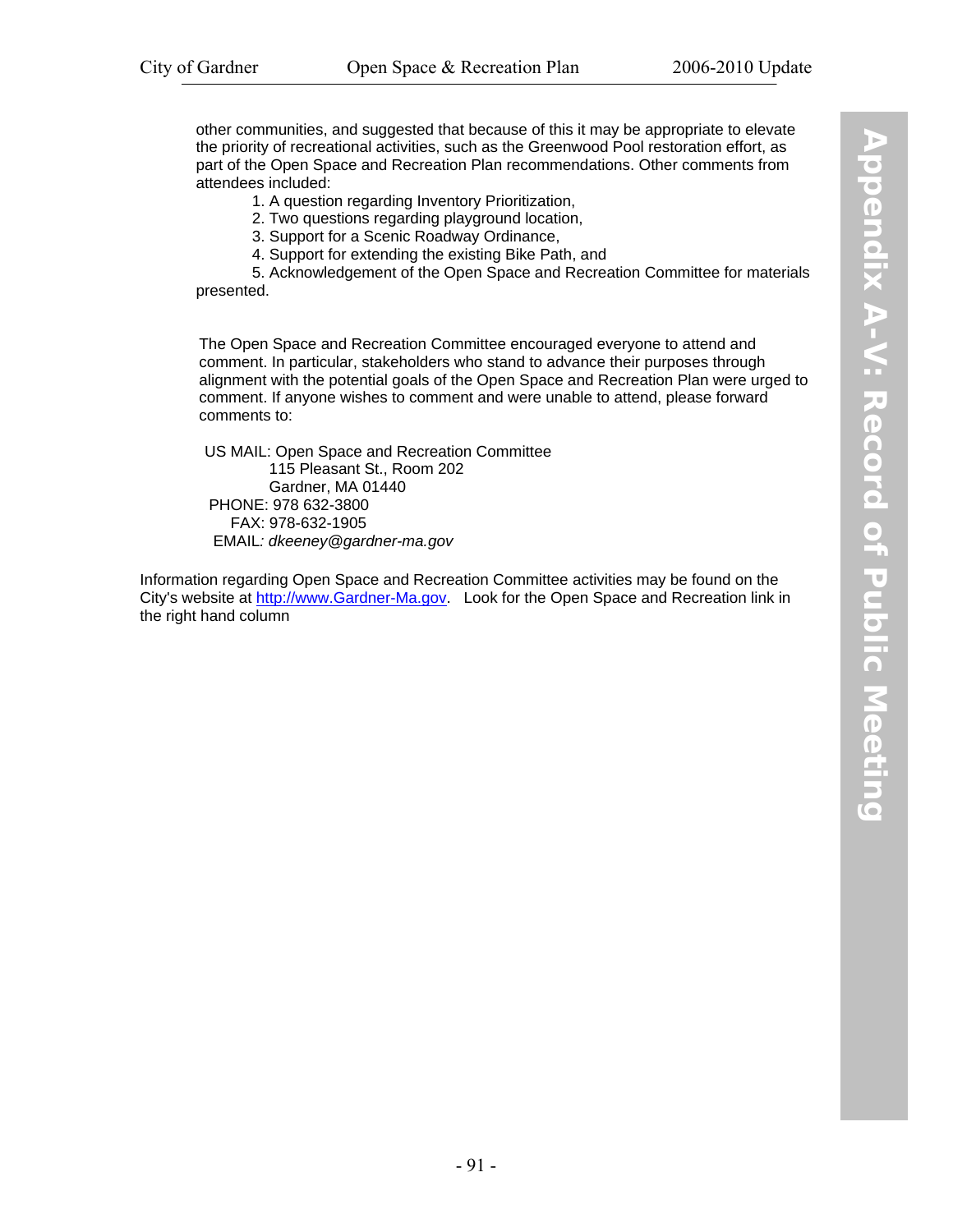## <span id="page-99-0"></span>**VI. Letter of Public Input**

# **Greenwood Memorial Swim Club**

------Greenwood Memorial Bathhouse, 69 Park Street, Gardner, MA 01440- -----

November 16, 2005

Open Space & Recreation Committee Community Development and Planning City of Gardner 115 Pleasant Street, Room 202 Gardner, MA 01440

#### **Re: Open Space and Recreation Plan - Greenwood Memorial Pool**

Dear Open Space & Recreation Committee: Dear Dan Keeney:

As the City of Gardner prepares its 5-year Open Space and Recreation Plan I wish to draw your attention to the Greenwood Memorial Bathhouse and Pool - the condition it is in today, the long history it has, and most importantly the future potential it may have in serving the residents of the City of Gardner and the surrounding region. I am writing as President of the Greenwood Memorial Swim Club and on behalf of the Club's Board of Directors.

The recent 90th birthday reception for the Greenwood Bath House celebrated the breadth of sports and recreation services that this facility does provide: Swim lessons, Gardner High School Swimming, Greenwood Memorial Swim Club (a registered United States Swimming competitive swim team), Special Olympics program, recreation team, swimming for seniors, and open swim hours for the general public. Yet, the pool is in dire straights. The physical plant is rapidly deteriorating possibly beyond the point where repair is feasible. Space limitations and the facility's condition severely limit the income potential of Greenwood programs. With City of Gardner subsidies and small private donations the facility is kept open on a shoestring budget that is insufficient to sustain the cost of maintaining and operating the facility in the long term.

Based on our preliminary investigations and United States Swimming publications, the present operational model at the Greenwood pool cannot succeed financially without continuous public subsidies. To achieve more financial independence over time it appears that a multi-use pool complex should be considered that would offer a much wider variety of programs and services than what Greenwood presently can provide. Based on years of experience, United States Swimming has developed a facility model for success, which typically includes three separate pools, including an Olympic-size competition pool and a fun and recreation "splash pool" for adults and children. The emphasis in our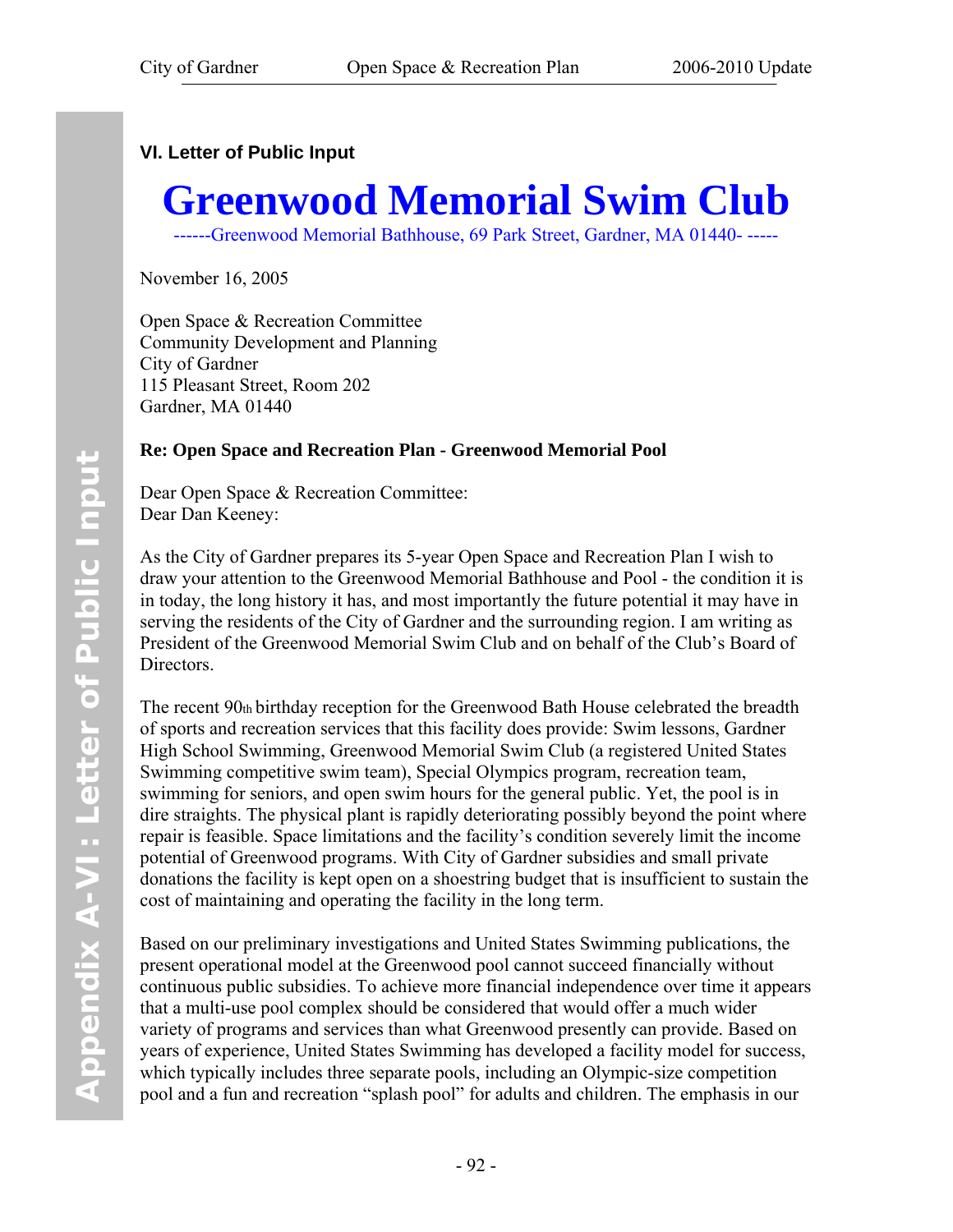#### ------Greenwood Memorial Bathhouse, 69 Park Street, Gardner, MA 01440- -----

climate zone is on year-round indoor operations for most of the facility to drive the needed income.

For the new Open Space and Recreation Plan, we propose the rehabilitation and upgrade of the Greenwood Memorial Pool as a high priority. The immediate first actions would be:

1. Study the demographic characteristics and projected growth trends of the region to ascertain the needs and opportunities for aquatic sports and recreation programs and services in Gardner.

2. Develop a business plan with programs and program options to serve the identified needs and opportunities and to determine facility needs to support such programs. 3. From this would emerge a conceptual facilities plan and model that takes into consideration the site's limitations and the existing improvements to the extent that they are usable.

The conceptual facilities and business plans should address the possibility for a phased construction schedule. This conceptual facilities plan, together with the business plan, can be used to raise funds and drive investments to implement the plan and build the aquatics center. At the Greenwood Pool's 90th birthday celebration we have announced that this effort would cost approximately \$50,000. United States Swimming has offered their expertise in certain areas, which might reduce the cost somewhat. We are also working to help raise the funds necessary to do this preliminary work.

This approach leaves it entirely open at this point, what shape or form a future aquatics center at Greenwood may take, or whether it would include the existing pool(s) or not, or how much outdoor v. indoor recreation space would be offered. However, three ingredients emerge at this time as being essential for a financially self-sustaining aquatics center with only limited and predictable City support:

- Diversity in recreation, fitness, and sport programs;
- Highly energy efficient design and use of renewable energy sources minimizing or eliminating reliance on fossil fuels; and
- Capacity to host major swimming competitions in a 50-meter Olympic-size pool.

The availability of needed parking spaces is a concern that may require creative solutions especially around events.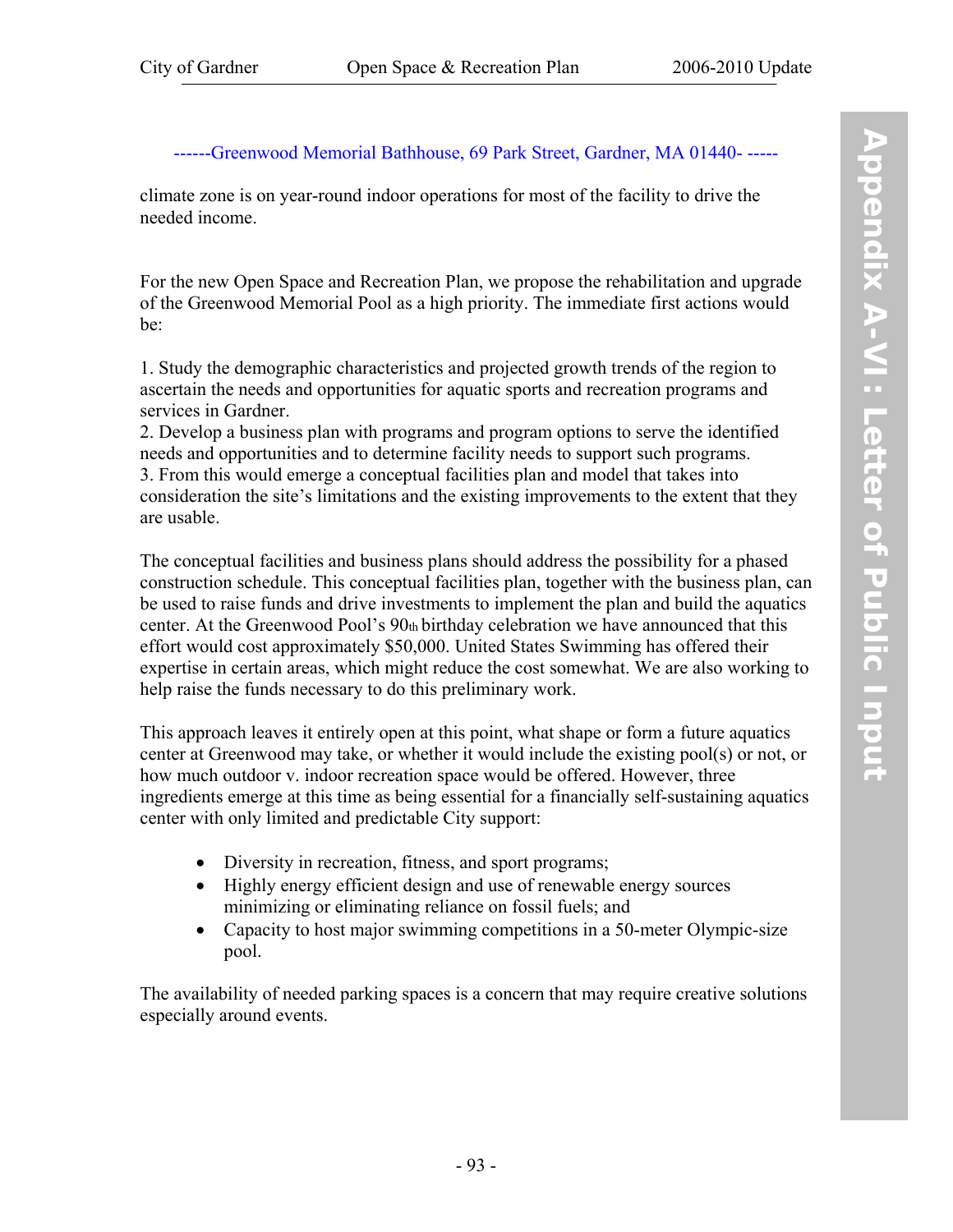------Greenwood Memorial Bathhouse, 69 Park Street, Gardner, MA 01440- -----

We hope you will take this suggestion into consideration and find it useful for incorporation into the Open Space and Recreation Plan. Please do not hesitate to contact me if you have any question, desire further clarifications, or wish to meet with me to discuss this further.

Sincerely,

Bland Bark

Roland Bartl President Greenwood Memorial Swim Club (GMSC)

11 Winslow Street Gardner, MA 01440 978-630-1727 (h) 978-264-9636 (w) bartlus@localnet.com

cc: Robert L. Hubbard, Director, Department of Community Development & Planning GMSC Board of Directors Gerald St. Hilaire, Mayor, City of Gardner Trustees, Greenwood Memorial Pool Friends of the Greenwood Pool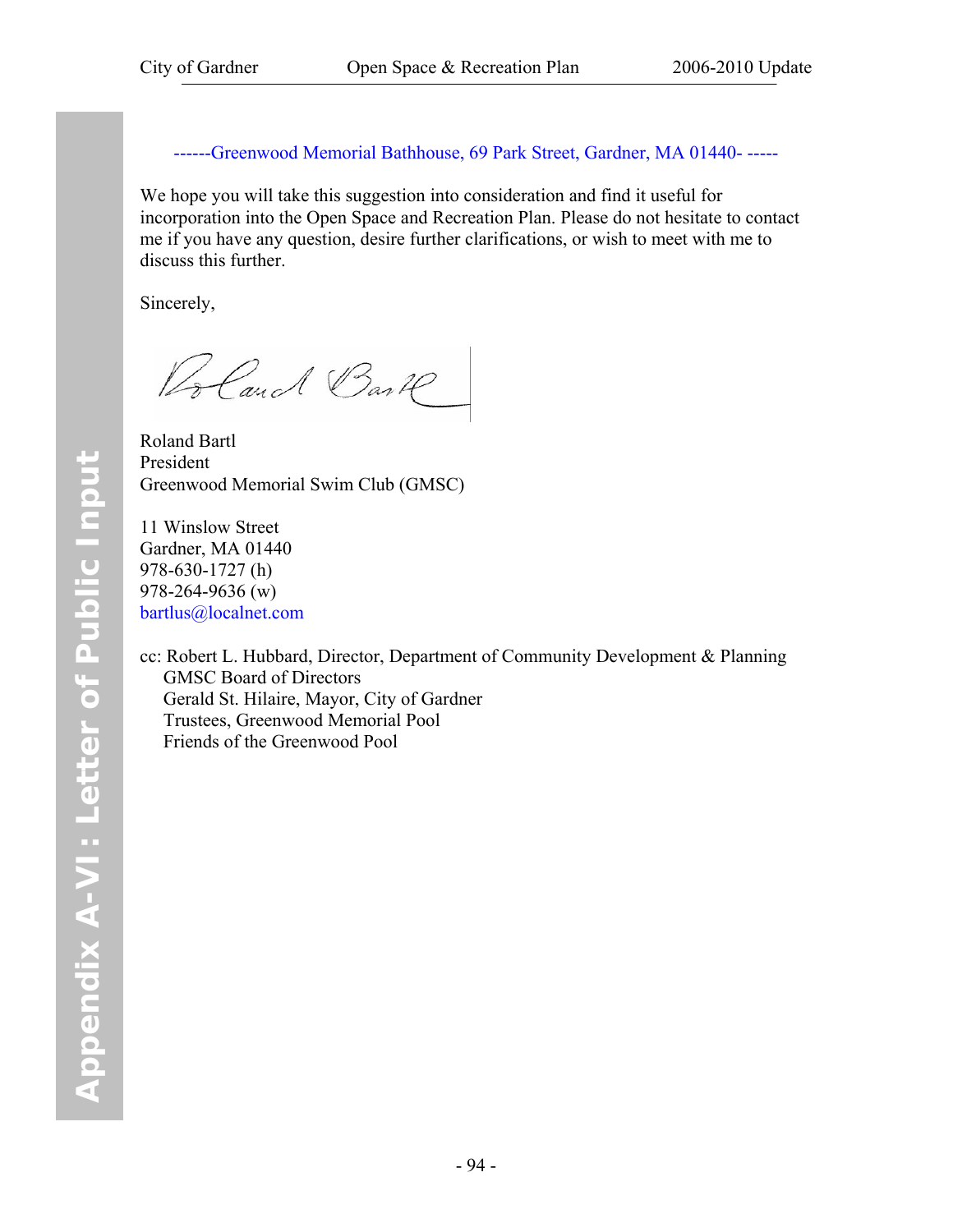#### **VII. News Articles**

*The Gardner News, Wednesday January 4, 2006 - page3* 

#### **Public Meetings**

Gardner Open Space and Recreation Committee forum, to seek public input for City's recreational plan update, in Gardner Library at 6:30 p.m.

#### **Home News**

OPEN SPACE COMMITTEE – The City of Gardner Open Space and Recreation Committee will host a public meeting on Jan.4 from 6:30 p.m. to 8:30 p.m. at Levi Heywood Memorial Library. The purpose of this public meeting is to inform the public regarding activities to update the existing Open Space and Recreation Plan and to receive public input. The committee will present a summary of recent activites and progress, and encourages all to attend and comment.

#### *The Gardner News, Monday January 9, 2006 - page 1*  **Officials need help updating Gardner's open space plan**

Gardner's Open Space and Recreation members still need public input about which resources the City should protect and invest in and how to best protect them.

So far, the committee has held a public forum at City Hall, Wednesday, and conducted a citywide survey with the help of the Leo's Club. But Community Development and Project Manager Daniel Keeney said city officials need ever more public input as they update the City's Open Space and Recreation master plan.

The creation of the Gardner's bike path, a sewer extension to the municipal golf course and various other measures came out of previous recreational plan updates.

Keeney provided residents with copies of the handouts from Wednesday's open space meeting, including a presentation about Gardner's current open space and recreation resources.

At lat week's City Hall meeting, city officials also gave out a current inventory of Gardner's open space, including municipal, protected and unprotected parcels.

City officials displayed maps at the meeting featuring Gardner's water resources, the High Ridge Wildlife Area, and who owns various public and private parcels.

 Besides soliciting public comment, Community Development and Planning Director Rob Hubbard gave a brief overview of the reasons for having an Open Space and Recreation Plan and the process being used to update the existing plan.

 Conservation Commission Agent Richard Turcotte outlined Gardner's current inventory of open space and recreation parcels and Keeney discussed the results of the recent open space and recreation survey. Hubbard also discussed the city's progress in achieving previous open space and recreation goals.

 Nineteen people came to the meeting. Roland Bartl spoke in support of the Greenwood Pool and asked that the open space plan include provisions to help improve it. Other residents at last week's meeting asked questions about playground location, creating a scenic roadway ordinance and expressed support to extend Gardner's bike path.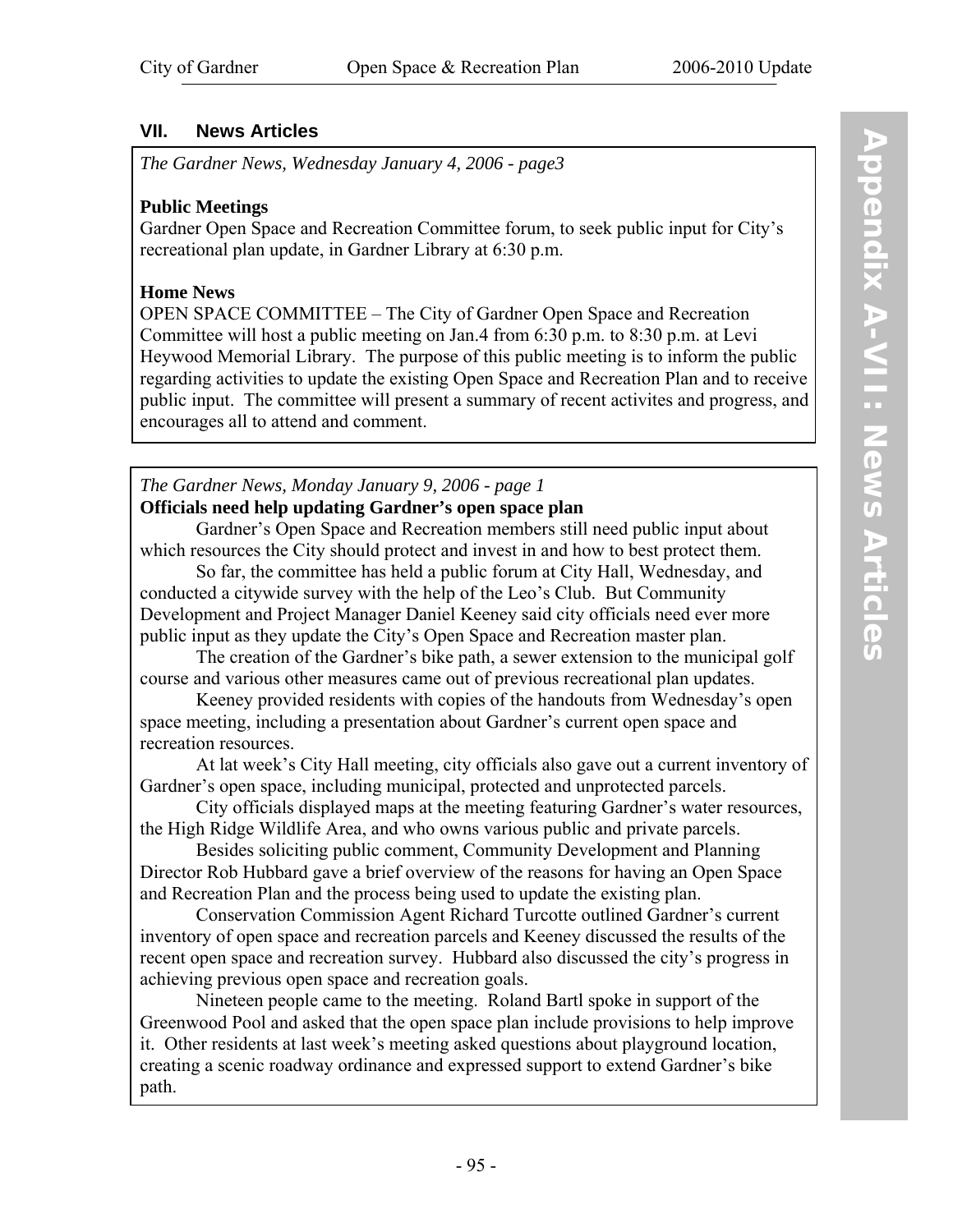*The Gardner News, Monday January 9, 2006 - page 1*  **Officials need help updating Gardner's open space plan** (continued)

 Residents who couldn't come to the meeting, but still want to provide input or get information about the open space or recreation plan can send letters to : Gardner's Open Space and Recreation Committee, 115 Pleasant Street, Room 202, Gardner, MA 01440 or call Keeney at (978) 632-3800. Residents can also send Faxes to (978) 632-1905 or email Keeney at dkeeney@gardner-ma.gov. The city's website, www.gardner-ma.gov, contains information about the Open Space and Recreation Committee's activities under the Open Space and Recreation link in the right-hand column.

daxelrod@thegardnernews.com

*The Gardner News, Saturday February 25, 2006 - page 1* 

#### **City's open space plan close to finished**

By Daniel Axelrod - News Staff Writer Published On Saturday, February 25, 2006

GARDNER — A comprehensive report to help ensure that Gardner's open space is preserved might be finished by April, Planning and Development Department project manager Daniel Keeney said Friday.

The more than 100-page report entitled "Gardner's Open Space and Recreation Plan" sets the framework for how Gardner's leaders will manage the city's recreational assets and open space for years to come.

The report was originally written in 1986 and updated during 1994, 2000 and this year. Previous recreational plans led to the creation of Gardner's bike path, a sewer extension to the municipal golf course and several other measures.

Open space accounts for 29 percent of Gardner, or 8,514 acres, Keeney said.

City officials define open space as any publicly- or privately-owned undeveloped property that's worth conserving or using for recreation.

"Gardner has actually gained open space since the last time this Open Space and Recreation Plan was updated in 2001," Keeney said. "The city's open space increased by 7 percent — it was 7,976 acres."

City officials have bought land to conserve it, but mainly the city's system for keeping track of open space is more accurate than it used to be, Keeney said.

"We now use a combination of the Massachusetts Geologic Information System and assessor's office data to track our open space, but we used to just use the assessor's data," Keeney said. "The Mass. GIS is a computerized database of all the properties in the state."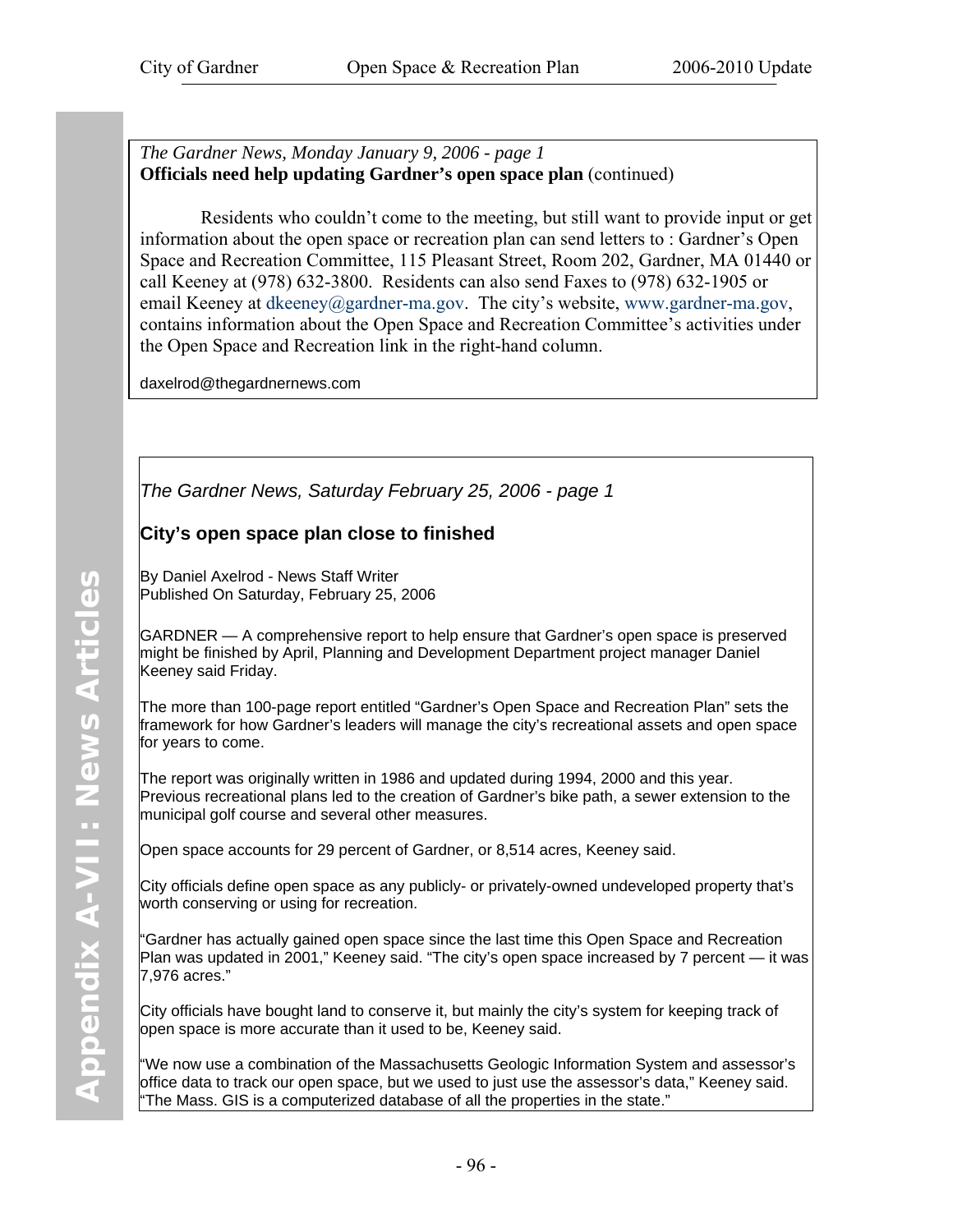During recent years, Gardner hired a GIS certified engineer, and purchased the necessary equipment to improve the quality of the city's land records.

Of that 8,514 acres, 4,199 acres are permanently protected. Another 924 acres are Chapter 61 properties, which means they are protected but with time limits.

Landowners can apply with the city for development restrictions on property in exchange for a reduced tax rate.

If the landowners don't develop their property after a set period of time, they either lose their tax benefit, or the city has the first chance to buy property, Keeney said.

Additionally, 889 acres of land mostly owned by the city has limited protection. The city could decide to build upon or sell that land at any time. Another 2,502 acres of open space are privately-owned and not protected at all.

Keeney is hopeful he'll be ready to distribute a draft of the open space report by the first week of March to the Planning Board, Conservation Commission, City Council, Board of Health and other city officials.

"The city officials are required to review it and comment on it before the plan can be released to the public," Keeney said. "We've already gotten public input, and once we get city officials' blessing, the state could review and approve the report during April."

daxelrod@thegardnernews.com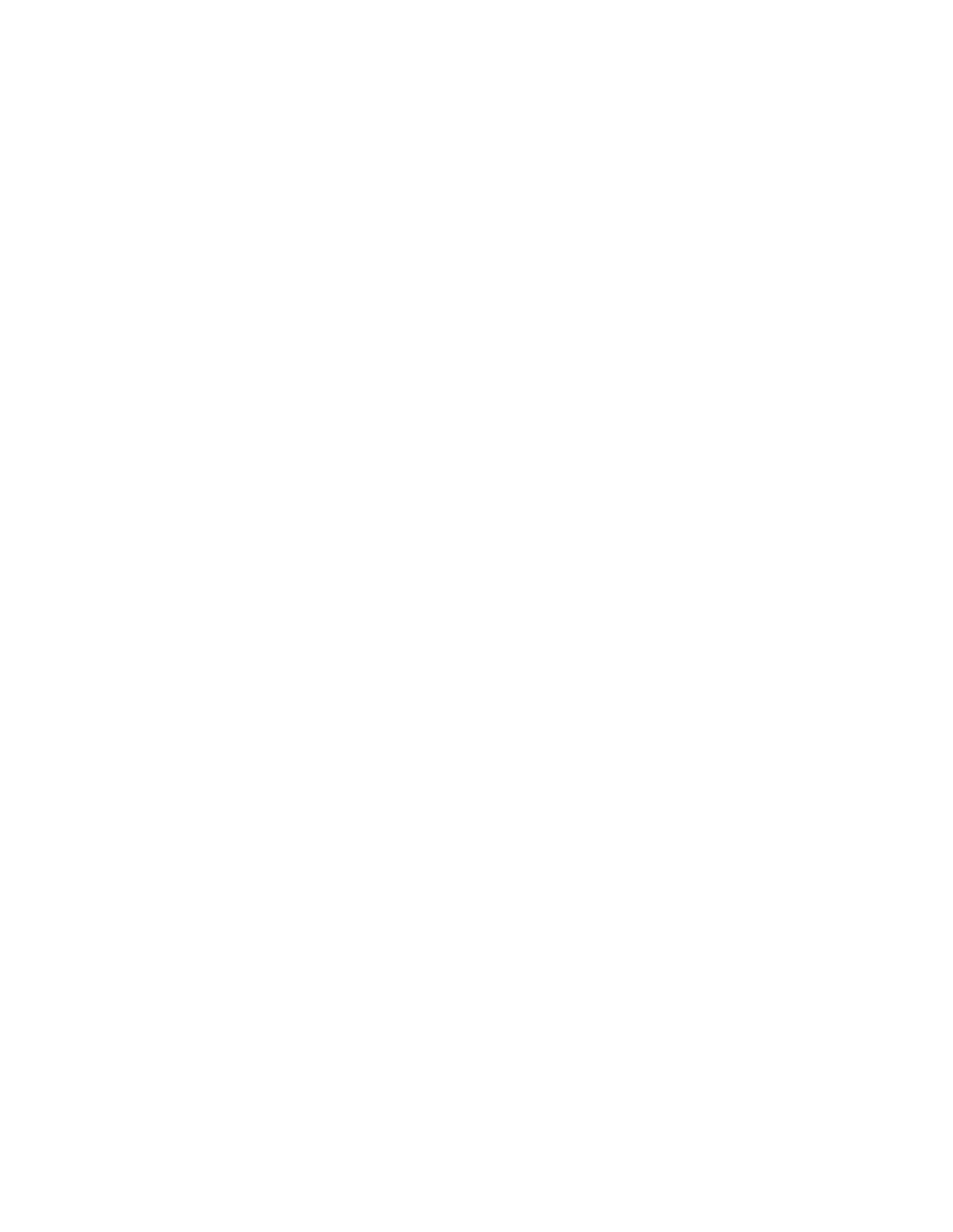# **Appendix B: ADA/504 Self Evaluation 1/1/05**



## **City of Gardner 95 Pleasant Street, Gardner, MA 01440**

# **ADA/504 Self Evaluation and Transition Plan**



**January 2005**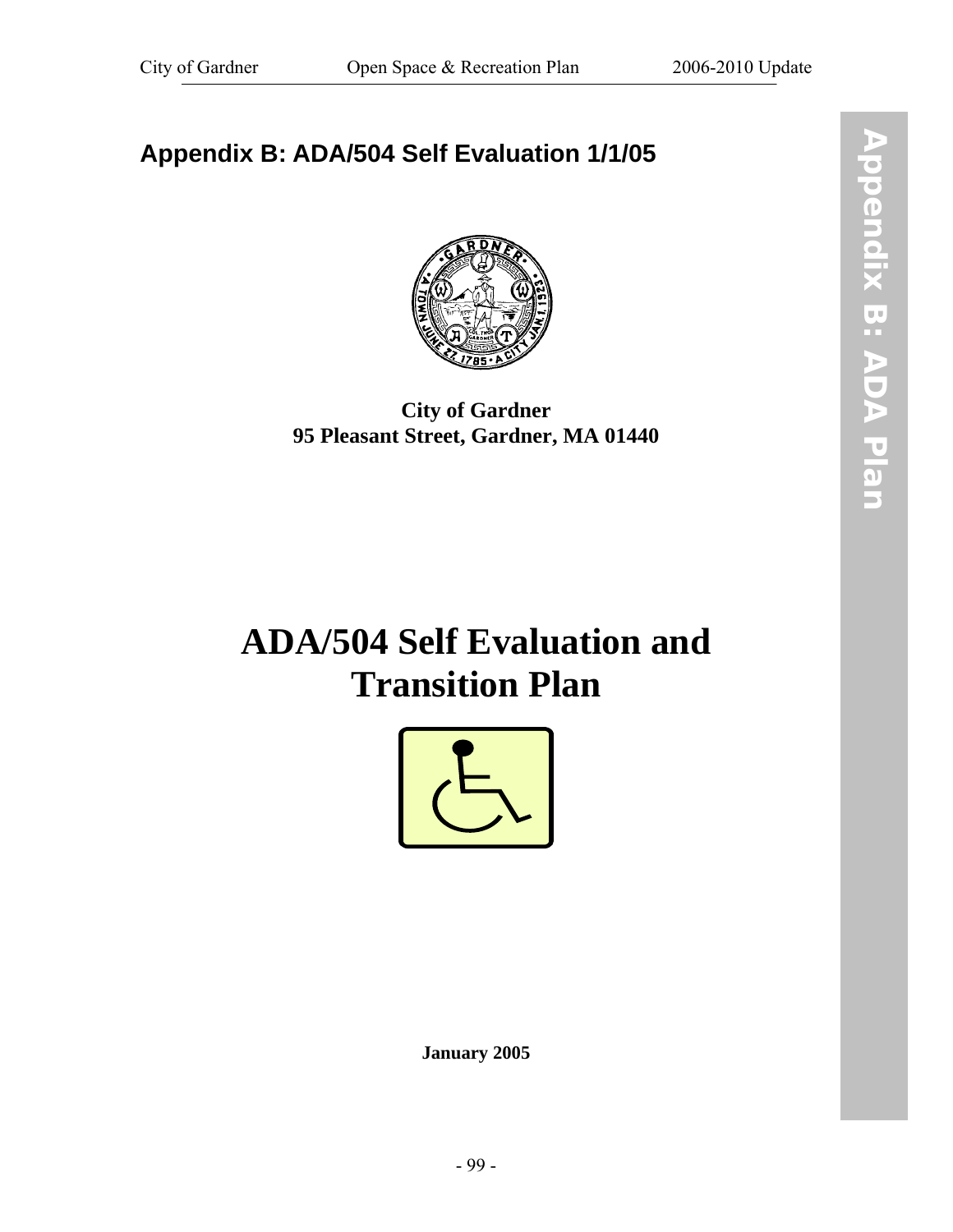#### **CITY OF GARDNER ADA/504 Self-Evaluation and Transition Plan Update - January 2005 -**

#### **Introduction**

This Self-Evaluation and Transition Plan Update is divided into five sections: Access to Municipal Buildings and Other Facilities; Communication Access; Municipal Employment; Public Transportation; and Municipal Policies and Procedures. The goal of this plan is guide the City's efforts to provide equal access and opportunity for all persons to the City's facilities and services.

While there remain many identified barriers to universal access, the City has made substantial progress since the last evaluation and plan update in May 2000.

#### **Access to Municipal Buildings and Other Facilities**

*City Hall (95 Pleasant Street)* – Fully accessible. The marking of parking spaces in the recently repaved parking lots that serve City Hall is under review and may require modification.

*City Hall Annex (115 Pleasant Street)* – Fully accessible. The marking of parking spaces in the recently repaved parking lots that serve City Hall is under review and may require modification.

*Levi Heywood Memorial Library (55 West Lynde Street)* – Fully accessible. This is a new facility initially occupied in late 2004.

*Senior Center (294 Pleasant Street)* – The City's Council On Aging moved to this location in 2004 after a fire seriously damaged the Mary Kane Building. The first floor is now handicapped accessible via a newly installed ramp. The City's 2005 Community Development Block Grant (CDBG) application is seeking funds to complete plans and specifications to make the building fully accessible. Funds for implementing these plans will be sought in the 2006 CDBG application.

*Police Department Headquarters (31 City Hall Avenue)* – The existing front door does not meet ADA guidelines. The budget request for 2006 will include funds to retrofit the door to meet ADA requirements.

*Fire Department Headquarters (70 City Hall Avenue)* – The existing entryway does not meet ADA guidelines. The budget request for 2006 will include funds to modify the entryway according to ADA requirements.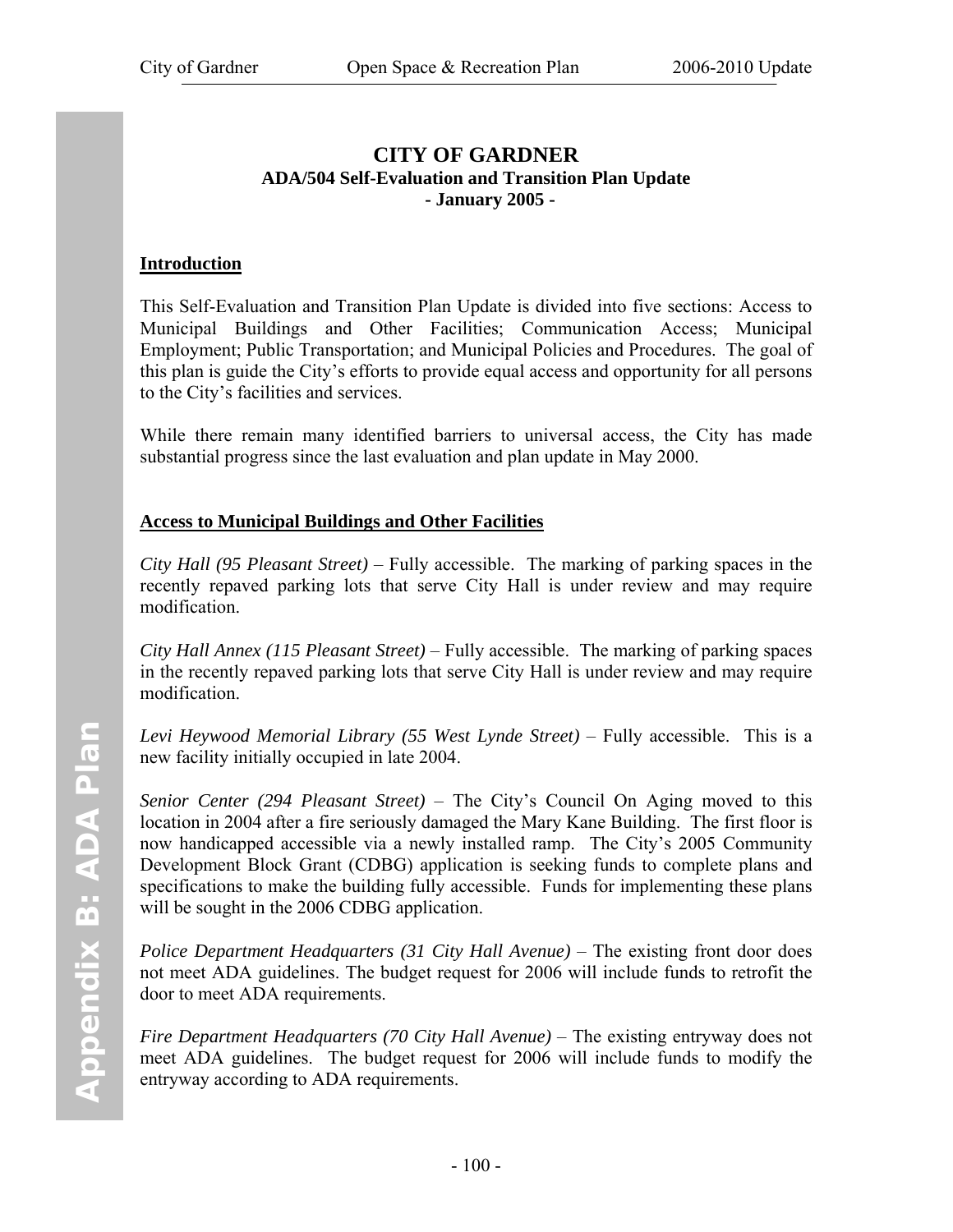*Gardner Municipal Golf Course (152 Eaton Street)* – The golf course provides fully accessible parking and disembarking areas for handicapped persons. The driving range and maintenance facility are fully accessible. There are annual events at the course for disabled golfers. The course is not fully accessible to wheelchairs because of the steeply rolling topography. The locker rooms and restrooms are fully accessible, but the restaurant facility located on the second floor of a building constructed in 1772 is not. No plans exist for making the second floor fully accessible due to funding constraints.

*North Central Pathway* – The existing four (4) miles of pathway are fully accessible. When completed, the entire sixteen (16) miles of pathway connecting downtown Gardner to downtown Winchendon will be fully accessible. The remaining twelve (12) miles will be completed as funding allows.

*Greenwood Memorial Bath House (69 Park Street)* – This facility, built in the early 1900's is not readily accessible. The City's 2004 Community Development Block Grant (CDBG) application included funds to complete plans and specifications to make the building fully accessible. That design work is currently underway. Funds for implementing these plans will be sought in the 2005 CDBG application.

#### *Greenwood Memorial Outdoor Pool (69 Park Street)* – Fully accessible.

*Neighborhood Playgrounds (Various Locations)* – The City has five (5) neighborhood playgrounds. Pulaski Playground, completely rehabilitated in 1998/99, is the only one that is fully accessible. Due to funding constraints, there are currently no plans to create universal access in the other playground. The City is fortunate to have Dunn Pond State Park which offers a trail system, beach area and picnic area that are fully accessible.

*Streetscape (City-Wide)* – Over the last 15 years, the City has targeted its sidewalk reconstruction program within the City's Central Business District and the densely populated residential neighborhoods immediately adjacent to the CBD. During 2001-03, 1,690 linear feet of sidewalks meeting ADA requirements have been installed along West Street, West Lynde Street and Pond Brook Street. Plans for 2005-06 include an additional 2,112 linear feet of sidewalks along Pine Street.

*Polling Places* (Various Locations) - Compliance of all polling stations is under review after receiving a complaint in November 2004.

**Conservation Commission** - No conservation parcels have public access (handicapped or otherwise) at this time. As the Conservation Commission does not have a budget, it is unlikely that site accessibility will be readily achievable short-term. In the longer term, land assembly along the Otter River will be accompanied by handicapped access as a matter of priority.

**Educational Facilities** - The Gardner School Department maintains an ADA/504 plan for its facilities through the office of the Director of Special Education. The School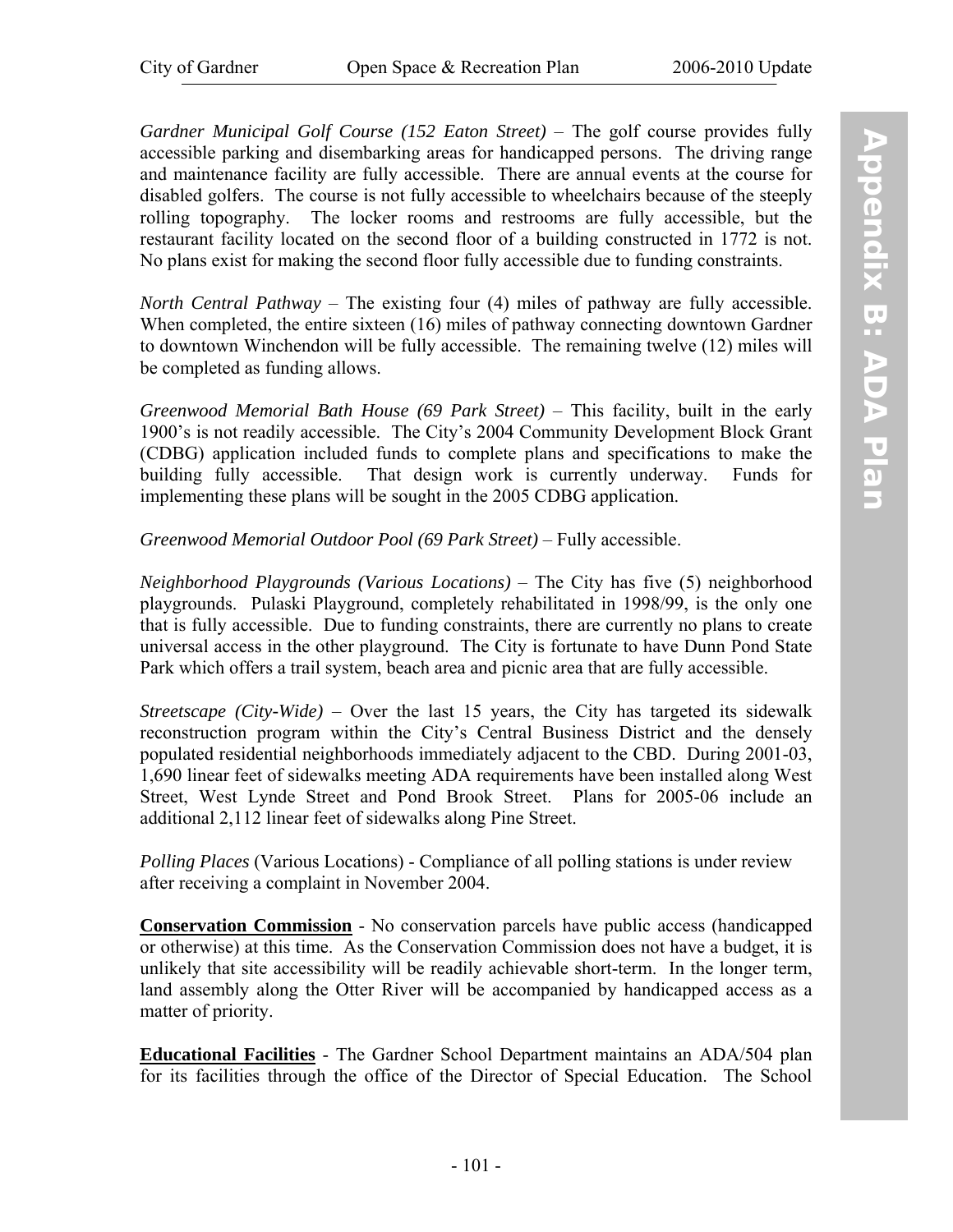Committee has designated this office as the official ADA/504 Coordinator for the School Department. For further information call (978) 632-1000.

**Public Housing** - The Gardner Housing Authority maintains an ADA/504 plan for its facilities through the office of its Executive Director, which also serves as the ADA/504 Coordinator for public-assisted housing. For more information call (978) 632-6627.

**Construction, Public Service and Sub-recipient Contracts** - The City has amended the standard non-discrimination language in all construction, public service and subrecipient/sub-grantee contracts to include disabled persons as a protected group for program participation and employment opportunities.

**Communications Access:** See Municipal Policies and Procedures below.

#### **Municipal Employment**

The City of Gardner affords equal employment opportunity regardless of sex, age, race, color, creed, ancestry, sexual preference, religion disability or national origin. The City's employment practices have been in compliance with Civil Service rules and regulations and the Federal Rehabilitation Act of 1973 and, therefore, significant changes are not necessary to comply with the ADA. The following actions will be taken to meet new or expanded requirements.

- Continue to review employment rules and regulations to ensure that they do not discriminate against individuals with disabilities.
- As recruitment occurs, physical or cognitive skills shall be reviewed to ensure that requirements relate to performance of essential functions of the positions.
- With the exception of positions covered by regulation, there are no automatic disqualifications for medical conditions. Each case is considered individually and reasonable accommodation is considered in all cases.
- Positions requiring a physical agility examination will be reviewed to ensure the job relatedness of all physical activities simulated in the test.
- Reasonable accommodations are available upon request for use in the selection/hiring process.
- Job announcement should be available, upon request, in alternate formats.
- The City's EEO/AA Statement will be included on job fliers and employment applications.
- Potentially discriminating language is not allowed in job postings, applications or test material.

#### **Public Transportation**

The Montachusett Regional Transit Authority (MART) provides fixed route transportation to the City of Gardner that is fully accessible. MART also provides fully accessible door-to-door transportation on an 'on call' bases.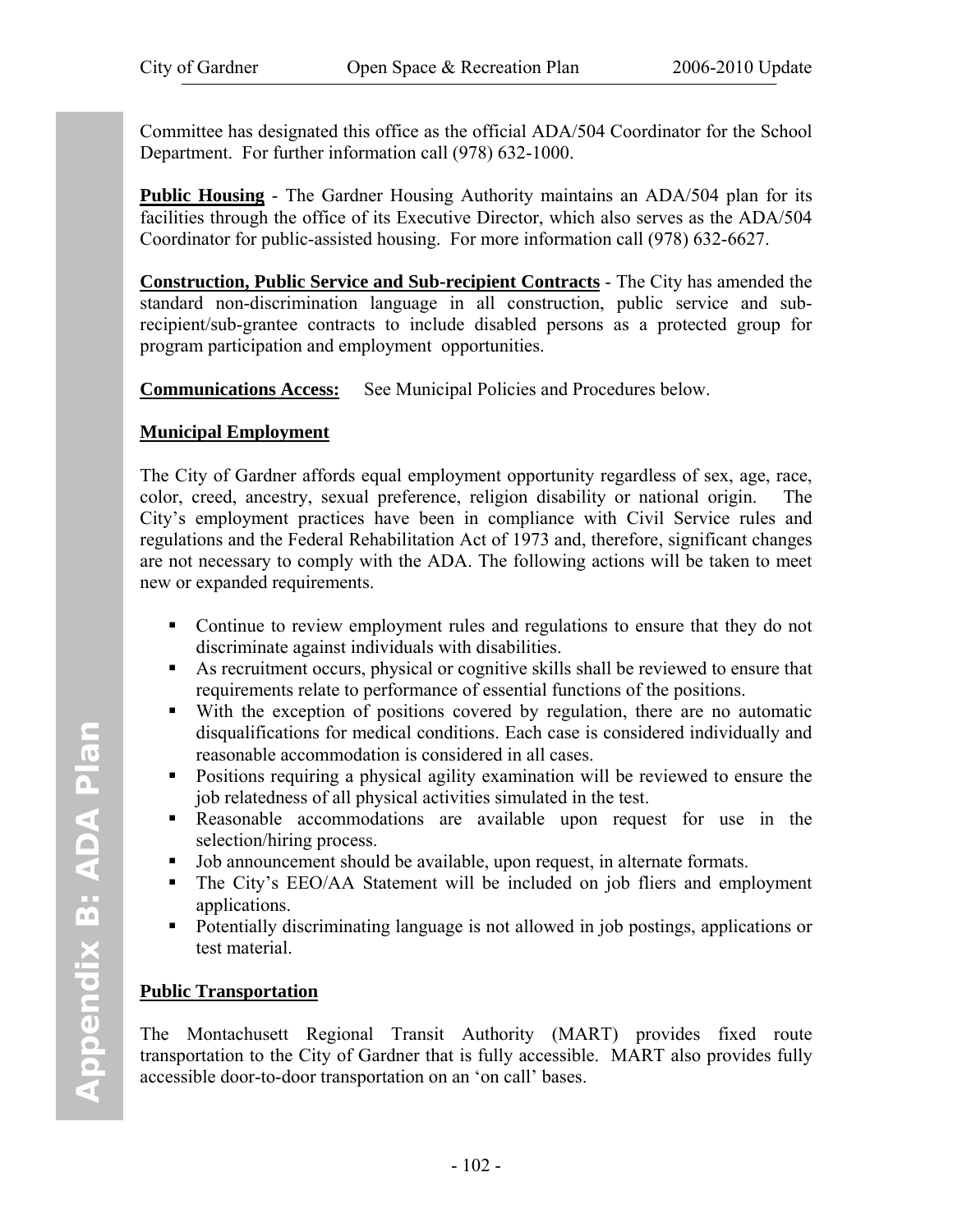#### **Municipal Policies and Procedures**

One required component of the self-evaluation is a review of policies that affect accessibility to City services. The ADA requires that where policies are found to be discriminatory, appropriate modifications will be made.

A review was made of all existing policies within the City. This review considered both official and informal policies. Some areas require policies to be created.

- The City will assure equal employment opportunity and fair employment practices through affirmative action to all persons regardless of race, color, ancestry, religion, national origin, sex, marital status, age, sexual orientation, medical condition or disability.
- City services, activities and programs will be offered in an accessible fashion. Requests for reasonable accommodation will be responded to positively where no proficiency, safety and/or sanctioned requirements are in place.
- Efforts will be taken to ensure that all public meetings are accessible. If no notification is received prior to a meeting, items of interest may be rescheduled to a time when a needed accommodation can be provided.
- All material prepared for official public meetings of the City will be available, upon request, in alternate formats.
- Notification to the public will occur through statements. On all public meeting agendas and announcements, the process for requesting auxiliary aids will be noted.
- Large Type documents, documents on audio or video tape.
- Phone listings in City publications and local directories will contain references to TTY lines. All information developed to alert individuals to 911 service will include reference to direct TTY access.
- Where counter heights are too high to be accessible, an alternate transaction area will be identified and/or lapboards or clipboards will be provided as an assistive device.

Contacts and oversight:

- Disability Commission.
- ADA Coordinator: Ms. Debra Pond, Personnel Director
- Grievance Policy.
- Self-Evaluation and Transition Plan Coordinating Team: Mayor Gerald E. St. Hilaire appointed Ms. Debra Pond, Personnel Director, Chairperson of the Self-Evaluation and Transition Plan Coordinating Team (Team). Mayor St. Hilaire also appointed Mr. Richard Reynolds, Building Commissioner, and Mr. Robert Hubbard, Director of Community Development and Planning, as members of the Team.
- Attachments: ADA Grievance Procedure ADA Policy Statement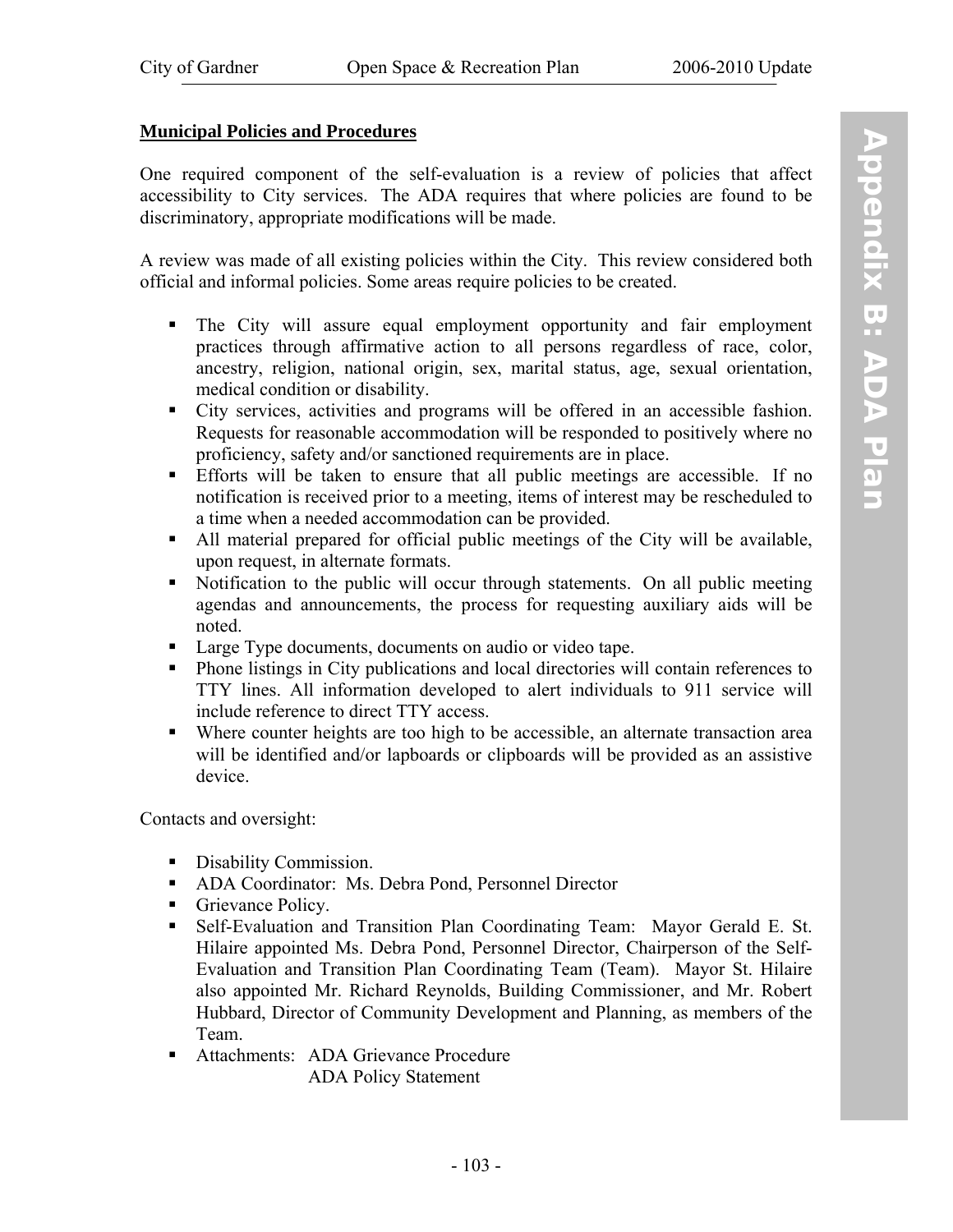The City of Gardner has made significant progress in recent years towards meeting the needs of its handicapped citizens. Unfortunately, strained municipal budgets make realization 100% accessibility unlikely within the next few years. Yet these limited resources have not stopped the City from implementing the above policies towards meeting that goal.

Through the efforts of the Gardner Disabilities Commission, the City's ADA/504 Coordinator, the self-evaluation team and citizen participation, the City is resolved toward the ongoing process of identification, investigation and remediation of barriers to access.

 $\mathcal{L}_\text{max}$  and  $\mathcal{L}_\text{max}$  and  $\mathcal{L}_\text{max}$  and  $\mathcal{L}_\text{max}$  and  $\mathcal{L}_\text{max}$ 

Respectfully submitted on the \_\_\_\_\_\_\_\_\_\_\_\_\_\_ day of January, 2005.

Gerald E. St. Hilaire, Mayor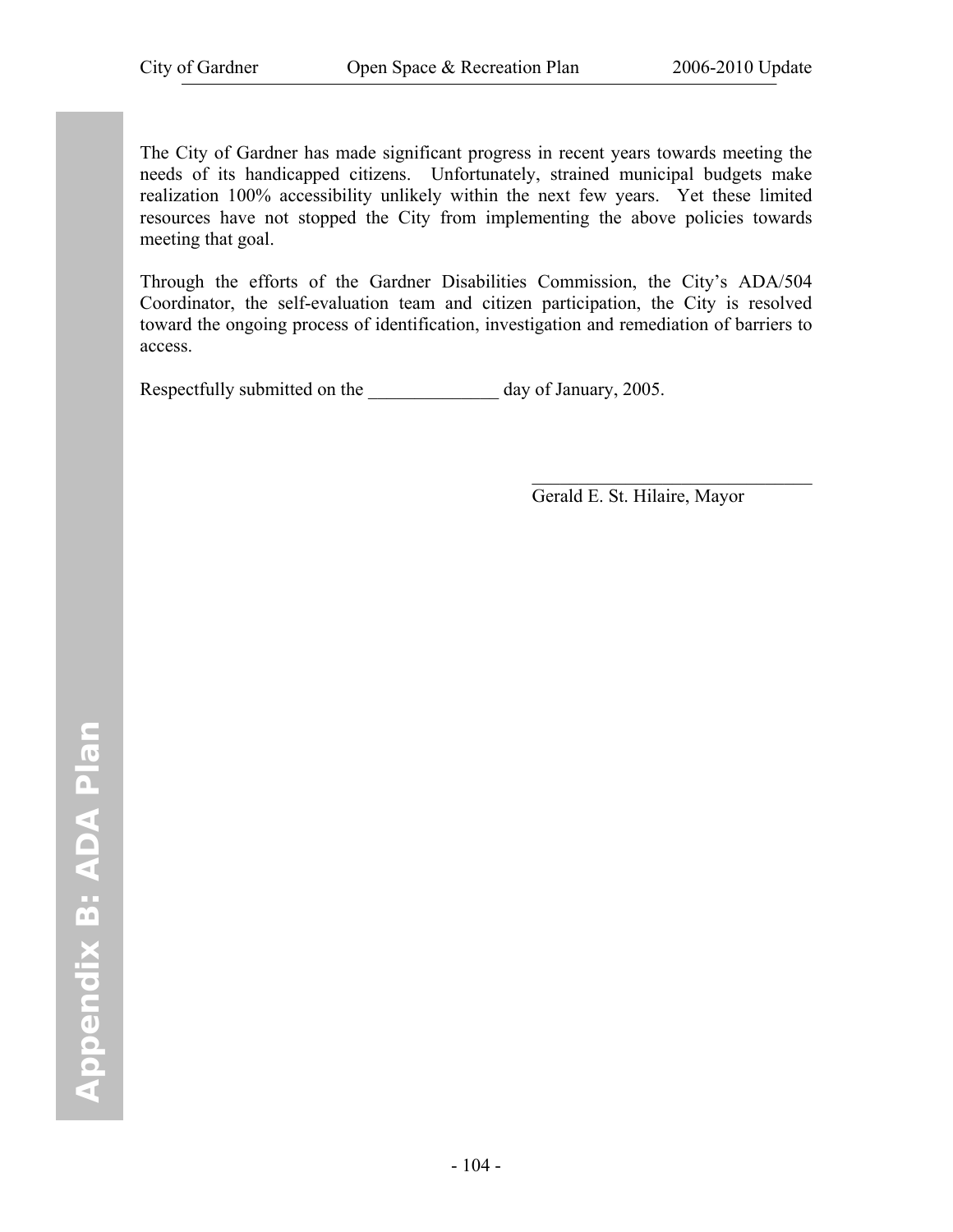#### **ADA Policy Statement**

The City of Gardner does not discriminate on the basis of disability in access to, or employment in, programs, services and/or activities.

Accordingly, the City of Gardner will:

- Take appropriate steps to ensure that communications with applicants, participants, and members of the public with disabilities are as effective as communications with others.
- Make reasonable accommodations in policies, practices, or procedures when necessary to avoid discrimination on the basis of disability, unless a fundamental alteration in a local government program would result.
- Operate its programs so that, when viewed in their entirety, they are readily accessible to and usable by individuals with disabilities.

The City of Gardner will not:

- Refuse to allow a person with a disability to participate in a local government service, program, or activity simply because the person has a disability.
- Require that participation in programs or services and benefits to individuals with disabilities be separate or different from those who are not disabled.
- Subject individuals with disabilities to discrimination in employment under any local government service, program, or activity.

The City of Gardner has appointed an ADA Coordinator to coordinate efforts to comply with these requirements. The ADA Coordinator also serves as a member of the City of Gardner's Disability Commission. Additional assistance and information may be obtained from the members of the City's Commission on Disabilities or through the City's representative on the Disability Commission/ADA Coordinator, who is:

> Debra A. Pond City of Gardner 95 Pleasant Street, Rm. 128 Gardner, MA 01440 Tel. (978) 630-4001

Other information on the federal regulations regarding the Americans with Disabilities Act can be obtained from:

> Office of the Americans with Disabilities Act Civil Rights Division U.S. Department of Justice Washington, DC 20035-6118 (202) 514-0301 (Voice) or (202) 514-0381 (TDD)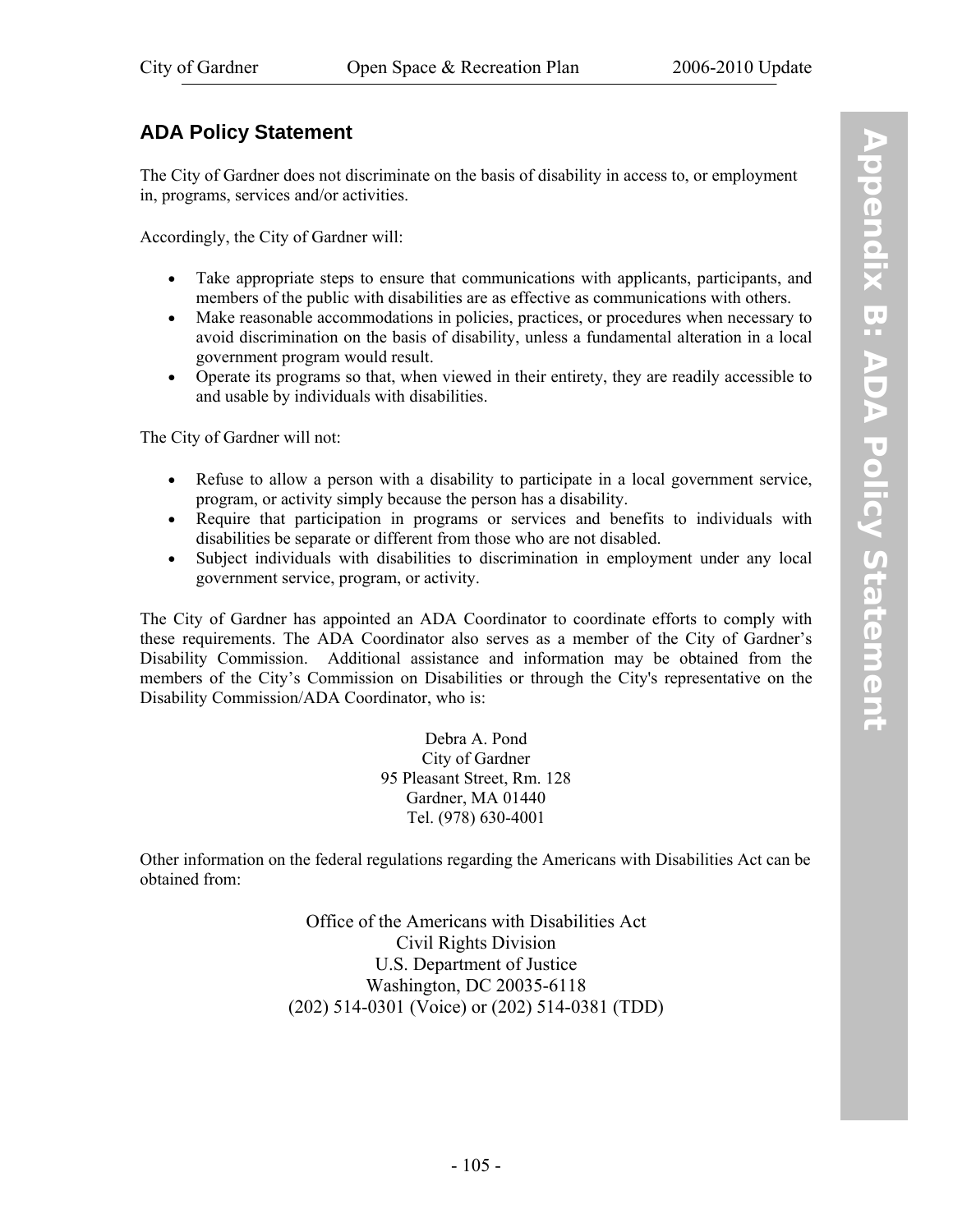## **ADA Grievance Procedure**

The following grievance Procedure is established to meet the requirements of the Americans with Disabilities Act. It may be used by anyone who wishes to file a complaint alleging discrimination on the basis of disability in employment practices and policies or the provision of services, activities, programs, and benefits by the City of Gardner.

1. The complaint should be in writing and contain information about the alleged discrimination such as name, address, phone number of the complainant and location, date and description of the problem. Reasonable accommodations, such as personal interviews or a tape recording of the complaint, will be made available for persons with disabilities who are unable to submit a written complaint.

The complaint should be submitted by the grievant and/or his/her designee as soon as possible, but no later than 30 calendar days after the alleged violation to:

> ADA Coordinator City of Gardner 95 Pleasant Street, Rm. 128 Gardner, MA 01440 Tel: (978) 630-4001

2. Within 15 days after receipt of the complaint, the ADA Coordinator will meet with the complainant to discuss the nature of the complaint and possible resolutions. Within 15 days after the meeting, the ADA Coordinator will (1) resolve the dispute through reasonable accommodation; (2) dismiss the complaint as not relevant to the handicapped regulations (ADA); or (3) refer the complaint to the Commission on Disabilities for review. The complainant, the Commission on Disabilities, the Mayor and the City Council must be notified of which action is taken either in writing or by other appropriate formal notification (such as audiotape). The response will explain the position of the City of Gardner and offer options for substantive resolution of the complaint.

3. If the response by the ADA Coordinator does not satisfactorily resolve the issue, the complainant and/or his/her designee may appeal the decision of the ADA Coordinator within 15 days after receipt of the response to the City's Commission on Disabilities. Within 15 days after receipt of the appeal, the Commission on Disabilities will meet with the complainant to discuss the complaint and possible resolutions. The ADA Coordinator will not participate in this meeting. The complainant must be notified of the meeting and may be present with counsel if he/she so chooses. Within 15 days, the Commission on Disabilities will (1) resolve the dispute through reasonable accommodation; (2) dismiss the complaint as not relevant to the handicapped regulations; or (3) devise a plan for the needed structural or program changes to reach compliance. The complainant, ADA Coordinator, the Mayor and the City Council must be notified of which action is taken either in writing or by other appropriate formal notification (such as audiotape).

4. If the complainant is not satisfied with the response of the Commission on Disabilities, within 15 days he/she and/or his/her designee may file a formal complaint with the Mayor. Within 15 days of the formal notice of complaint, the Mayor will meet to review the complaint. The complainant must be notified of the meeting and may be present with counsel if he/she so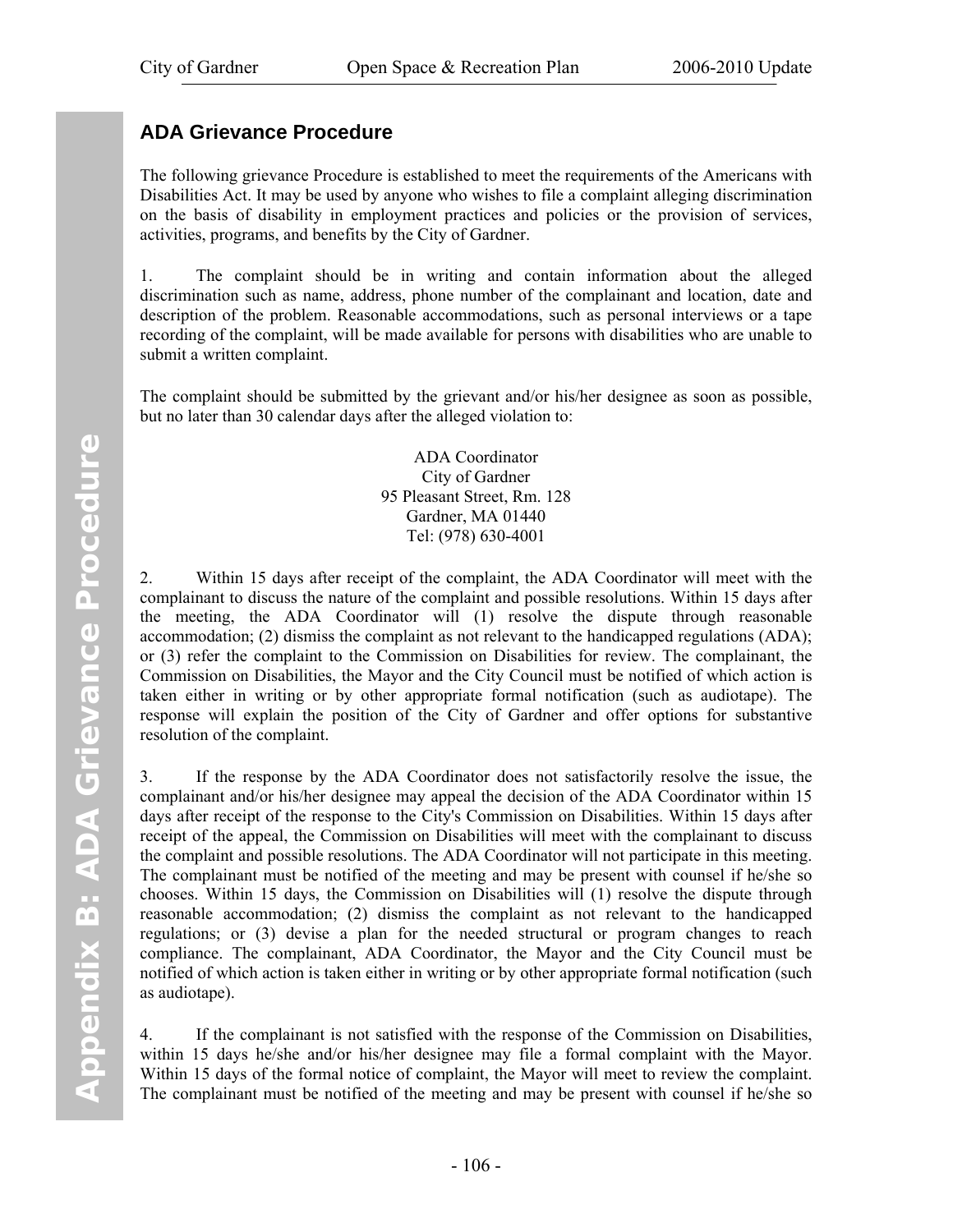chooses. Within 15 days of their meeting, the Mayor will (1) resolve the complaint through reasonable accommodation; (2) dismiss the complaint as not relevant to the handicapped regulations; or (3) adopt plans for needed structural changes to reach compliance. The complainant, the Commission on Disabilities, the ADA Coordinator and the City Council must be notified either in writing or by other appropriate formal notification (such as audiotape) of the Mayor's actions.

5. The decision of the Mayor is final. All complaints received by the ADA Coordinator, Commission on Disabilities, the Mayor or the City Council as well as their responses shall be kept for a period of at least three (3) years.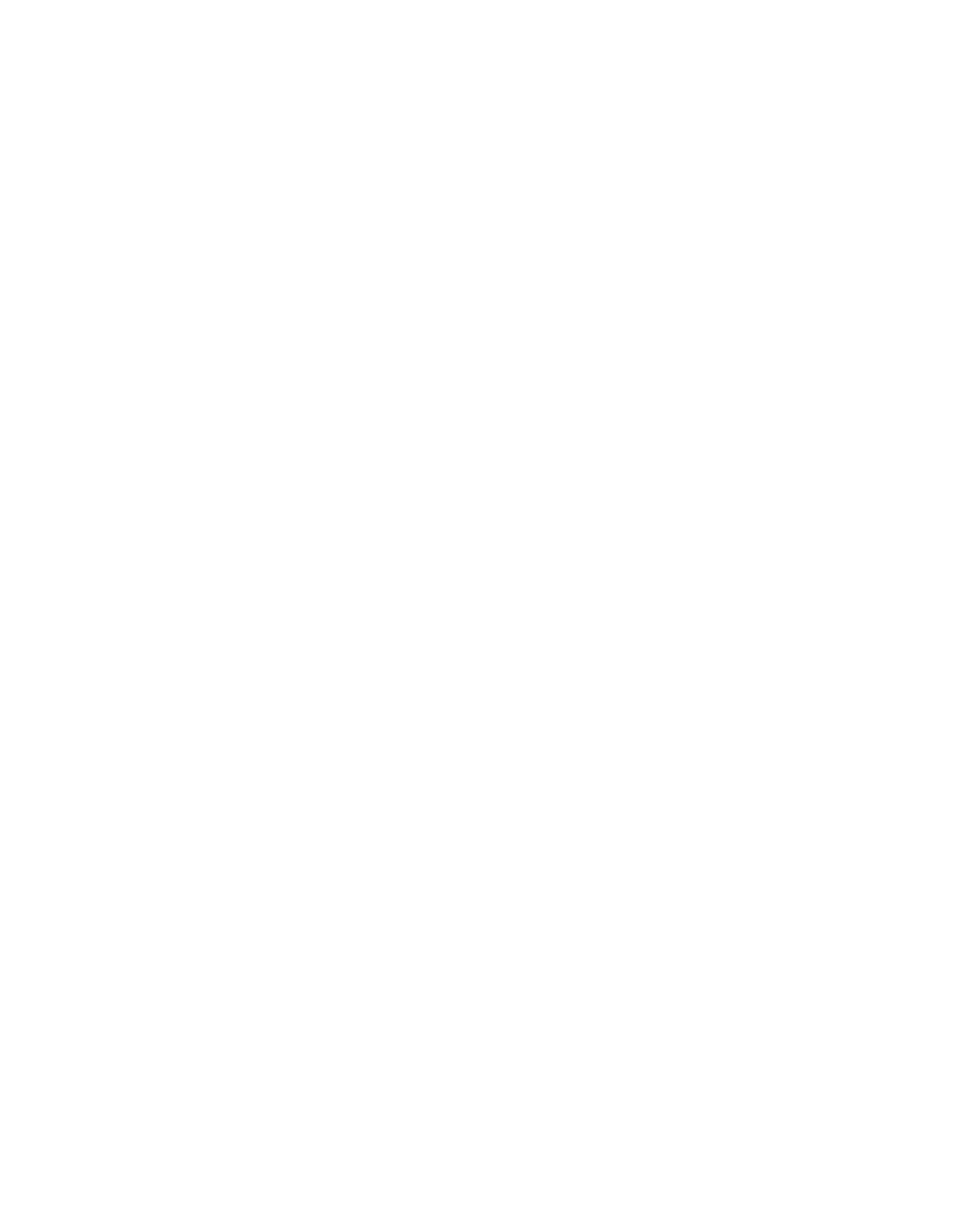# **Appendix C: Build-Out Analysis**

#### **Table C1: Current Demographics and Buildout Projections**

| <b>Current Demographics and Buildout Projections</b> |             |                            |                 |  |  |  |
|------------------------------------------------------|-------------|----------------------------|-----------------|--|--|--|
|                                                      | 1990        | 1998                       | <b>Buildout</b> |  |  |  |
| <b>Population</b>                                    | 20,125      | 20,261                     | 30,866          |  |  |  |
| <b>Students</b>                                      |             | 3,135                      | 4,763           |  |  |  |
| <b>Households</b>                                    | 7,979       | 8,411                      | 12,812          |  |  |  |
| <b>Water Use (mgd)</b>                               |             | 2.224                      | 3.625           |  |  |  |
|                                                      | 1990        | 1998                       |                 |  |  |  |
| people/household<br>students/household               | 2.522245895 | 2.408869338<br>0.372726192 |                 |  |  |  |

The buildout analysis is used to determine developable land area for residential, commercial and industrial zoning districts. Digital and hard copy data was collected. Digital zoning data was updated. Existing digital data was gathered from a variety of sources including MassGIS, the community, the Massachusetts Highway Department and federal sources. Zoning, open space, land use, hydrography, environmentally sensitive areas, wetlands, Rivers Protection Act buffers, flood zones, slope, soil orthophotography, raillines, road networks, and political boundaries were utilized to different degrees. Additional layers were created that include miscellaneous features determined to be undevelopable.

The developed land data is from the aggregated land use categories in the MacConnell Land Use layer provided by MassGIS. The aggregated developed land categories are spectator and waterbased recreation, residential, commercial, industrial uses, transportation, and waste disposal. The GIS analysis consisted of subtracting layers from each zoning district. The remaining developable land area represented on MAP 2 is aggregated by zoning category.

To determine the number of future buildable residential lots by zoning district, a formula was developed to ascertain the land requirements of a typical lot in each district. The land requirements include minimum lot size, estimated road area (required frontage multiplied by half the right-of-way), and an additional 10% to cover miscellaneous variables such as odd lot configuration. Environmental constraints that were also taken into consideration included the Rivers Protection Act buffer, the 100-Year flood plain buffer, wetlands, and the Water Supply Protection Overlay District.

Commercial and industrial buildable lots were determined using an "effective" floor area ratio. For the Neighborhood Commercial, General and Industrial zoning districts, the major alternative land uses were examined in relation to height, maximum lot coverage and parking requirements. An effective floor area ratio (FAR) for all use categories (e.g. offices, warehouses) in a particular district was developed for analysis purposes. The effective FAR for the entire district was estimated by averaging the FARs for the various potential land use types. Limits placed on the total square footage of a building because of environmental constraints were also taken into account.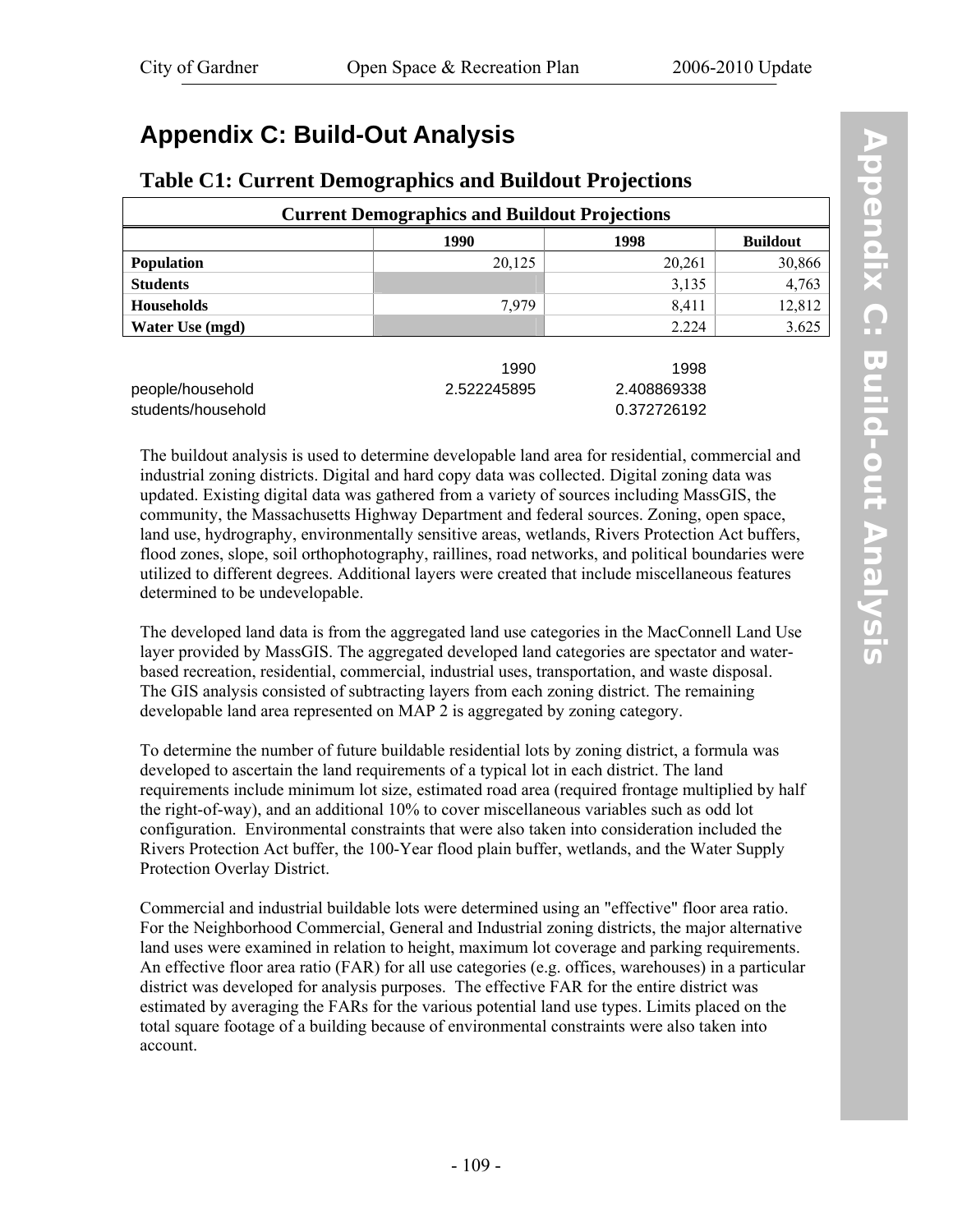|                                    | <b>Table C2: Residential Multipliers</b>                        |          |        |               |                |
|------------------------------------|-----------------------------------------------------------------|----------|--------|---------------|----------------|
|                                    | <b>Multipliers Used</b><br>in Residential<br><b>Calculation</b> |          |        |               |                |
| <b>Residential</b>                 |                                                                 |          |        | <b>Build</b>  | <b>Units</b>   |
| <b>Zoning</b>                      | <b>Minimum Lot Size</b>                                         | Frontage | R.O.W. | <b>Factor</b> | per Lot        |
| Single-Family                      |                                                                 |          |        |               |                |
| Residential I (R1)                 |                                                                 |          |        |               |                |
| Inside                             |                                                                 |          |        |               |                |
| Water Supply                       |                                                                 |          |        |               |                |
| Protection Overlay<br>Outside      | 87,120                                                          | 100'     | 50'    | 0.872         | $\mathbf{1}$   |
| Water Supply                       |                                                                 |          |        |               |                |
| Protection Overlay                 | 12,500                                                          | 100'     | 50'    | 0.733         | 1              |
| Rural Residential II               |                                                                 |          |        |               |                |
| (R2)                               |                                                                 |          |        |               |                |
| Public Water &                     |                                                                 |          |        |               |                |
| Sewer                              |                                                                 |          |        |               |                |
| Inside                             |                                                                 |          |        |               |                |
| Water Supply                       |                                                                 |          |        |               |                |
| Protection Overlay                 | 87,120                                                          | 125'     | 50'    | 0.865         | $\mathbf{1}$   |
| Outside                            |                                                                 |          |        |               |                |
| Water Supply                       |                                                                 |          |        |               |                |
| Protection Overlay                 | 40,000                                                          | 125'     | 50'    | 0.828         | 1              |
| No Public Water<br>& Sewer         |                                                                 |          |        |               |                |
| Inside                             |                                                                 |          |        |               |                |
| Water Supply                       |                                                                 |          |        |               |                |
| Protection Overlay                 | 130,680                                                         | 150'     | 50'    | 0.872         | 1              |
| Outside                            |                                                                 |          |        |               |                |
| Water Supply                       |                                                                 |          |        |               |                |
| Protection Overlay                 | 60,000                                                          | 150'     | 50'    | 0.841         | 1              |
| General Residential                |                                                                 |          |        |               |                |
| III $(R3)$                         |                                                                 |          |        |               |                |
| Single Family                      |                                                                 |          |        |               |                |
| Inside                             |                                                                 |          |        |               |                |
| Water Supply<br>Protection Overlay | 87,120                                                          | 75'      | $50'$  | 0.879         |                |
| Outside                            |                                                                 |          |        |               | $\mathbf{1}$   |
| Water Supply                       |                                                                 |          |        |               |                |
| Protection Overlay                 | 8,000                                                           | 75'      | 50'    | 0.710         | $\mathbf{1}$   |
| Two Family                         | 12,000                                                          | 75'      | $50'$  | 0.765         | $\overline{2}$ |
| Industrial $I(11)$                 |                                                                 |          |        |               |                |
| Inside                             |                                                                 |          |        |               |                |
| Water Supply                       |                                                                 |          |        |               |                |
| Protection Overlay                 | 87,120                                                          | 80'      | $50'$  | 0.878         | $\mathbf{1}$   |
| Industrial II (I2)                 |                                                                 |          |        |               |                |
| Inside                             |                                                                 |          |        |               |                |
| Water Supply                       |                                                                 |          |        |               |                |
| Protection Overlay                 | 87,120                                                          | 150'     | $50'$  | 0.859         | 1              |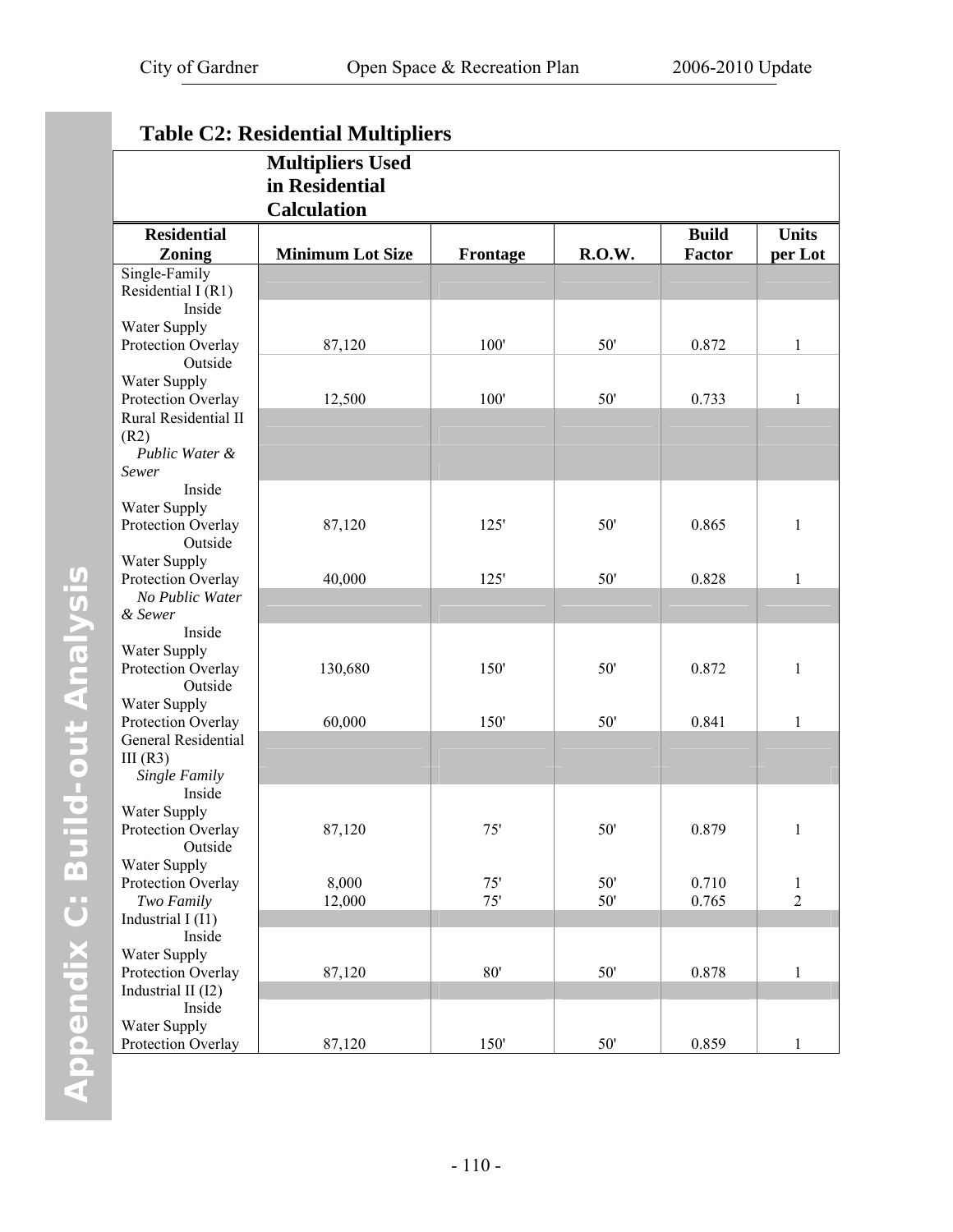÷,

## **[Table C3: Developable Lands and Partial Constraints](http://www.gardner-ma.gov/Pages/GardnerMA_CommDev/OS/TableC3.pdf)**

|                                                                                        | Click link to | <b>Developable Lands and Partial Constraints</b> |                        |                     |                      |                                    |            |                             |                        |                          |                |                                       |                                               |                                                       |        |
|----------------------------------------------------------------------------------------|---------------|--------------------------------------------------|------------------------|---------------------|----------------------|------------------------------------|------------|-----------------------------|------------------------|--------------------------|----------------|---------------------------------------|-----------------------------------------------|-------------------------------------------------------|--------|
|                                                                                        | view          | Developable Land Area (So. Ft.)                  | Road/Odd Lot<br>Factor | <b>Build Factor</b> | <b>Buildable Lot</b> | <b>Buildable Dwelling</b><br>Units | <b>TAR</b> | Comfrd Floor Area (So. Ft.) | Comind Water Use (GPD) | New Resident             | New Student    | <b>Residential Water Use</b><br>(CPD) | Municipal<br><b>Recyclable Waste</b><br>(hom) | Municipal Non-<br>Recyclable Waste Total Mu<br>(born) | Was    |
| Single Family Realdential I District (R1)                                              |               |                                                  |                        |                     |                      |                                    |            |                             |                        |                          |                |                                       |                                               |                                                       |        |
| (100% Single Family)                                                                   |               |                                                  |                        |                     |                      |                                    |            |                             |                        |                          |                |                                       |                                               |                                                       |        |
| <b>Trial Area</b>                                                                      |               | 33.774.156                                       |                        |                     | 1.849                | 1.849                              |            |                             |                        | 4.455                    | 684            | 334.104                               | 660                                           | 1.625                                                 | 2.285  |
| Inside Water Supply Protection Overlay, Inside 100-200' Rivers Protection Act Buffer:  |               | 47.171                                           | 0.32                   | 0.8720              | $\overline{a}$       | $\mathcal{L}$                      |            |                             |                        | $\mathfrak{o}$           | $\mathfrak{a}$ | $\mathcal{L}$                         | $\mathcal{Q}$                                 | $\overline{a}$                                        |        |
| Inside Water Supply Protection Overlay, Outside 100-200' Rivers Protection Act Buffer: |               | 1,202,570                                        | 0.30                   | 0.8720              | 12                   | $\boldsymbol{12}$                  |            |                             |                        | 29                       | $\overline{4}$ | 2,177                                 | $\epsilon$                                    | $^{\prime\prime}$                                     |        |
| Outside Water Supply Protection Overlay, Inside 100-200' Rivers Protection Act Buffer: |               | 1,296,700                                        | 0.30                   | 0.7330              | $\mathcal{L}$        | $\mathbf{r}$                       |            |                             |                        | 18 <sup>°</sup>          | $\overline{z}$ | 1,274                                 | $\mathcal{I}$                                 | $\mathcal{F}$                                         |        |
| No Constraints:                                                                        |               | J1, 106,563                                      | a xo                   | 0.7330              | 1.029                | 1,829                              |            |                             |                        | 4.407                    | 677            | 330,552                               | 452                                           | 1,608                                                 |        |
|                                                                                        |               |                                                  |                        |                     |                      |                                    |            |                             |                        |                          |                |                                       |                                               |                                                       |        |
| Rural Residential II District (R2):                                                    |               |                                                  |                        |                     |                      |                                    |            |                             |                        |                          |                |                                       |                                               |                                                       |        |
| (100% Single Family)                                                                   |               |                                                  |                        |                     |                      |                                    |            |                             |                        |                          |                |                                       |                                               |                                                       |        |
| Total Area:                                                                            |               | 172,783,161                                      |                        |                     | 2,400                | 2.400                              |            |                             |                        | 5.784                    | <b>SSR</b>     | 433.807                               | 857                                           | 2110                                                  | 2.967  |
| Public Water and Sewer (25%):                                                          |               | 43.195.790                                       |                        |                     | 792                  | 792                                |            |                             |                        | 1.909                    | 293            | 143.153                               | 283                                           | 696                                                   |        |
| Inside Water Supply Protection Overlay, Inside 100-200' Rivers Protection Act Buffer:  |               | 1.773.177                                        | 0.70                   | 0.0650              |                      |                                    |            |                             |                        |                          |                | 718                                   |                                               |                                                       |        |
| Inside Water Supply Protection Overlay, Outside 100-200' Rivers Protection Act Buffer: |               | 5,271,000                                        | ato                    | asso                | $\varpi$             | sz.                                |            |                             |                        | za:                      | 19             | 9,467                                 | 29                                            |                                                       | $44\,$ |
| Outside Water Supply Protection Overlay, Inside 100-200' Rivers Protection Act Buffer: |               | 559,752                                          | 0.70                   | asoso               |                      |                                    |            |                             |                        |                          |                | 209                                   |                                               |                                                       |        |
| No Constraints:                                                                        |               | 15 507 040                                       | 0.30                   | 0.8700              | m                    | $\tau\tau$                         |            |                             |                        | 7.726                    | 271            | 111145                                | 281                                           | <b>AR</b>                                             |        |
| No Public Water and Sewer (75%):                                                       |               | 120 507 171                                      |                        |                     | 1,608                | 1,608                              |            |                             |                        | 3.875                    | 595            | 290,653                               | 574                                           | 1.414                                                 |        |
| Inside Water Supply Protection Overlay, Inside 100-200' Rivers Protection Act Buffer:  |               | 5,379.533                                        | 0.70                   | 0.8720              | $\lambda$            |                                    |            |                             |                        | $\bullet$                |                | 4Q                                    |                                               |                                                       | ×      |
| Inside Water Supply Protection Overlay, Outside 100-200' Rivers Protection Act Buffer: |               | 15,815,422                                       | 0.70                   | 0.8720              | <b>N&amp;</b>        | 306                                |            |                             |                        | 254                      | 3s             | 19,075                                | $\overline{\mathbf{x}}$                       |                                                       | 92     |
| Outside Water Supply Protection Overlay, Inside 100-200' Rivers Protection Act Buffer: |               | 1,479,257                                        | a10                    | 0.0410              |                      |                                    |            |                             |                        |                          |                | 425                                   |                                               |                                                       |        |
| No Constraints:                                                                        |               | 106,773,179                                      | a10                    | 0.5410              | 1,487                | 1.497                              |            |                             |                        | 7,607                    | w              | 270517                                | <b>ABS</b>                                    | $1$ The                                               |        |
|                                                                                        |               |                                                  |                        |                     |                      |                                    |            |                             |                        |                          |                |                                       |                                               |                                                       |        |
| General Residential III District (R3)                                                  |               |                                                  |                        |                     |                      |                                    |            |                             |                        |                          |                |                                       |                                               |                                                       |        |
| (95% Single Family; 5% Two Family)                                                     |               |                                                  |                        |                     |                      |                                    |            |                             |                        |                          |                |                                       |                                               |                                                       |        |
| <b>Total Area</b>                                                                      |               | 1.795.244                                        |                        |                     | 144                  | 149                                |            |                             |                        | 360                      | SS.            | 26.986                                | 53                                            | 131                                                   | 185    |
| Inside Water Supply Protection Overlay, Outside 100-200' Rivers Protection Act Buffer. |               | 69.027                                           |                        |                     |                      | ı.                                 |            |                             |                        | $\overline{z}$           | $\circ$        | 187                                   | $\circ$                                       | $\mathbf{r}$                                          |        |
| Single Family Dwellings (100%)                                                         |               | 49,027                                           | 0.70                   | 0.8790              |                      |                                    |            |                             |                        |                          |                | 147                                   |                                               |                                                       |        |
| Outside Water Supply Protection Overlay, Inside 100-200' Rivers Protection Act Buffer: |               | 100,278                                          |                        |                     | $\mathbf{1}$         | $\mathbf{I}$                       |            |                             |                        | $\overline{z}$           | $\circ$        | 153                                   | $\circ$                                       | $\mathbf{1}$                                          |        |
| Single Family Dwellings (95%)                                                          |               | 95,264                                           | 0.70                   | 0.7700              |                      |                                    |            |                             |                        |                          |                | 157                                   |                                               |                                                       |        |
| Two Family Dwellings (5%)                                                              |               | 5,014                                            | a xo                   | 0.7650              |                      |                                    |            |                             |                        |                          |                |                                       |                                               |                                                       |        |
| No Constraints:                                                                        |               | 1475 919                                         |                        |                     | 142                  | 147                                |            |                             |                        | 355                      | 55             | 36,652                                | 51.                                           | 110                                                   |        |
| Single Family Dwellings (95%)                                                          |               | 154460                                           | a xa                   | 0.7700              | 117                  | 117                                |            |                             |                        | T20                      | 57             | 24,778                                | $\overline{a}$                                | $\overline{u}$                                        |        |
| Two Family Dwellings (5%)                                                              |               | 81,297                                           | a xo                   | 0.7650              |                      | 10                                 |            |                             |                        | $\overline{\mathcal{Z}}$ |                | 1.074                                 |                                               |                                                       |        |
|                                                                                        |               |                                                  |                        |                     |                      |                                    |            |                             |                        |                          |                |                                       |                                               |                                                       |        |
| Commercial I District (C1):                                                            |               |                                                  |                        |                     |                      |                                    |            |                             |                        |                          |                |                                       |                                               |                                                       |        |
| (100% Large Scale Retail)                                                              |               |                                                  |                        |                     |                      |                                    |            |                             |                        |                          |                |                                       |                                               |                                                       |        |
| <b>Tréal Anna</b>                                                                      |               | 669.396                                          |                        |                     |                      |                                    |            | 218.471                     | 16.385                 |                          |                |                                       |                                               |                                                       |        |
| Outside Water Supply Protection Overlay, Inside 100-200' Rivers Protection Act Buffer: |               | 70,385                                           |                        |                     |                      |                                    | 0.30       | 23.437                      | 1.758                  |                          |                |                                       |                                               |                                                       |        |
| No Constraints                                                                         |               | 597,077                                          |                        |                     |                      |                                    | 0.33       | 195,034                     | 14,628                 |                          |                |                                       |                                               |                                                       |        |
|                                                                                        |               |                                                  |                        |                     |                      |                                    |            |                             |                        |                          |                |                                       |                                               |                                                       |        |
| Commercial II District (C2):                                                           |               |                                                  |                        |                     |                      |                                    |            |                             |                        |                          |                |                                       |                                               |                                                       |        |
| (100% Large Scale Retail)                                                              |               |                                                  |                        |                     |                      |                                    |            |                             |                        |                          |                |                                       |                                               |                                                       |        |
| Total Area                                                                             |               | 3.792.369                                        |                        |                     |                      |                                    |            | 1.101.877                   | 82.641                 |                          |                |                                       |                                               |                                                       |        |
| Outside Water Supply Protection Overlay, Inside 100-200' Rivers Protection Act Buffer: |               | 581,800                                          |                        |                     |                      |                                    | 0.27       | 154.759                     | 11.607                 |                          |                |                                       |                                               |                                                       |        |
| No Constraints                                                                         |               | 3,210,569                                        |                        |                     |                      |                                    | 0.30       | 947,118                     | 71,034                 |                          |                |                                       |                                               |                                                       |        |
| Industrial I District (I1)                                                             |               |                                                  |                        |                     |                      |                                    |            |                             |                        |                          |                |                                       |                                               |                                                       |        |
| (30% Retail; 70% Manufacturing and Assembly)                                           |               |                                                  |                        |                     |                      |                                    |            |                             |                        |                          |                |                                       |                                               |                                                       |        |
|                                                                                        |               | 2.451.813                                        |                        |                     |                      |                                    |            | 983,073                     | 73,730                 | l٥                       |                | l۵                                    | ١o                                            | $\sqrt{2}$                                            | lo.    |
| Total Ann                                                                              |               | 1537                                             | 0.30                   | 0.8700              | $\mathcal{Q}$        | $\sigma$                           |            |                             |                        | $\circ$                  | $\mathfrak{o}$ | $\mathfrak{o}$                        | $\mathcal{Q}$                                 | $\mathcal{Q}$                                         |        |
| Inside Water Supply Protection Overlay, Outside 100-200' Rivers Protection Act Buffer: |               |                                                  |                        |                     |                      |                                    |            |                             |                        |                          |                |                                       |                                               |                                                       |        |
| Outside Water Supply Protection Overlay, Inside 100-200' Rivers Protection Act Buffer. |               | 142,199                                          |                        |                     |                      |                                    | 0.04       | 5.830                       | 437                    |                          |                |                                       |                                               |                                                       |        |
| No Constraints:                                                                        |               | 2,308,007                                        |                        |                     |                      |                                    | 0.42       | 977,242                     | 73,293                 |                          |                |                                       |                                               |                                                       |        |
| Industrial II District (12):                                                           |               |                                                  |                        |                     |                      |                                    |            |                             |                        |                          |                |                                       |                                               |                                                       |        |
| (50% Light Manufacturing: 50% Warehouse)                                               |               |                                                  |                        |                     |                      |                                    |            |                             |                        |                          |                |                                       |                                               |                                                       |        |
| <b>Tréal Anna</b>                                                                      |               | 11.322.112                                       |                        |                     |                      |                                    |            | 5.443.781                   | 408.284                | ١ĸ                       |                | 479                                   | h                                             | $\overline{2}$                                        | la.    |
| Inside Water Supply Protection Overlay, Inside 100-200' Rivers Protection Act Buffer:  |               | 11,228                                           | 0.30                   | 0.8590              | $\mathcal{Q}$        | $\sigma$                           |            |                             |                        | $\circ$                  | $\sigma$       | $\mathfrak{o}$                        | $\mathcal{Q}$                                 | $\mathcal{Q}$                                         |        |
| Inside Water Supply Protection Overlay, Outside 100-200' Rivers Protection Act Buffer: |               | 268,850                                          | 0.30                   | 0.8590              | $\mathcal{I}$        | $\overline{z}$                     |            |                             |                        | $\epsilon$               | $\overline{z}$ | 479                                   | $\mathbf{r}$                                  | $\overline{z}$                                        |        |
| Outside Water Supply Protection Overlay, Inside 100-200' Rivers Protection Act Buffer: |               | 941,875                                          |                        |                     |                      |                                    | 0.05       | 50.296                      | 3.772                  |                          |                |                                       |                                               |                                                       |        |
|                                                                                        |               |                                                  |                        |                     |                      |                                    |            |                             |                        |                          |                |                                       |                                               |                                                       |        |
| No Constraints:                                                                        |               | 10.100.159                                       |                        |                     |                      |                                    | 0.53       | 5,393,485                   | 404.511                |                          |                |                                       |                                               |                                                       |        |

1. The 100-200' Rivers Protection Act buffer yields 10% of the development potential of non-buffer areas.<br>2. Commercial and industrial development is prohibited in the Water Supply Protection Overlay. Residential developme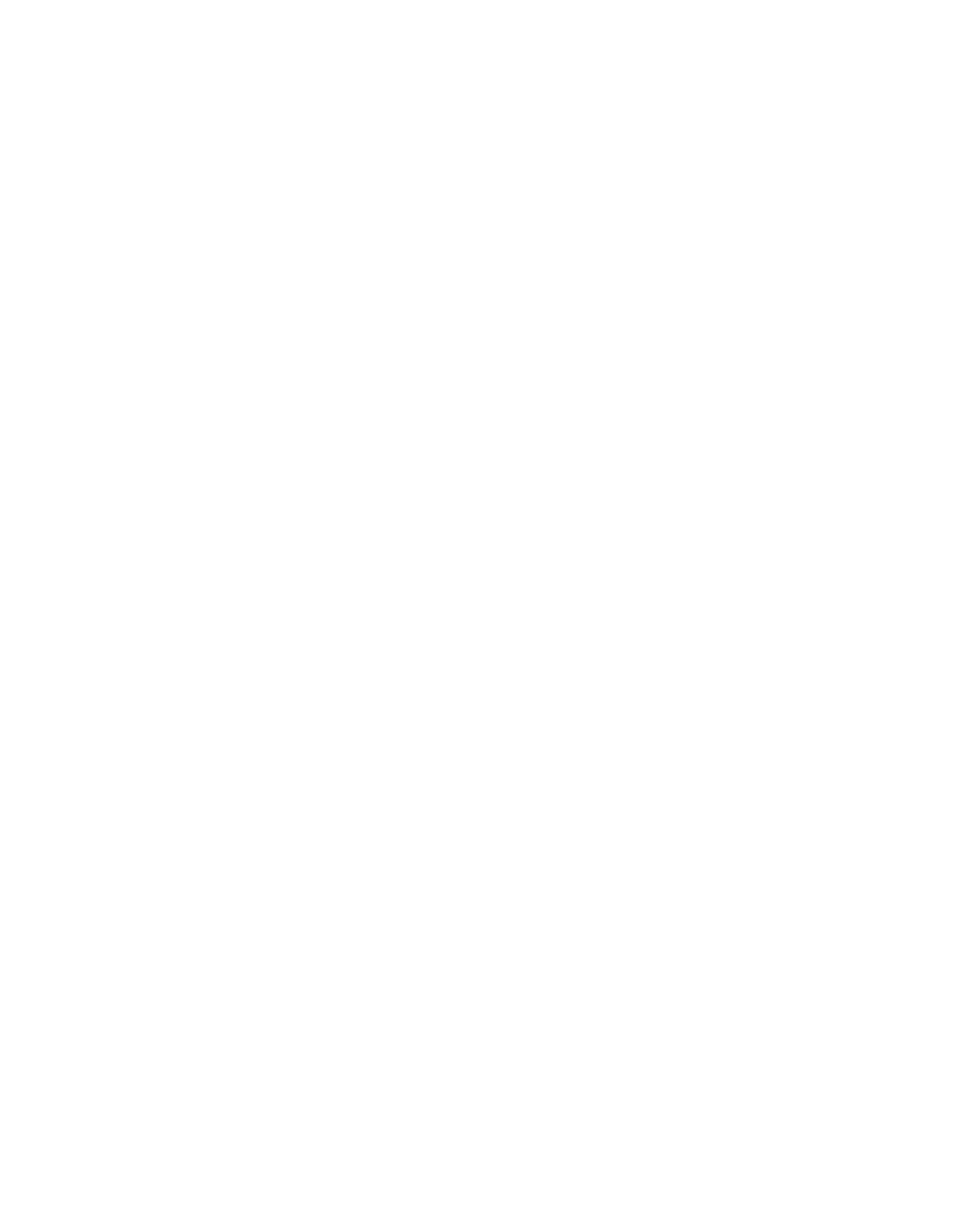## *[Map C1: Developed Lands and Absolute Constraints](http://www.gardner-ma.gov/Pages/GardnerMA_CommDev/OS/MapC1.pdf)*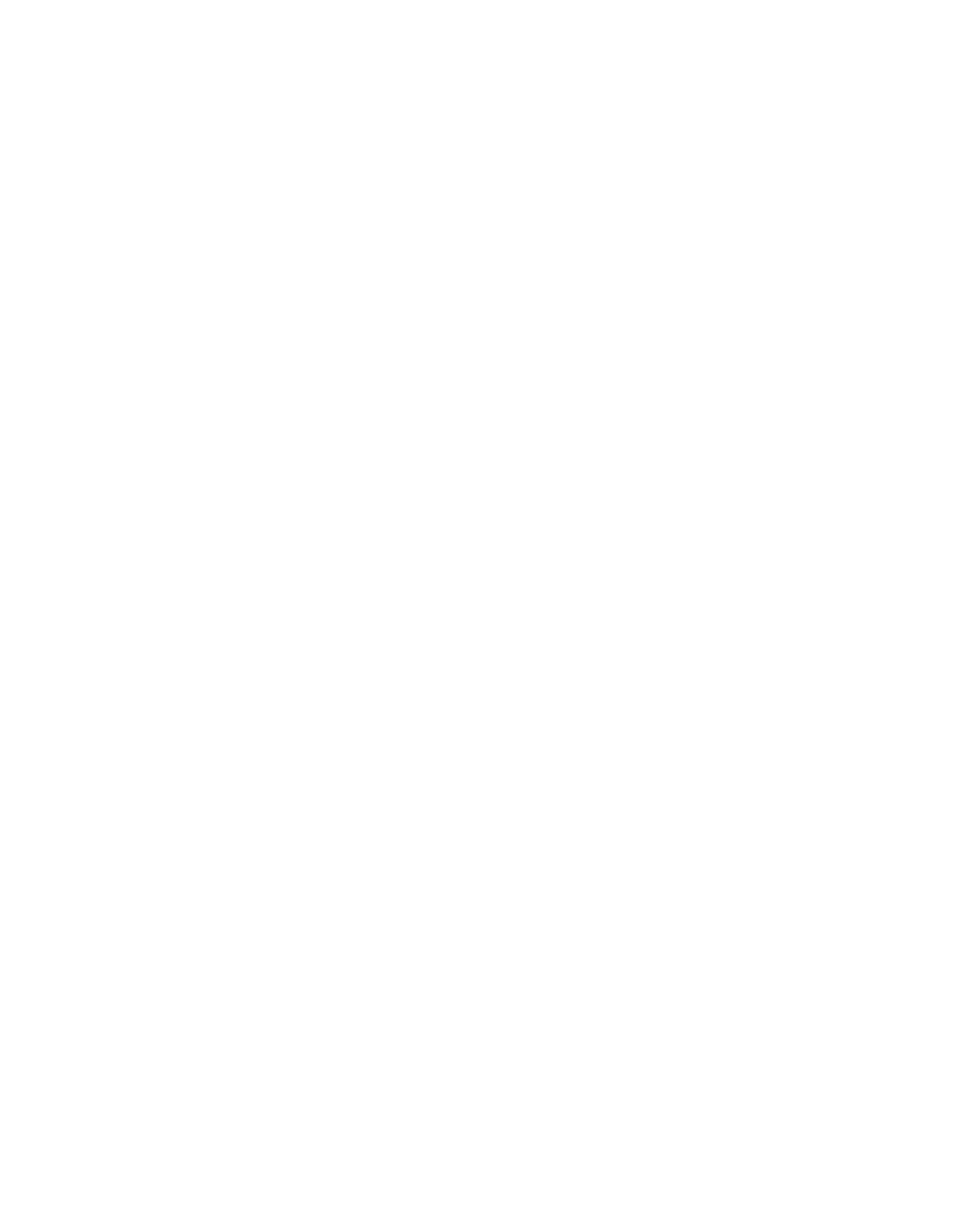## *[Map C2: Developed Lands and Partial Constraints](http://www.gardner-ma.gov/Pages/GardnerMA_CommDev/OS/MapC2.pdf)*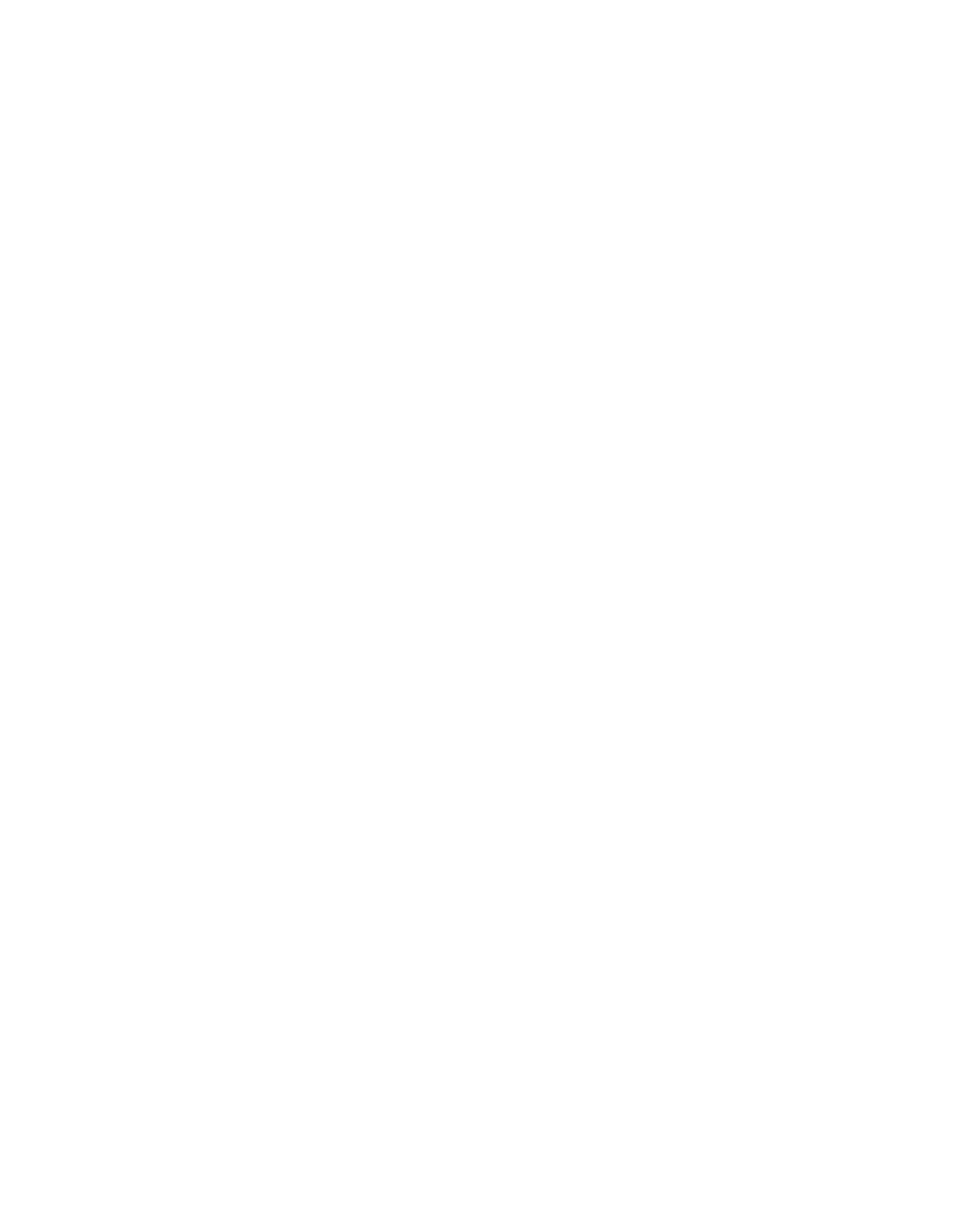## *[Map C3: Composite Development](http://www.gardner-ma.gov/Pages/GardnerMA_CommDev/OS/MapC3.pdf)*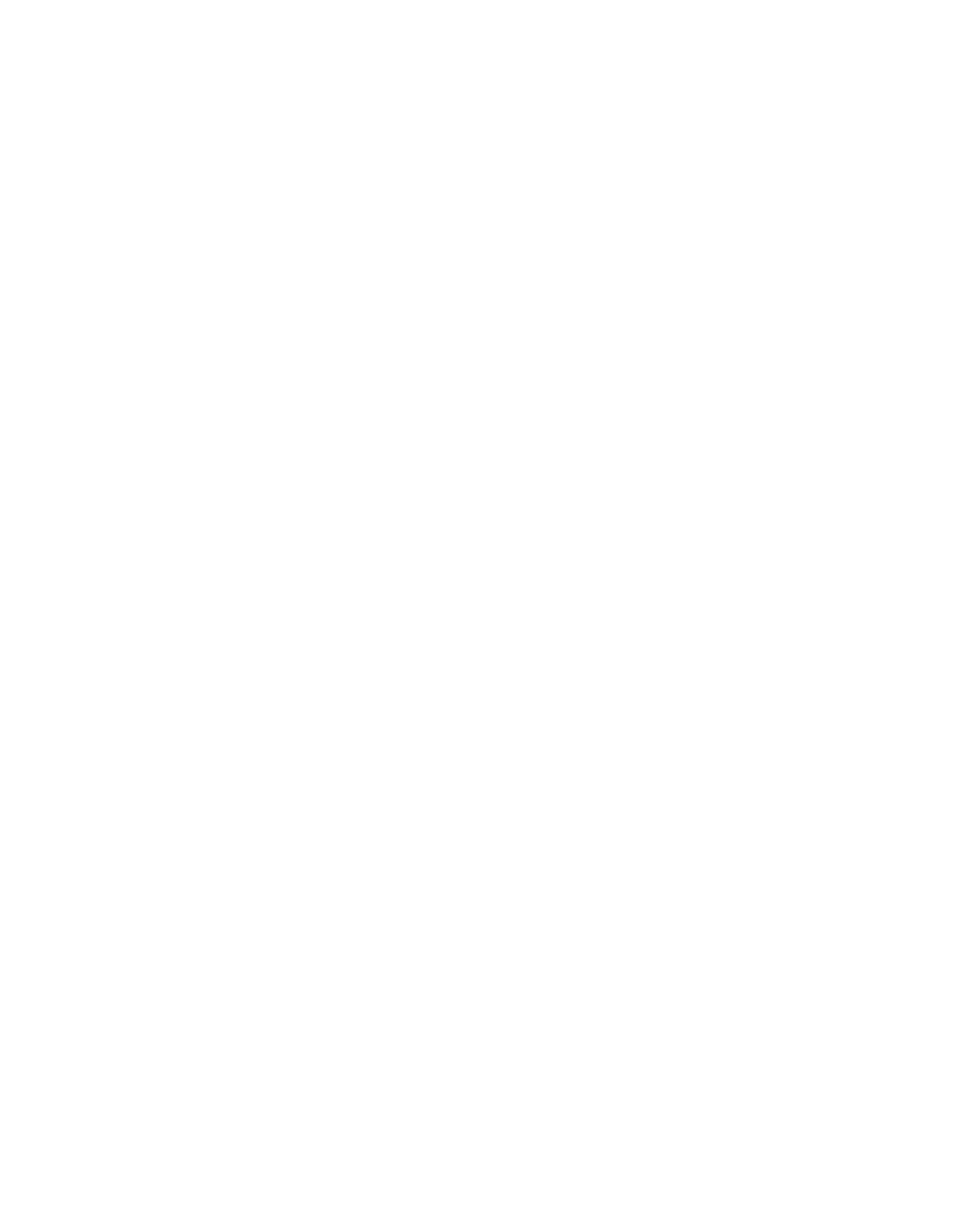## **Appendix D: 2000-2004 Evaluation of Achievements**

## **Table D1: 2000-2004 Evaluation of Achievements**

| <b>Evaluation of Achievement</b> |                                                                                  |                                                                            |  |  |  |  |
|----------------------------------|----------------------------------------------------------------------------------|----------------------------------------------------------------------------|--|--|--|--|
| Year                             | <b>Activity</b>                                                                  | <b>Status</b> (note: action not<br>necessarily completed in year<br>shown) |  |  |  |  |
|                                  | Design and bid sewer extension to<br>Municipal golf course                       | Complete                                                                   |  |  |  |  |
|                                  | Acquire land for NCP link to<br>Winchendon                                       | Complete                                                                   |  |  |  |  |
|                                  | Complete design of next 3-miles of<br>bike path                                  | Complete                                                                   |  |  |  |  |
| Year<br>One                      | Handicap accessible Greenway<br>concept plan along Otter River with<br>Templeton | Complete                                                                   |  |  |  |  |
| 2000                             | <b>Acquire Greenway parcels</b>                                                  | Some properties acquired                                                   |  |  |  |  |
|                                  | Assess, design, and permit Parker                                                | Project stalled when couldn't find                                         |  |  |  |  |
|                                  | Pond restoration                                                                 | disposal site for dredging                                                 |  |  |  |  |
|                                  | Design Parker Pond Dam safety                                                    | Complete                                                                   |  |  |  |  |
|                                  | project                                                                          |                                                                            |  |  |  |  |
|                                  | Design Wasa Street drain project                                                 | Complete                                                                   |  |  |  |  |
|                                  | Seek inter-municipal agreements to                                               | Had meetings but were not                                                  |  |  |  |  |
|                                  | protect watershed                                                                | productive                                                                 |  |  |  |  |
|                                  | Complete extension of sewer service                                              | Complete                                                                   |  |  |  |  |
|                                  | to golf course                                                                   |                                                                            |  |  |  |  |
|                                  | Bid and construct 3-miles of bike path                                           | Complete                                                                   |  |  |  |  |
|                                  | Support Winchendon's bike path                                                   | Ongoing                                                                    |  |  |  |  |
|                                  | efforts                                                                          |                                                                            |  |  |  |  |
|                                  | Increase parks and grounds municipal<br>maintenance budget                       | Failed to win support                                                      |  |  |  |  |
| Year                             | Adopt growth management                                                          | Complete                                                                   |  |  |  |  |
| Two                              | amendments to Zoning Ordinance                                                   |                                                                            |  |  |  |  |
| 2001                             | Adopt scenic roads ordinance                                                     | Approved by Planning Board. No<br>action taken by City Council             |  |  |  |  |
|                                  | Adopt reduced salt ordinance                                                     | Not done                                                                   |  |  |  |  |
|                                  | Plan, specify, and permit Parker Pond                                            | Project Aborted – unable to find                                           |  |  |  |  |
|                                  | restoration project                                                              | suitable site for contaminants                                             |  |  |  |  |
|                                  | Draw down Parker Pond                                                            | Partial                                                                    |  |  |  |  |
|                                  | Identify and prioritize Open Space                                               | Complete                                                                   |  |  |  |  |
|                                  | land parcels for acquisition                                                     |                                                                            |  |  |  |  |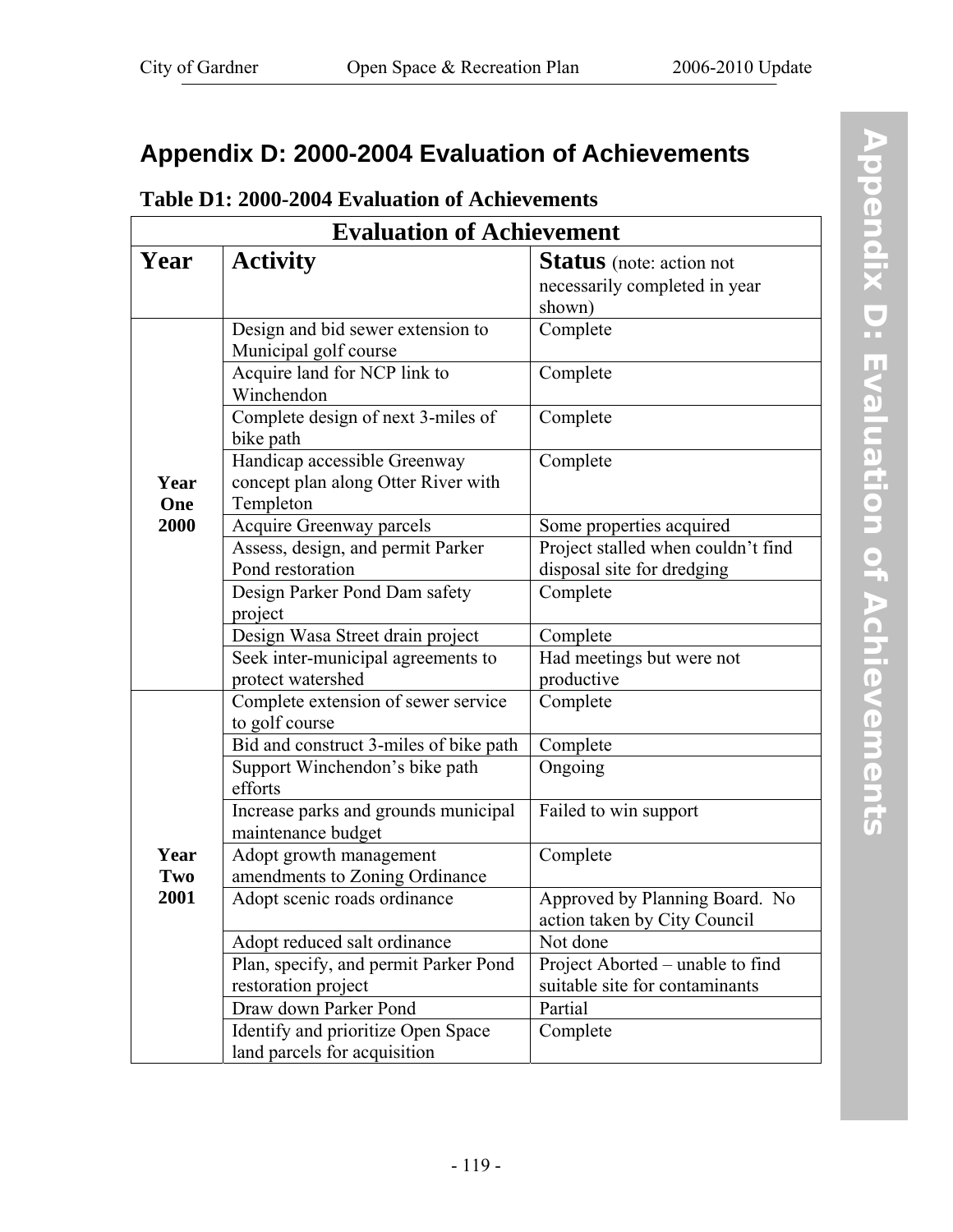| <b>Evaluation of Achievement</b> |                                                                                                                         |                                                                            |  |  |  |
|----------------------------------|-------------------------------------------------------------------------------------------------------------------------|----------------------------------------------------------------------------|--|--|--|
| Year                             | <b>Activity</b>                                                                                                         | <b>Status</b> (note: action not<br>necessarily completed in year<br>shown) |  |  |  |
|                                  | Ratify inter-municipal watershed and<br>open space agreements along town<br>boundaries                                  | Not done                                                                   |  |  |  |
| Year<br>Two<br>2001<br>continued | Establish GIS capability<br><b>Upgrade Conservation Agent to full</b>                                                   | Complete<br>Not done                                                       |  |  |  |
|                                  | time<br>Solicit Land Trusts help to promote<br>public awareness of donating and<br>restricting land for Open Space use. |                                                                            |  |  |  |
|                                  | Complete extension of sewer service<br>to golf course                                                                   | Complete                                                                   |  |  |  |
|                                  | Bid and construct 3-miles of bike path                                                                                  | Complete                                                                   |  |  |  |
|                                  | Adopt local wetland ordinance                                                                                           | Complete                                                                   |  |  |  |
|                                  | Acquire additional parcels along                                                                                        | Some parcels acquired (includes                                            |  |  |  |
|                                  | Greenway                                                                                                                | Snake Pond)                                                                |  |  |  |
|                                  | Complete Parker Pond restoration                                                                                        | Aborted                                                                    |  |  |  |
|                                  | Complete Parker Pond Dam safety<br>project                                                                              | Complete                                                                   |  |  |  |
| Year<br><b>Three</b>             | Complete Wasa Street drainage<br>project                                                                                | Complete                                                                   |  |  |  |
| 2002                             | Complete new little league field<br>complex with soccer field                                                           | Incomplete. Location identified.<br>Need funding                           |  |  |  |
|                                  | Access to Lake Wampanoag                                                                                                | Not done                                                                   |  |  |  |
|                                  | Increase budget for storm water<br>management                                                                           | Not done but use NCCI prisoners to<br>provide labor                        |  |  |  |
|                                  | Complete restoration to Greenwood<br>Pool                                                                               | Design complete. Work scheduled<br>for FY2006                              |  |  |  |
|                                  | Prepare handicap accessible<br>playground concept plan                                                                  | Complete                                                                   |  |  |  |
|                                  | Complete access to Lake Wampanoag<br>project                                                                            | Not done                                                                   |  |  |  |
| Year                             | Design, permit, construct improved<br>Greenway access                                                                   | Properties acquired but construction<br>not done                           |  |  |  |
| Four<br>2003                     | Support Winchendon to complete bike<br>path link                                                                        | 3.5 mile section opened in 2003                                            |  |  |  |
|                                  | Concept plan for Wright's Reservoir<br>access                                                                           | Not done                                                                   |  |  |  |
|                                  | Acquire right of way easement from<br>B&M                                                                               | Not done. Parcel no longer available                                       |  |  |  |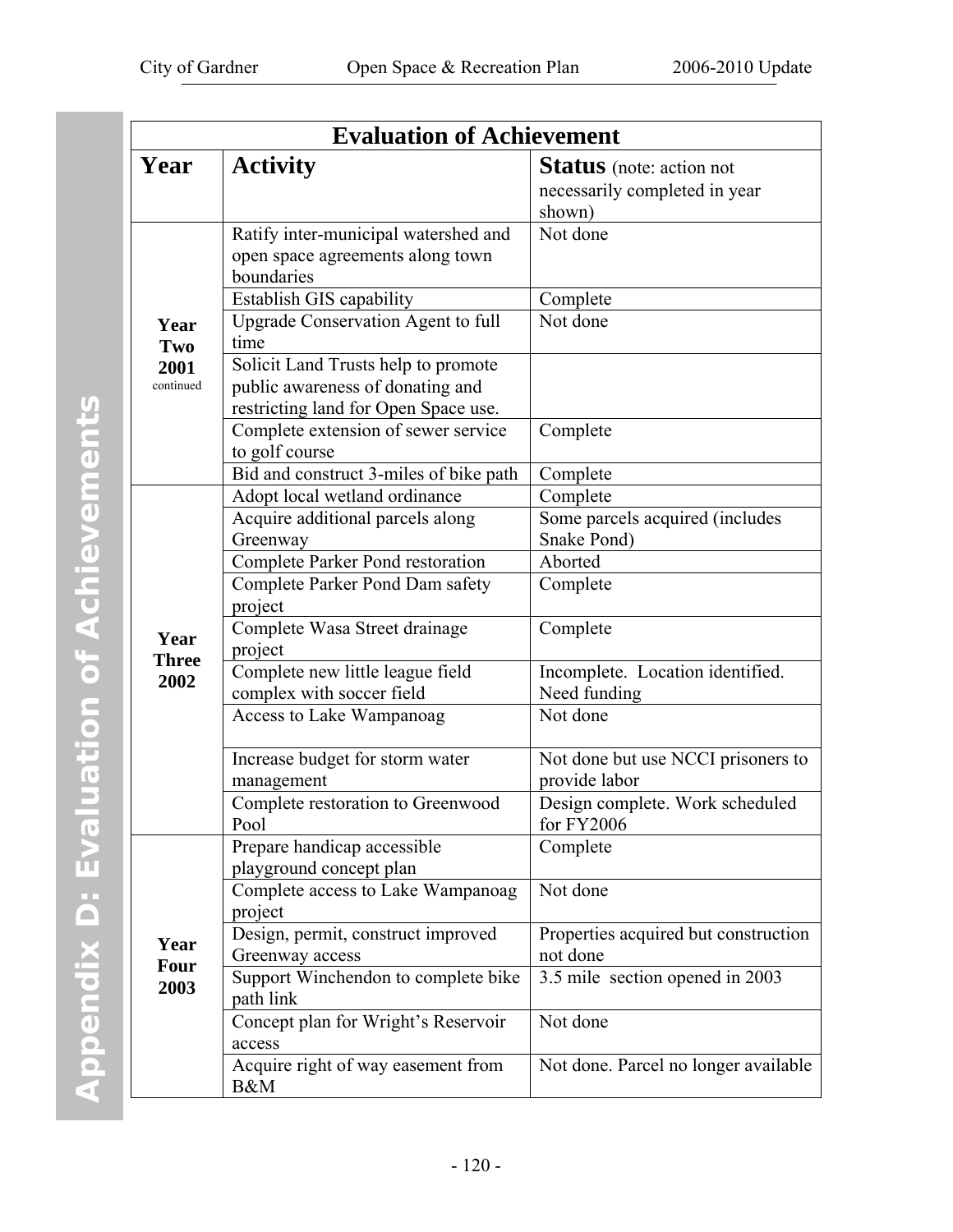|                     | <b>Evaluation of Achievement</b>                                                                               |                                                                                                               |  |  |  |  |
|---------------------|----------------------------------------------------------------------------------------------------------------|---------------------------------------------------------------------------------------------------------------|--|--|--|--|
| Year                | <b>Activity</b>                                                                                                | <b>Status</b> (note: action not<br>necessarily completed in year<br>shown)                                    |  |  |  |  |
|                     | Complete construction of new<br>playground                                                                     | Not done                                                                                                      |  |  |  |  |
|                     | Solicit Land Trusts help to promote<br>public awareness of donating and<br>restricting land for Open Space use | Not done                                                                                                      |  |  |  |  |
| Year<br><b>Five</b> | Acquire additional open space parcels                                                                          | Racette property adjacent to Oliver<br>Case playground and<br>Betty Spring sub divisions.                     |  |  |  |  |
| 2004                | Complete bike path connection to<br>Dunn Pond                                                                  | Not complete but a plan with partial<br>funding is in place. 3.5 Mile section<br>of trail was opened in 2003. |  |  |  |  |
|                     | <b>Update Open Space and Recreation</b><br>Plan                                                                | Not done                                                                                                      |  |  |  |  |
|                     | Complete improved access to<br>Wright's Reservoir                                                              | Not done                                                                                                      |  |  |  |  |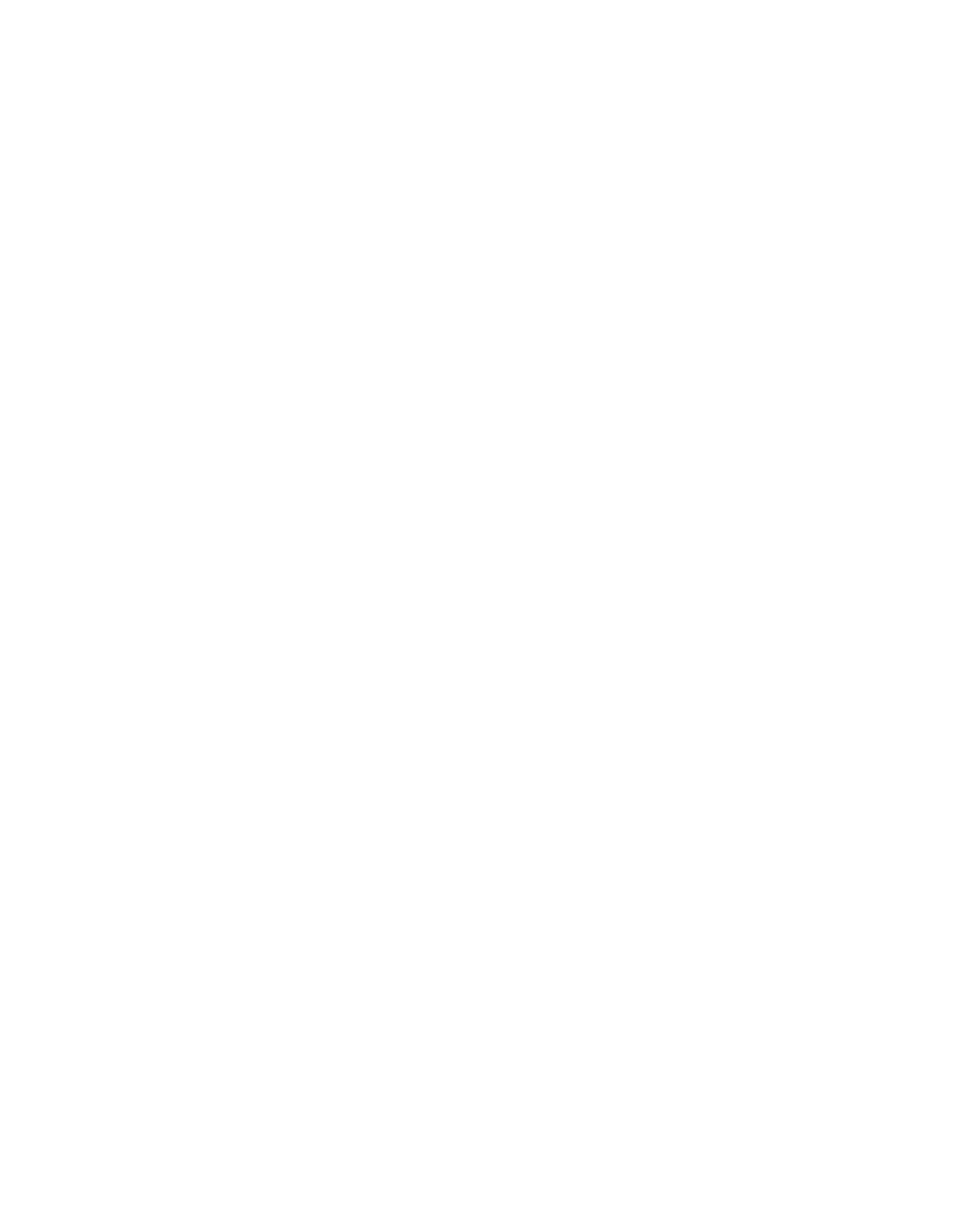# **Appendix E: Other Documents**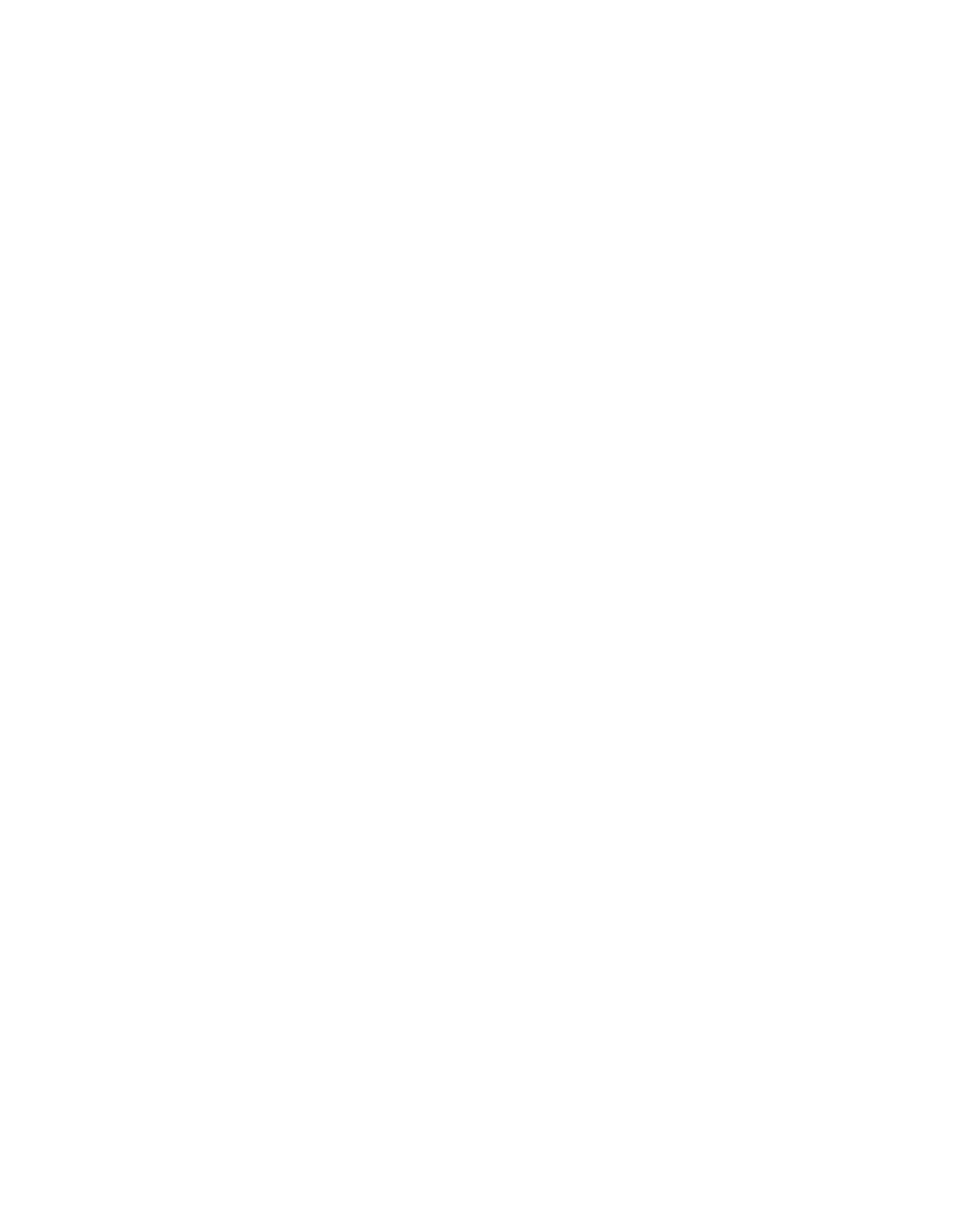#### **Mayor Endorsement**

Gerald E. St. Hilaire City Hall - - - Room 125 Tel. 978-632-1900 Mayor Fax: 978-630-3778 mayoria.sordner-ma.gov Executive Department, City of Gardner Gardner, Mamachumth (1969-3617 May 10, 2006 Stephen H. Burrington, DCR Commissioner Department of Conservation and Recreation 251 Causeway Street Boston, MA 02114 RE: City of Gardner Open Space and Recreation Plan 2006-2010 Update Dear Mr. Burrington: This letter is being written to endorse the City of Gardner's recent five year update to the Open Space and Recreation Plan dated April 2006. The plan update was prepared by an Open Space and Recreation Committee with wide representation and participation from City departments, boards, and commissions. Public opinion was solicited at advertised public meetings and through a city-wide aurvey delivered to nearly every home and received greater than 5% response rate. All Open-Space and Committee activities were performed or reviewed at publicly posted meetings. The plan update was presented to many City authorities for comment and consideration before finalization. New in-house GIS tools were used in the preparation of the plan update, believed to enhance data analysis, accuracy, and representation. Past plan goals and activities were evaluated and are incorporated into the updated plan where appropriate. Together, it is believed these actions result in a true and accurate representation of the Open Space and Recreation inventory, needs, goals, and actions necessary to continue Gardner's progress in this area. Based on these facts and with confidence that process and procedures were followed in the preparation, this authority acknowledges with this endorsement the value the Open-Space and Recreation Plan 2006-2010 update brings to the City, and requests your support. Sincerely,  $au<sub>1</sub>$ Gerald E. St. Hilaire Mayor

DF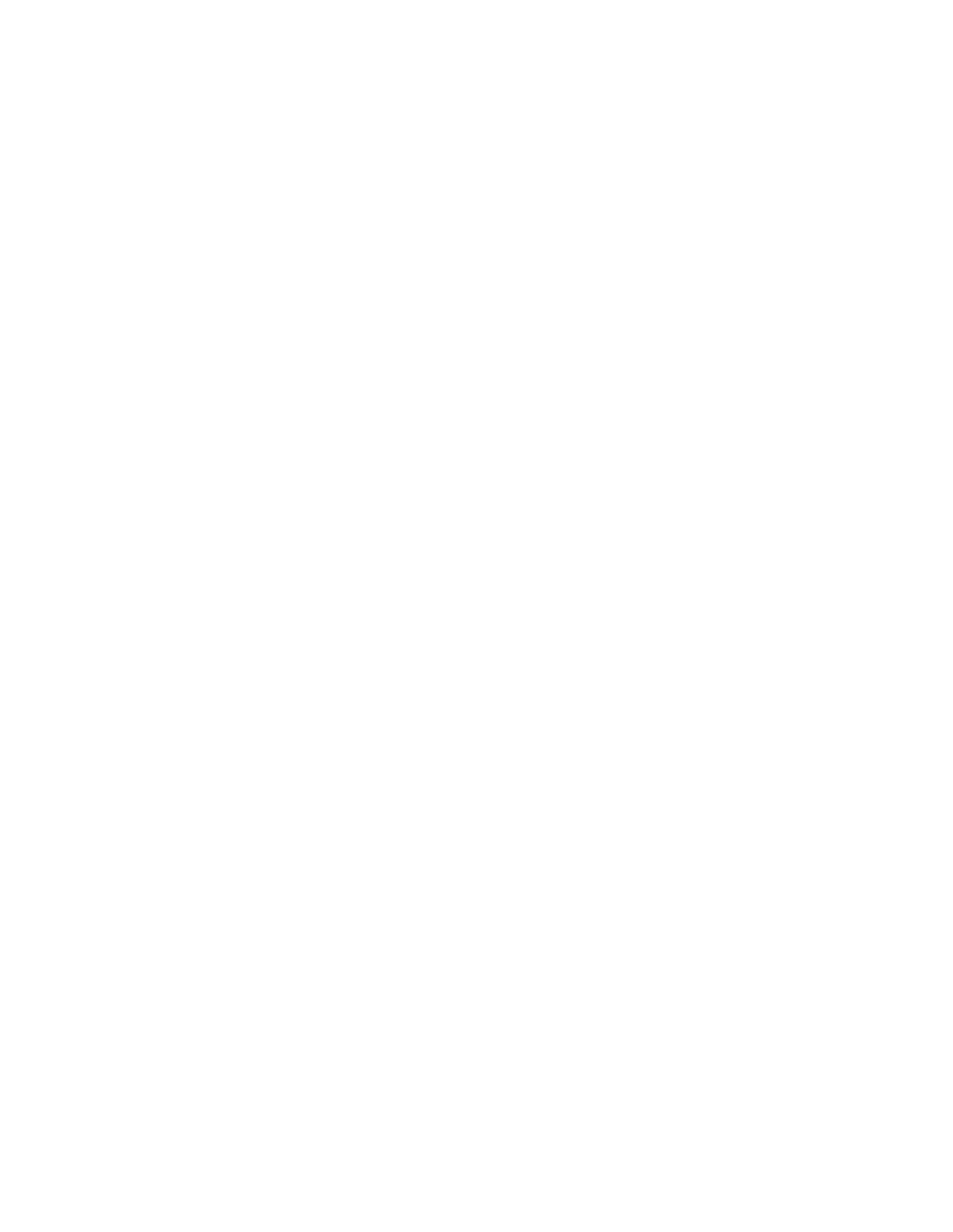## **City Council Endorsement**

# **RESOLUTION**

**Open Space and Recreation Plan 2006** - **2010 Update** 

BE IT RESOLVED BY THE CITY COUNCIL OF THE CITY OF GARDNER AS FOLLOWS:

WHEREAS, the City council has reviewed the proposals prepared by the Open Space and Recreation Committee for inclusion within the Open Space and Recreation Plan [OSRP] 2006-2010 Update; and

WHEREAS, the OSRP proposal does not seek nor require funding directly, but simply makes recommendations for preservation, maintenance, and for expansion of open space and recreation activity within City boundaries; and

WHEREAS, the Open Space and Recreation Committee performed or reviewed all matters relating to the OSRP update at numerous publicly posted meetings, and further sponsored a city-wide survey and conducted an advertised public meeting for the primary purpose of soliciting public input regarding matters appropriate to the OSRP; and

WHEREAS, the OSRP has been developed and updated in accordance with requirements of the Massachusetts Department of Conservation and Recreation; and

WHEREAS, the City Council supports the activity as being consistent with the City's goal of promoting quality programs for its citizens;

NOW THEREFORE, the City Council hereby extends its support and endorses the City's Open Space and Recreation Plan 2006-2010 Update to be submitted to the Commonwealth of Massachusetts, Department of Conservation and Recreation.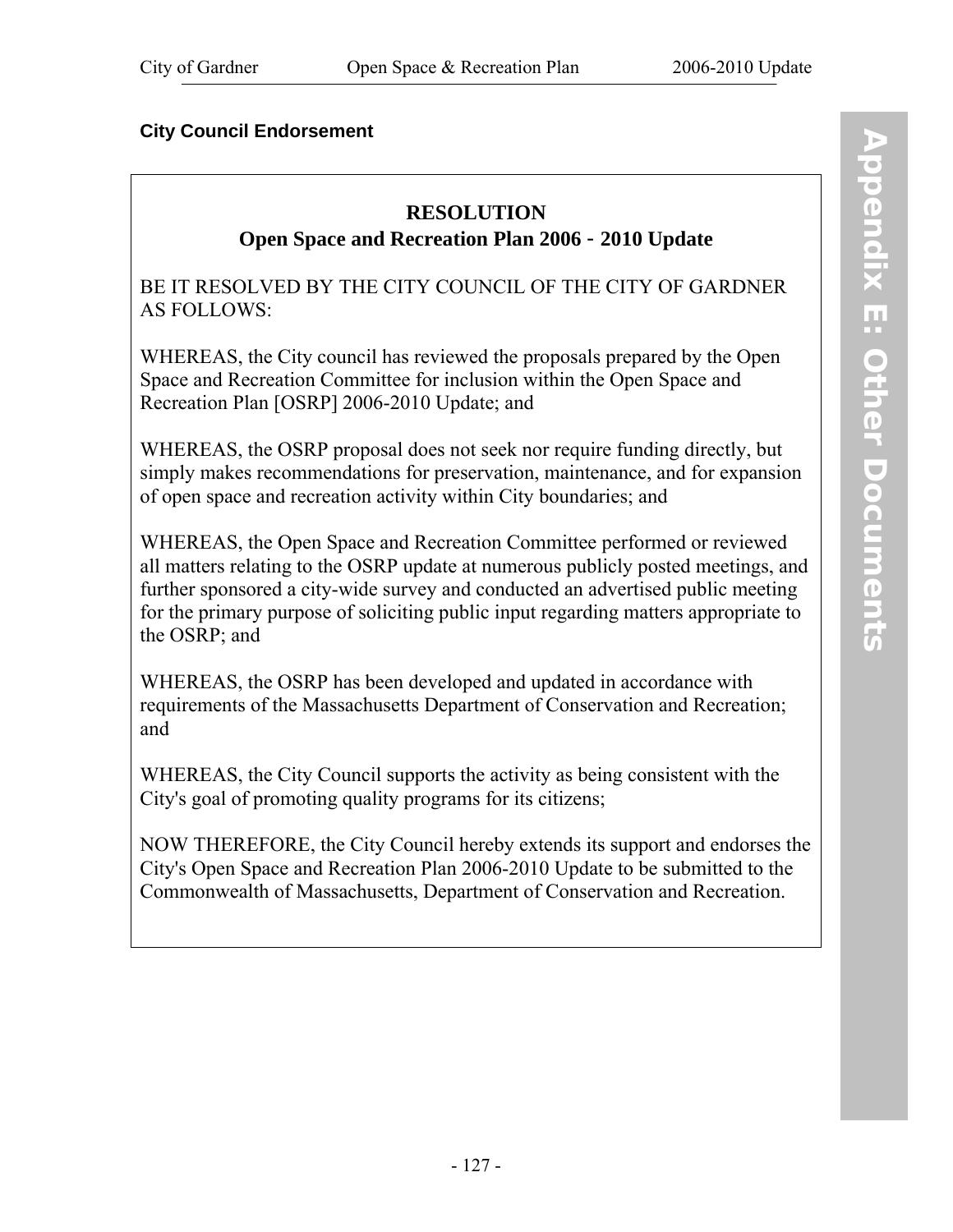|                                 | Vote   |              |           |
|---------------------------------|--------|--------------|-----------|
| <b>In City Council</b>          |        |              |           |
|                                 | May 15 |              | $20^{06}$ |
| <b>Vote Passed</b>              |        |              |           |
|                                 | May 15 |              | ,2006     |
|                                 |        |              | Clerk     |
| Presented to Mayor for approval |        |              |           |
|                                 | May 16 |              | 2006      |
| Approved                        |        | MAY 1 6 2006 | 20        |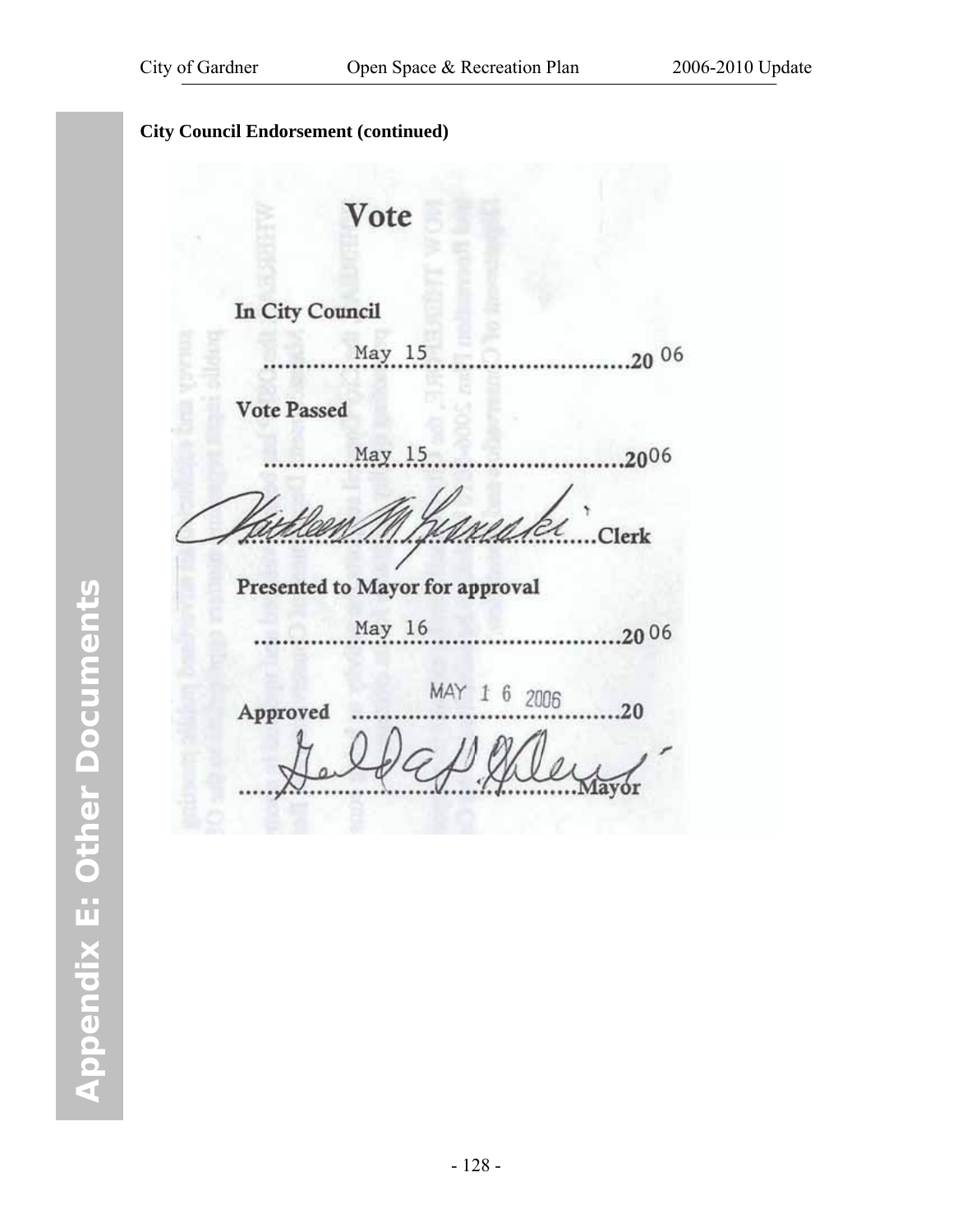#### **Planning Board Endorsement**



**Appendix E: Other Documents Nobendix E: Other Documents** 

City Hall Annex, 115 Pleasant Street, Room 201, Gardner, Massachusetts 01440 Telephone: (978) 630-4011 \ Facsimile: (978) 632-1905 \ CDBG (978) 632-3800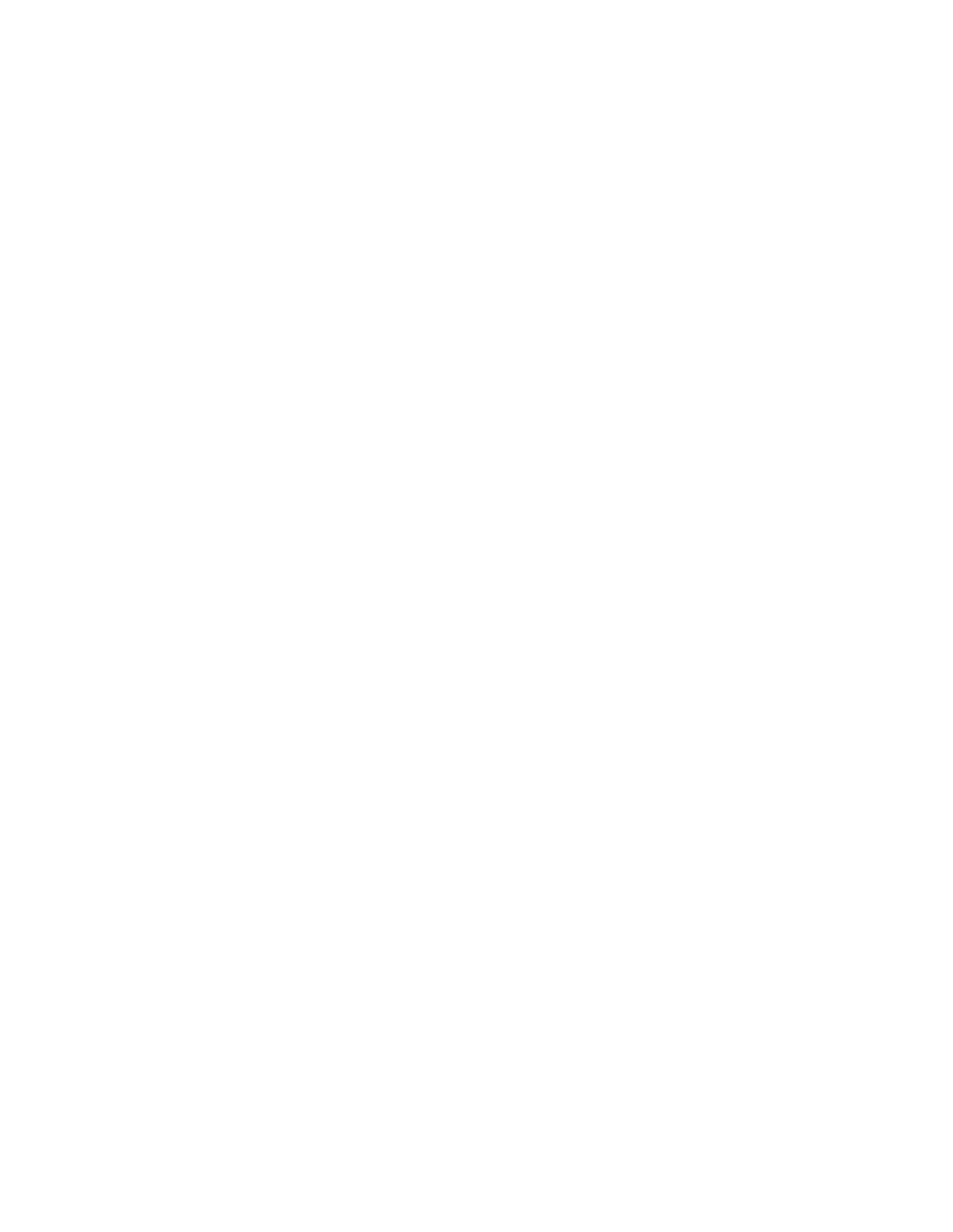#### **Conservation Commission Endorsement**

## **CITY OF GARDNER**

#### **CONSERVATION COMMISSION**

May 23, 2006

Mr. Stephen H. Burrington, Commissioner Department of Conservation and Recreation 251 Causeway Street Boston, MA 02114

RE: City of Gardner Open Space and Recreation Plan

Dear Mr. Burnington:

As an active role player in the protection of Gardner's natural resources, the Gardner Conservation Commission has reviewed the current Open Space and Recreation Plan and the Commissions role in implementing and/or approving the proposed actions contained in the Plan.

At their regularly scheduled meeting of May 8, 2006, the Gardner Conservation Commission voted to express their support for the Goals and Action Plan outlined in the 2006 Open Space and Recreation Plan. The Commission feels that the proposed Plan attempts to achieve a good balance between the need for preservation of open space and development of recreational facilities for the public. In addition the Commission facts the Action Plan contains proposals that would further enhance the Commissions ability to perform its duties of preservation and restoration of Gardner's valuable natural resources.

Richard Tureotte, Conservation Agent.

an Frank

City Hall Annex, 115 Pleasant Street, Room 201, Gardner, Massachusetts 01440 Telephone: (978) 630-4011 Q Facsimile (978) 632-1905 Q

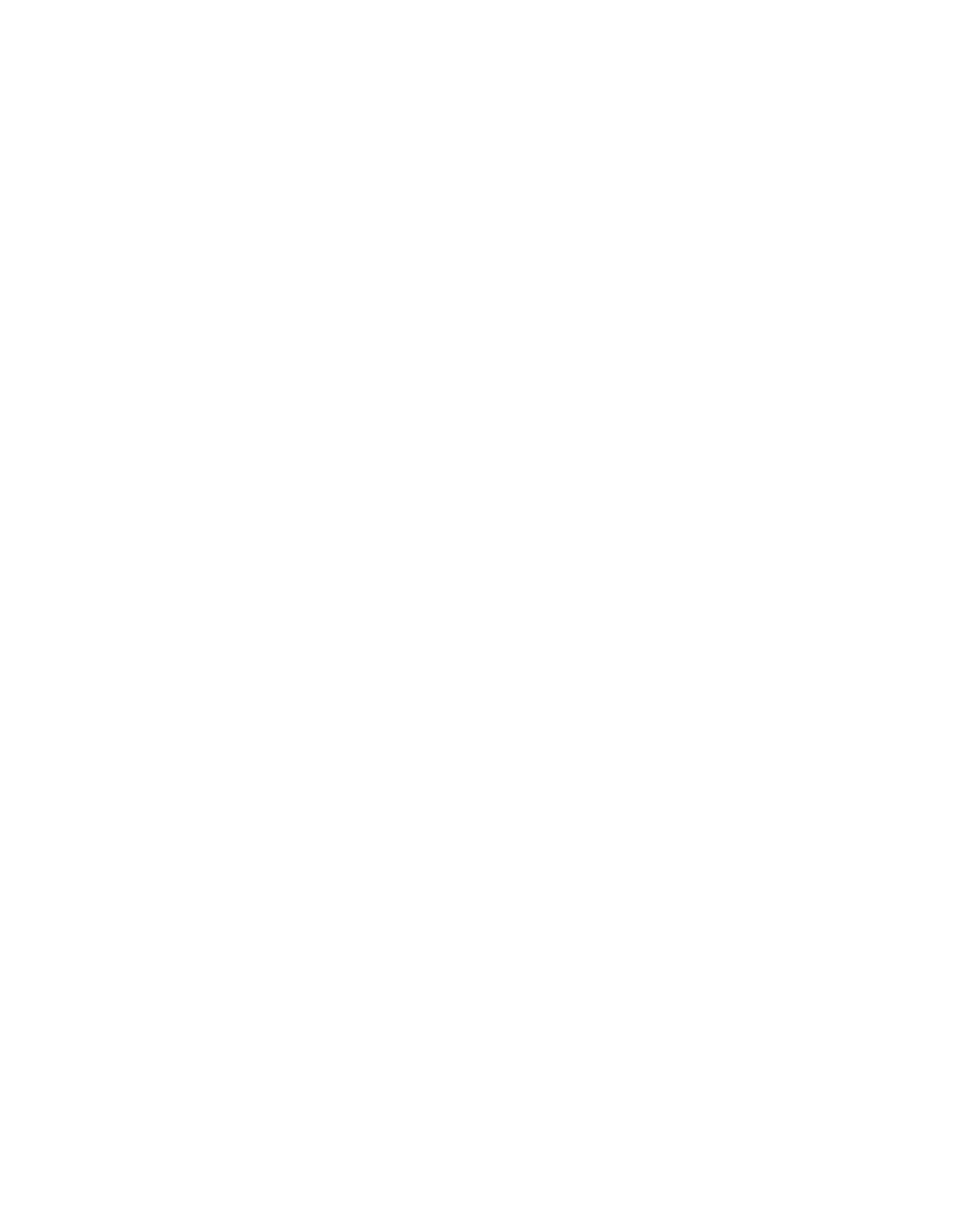## *[Map E1: Open Space Public Access](http://www.gardner-ma.gov/Pages/GardnerMA_CommDev/OS/MapE1.pdf)*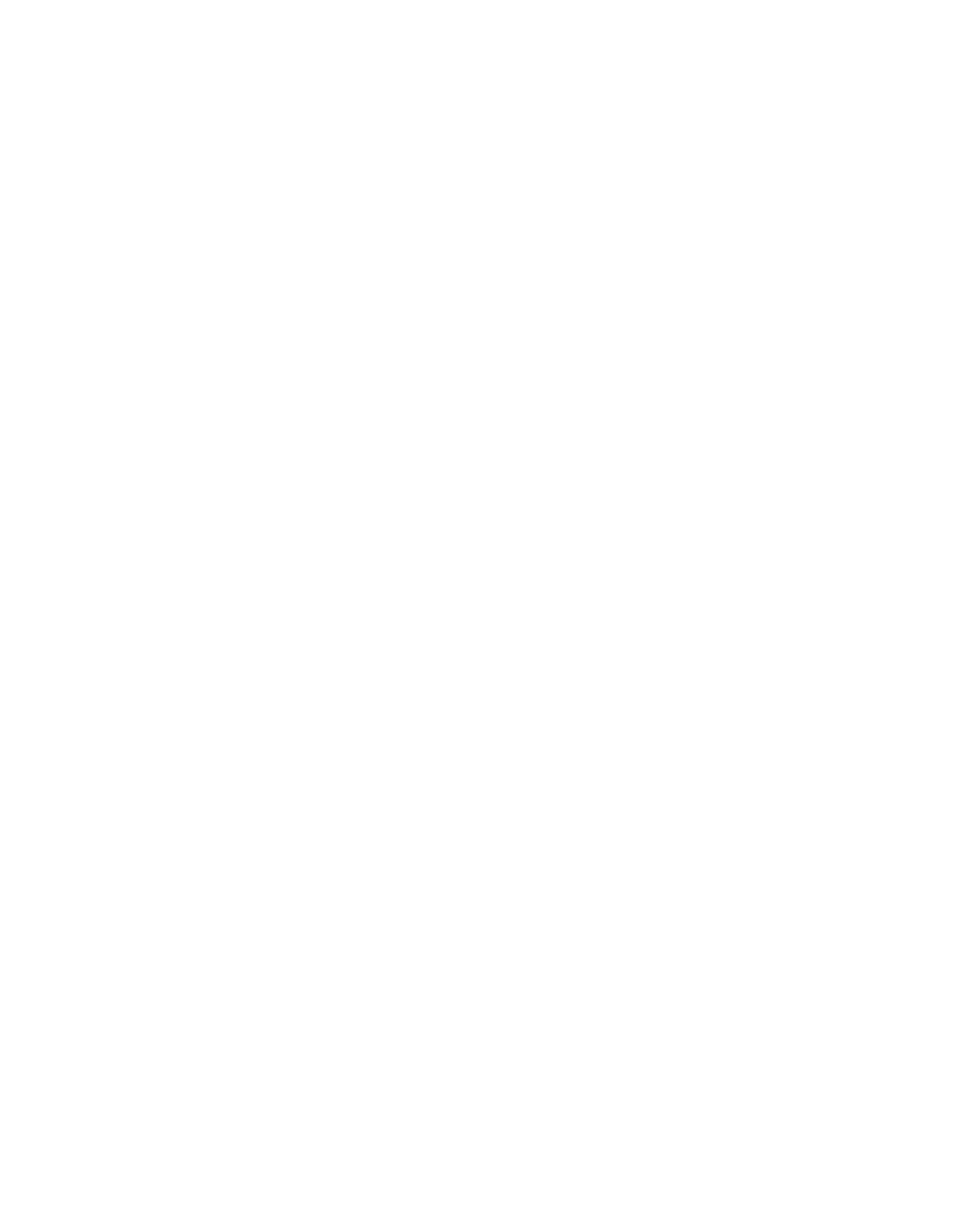## *[Map E2: Chapter 61 Parcels](http://www.gardner-ma.gov/Pages/GardnerMA_CommDev/OS/MapE2.pdf)*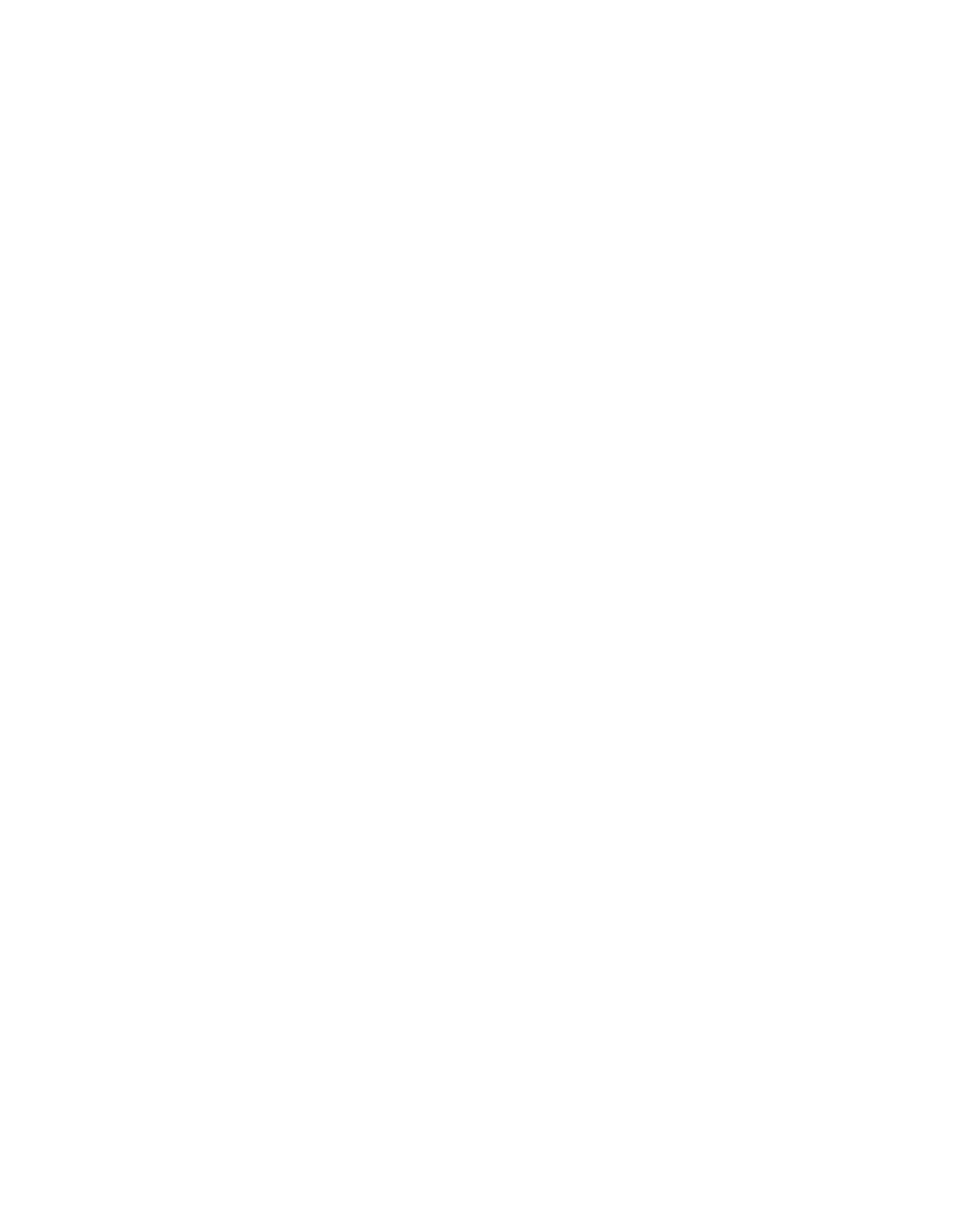## *[Map E3: High Ridge Wildlife Management Area](http://www.gardner-ma.gov/Pages/GardnerMA_CommDev/OS/MapE3.pdf)*

[Click link to](http://www.gardner-ma.gov/Pages/GardnerMA_CommDev/OS/MapE3.pdf)  view map